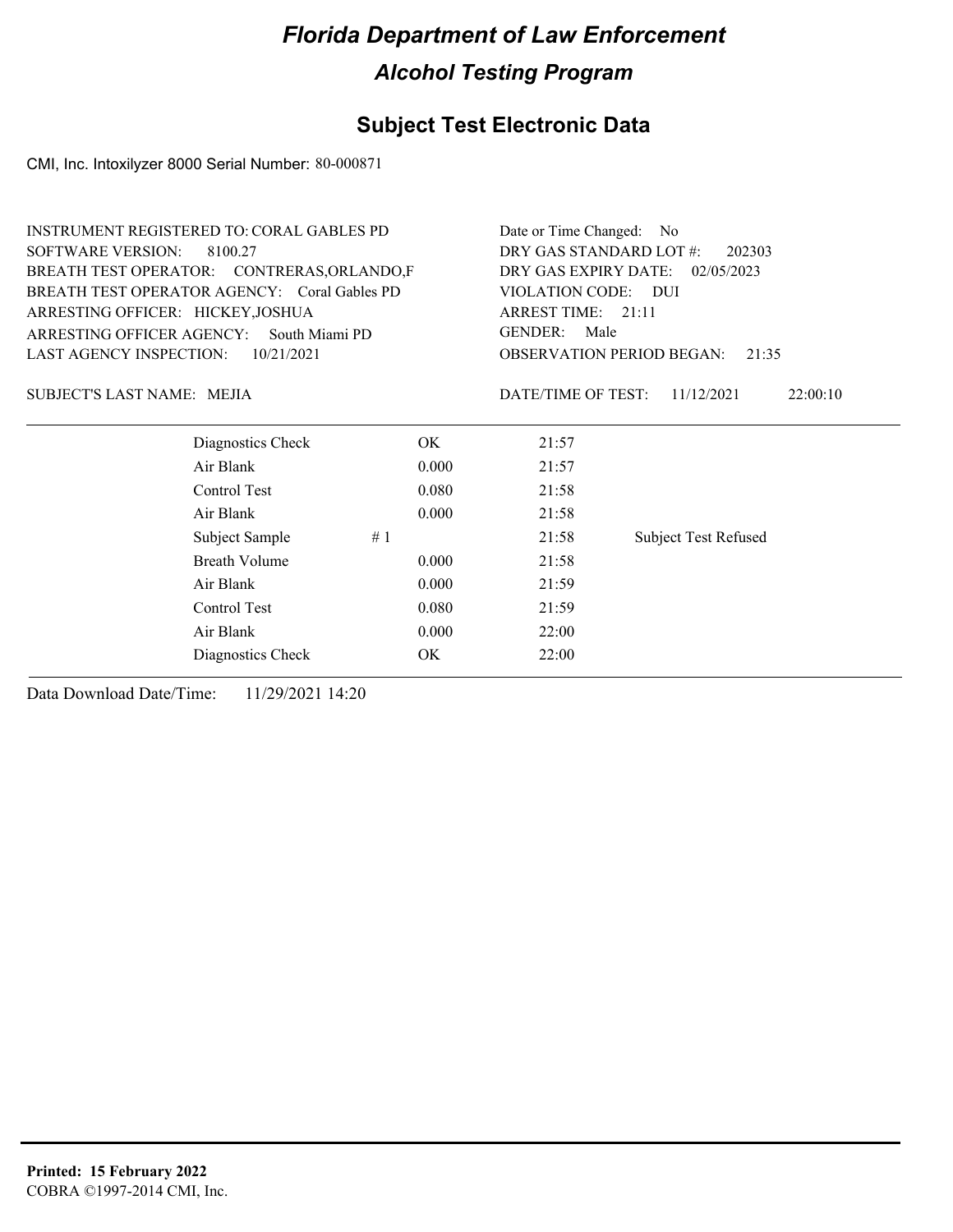## **Subject Test Electronic Data**

CMI, Inc. Intoxilyzer 8000 Serial Number: 80-000871

| <b>SOFTWARE VERSION:</b><br>DRY GAS STANDARD LOT #:<br>8100.27<br>202303<br>DRY GAS EXPIRY DATE:<br>BREATH TEST OPERATOR: THOMSON, ROBERT, H<br>02/05/2023<br>BREATH TEST OPERATOR AGENCY: Coral Gables PD<br>VIOLATION CODE: DUI<br>ARREST TIME: 03:37<br>ARRESTING OFFICER: PINO,A<br><b>GENDER:</b><br>Male<br>ARRESTING OFFICER AGENCY:<br>Coral Gables PD<br>LAST AGENCY INSPECTION:<br>10/21/2021<br><b>OBSERVATION PERIOD BEGAN:</b><br>04:44<br>SUBJECT'S LAST NAME: GONZALEZ<br>DATE/TIME OF TEST:<br>11/14/2021<br>05:17:09<br>Diagnostics Check<br>OK.<br>05:13<br>Air Blank<br>0.000<br>05:14<br>Control Test<br>0.080<br>05:14<br>Air Blank<br>0.000<br>05:15<br>Subject Sample<br>#1<br>05:15<br><b>Subject Test Refused</b><br><b>Breath Volume</b><br>0.000<br>05:15<br>Air Blank<br>0.000<br>05:16<br>Control Test<br>0.080<br>05:16<br>Air Blank<br>0.000<br>05:17<br>OK<br>Diagnostics Check<br>05:17 | <b>INSTRUMENT REGISTERED TO: CORAL GABLES PD</b> |  | Date or Time Changed: No |  |  |  |
|--------------------------------------------------------------------------------------------------------------------------------------------------------------------------------------------------------------------------------------------------------------------------------------------------------------------------------------------------------------------------------------------------------------------------------------------------------------------------------------------------------------------------------------------------------------------------------------------------------------------------------------------------------------------------------------------------------------------------------------------------------------------------------------------------------------------------------------------------------------------------------------------------------------------------|--------------------------------------------------|--|--------------------------|--|--|--|
|                                                                                                                                                                                                                                                                                                                                                                                                                                                                                                                                                                                                                                                                                                                                                                                                                                                                                                                          |                                                  |  |                          |  |  |  |
|                                                                                                                                                                                                                                                                                                                                                                                                                                                                                                                                                                                                                                                                                                                                                                                                                                                                                                                          |                                                  |  |                          |  |  |  |
|                                                                                                                                                                                                                                                                                                                                                                                                                                                                                                                                                                                                                                                                                                                                                                                                                                                                                                                          |                                                  |  |                          |  |  |  |
|                                                                                                                                                                                                                                                                                                                                                                                                                                                                                                                                                                                                                                                                                                                                                                                                                                                                                                                          |                                                  |  |                          |  |  |  |
|                                                                                                                                                                                                                                                                                                                                                                                                                                                                                                                                                                                                                                                                                                                                                                                                                                                                                                                          |                                                  |  |                          |  |  |  |
|                                                                                                                                                                                                                                                                                                                                                                                                                                                                                                                                                                                                                                                                                                                                                                                                                                                                                                                          |                                                  |  |                          |  |  |  |
|                                                                                                                                                                                                                                                                                                                                                                                                                                                                                                                                                                                                                                                                                                                                                                                                                                                                                                                          |                                                  |  |                          |  |  |  |
|                                                                                                                                                                                                                                                                                                                                                                                                                                                                                                                                                                                                                                                                                                                                                                                                                                                                                                                          |                                                  |  |                          |  |  |  |
|                                                                                                                                                                                                                                                                                                                                                                                                                                                                                                                                                                                                                                                                                                                                                                                                                                                                                                                          |                                                  |  |                          |  |  |  |
|                                                                                                                                                                                                                                                                                                                                                                                                                                                                                                                                                                                                                                                                                                                                                                                                                                                                                                                          |                                                  |  |                          |  |  |  |
|                                                                                                                                                                                                                                                                                                                                                                                                                                                                                                                                                                                                                                                                                                                                                                                                                                                                                                                          |                                                  |  |                          |  |  |  |
|                                                                                                                                                                                                                                                                                                                                                                                                                                                                                                                                                                                                                                                                                                                                                                                                                                                                                                                          |                                                  |  |                          |  |  |  |
|                                                                                                                                                                                                                                                                                                                                                                                                                                                                                                                                                                                                                                                                                                                                                                                                                                                                                                                          |                                                  |  |                          |  |  |  |
|                                                                                                                                                                                                                                                                                                                                                                                                                                                                                                                                                                                                                                                                                                                                                                                                                                                                                                                          |                                                  |  |                          |  |  |  |
|                                                                                                                                                                                                                                                                                                                                                                                                                                                                                                                                                                                                                                                                                                                                                                                                                                                                                                                          |                                                  |  |                          |  |  |  |
|                                                                                                                                                                                                                                                                                                                                                                                                                                                                                                                                                                                                                                                                                                                                                                                                                                                                                                                          |                                                  |  |                          |  |  |  |
|                                                                                                                                                                                                                                                                                                                                                                                                                                                                                                                                                                                                                                                                                                                                                                                                                                                                                                                          |                                                  |  |                          |  |  |  |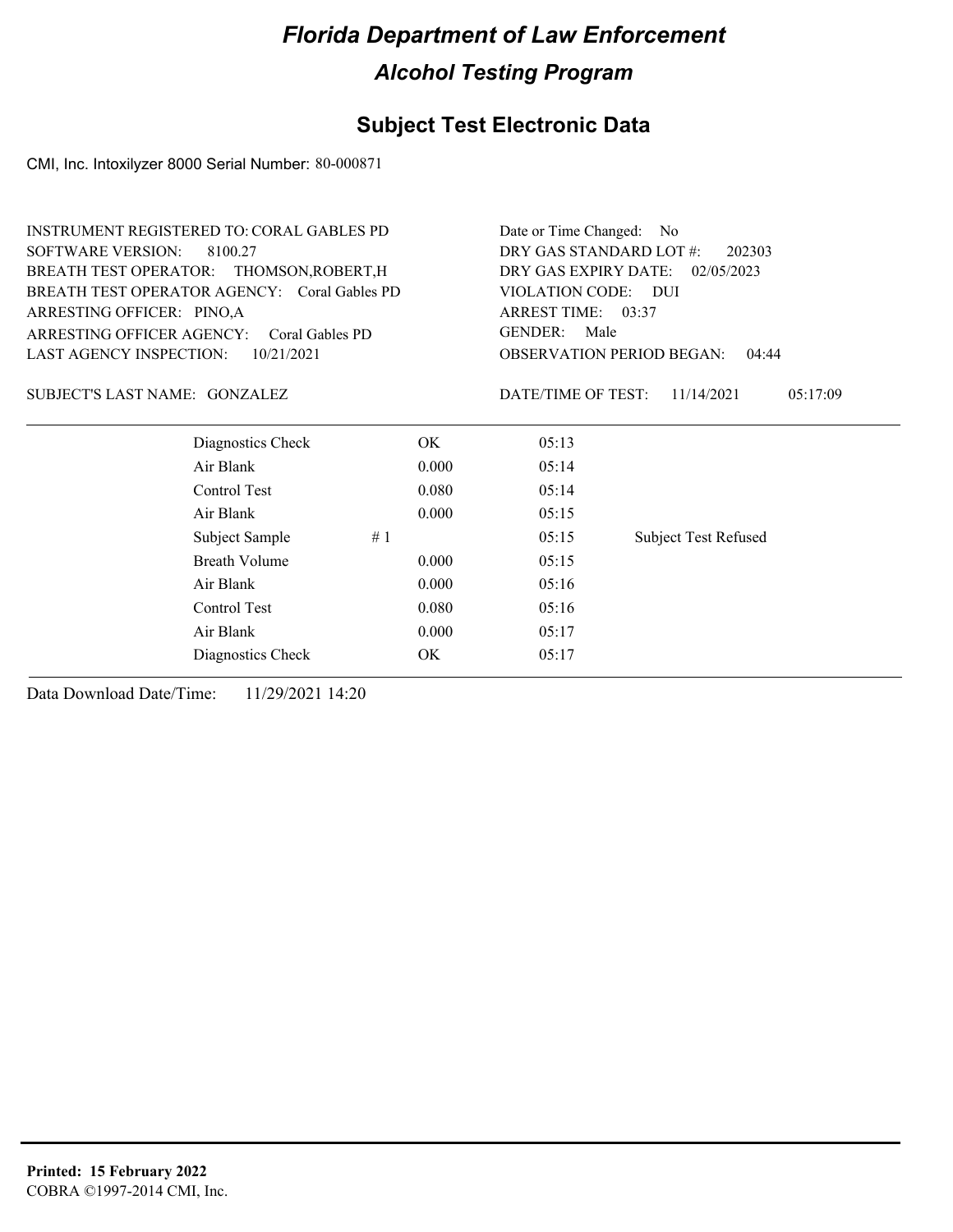## **Subject Test Electronic Data**

CMI, Inc. Intoxilyzer 8000 Serial Number: 80-000871

|                                    | <b>INSTRUMENT REGISTERED TO: CORAL GABLES PD</b> |       | Date or Time Changed:<br>N <sub>0</sub> |                                           |  |  |
|------------------------------------|--------------------------------------------------|-------|-----------------------------------------|-------------------------------------------|--|--|
|                                    | <b>SOFTWARE VERSION:</b><br>8100.27              |       | DRY GAS STANDARD LOT #:<br>202303       |                                           |  |  |
|                                    | BREATH TEST OPERATOR: BECKER, ALEXA, C           |       | DRY GAS EXPIRY DATE:                    | 02/05/2023                                |  |  |
|                                    | BREATH TEST OPERATOR AGENCY: Coral Gables PD     |       | VIOLATION CODE: DUI                     |                                           |  |  |
| ARRESTING OFFICER: ALZATE, MELENNI |                                                  |       | ARREST TIME: 15:37                      |                                           |  |  |
|                                    | ARRESTING OFFICER AGENCY: Coral Gables PD        |       | <b>GENDER:</b><br>Male                  |                                           |  |  |
| <b>LAST AGENCY INSPECTION:</b>     | 10/21/2021                                       |       |                                         | <b>OBSERVATION PERIOD BEGAN:</b><br>16:04 |  |  |
| SUBJECT'S LAST NAME: HARRIS        |                                                  |       | DATE/TIME OF TEST:                      | 16:27:10<br>11/15/2021                    |  |  |
|                                    | Diagnostics Check                                | OK.   | 16:24                                   |                                           |  |  |
|                                    | Air Blank                                        | 0.000 | 16:24                                   |                                           |  |  |
|                                    | Control Test                                     | 0.079 | 16:25                                   |                                           |  |  |
|                                    | Air Blank                                        | 0.000 | 16:25                                   |                                           |  |  |
|                                    | Subject Sample                                   | #1    | 16:25                                   | <b>Subject Test Refused</b>               |  |  |
|                                    | <b>Breath Volume</b>                             | 0.000 | 16:25                                   |                                           |  |  |
|                                    | Air Blank                                        | 0.000 | 16:26                                   |                                           |  |  |
|                                    | Control Test                                     | 0.080 | 16:26                                   |                                           |  |  |
|                                    | Air Blank                                        | 0.000 | 16:27                                   |                                           |  |  |
|                                    | Diagnostics Check                                | OK    | 16:27                                   |                                           |  |  |
|                                    |                                                  |       |                                         |                                           |  |  |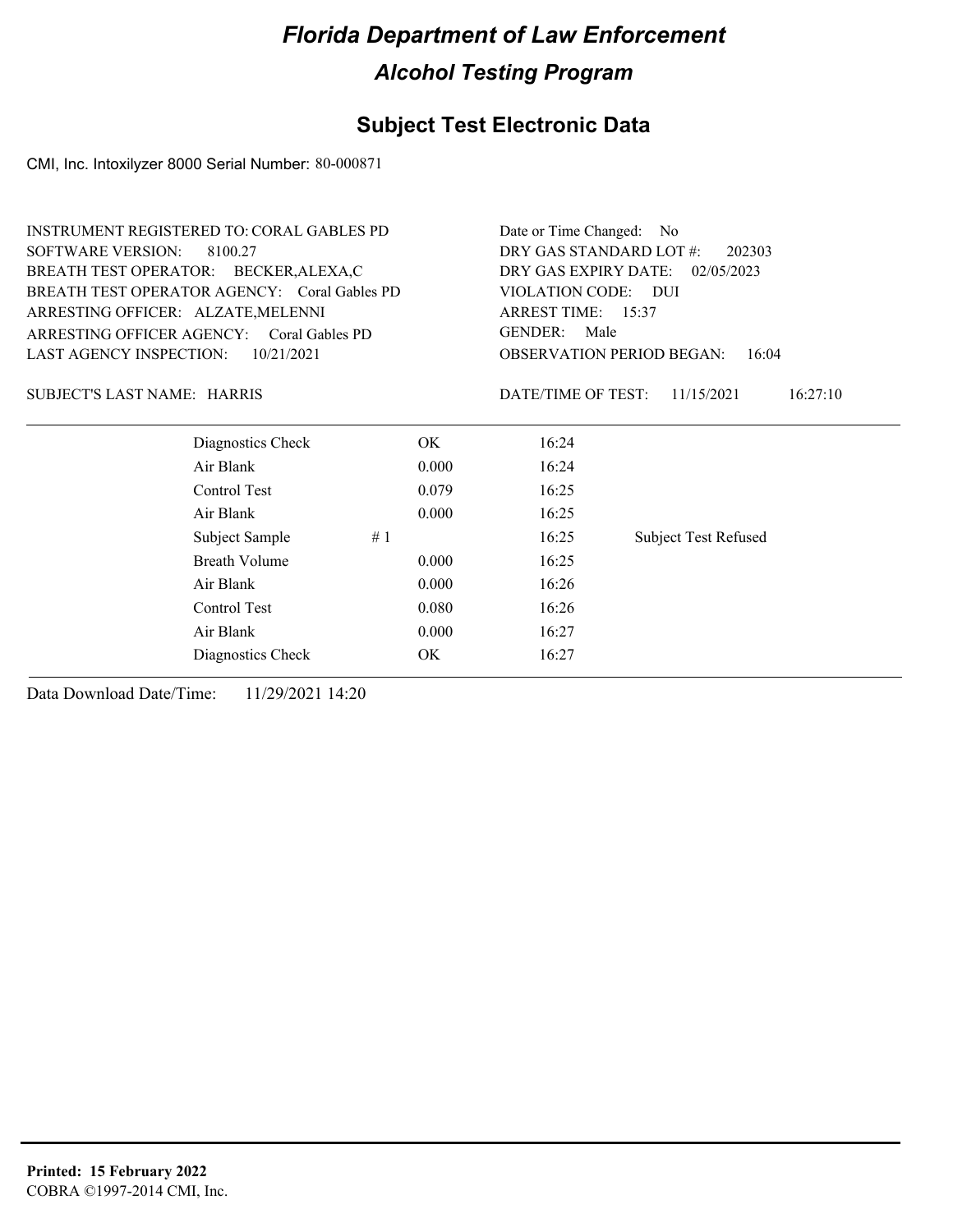#### **Subject Test Electronic Data**

CMI, Inc. Intoxilyzer 8000 Serial Number: 80-000871

ARRESTING OFFICER AGENCY: GENDER: Coral Gables PD BREATH TEST OPERATOR AGENCY: Coral Gables PD VIOLATION CODE: SOFTWARE VERSION: 8100.27 ARRESTING OFFICER: JARAMILLO,DEVIN BREATH TEST OPERATOR: GONZALEZ,JUSTIN,J LAST AGENCY INSPECTION: 10/21/2021 INSTRUMENT REGISTERED TO: CORAL GABLES PD

OBSERVATION PERIOD BEGAN: 23:43 VIOLATION CODE: DUI 23:35 ARREST TIME: DRY GAS EXPIRY DATE: 02/05/2023 202303 DRY GAS STANDARD LOT #: Date or Time Changed: No GENDER: Male

LABANINO SUBJECT'S LAST NAME: DATE/TIME OF TEST:

DATE/TIME OF TEST: 11/17/2021 00:11:13

| Diagnostics Check    |    | OK    | 00:04 |
|----------------------|----|-------|-------|
| Air Blank            |    | 0.000 | 00:04 |
| Control Test         |    | 0.076 | 00:04 |
| Air Blank            |    | 0.000 | 00:05 |
| Subject Sample       | #1 | 0.166 | 00:06 |
| <b>Breath Volume</b> |    | 2.046 | 00:06 |
| Air Blank            |    | 0.000 | 00:06 |
| Air Blank            |    | 0.000 | 00:08 |
| Subject Sample       | #2 | 0.164 | 00:09 |
| <b>Breath Volume</b> |    | 1.531 | 00:09 |
| Air Blank            |    | 0.000 | 00:10 |
| Control Test         |    | 0.078 | 00:10 |
| Air Blank            |    | 0.000 | 00:11 |
| Diagnostics Check    |    | OK    | 00:11 |
|                      |    |       |       |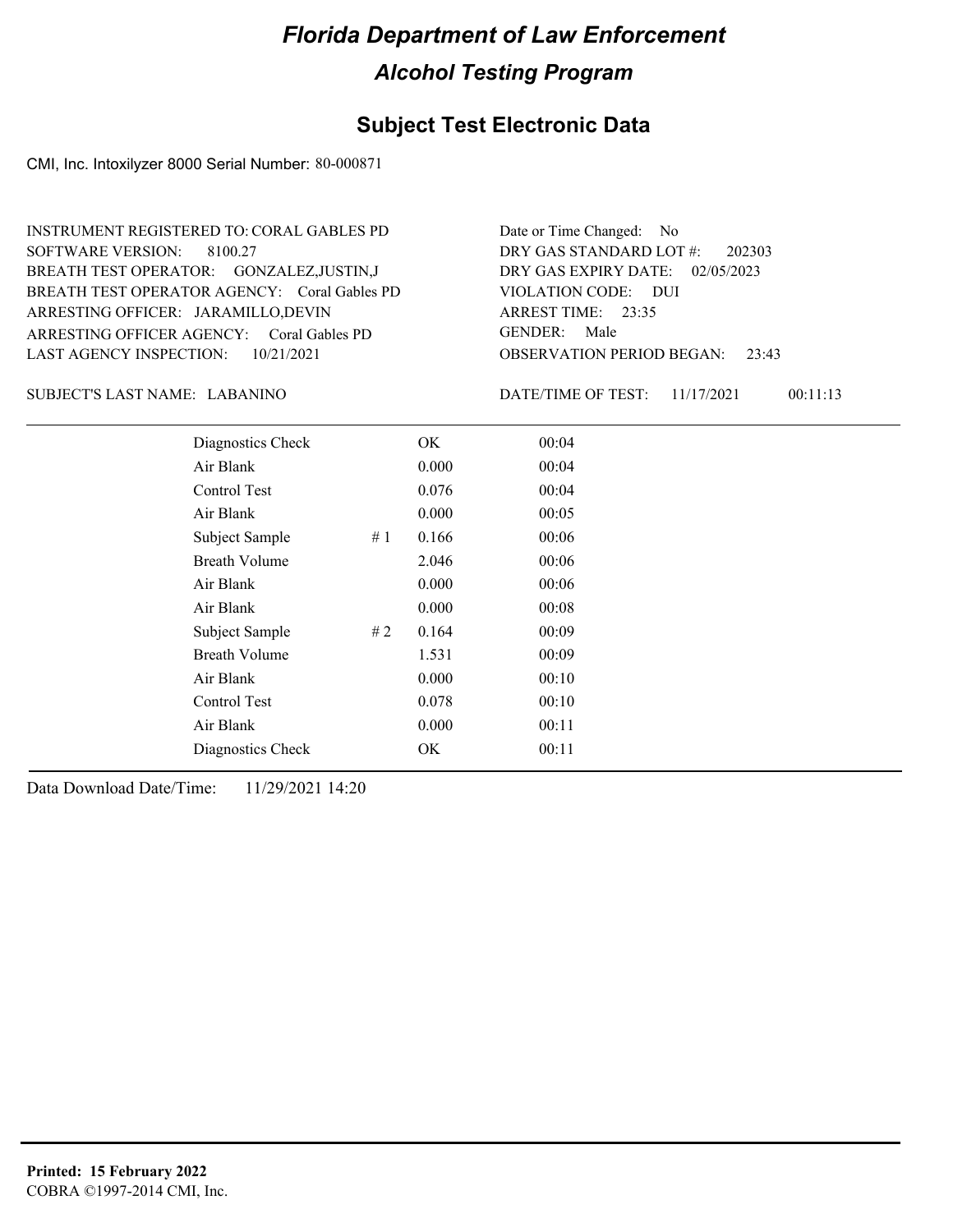## **Subject Test Electronic Data**

CMI, Inc. Intoxilyzer 8000 Serial Number: 80-000871

| INSTRUMENT REGISTERED TO: CORAL GABLES PD    | Date or Time Changed: No               |
|----------------------------------------------|----------------------------------------|
| SOFTWARE VERSION: 8100.27                    | DRY GAS STANDARD LOT $\#$ : 202303     |
| BREATH TEST OPERATOR: BECKER, ALEXA, C       | DRY GAS EXPIRY DATE: 02/05/2023        |
| BREATH TEST OPERATOR AGENCY: Coral Gables PD | VIOLATION CODE: DUI                    |
| ARRESTING OFFICER: MARTINEZ, JUAN            | ARREST TIME: $21:43$                   |
| ARRESTING OFFICER AGENCY: Coral Gables PD    | GENDER: Female                         |
| LAST AGENCY INSPECTION: 10/21/2021           | <b>OBSERVATION PERIOD BEGAN:</b> 22:35 |

#### SUBJECT'S LAST NAME: HERNANDEZ DATE/TIME OF TEST:

DATE/TIME OF TEST: 11/22/2021 23:07:34

| Diagnostics Check    |       | OK    | 22:55 |                |
|----------------------|-------|-------|-------|----------------|
| Air Blank            |       | 0.000 | 22:55 |                |
| Control Test         |       | 0.079 | 22:56 |                |
| Air Blank            |       | 0.000 | 22:56 |                |
| Subject Sample       | #1    | 0.162 | 22:59 | Volume Not Met |
| <b>Breath Volume</b> |       | 0.000 | 22:59 |                |
| Air Blank            |       | 0.000 | 23:00 |                |
| Air Blank            |       | 0.000 | 23:02 |                |
| Subject Sample       | #2    | 0.176 | 23:02 |                |
| <b>Breath Volume</b> |       | 1.277 | 23:02 |                |
| Air Blank            |       | 0.000 | 23:03 |                |
| Air Blank            |       | 0.000 | 23:05 |                |
| Subject Sample       | # $3$ | 0.173 | 23:05 |                |
| <b>Breath Volume</b> |       | 1.285 | 23:05 |                |
| Air Blank            |       | 0.000 | 23:06 |                |
| Control Test         |       | 0.078 | 23:06 |                |
| Air Blank            |       | 0.000 | 23:07 |                |
| Diagnostics Check    |       | OK    | 23:07 |                |
|                      |       |       |       |                |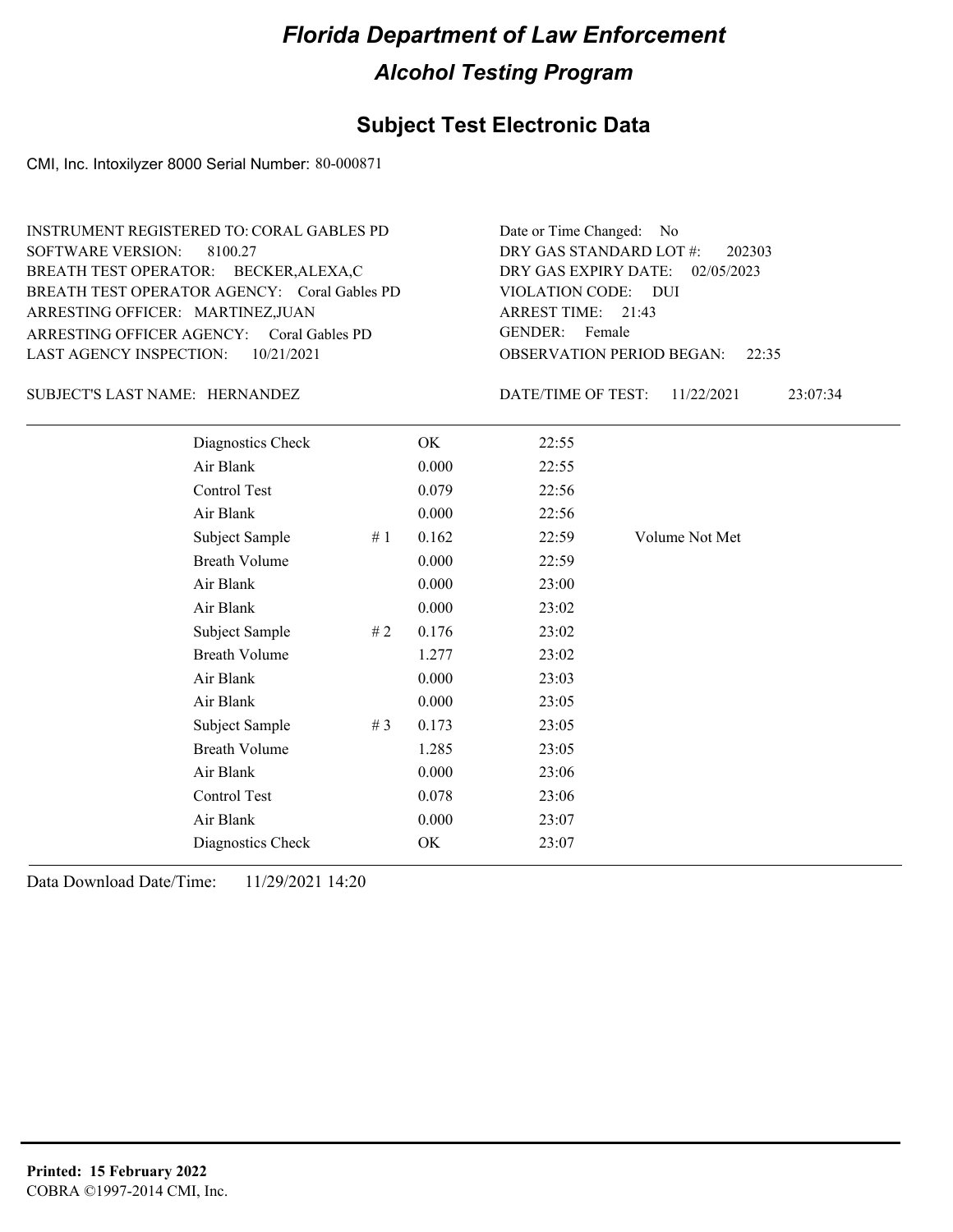## **Subject Test Electronic Data**

CMI, Inc. Intoxilyzer 8000 Serial Number: 80-000872

| INSTRUMENT REGISTERED TO: MIAMI PD<br><b>SOFTWARE VERSION:</b>                                                                                                                                           | 8100.27           |                                                                                                                                                                                   | Date or Time Changed: Yes |                        |  |  |
|----------------------------------------------------------------------------------------------------------------------------------------------------------------------------------------------------------|-------------------|-----------------------------------------------------------------------------------------------------------------------------------------------------------------------------------|---------------------------|------------------------|--|--|
| BREATH TEST OPERATOR: CARBALLO, ANGEL, O<br>BREATH TEST OPERATOR AGENCY: Miami PD<br>ARRESTING OFFICER: MORA, M<br>ARRESTING OFFICER AGENCY:<br>Miami PD<br><b>LAST AGENCY INSPECTION:</b><br>10/25/2021 |                   | DRY GAS STANDARD LOT #:<br>1506449<br>DRY GAS EXPIRY DATE: 06/10/2024<br>VIOLATION CODE: DUI<br>ARREST TIME: 22:05<br>GENDER: Female<br><b>OBSERVATION PERIOD BEGAN:</b><br>22:25 |                           |                        |  |  |
| SUBJECT'S LAST NAME: BENITEZ                                                                                                                                                                             |                   |                                                                                                                                                                                   | DATE/TIME OF TEST:        | 11/05/2021<br>22:52:20 |  |  |
|                                                                                                                                                                                                          | Diagnostics Check | OK.                                                                                                                                                                               | 22:51                     |                        |  |  |
|                                                                                                                                                                                                          | Air Blank         |                                                                                                                                                                                   | 22:51                     | <b>RFI</b> Detect      |  |  |
|                                                                                                                                                                                                          | Air Blank         | 0.000                                                                                                                                                                             | 22:52                     |                        |  |  |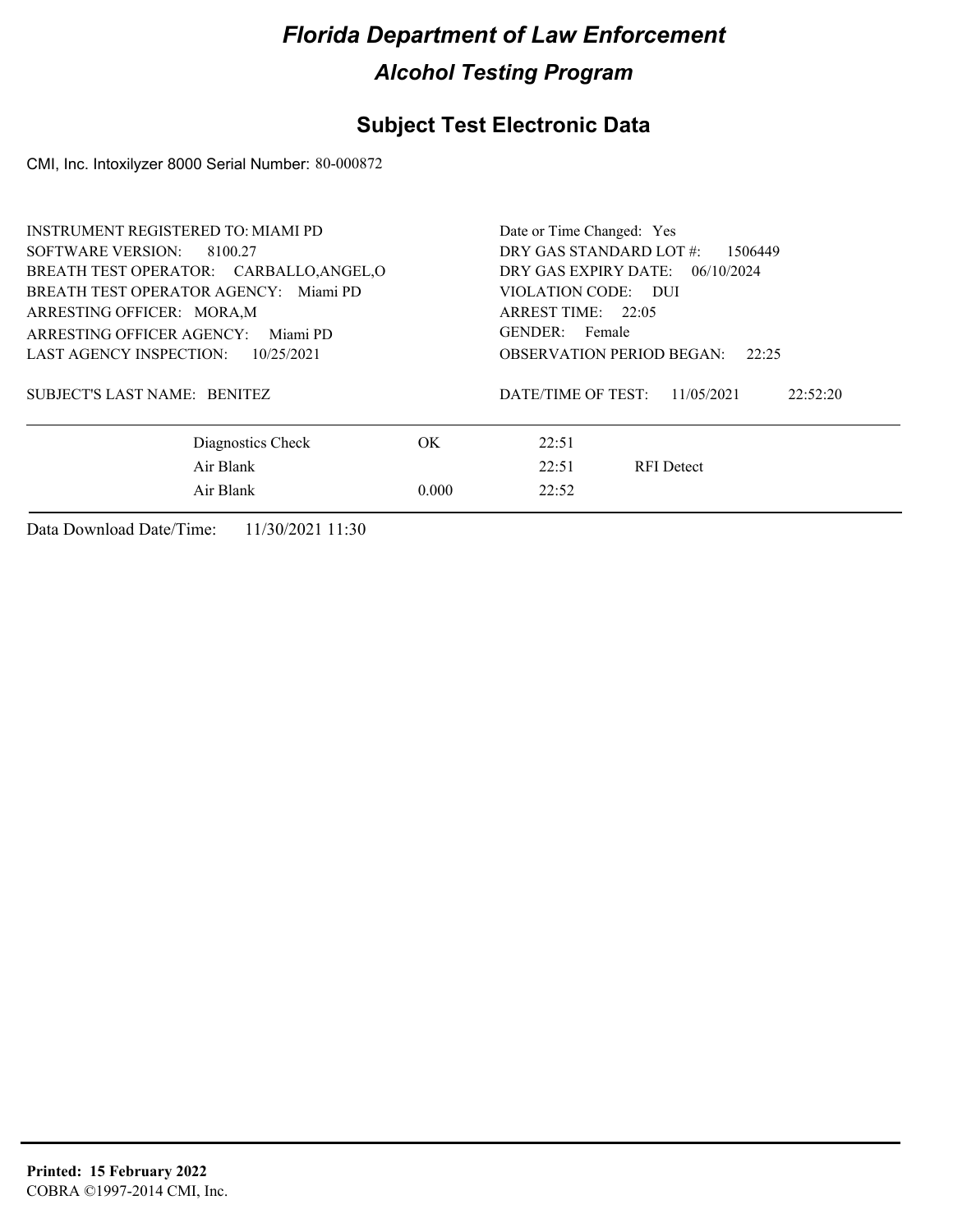## **Subject Test Electronic Data**

CMI, Inc. Intoxilyzer 8000 Serial Number: 80-000872

| <b>INSTRUMENT REGISTERED TO: MIAMI PD</b> |                                       |       | Date or Time Changed: Yes          |                             |  |
|-------------------------------------------|---------------------------------------|-------|------------------------------------|-----------------------------|--|
| <b>SOFTWARE VERSION:</b><br>8100.27       |                                       |       | DRY GAS STANDARD LOT #:<br>1506449 |                             |  |
| BREATH TEST OPERATOR: CARBALLO, ANGEL, O  |                                       |       | DRY GAS EXPIRY DATE:<br>06/10/2024 |                             |  |
|                                           | BREATH TEST OPERATOR AGENCY: Miami PD |       | VIOLATION CODE: DUI                |                             |  |
| ARRESTING OFFICER: MORA, M                |                                       |       | ARREST TIME: 22:05                 |                             |  |
| <b>ARRESTING OFFICER AGENCY:</b>          | Miami PD                              |       | <b>GENDER:</b><br>Female           |                             |  |
| <b>LAST AGENCY INSPECTION:</b>            | 10/25/2021                            |       | <b>OBSERVATION PERIOD BEGAN:</b>   | 22:25                       |  |
| SUBJECT'S LAST NAME: BENITEZ              |                                       |       | DATE/TIME OF TEST:                 | 11/05/2021<br>22:57:06      |  |
|                                           | Diagnostics Check                     | OK.   | 22:54                              |                             |  |
|                                           | Air Blank                             | 0.000 | 22:54                              |                             |  |
|                                           | Control Test                          | 0.081 | 22:54                              |                             |  |
|                                           | Air Blank                             | 0.000 | 22:55                              |                             |  |
|                                           | Subject Sample<br>#1                  |       | 22:55                              | <b>Subject Test Refused</b> |  |
|                                           | <b>Breath Volume</b>                  | 0.000 | 22:55                              |                             |  |
|                                           | Air Blank                             | 0.000 | 22:56                              |                             |  |
|                                           | Control Test                          | 0.081 | 22:56                              |                             |  |
|                                           | Air Blank                             | 0.000 | 22:57                              |                             |  |
|                                           | Diagnostics Check                     | OK    | 22:57                              |                             |  |
|                                           |                                       |       |                                    |                             |  |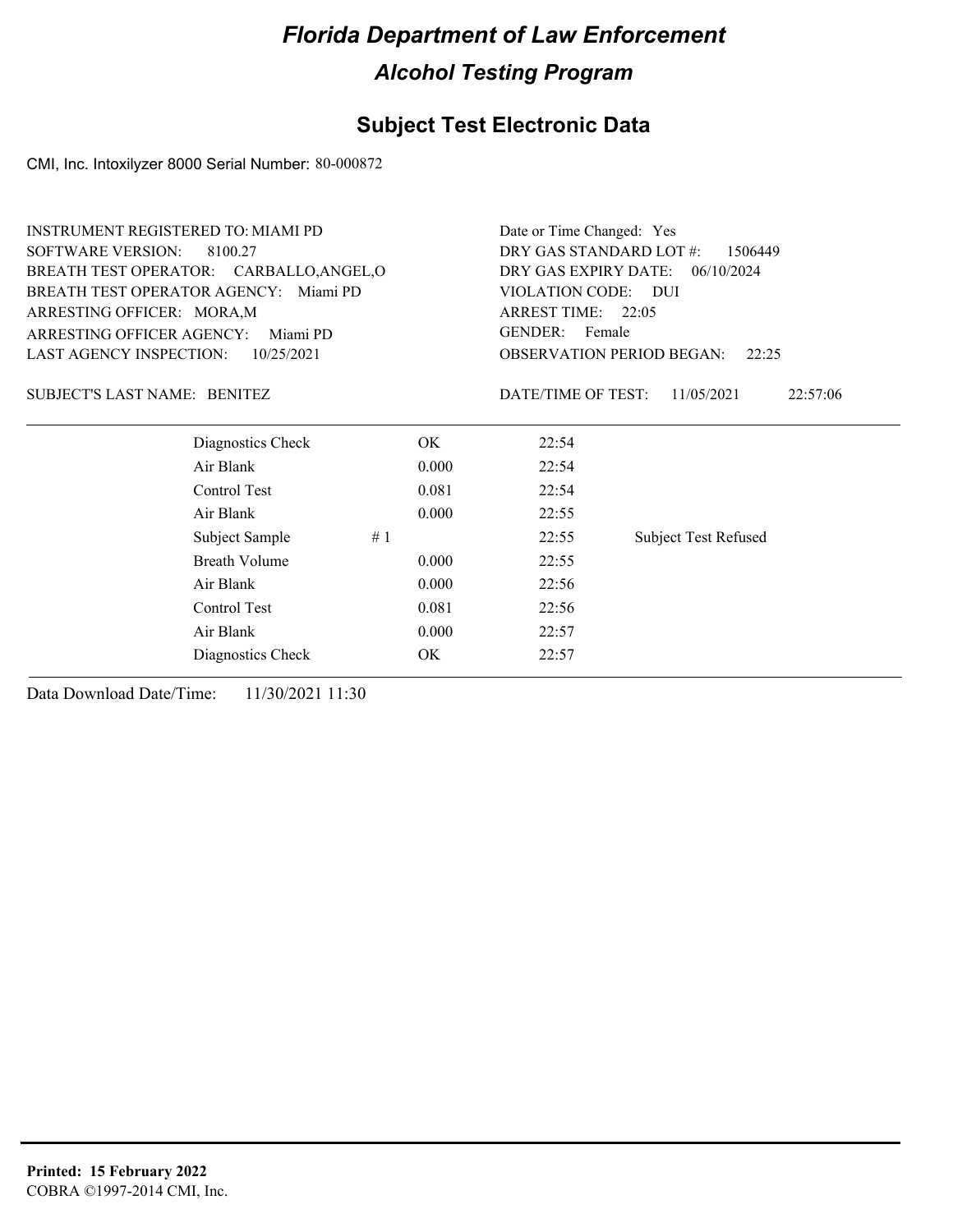## **Subject Test Electronic Data**

CMI, Inc. Intoxilyzer 8000 Serial Number: 80-000874

| <b>SOFTWARE VERSION:</b>                             | INSTRUMENT REGISTERED TO: MIAMI PD<br>8100.27<br>BREATH TEST OPERATOR: PASTOR,JOSE,F<br>BREATH TEST OPERATOR AGENCY: Miami PD<br>ARRESTING OFFICER: MARTINEZ,JOSANDRE |    |       | Date or Time Changed: No<br>DRY GAS STANDARD LOT #:<br>DRY GAS EXPIRY DATE:<br>VIOLATION CODE:<br>- DUI<br>ARREST TIME: 09:30 | 1506449<br>06/10/2024 |          |
|------------------------------------------------------|-----------------------------------------------------------------------------------------------------------------------------------------------------------------------|----|-------|-------------------------------------------------------------------------------------------------------------------------------|-----------------------|----------|
| ARRESTING OFFICER AGENCY:<br>LAST AGENCY INSPECTION: | Miami PD<br>10/25/2021                                                                                                                                                |    |       | <b>GENDER:</b><br>Male<br>OBSERVATION PERIOD BEGAN:                                                                           | 10:05                 |          |
|                                                      | SUBJECT'S LAST NAME: HERRERA OVALLE                                                                                                                                   |    |       | DATE/TIME OF TEST:                                                                                                            | 11/12/2021            | 10:40:50 |
|                                                      | Diagnostics Check                                                                                                                                                     |    | OK.   | 10:33                                                                                                                         |                       |          |
|                                                      | Air Blank                                                                                                                                                             |    | 0.000 | 10:33                                                                                                                         |                       |          |
|                                                      | Control Test                                                                                                                                                          |    | 0.080 | 10:34                                                                                                                         |                       |          |
|                                                      | Air Blank                                                                                                                                                             |    | 0.000 | 10:34                                                                                                                         |                       |          |
|                                                      | Subject Sample                                                                                                                                                        | #1 | 0.209 | 10:36                                                                                                                         |                       |          |
|                                                      | <b>Breath Volume</b>                                                                                                                                                  |    | 1.128 | 10:36                                                                                                                         |                       |          |
|                                                      | Air Blank                                                                                                                                                             |    | 0.000 | 10:36                                                                                                                         |                       |          |
|                                                      | Air Blank                                                                                                                                                             |    | 0.000 | 10:38                                                                                                                         |                       |          |
|                                                      | Subject Sample                                                                                                                                                        | #2 | 0.206 | 10:39                                                                                                                         |                       |          |
|                                                      | <b>Breath Volume</b>                                                                                                                                                  |    | 1.730 | 10:39                                                                                                                         |                       |          |
|                                                      | Air Blank                                                                                                                                                             |    | 0.000 | 10:39                                                                                                                         |                       |          |
|                                                      | Control Test                                                                                                                                                          |    | 0.079 | 10:40                                                                                                                         |                       |          |

Air Blank 0.000 10:40 Diagnostics Check OK 10:40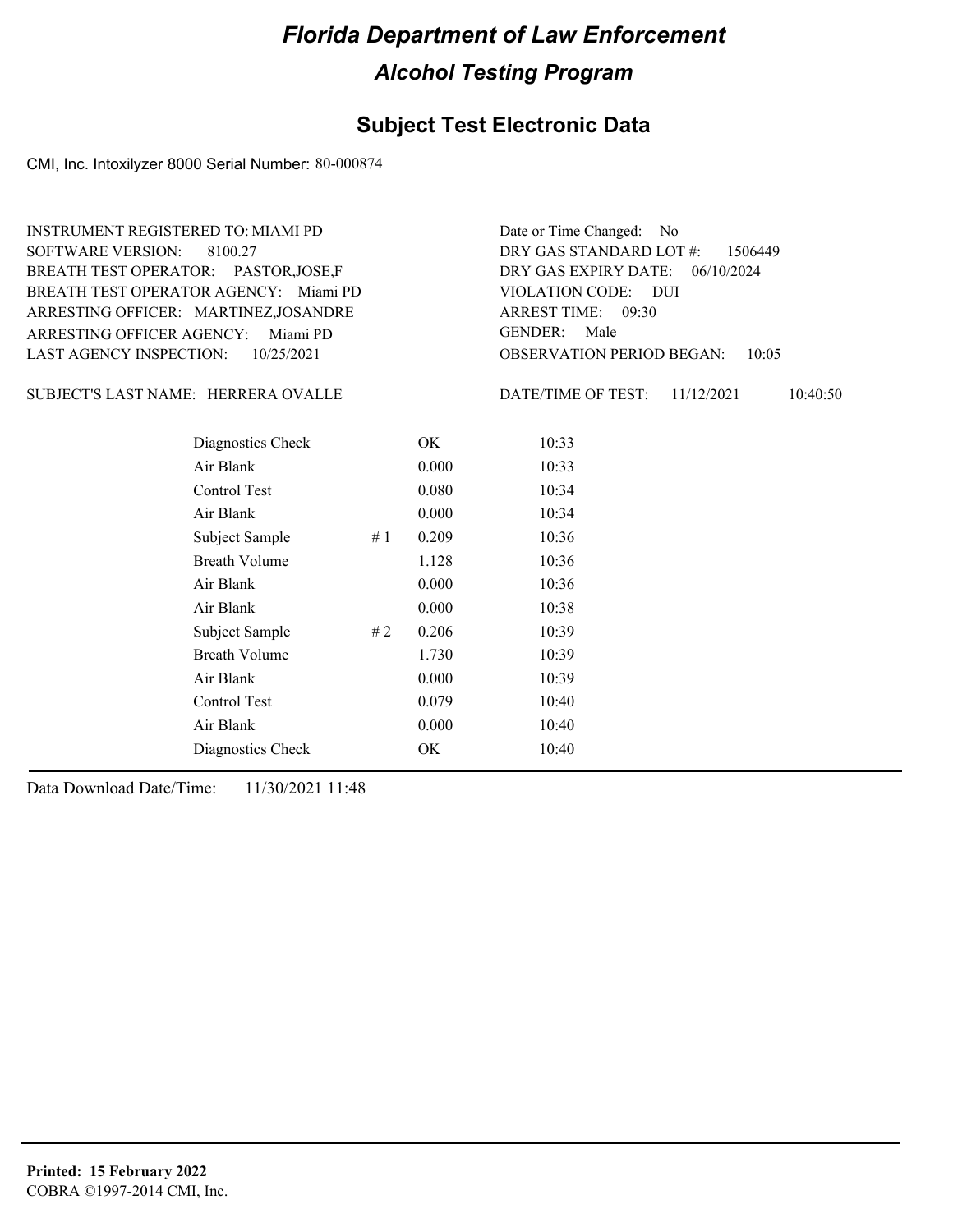#### **Subject Test Electronic Data**

CMI, Inc. Intoxilyzer 8000 Serial Number: 80-000880

ARRESTING OFFICER AGENCY: North Miami PD GENDER: BREATH TEST OPERATOR AGENCY: Miami-Dade PD VIOLATION CODE: SOFTWARE VERSION: 8100.27 ARRESTING OFFICER: CORDOBA,A BREATH TEST OPERATOR: DELGADO,MIGUEL,R LAST AGENCY INSPECTION: 11/04/2021 INSTRUMENT REGISTERED TO: MIAMI-DADE PD

OBSERVATION PERIOD BEGAN: 05:21 VIOLATION CODE: DUI ARREST TIME: 05:05 04/05/2022 DRY GAS EXPIRY DATE: 05620080A1 DRY GAS STANDARD LOT #: Date or Time Changed: No GENDER: Male

SUBJECT'S LAST NAME: ANDERSON DATE/TIME OF TEST:

DATE/TIME OF TEST: 11/07/2021 05:57:30

| Diagnostics Check    | OK    | 05:50 |
|----------------------|-------|-------|
| Air Blank            | 0.000 | 05:51 |
| Control Test         | 0.077 | 05:51 |
| Air Blank            | 0.000 | 05:51 |
| Subject Sample<br>#1 | 0.096 | 05:52 |
| <b>Breath Volume</b> | 1.785 | 05:52 |
| Air Blank            | 0.000 | 05:53 |
| Air Blank            | 0.000 | 05:55 |
| Subject Sample<br>#2 | 0.096 | 05:56 |
| <b>Breath Volume</b> | 1.871 | 05:56 |
| Air Blank            | 0.000 | 05:56 |
| Control Test         | 0.078 | 05:56 |
| Air Blank            | 0.000 | 05:57 |
| Diagnostics Check    | OK    | 05:57 |
|                      |       |       |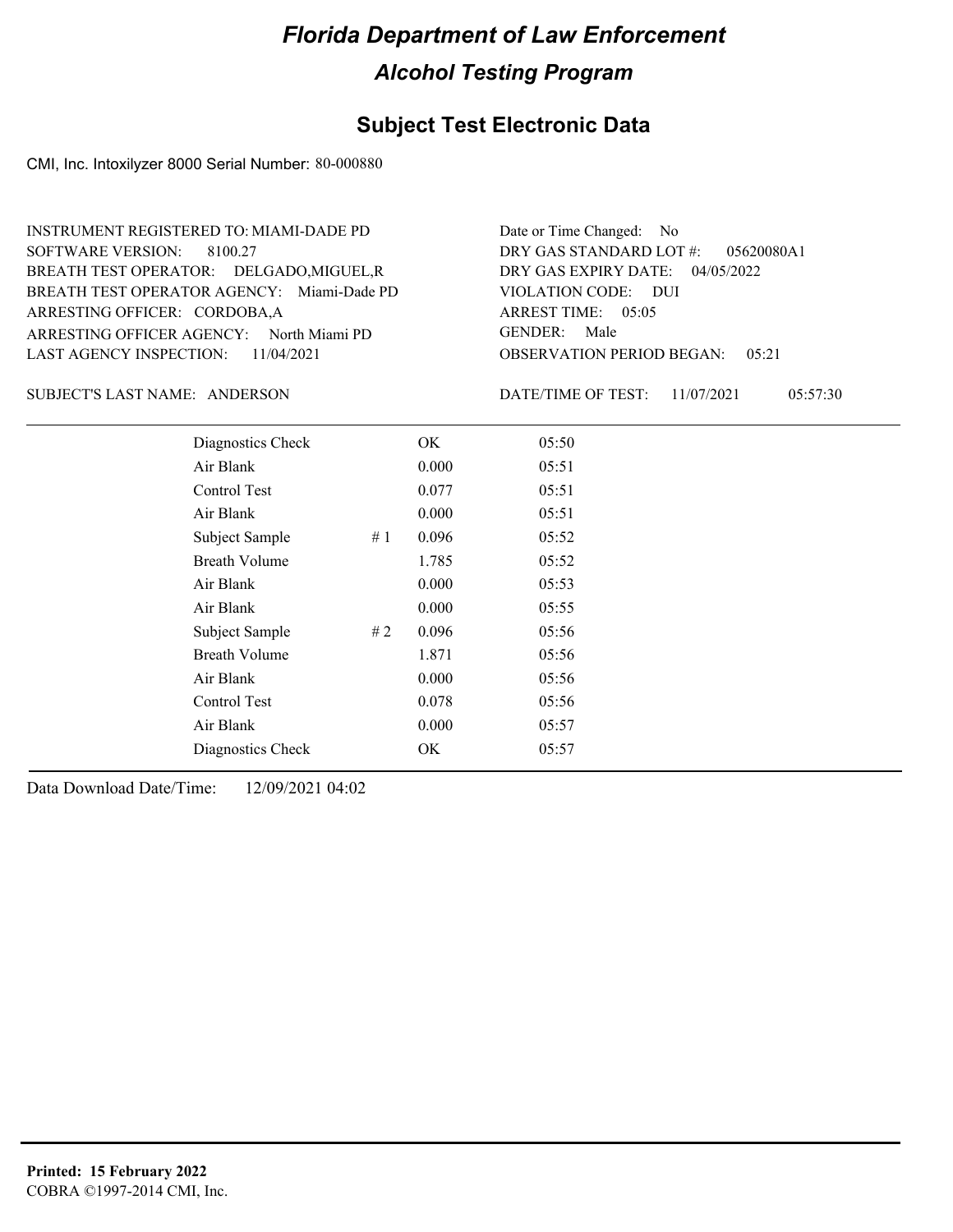## **Subject Test Electronic Data**

CMI, Inc. Intoxilyzer 8000 Serial Number: 80-000880

| <b>INSTRUMENT REGISTERED TO: MIAMI-DADE PD</b> | Date or Time Changed: No              |                                                 |  |
|------------------------------------------------|---------------------------------------|-------------------------------------------------|--|
|                                                | DRY GAS STANDARD LOT #:<br>05620080A1 |                                                 |  |
| BREATH TEST OPERATOR: CRUZ, DANIEL, A          |                                       | DRY GAS EXPIRY DATE: 04/05/2022                 |  |
| BREATH TEST OPERATOR AGENCY: Miami-Dade PD     |                                       |                                                 |  |
|                                                | ARREST TIME: 20:15                    |                                                 |  |
| ARRESTING OFFICER AGENCY:<br>Miami-Dade PD     |                                       |                                                 |  |
|                                                |                                       | <b>OBSERVATION PERIOD BEGAN:</b><br>20:55       |  |
|                                                | DATE/TIME OF TEST:                    | 11/11/2021<br>21:20:18                          |  |
| OK.                                            | 21:16                                 |                                                 |  |
| 0.000                                          | 21:17                                 |                                                 |  |
| 0.078                                          | 21:17                                 |                                                 |  |
| 0.000                                          | 21:18                                 |                                                 |  |
| #1                                             | 21:18                                 | <b>Subject Test Refused</b>                     |  |
| 0.000                                          | 21:18                                 |                                                 |  |
| 0.000                                          | 21:19                                 |                                                 |  |
| 0.079                                          | 21:19                                 |                                                 |  |
| 0.000                                          | 21:20                                 |                                                 |  |
| OK                                             | 21:20                                 |                                                 |  |
|                                                |                                       | VIOLATION CODE: DUI<br><b>GENDER:</b><br>Female |  |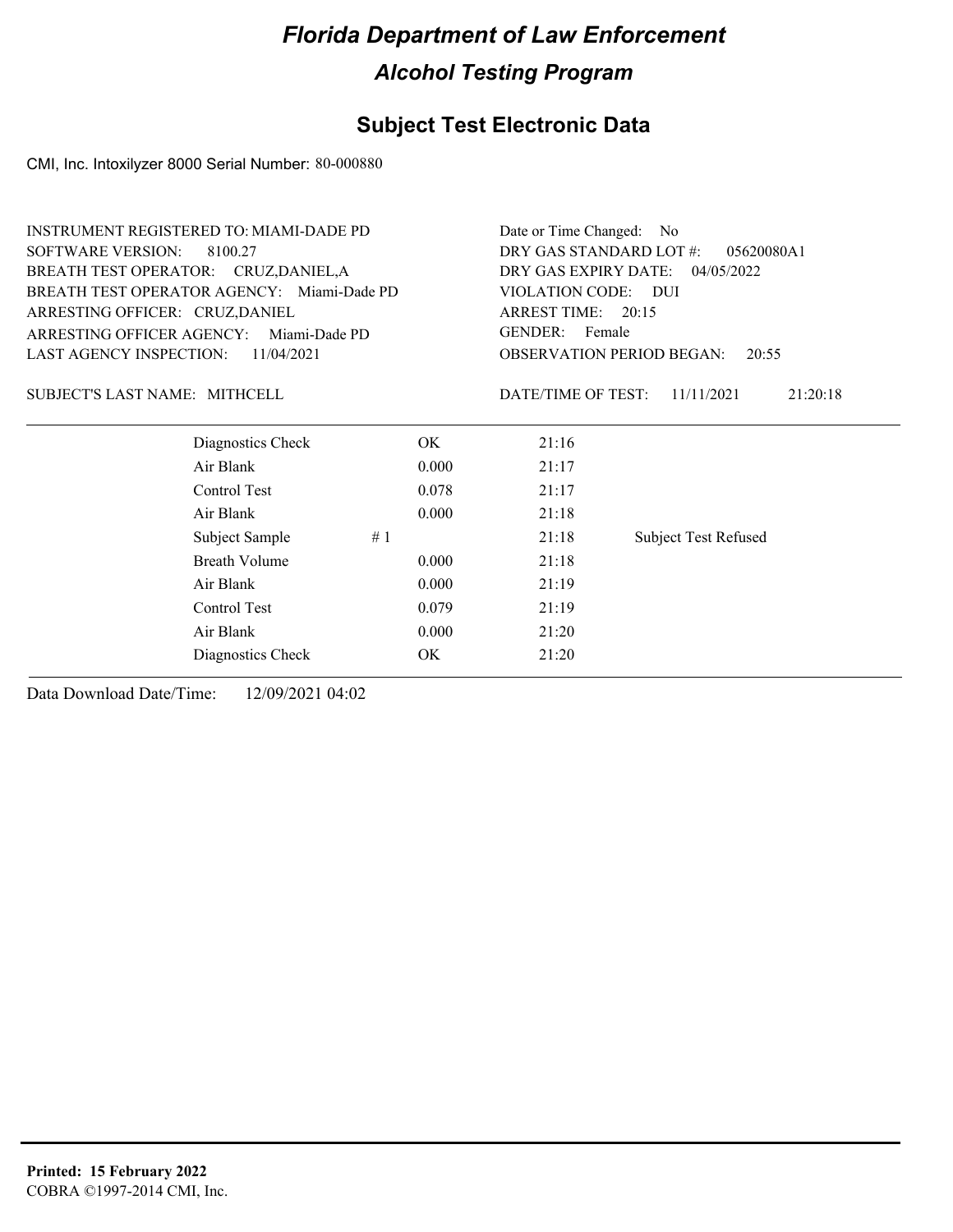#### **Subject Test Electronic Data**

CMI, Inc. Intoxilyzer 8000 Serial Number: 80-000880

ARRESTING OFFICER AGENCY: Miami-Dade PD GENDER: BREATH TEST OPERATOR AGENCY: Miami-Dade PD VIOLATION CODE: SOFTWARE VERSION: 8100.27 ARRESTING OFFICER: DELGADO,M BREATH TEST OPERATOR: DELGADO,MIGUEL,R LAST AGENCY INSPECTION: 11/04/2021 INSTRUMENT REGISTERED TO: MIAMI-DADE PD

OBSERVATION PERIOD BEGAN: 01:11 VIOLATION CODE: DUI ARREST TIME: 00:41 04/05/2022 DRY GAS EXPIRY DATE: 05620080A1 DRY GAS STANDARD LOT #: Date or Time Changed: No GENDER: Male

SUBJECT'S LAST NAME: BLOOD DATE/TIME OF TEST:

DATE/TIME OF TEST: 11/12/2021 01:41:03

| Diagnostics Check    |    | OK    | 01:34 |  |
|----------------------|----|-------|-------|--|
| Air Blank            |    | 0.000 | 01:35 |  |
| Control Test         |    | 0.079 | 01:35 |  |
| Air Blank            |    | 0.000 | 01:36 |  |
| Subject Sample       | #1 | 0.151 | 01:36 |  |
| <b>Breath Volume</b> |    | 3.066 | 01:36 |  |
| Air Blank            |    | 0.000 | 01:37 |  |
| Air Blank            |    | 0.000 | 01:38 |  |
| Subject Sample       | #2 | 0.147 | 01:39 |  |
| <b>Breath Volume</b> |    | 2.894 | 01:39 |  |
| Air Blank            |    | 0.000 | 01:40 |  |
| Control Test         |    | 0.079 | 01:40 |  |
| Air Blank            |    | 0.000 | 01:40 |  |
| Diagnostics Check    |    | OK    | 01:41 |  |
|                      |    |       |       |  |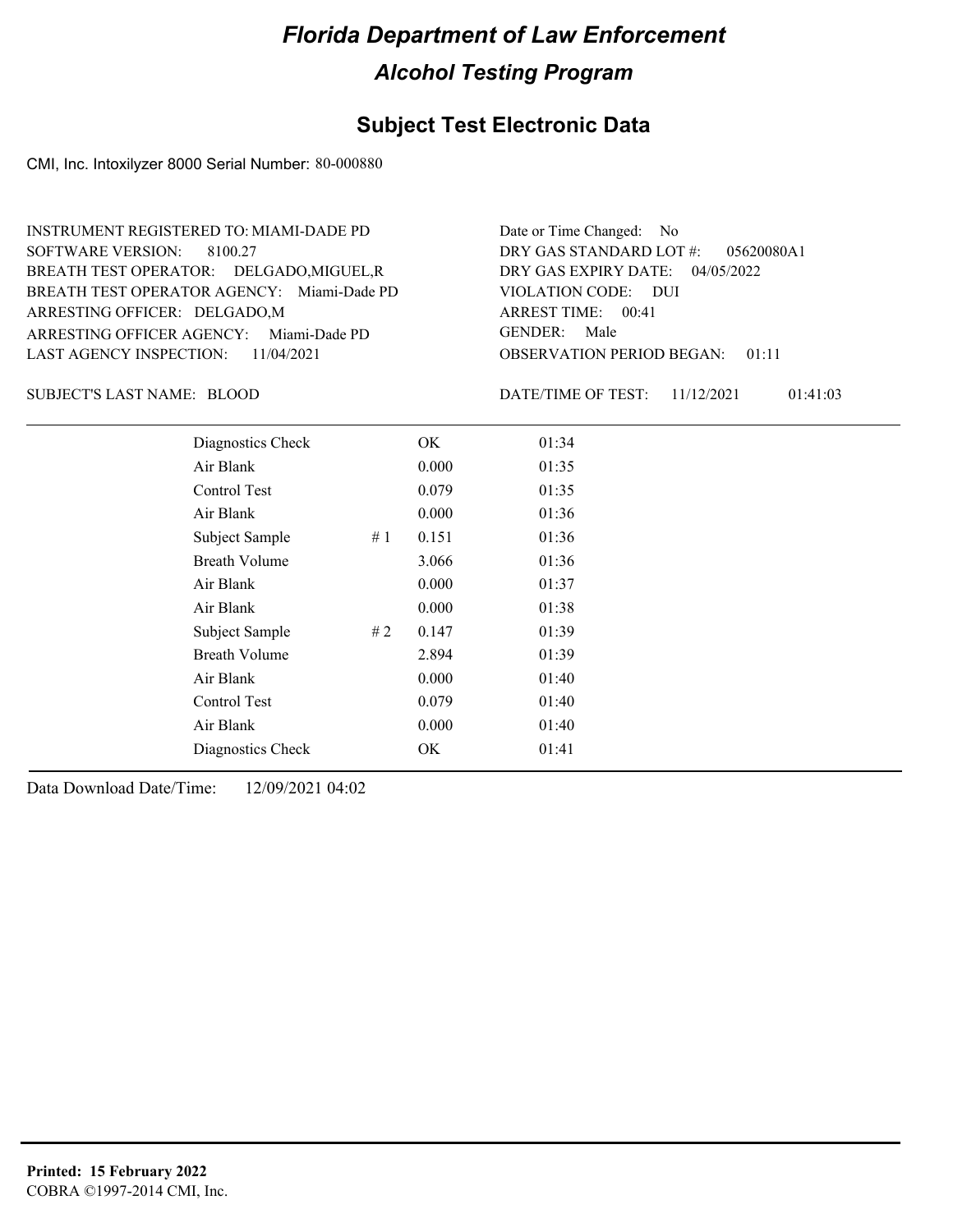#### **Subject Test Electronic Data**

CMI, Inc. Intoxilyzer 8000 Serial Number: 80-000882

ARRESTING OFFICER AGENCY: GENDER: MIAMI-DADE PD BREATH TEST OPERATOR AGENCY: MIAMI-DADE PD VIOLATION CODE: SOFTWARE VERSION: 8100.27 ARRESTING OFFICER: OCEGUERA,YASMANI BREATH TEST OPERATOR: OCEGUERA,YASMANI, LAST AGENCY INSPECTION: 11/04/2021 INSTRUMENT REGISTERED TO: MIAMI-DADE PD

OBSERVATION PERIOD BEGAN: 22:15 VIOLATION CODE: DUI ARREST TIME: 22:08 04/05/2022 DRY GAS EXPIRY DATE: 05620080A1 DRY GAS STANDARD LOT #: Date or Time Changed: No GENDER: Male

SUBJECT'S LAST NAME: PEREZ DATE/TIME OF TEST:

DATE/TIME OF TEST: 11/05/2021 22:44:42

| Diagnostics Check    |    | OK    | 22:36 |
|----------------------|----|-------|-------|
| Air Blank            |    | 0.000 | 22:36 |
| Control Test         |    | 0.079 | 22:37 |
| Air Blank            |    | 0.000 | 22:37 |
| Subject Sample       | #1 | 0.152 | 22:40 |
| <b>Breath Volume</b> |    | 3.292 | 22:40 |
| Air Blank            |    | 0.000 | 22:41 |
| Air Blank            |    | 0.000 | 22:42 |
| Subject Sample       | #2 | 0.136 | 22:43 |
| <b>Breath Volume</b> |    | 2.332 | 22:43 |
| Air Blank            |    | 0.000 | 22:43 |
| Control Test         |    | 0.077 | 22:44 |
| Air Blank            |    | 0.000 | 22:44 |
| Diagnostics Check    |    | OK.   | 22:44 |
|                      |    |       |       |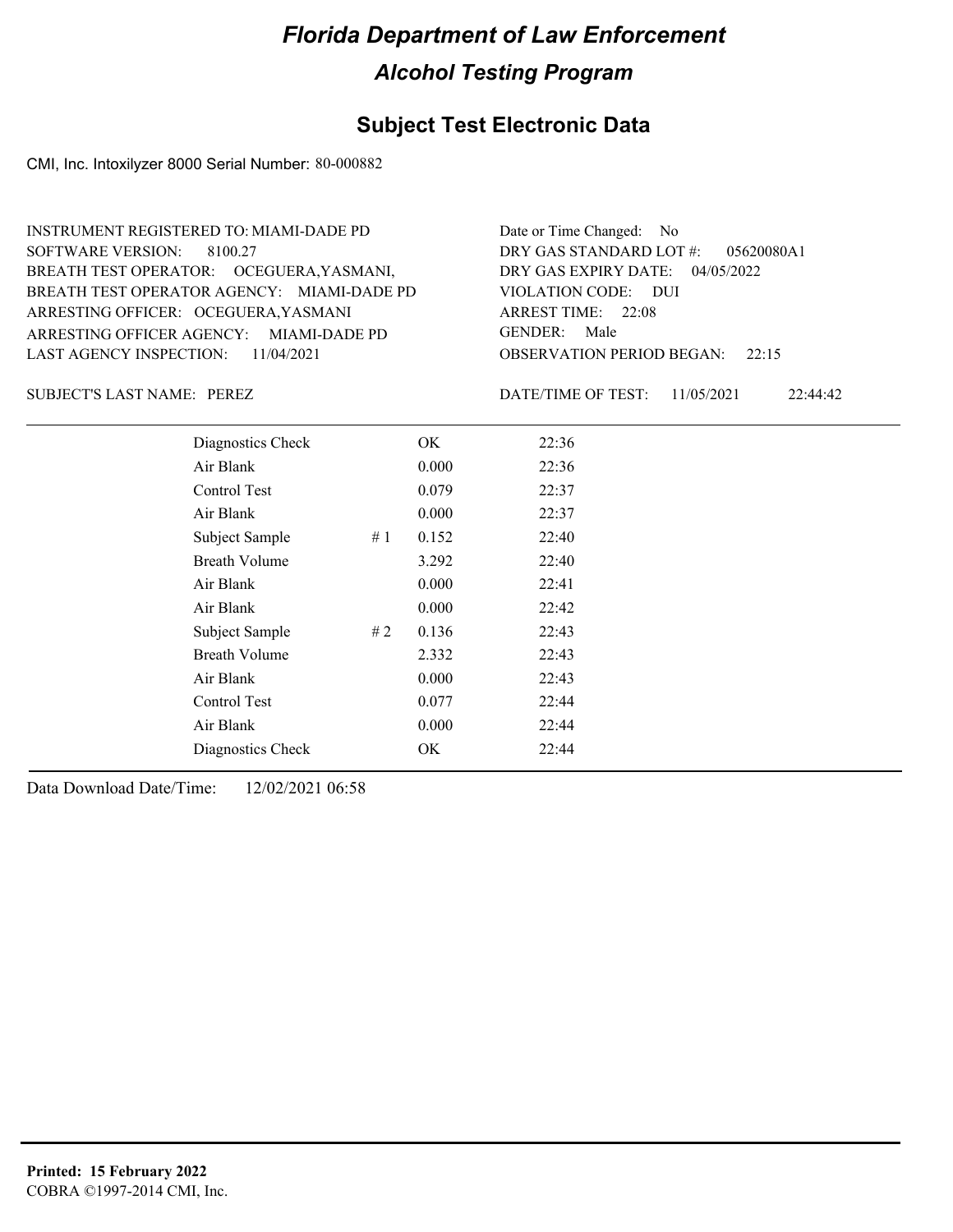#### **Subject Test Electronic Data**

CMI, Inc. Intoxilyzer 8000 Serial Number: 80-000882

ARRESTING OFFICER AGENCY: GENDER: MIAMI-DADE PD BREATH TEST OPERATOR AGENCY: MIAMI-DADE PD VIOLATION CODE: SOFTWARE VERSION: 8100.27 ARRESTING OFFICER: OCEGUERA,YASMANI BREATH TEST OPERATOR: OCEGUERA,YASMANI, LAST AGENCY INSPECTION: 11/04/2021 INSTRUMENT REGISTERED TO: MIAMI-DADE PD

OBSERVATION PERIOD BEGAN: 23:00 VIOLATION CODE: DUI ARREST TIME: 22:40 04/05/2022 DRY GAS EXPIRY DATE: 05620080A1 DRY GAS STANDARD LOT #: Date or Time Changed: Yes GENDER: Male

SUBJECT'S LAST NAME: MATOMDELEON DATE/TIME OF TEST:

DATE/TIME OF TEST: 11/14/2021 23:48:36

| Diagnostics Check    |    | OK    | 23:41 |
|----------------------|----|-------|-------|
| Air Blank            |    | 0.000 | 23:42 |
| Control Test         |    | 0.080 | 23:42 |
| Air Blank            |    | 0.000 | 23:43 |
| Subject Sample       | #1 | 0.296 | 23:43 |
| <b>Breath Volume</b> |    | 2.304 | 23:43 |
| Air Blank            |    | 0.000 | 23:44 |
| Air Blank            |    | 0.000 | 23:46 |
| Subject Sample       | #2 | 0.302 | 23:46 |
| <b>Breath Volume</b> |    | 1.359 | 23:46 |
| Air Blank            |    | 0.000 | 23:47 |
| Control Test         |    | 0.079 | 23:48 |
| Air Blank            |    | 0.000 | 23:48 |
| Diagnostics Check    |    | OK    | 23:48 |
|                      |    |       |       |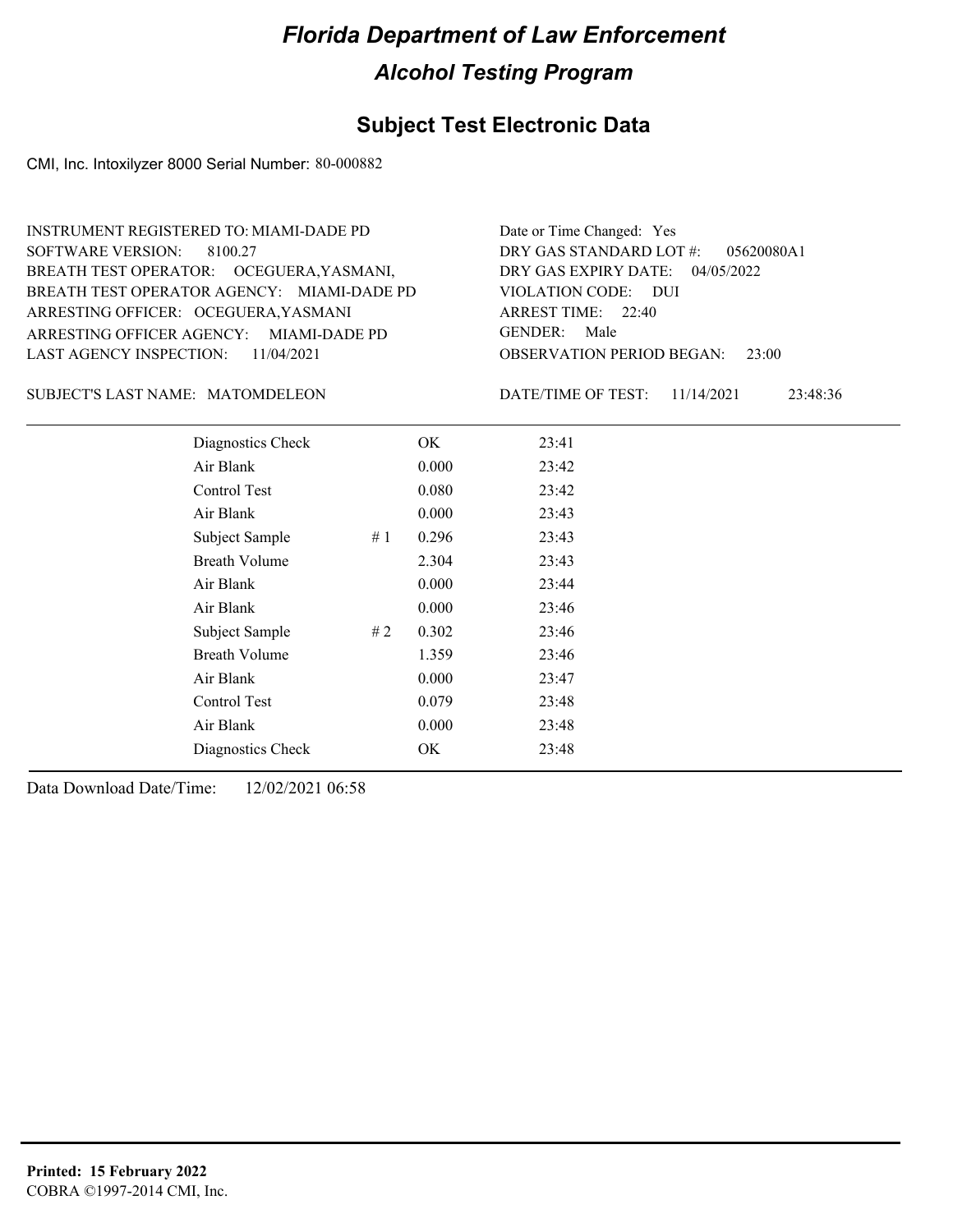#### **Subject Test Electronic Data**

CMI, Inc. Intoxilyzer 8000 Serial Number: 80-000882

ARRESTING OFFICER AGENCY: GENDER: MIAMI-DADE PD BREATH TEST OPERATOR AGENCY: MIAMI-DADE PD VIOLATION CODE: SOFTWARE VERSION: 8100.27 ARRESTING OFFICER: SAVINON,CARLOS BREATH TEST OPERATOR: SAVINON,CARLOS,M LAST AGENCY INSPECTION: 11/04/2021 INSTRUMENT REGISTERED TO: MIAMI-DADE PD

OBSERVATION PERIOD BEGAN: 00:17 VIOLATION CODE: DUI 23:24 ARREST TIME: 04/05/2022 DRY GAS EXPIRY DATE: 05620080A1 DRY GAS STANDARD LOT #: Date or Time Changed: No GENDER: Female

#### SUBJECT'S LAST NAME: CALDERON DATE/TIME OF TEST:

DATE/TIME OF TEST: 11/16/2021 08:43:35

| Diagnostics Check    | OK    | 08:40 |                             |
|----------------------|-------|-------|-----------------------------|
| Air Blank            | 0.000 | 08:41 |                             |
| Control Test         | 0.081 | 08:41 |                             |
| Air Blank            | 0.000 | 08:42 |                             |
| Subject Sample<br>#1 |       | 08:42 | <b>Subject Test Refused</b> |
| <b>Breath Volume</b> | 0.000 | 08:42 |                             |
| Air Blank            | 0.000 | 08:42 |                             |
| Control Test         | 0.080 | 08:42 |                             |
| Air Blank            | 0.000 | 08:43 |                             |
| Diagnostics Check    | OK    | 08:43 |                             |
|                      |       |       |                             |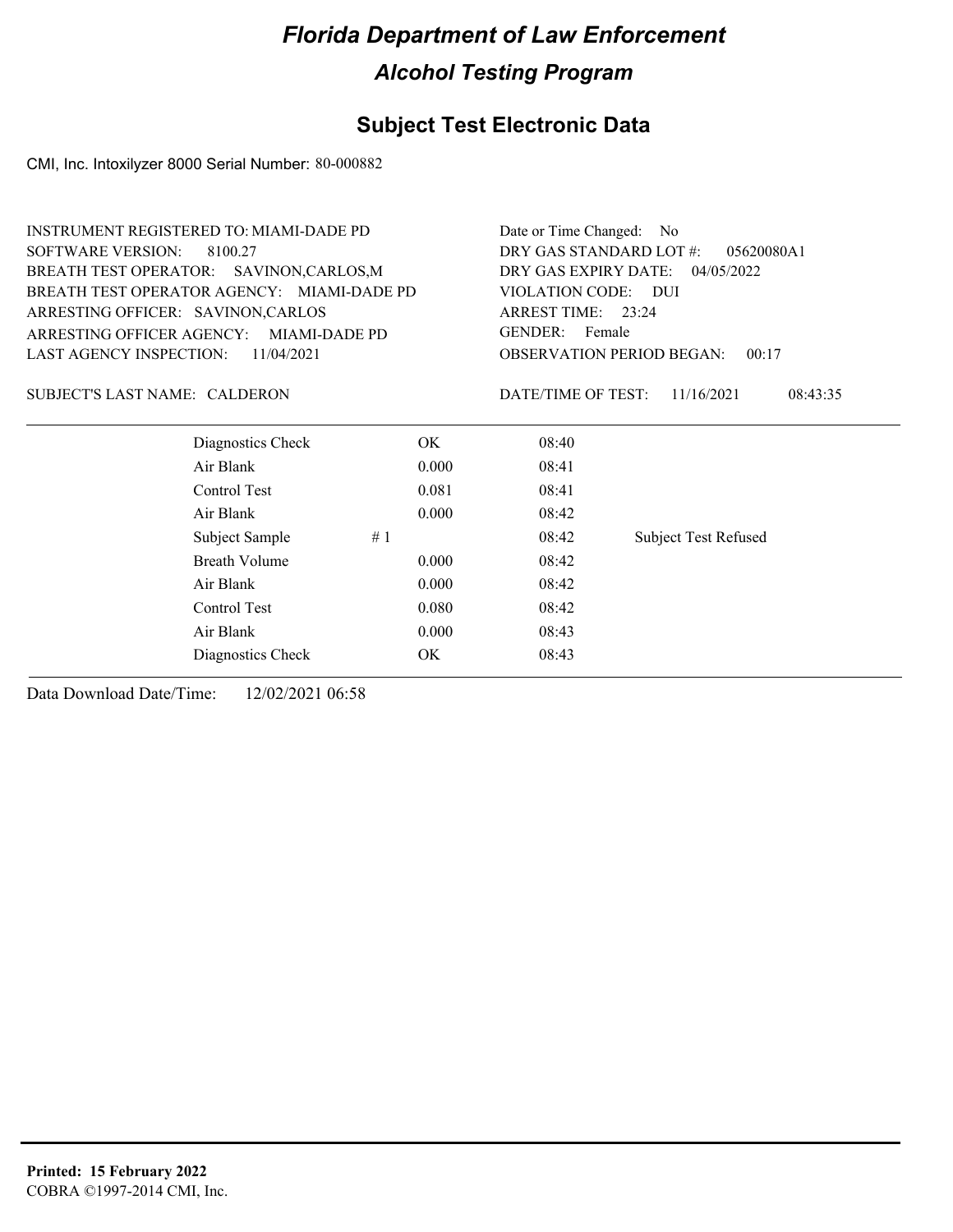#### **Subject Test Electronic Data**

CMI, Inc. Intoxilyzer 8000 Serial Number: 80-000882

ARRESTING OFFICER AGENCY: GENDER: MIAMI-DADE PD BREATH TEST OPERATOR AGENCY: MIAMI-DADE PD VIOLATION CODE: SOFTWARE VERSION: 8100.27 ARRESTING OFFICER: ARAUJO, AARON BREATH TEST OPERATOR: ARAUJO,AARON, LAST AGENCY INSPECTION: 11/04/2021 INSTRUMENT REGISTERED TO: MIAMI-DADE PD

OBSERVATION PERIOD BEGAN: 07:33 VIOLATION CODE: DUI ARREST TIME: 07:33 04/05/2022 DRY GAS EXPIRY DATE: 05620080A1 DRY GAS STANDARD LOT #: Date or Time Changed: No GENDER: Male

SUBJECT'S LAST NAME: YANCE **Example 20** DATE/TIME OF TEST:

DATE/TIME OF TEST: 11/18/2021 16:15:57

| Diagnostics Check    |    | OK    | 16:08 |
|----------------------|----|-------|-------|
| Air Blank            |    | 0.000 | 16:09 |
| Control Test         |    | 0.081 | 16:09 |
| Air Blank            |    | 0.000 | 16:10 |
| Subject Sample       | #1 | 0.124 | 16:11 |
| <b>Breath Volume</b> |    | 2.492 | 16:11 |
| Air Blank            |    | 0.000 | 16:12 |
| Air Blank            |    | 0.000 | 16:13 |
| Subject Sample       | #2 | 0.123 | 16:14 |
| <b>Breath Volume</b> |    | 3.203 | 16:14 |
| Air Blank            |    | 0.000 | 16:15 |
| Control Test         |    | 0.081 | 16:15 |
| Air Blank            |    | 0.000 | 16:15 |
| Diagnostics Check    |    | OK    | 16:15 |
|                      |    |       |       |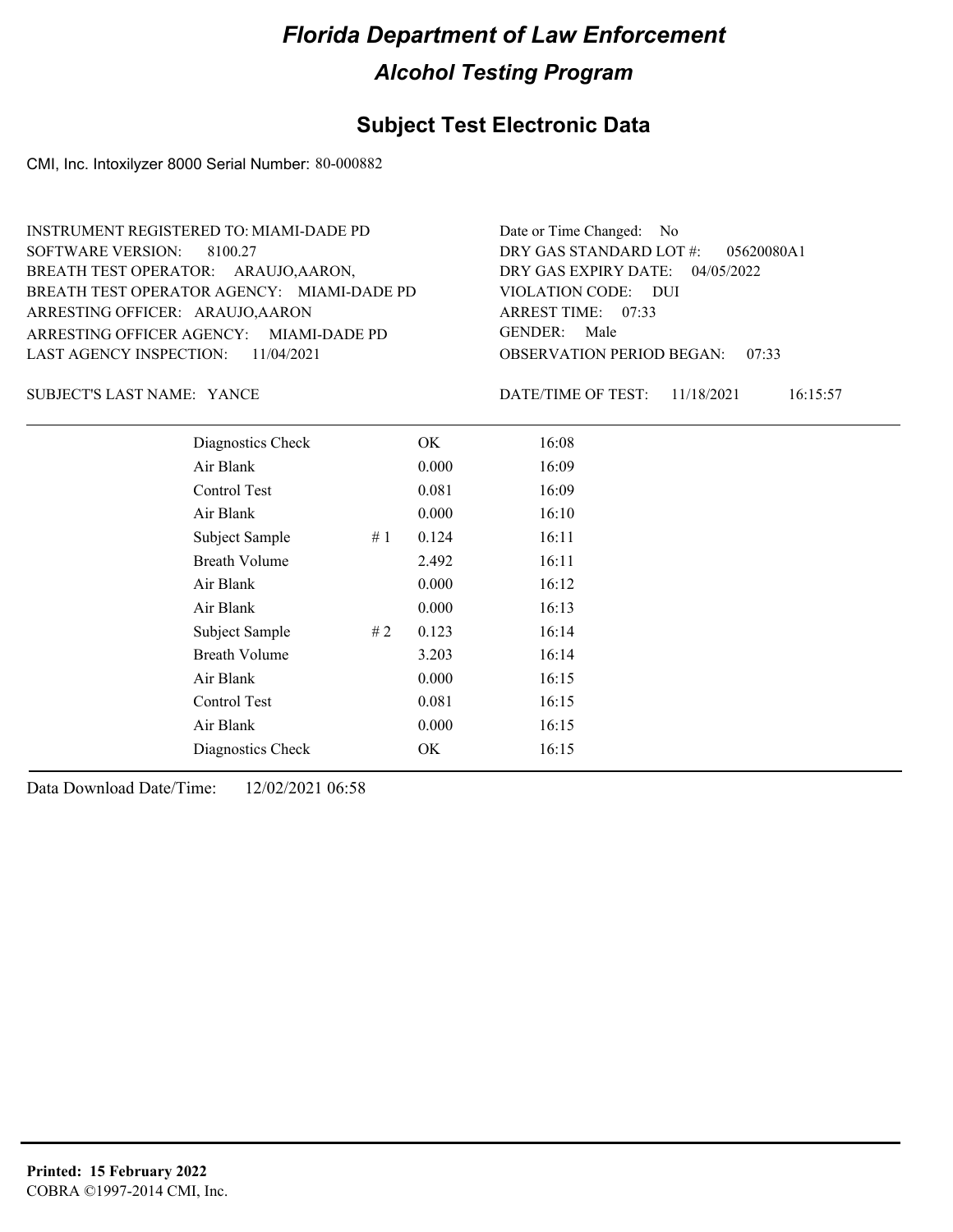#### **Subject Test Electronic Data**

CMI, Inc. Intoxilyzer 8000 Serial Number: 80-000885

ARRESTING OFFICER AGENCY: Miami-Dade PD GENDER: BREATH TEST OPERATOR AGENCY: Miami-Dade PD VIOLATION CODE: SOFTWARE VERSION: 8100.27 ARRESTING OFFICER: OROL, MANUEL BREATH TEST OPERATOR: OROL,MANUEL,J LAST AGENCY INSPECTION: 11/04/2021 INSTRUMENT REGISTERED TO: MIAMI-DADE PD

OBSERVATION PERIOD BEGAN: 23:15 VIOLATION CODE: DUI ARREST TIME: 22:30 04/05/2022 DRY GAS EXPIRY DATE: 05620080A1 DRY GAS STANDARD LOT #: Date or Time Changed: No GENDER: Female

GOMEZ SUBJECT'S LAST NAME: DATE/TIME OF TEST:

DATE/TIME OF TEST: 11/07/2021 23:48:33

| Diagnostics Check    |    | OK    | 23:39 |
|----------------------|----|-------|-------|
| Air Blank            |    | 0.000 | 23:40 |
| Control Test         |    | 0.080 | 23:40 |
| Air Blank            |    | 0.000 | 23:41 |
| Subject Sample       | #1 | 0.220 | 23:41 |
| <b>Breath Volume</b> |    | 2.398 | 23:41 |
| Air Blank            |    | 0.000 | 23:42 |
| Air Blank            |    | 0.000 | 23:44 |
| Subject Sample       | #2 | 0.220 | 23:46 |
| <b>Breath Volume</b> |    | 1.125 | 23:46 |
| Air Blank            |    | 0.000 | 23:47 |
| Control Test         |    | 0.081 | 23:47 |
| Air Blank            |    | 0.000 | 23:48 |
| Diagnostics Check    |    | OK    | 23:48 |
|                      |    |       |       |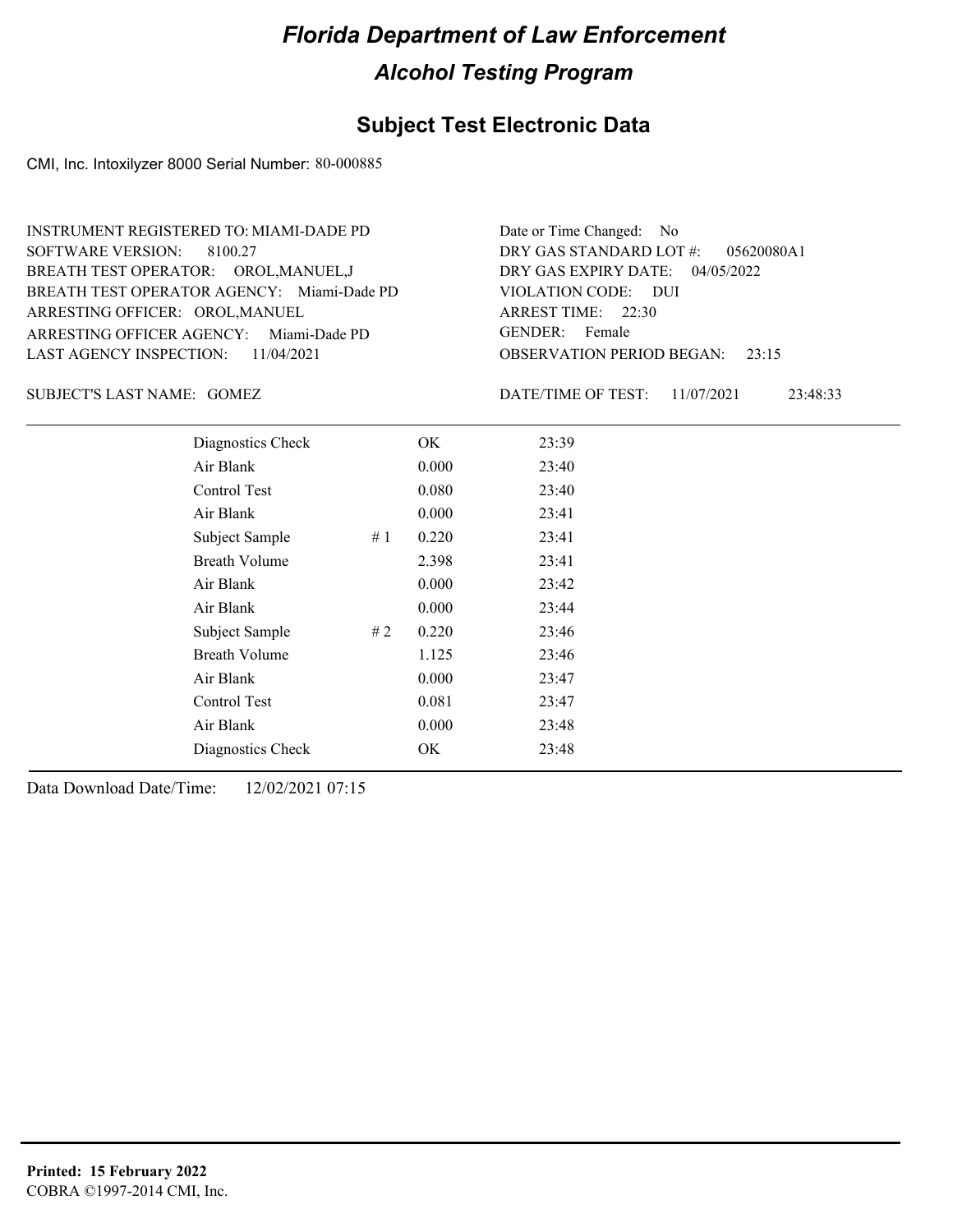## **Subject Test Electronic Data**

CMI, Inc. Intoxilyzer 8000 Serial Number: 80-000885

| <b>INSTRUMENT REGISTERED TO: MIAMI-DADE PD</b>                              |                                           | Date or Time Changed: No                                                                                                          |  |                                       |
|-----------------------------------------------------------------------------|-------------------------------------------|-----------------------------------------------------------------------------------------------------------------------------------|--|---------------------------------------|
| <b>SOFTWARE VERSION:</b><br>8100.27                                         |                                           |                                                                                                                                   |  |                                       |
| BREATH TEST OPERATOR: TOME, VERA, L                                         |                                           |                                                                                                                                   |  |                                       |
| BREATH TEST OPERATOR AGENCY: Miami-Dade PD<br>ARRESTING OFFICER: TOME, VERA |                                           |                                                                                                                                   |  |                                       |
|                                                                             |                                           |                                                                                                                                   |  | ARRESTING OFFICER AGENCY: FHP Troop E |
|                                                                             | <b>OBSERVATION PERIOD BEGAN:</b><br>14:00 |                                                                                                                                   |  |                                       |
|                                                                             | DATE/TIME OF TEST:                        | 11/13/2021<br>14:29:21                                                                                                            |  |                                       |
| OK.                                                                         | 14:26                                     |                                                                                                                                   |  |                                       |
| 0.000                                                                       | 14:26                                     |                                                                                                                                   |  |                                       |
| 0.080                                                                       | 14:26                                     |                                                                                                                                   |  |                                       |
| 0.000                                                                       | 14:27                                     |                                                                                                                                   |  |                                       |
| #1                                                                          | 14:28                                     | <b>Subject Test Refused</b>                                                                                                       |  |                                       |
| 0.000                                                                       | 14:28                                     |                                                                                                                                   |  |                                       |
| 0.000                                                                       | 14:28                                     |                                                                                                                                   |  |                                       |
| 0.081                                                                       | 14:28                                     |                                                                                                                                   |  |                                       |
| 0.000                                                                       | 14:29                                     |                                                                                                                                   |  |                                       |
| OK                                                                          | 14:29                                     |                                                                                                                                   |  |                                       |
|                                                                             |                                           | DRY GAS STANDARD LOT #:<br>DRY GAS EXPIRY DATE: 04/05/2022<br>VIOLATION CODE: DUI<br>ARREST TIME: 13:01<br><b>GENDER:</b><br>Male |  |                                       |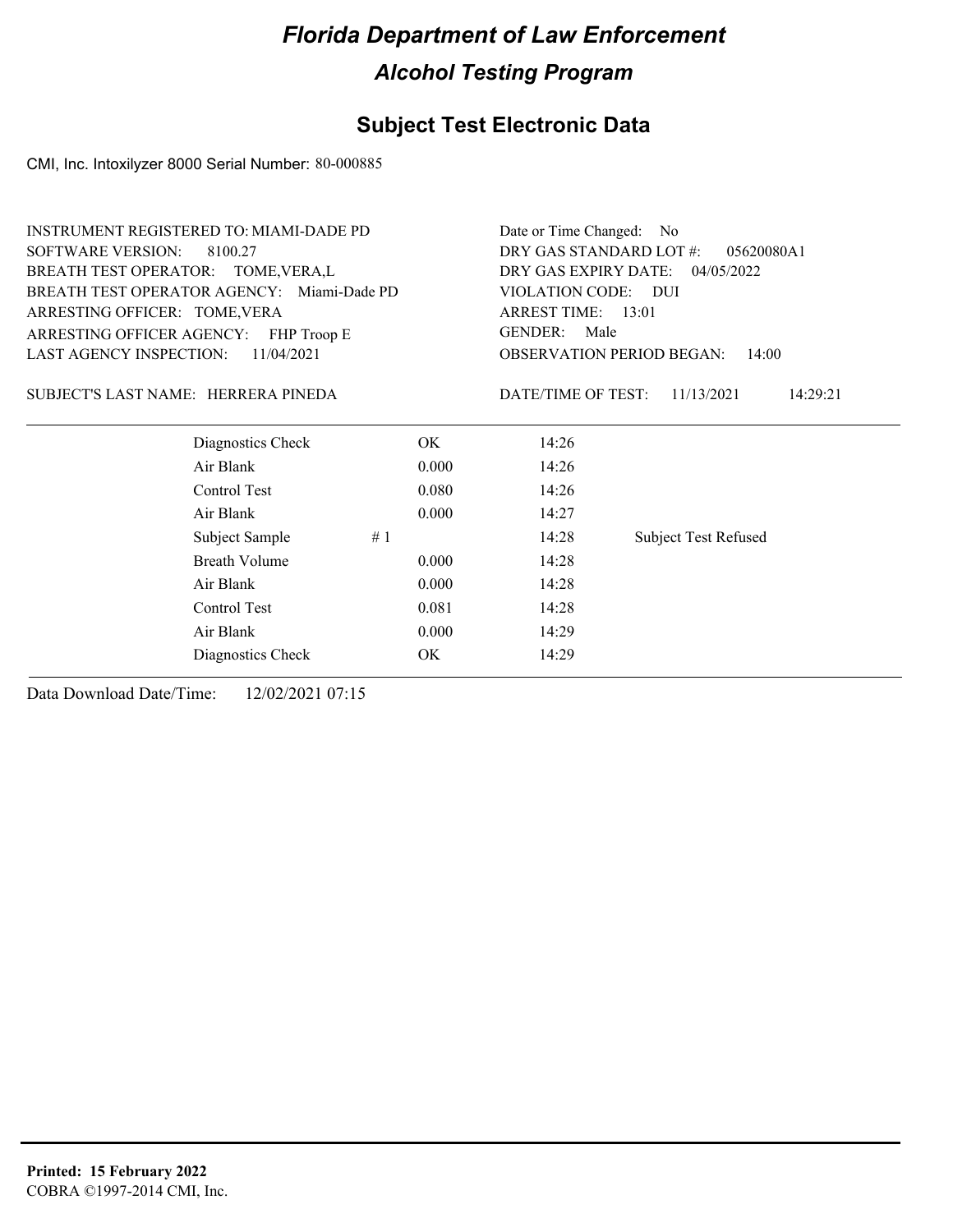#### **Subject Test Electronic Data**

CMI, Inc. Intoxilyzer 8000 Serial Number: 80-000885

ARRESTING OFFICER AGENCY: Miami-Dade PD GENDER: BREATH TEST OPERATOR AGENCY: Miami-Dade PD VIOLATION CODE: SOFTWARE VERSION: 8100.27 ARRESTING OFFICER: QUINTANA, SILVIO BREATH TEST OPERATOR: MORENO,FRANCISCO, LAST AGENCY INSPECTION: 11/04/2021 INSTRUMENT REGISTERED TO: MIAMI-DADE PD

OBSERVATION PERIOD BEGAN: 06:58 VIOLATION CODE: DUI ARREST TIME: 06:02 04/05/2022 DRY GAS EXPIRY DATE: 05620080A1 DRY GAS STANDARD LOT #: Date or Time Changed: No GENDER: Male

#### SOTOLONGO SUBJECT'S LAST NAME: DATE/TIME OF TEST:

DATE/TIME OF TEST: 11/21/2021 07:25:31

| Diagnostics Check    |    | OK    | 07:18 |
|----------------------|----|-------|-------|
| Air Blank            |    | 0.000 | 07:19 |
| Control Test         |    | 0.080 | 07:19 |
| Air Blank            |    | 0.000 | 07:20 |
| Subject Sample       | #1 | 0.219 | 07:21 |
| <b>Breath Volume</b> |    | 1.695 | 07:21 |
| Air Blank            |    | 0.000 | 07:21 |
| Air Blank            |    | 0.000 | 07:23 |
| Subject Sample       | #2 | 0.213 | 07:23 |
| <b>Breath Volume</b> |    | 1.238 | 07:23 |
| Air Blank            |    | 0.000 | 07:24 |
| Control Test         |    | 0.079 | 07:24 |
| Air Blank            |    | 0.000 | 07:25 |
| Diagnostics Check    |    | OK    | 07:25 |
|                      |    |       |       |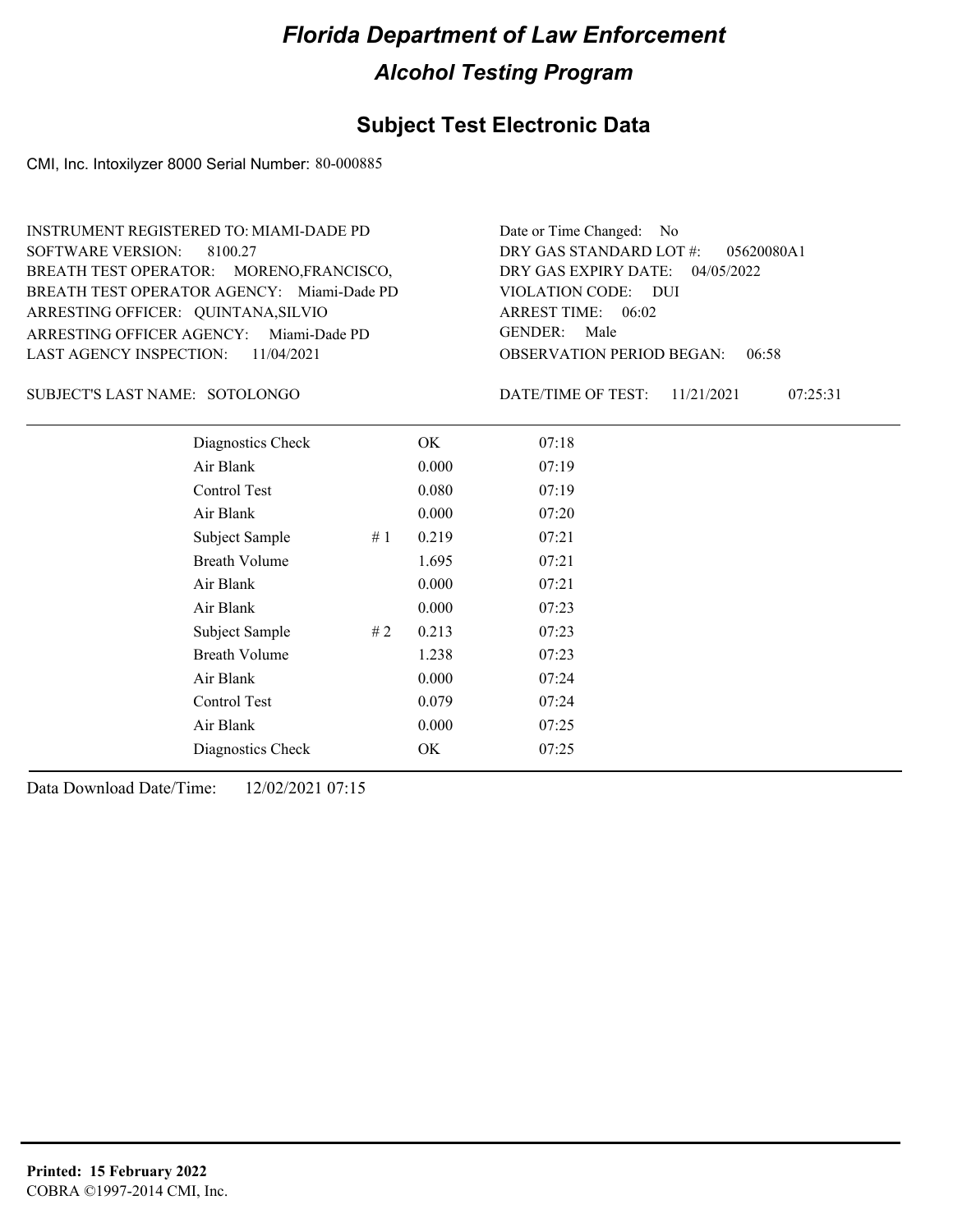## **Subject Test Electronic Data**

CMI, Inc. Intoxilyzer 8000 Serial Number: 80-000885

| <b>INSTRUMENT REGISTERED TO: MIAMI-DADE PD</b> |                      |                                              | Date or Time Changed: No                  |                             |  |
|------------------------------------------------|----------------------|----------------------------------------------|-------------------------------------------|-----------------------------|--|
| <b>SOFTWARE VERSION:</b>                       | 8100.27              | DRY GAS STANDARD LOT #:<br>05620080A1        |                                           |                             |  |
| BREATH TEST OPERATOR: OROL, MANUEL, J          |                      | DRY GAS EXPIRY DATE:<br>04/05/2022           |                                           |                             |  |
| BREATH TEST OPERATOR AGENCY: Miami-Dade PD     |                      |                                              | VIOLATION CODE: DUI                       |                             |  |
| ARRESTING OFFICER: OROL, MANUEL                |                      | ARREST TIME: 13:44<br><b>GENDER:</b><br>Male |                                           |                             |  |
| <b>ARRESTING OFFICER AGENCY:</b>               | Miami-Dade PD        |                                              |                                           |                             |  |
| <b>LAST AGENCY INSPECTION:</b>                 | 11/04/2021           |                                              | <b>OBSERVATION PERIOD BEGAN:</b><br>14:10 |                             |  |
| SUBJECT'S LAST NAME: BARRIOS VILLACINDE        |                      |                                              | DATE/TIME OF TEST:                        | 11/21/2021<br>14:38:34      |  |
|                                                | Diagnostics Check    | OK.                                          | 14:35                                     |                             |  |
|                                                | Air Blank            | 0.000                                        | 14:36                                     |                             |  |
|                                                | Control Test         | 0.080                                        | 14:36                                     |                             |  |
|                                                | Air Blank            | 0.000                                        | 14:37                                     |                             |  |
|                                                | Subject Sample       | #1                                           | 14:37                                     | <b>Subject Test Refused</b> |  |
|                                                | <b>Breath Volume</b> | 0.000                                        | 14:37                                     |                             |  |
|                                                | Air Blank            | 0.000                                        | 14:37                                     |                             |  |
|                                                | Control Test         | 0.080                                        | 14:37                                     |                             |  |
|                                                | Air Blank            | 0.000                                        | 14:38                                     |                             |  |
|                                                | Diagnostics Check    | ОK                                           | 14:38                                     |                             |  |
|                                                |                      |                                              |                                           |                             |  |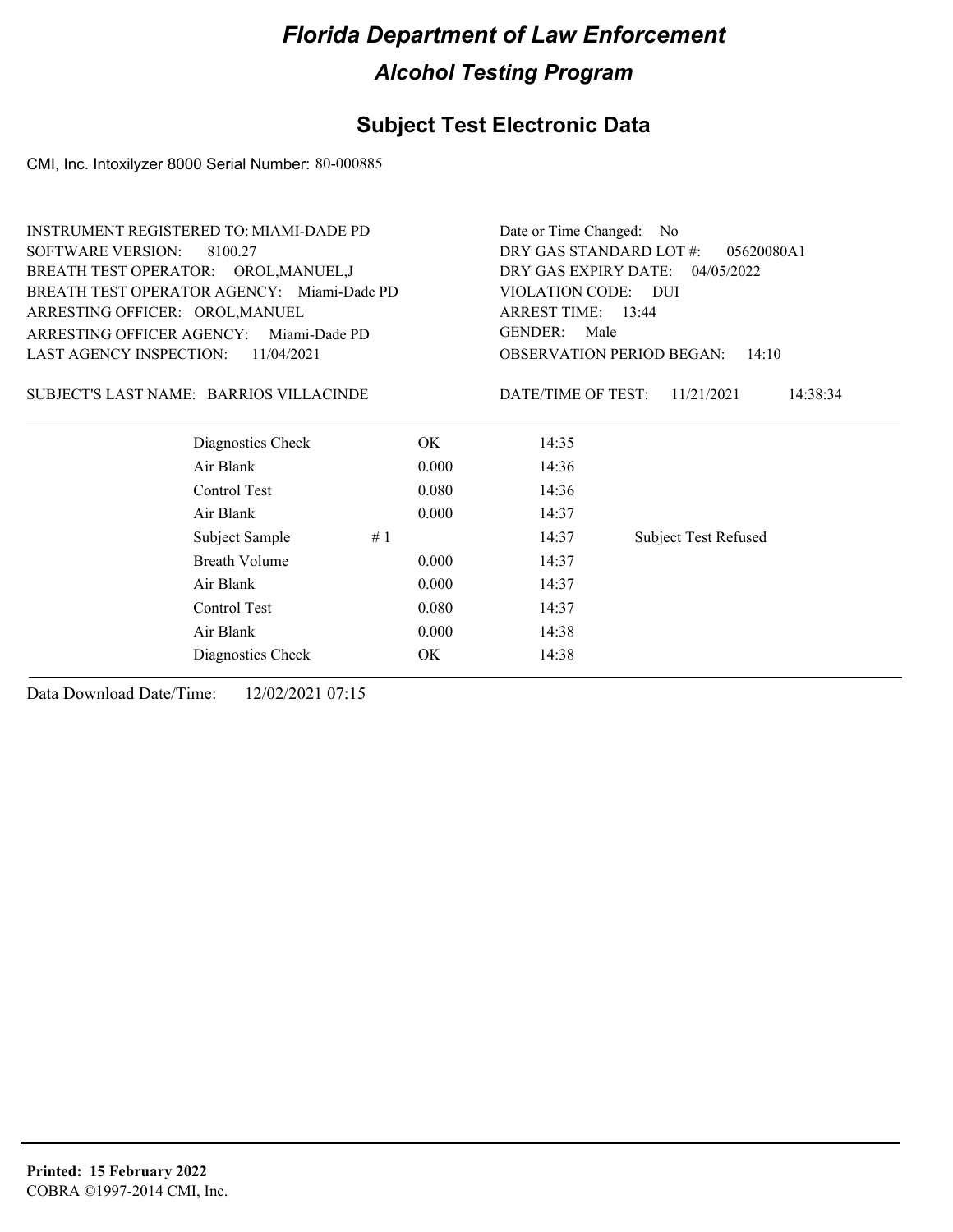#### **Subject Test Electronic Data**

CMI, Inc. Intoxilyzer 8000 Serial Number: 80-000887

ARRESTING OFFICER AGENCY: FHP Troop A GENDER: BREATH TEST OPERATOR AGENCY: FHP Troop A VIOLATION CODE: SOFTWARE VERSION: 8100.27 ARRESTING OFFICER: ARROYO, WILFREDO BREATH TEST OPERATOR: MALONEY,CHRISTOPHER,R LAST AGENCY INSPECTION: 11/05/2021 INSTRUMENT REGISTERED TO: FHP TROOP A

OBSERVATION PERIOD BEGAN: 14:48 VIOLATION CODE: DUI ARREST TIME: 15:58 05/14/2023 DRY GAS EXPIRY DATE: DRY GAS STANDARD LOT #: 1327124 Date or Time Changed: No GENDER: Male

SUBJECT'S LAST NAME: HOLLEY DATE/TIME OF TEST:

DATE/TIME OF TEST: 11/12/2021 16:12:03

| Diagnostics Check    |     | OK    | 16:02 |
|----------------------|-----|-------|-------|
| Air Blank            |     | 0.000 | 16:02 |
| Control Test         |     | 0.083 | 16:02 |
| Air Blank            |     | 0.000 | 16:03 |
| Subject Sample       | #1  | 0.159 | 16:04 |
| <b>Breath Volume</b> |     | 1.218 | 16:04 |
| Air Blank            |     | 0.000 | 16:04 |
| Air Blank            |     | 0.000 | 16:06 |
| Subject Sample       | # 2 | 0.181 | 16:07 |
| <b>Breath Volume</b> |     | 1.722 | 16:07 |
| Air Blank            |     | 0.000 | 16:08 |
| Air Blank            |     | 0.000 | 16:09 |
| Subject Sample       | #3  | 0.178 | 16:10 |
| <b>Breath Volume</b> |     | 1.878 | 16:10 |
| Air Blank            |     | 0.000 | 16:11 |
| Control Test         |     | 0.078 | 16:11 |
| Air Blank            |     | 0.000 | 16:11 |
| Diagnostics Check    |     | OK    | 16:12 |
|                      |     |       |       |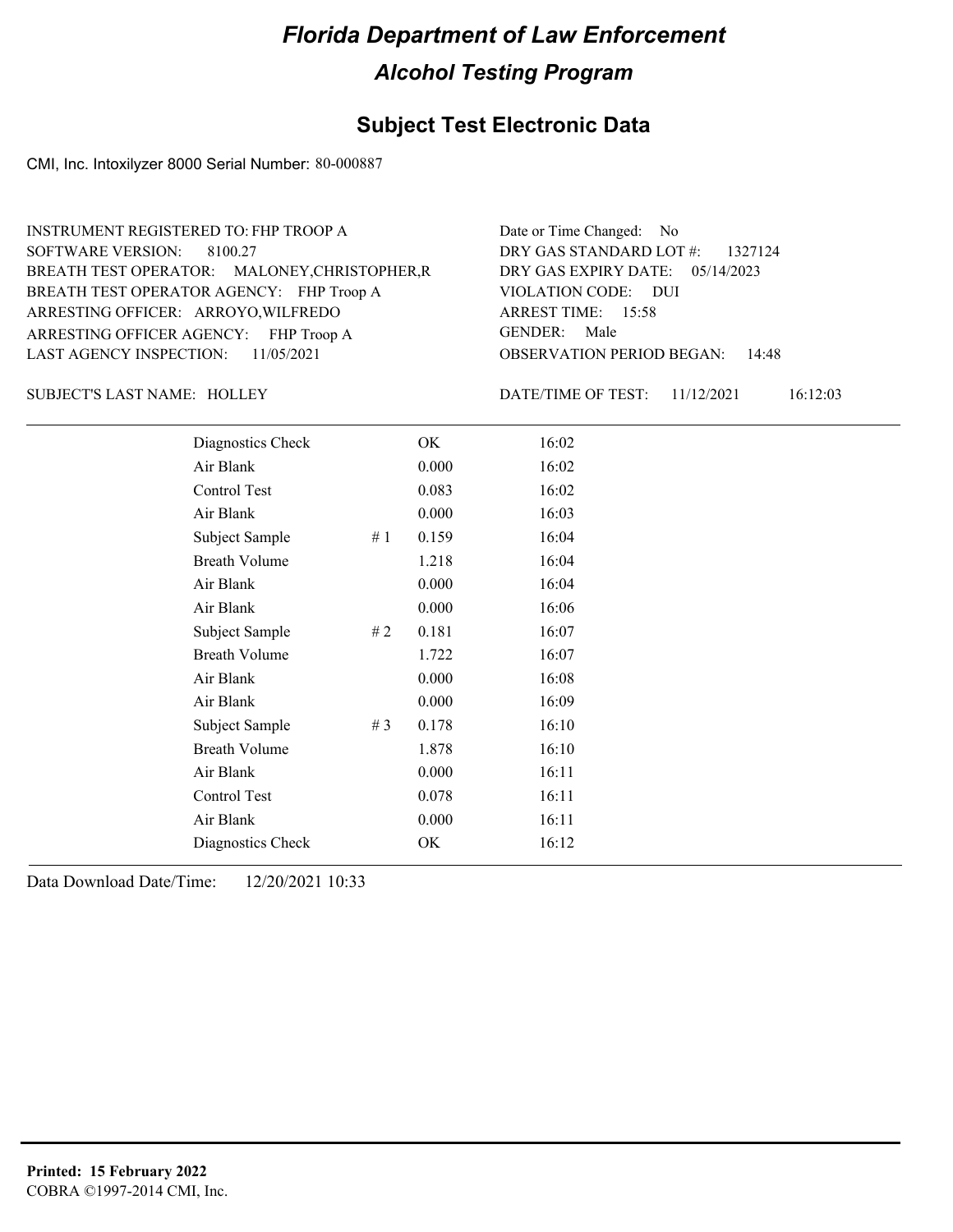## **Subject Test Electronic Data**

CMI, Inc. Intoxilyzer 8000 Serial Number: 80-000887

| <b>INSTRUMENT REGISTERED TO: FHP TROOP A</b>  | Date or Time Changed:<br>- No             |                        |                                                  |  |  |
|-----------------------------------------------|-------------------------------------------|------------------------|--------------------------------------------------|--|--|
|                                               | DRY GAS STANDARD LOT #:<br>1327124        |                        |                                                  |  |  |
| BREATH TEST OPERATOR: MALONEY, CHRISTOPHER, R | DRY GAS EXPIRY DATE:<br>05/14/2023        |                        |                                                  |  |  |
| BREATH TEST OPERATOR AGENCY: FHP Troop A      | VIOLATION CODE: DUI                       |                        |                                                  |  |  |
| ARRESTING OFFICER: MALONEY, CHRISTOPHER       |                                           |                        |                                                  |  |  |
| ARRESTING OFFICER AGENCY: FHP Troop A         | <b>GENDER:</b>                            |                        |                                                  |  |  |
|                                               | <b>OBSERVATION PERIOD BEGAN:</b><br>22:26 |                        |                                                  |  |  |
|                                               |                                           | 11/26/2021<br>22:51:17 |                                                  |  |  |
| OK.                                           | 22:47                                     |                        |                                                  |  |  |
| 0.000                                         | 22:47                                     |                        |                                                  |  |  |
| 0.080                                         | 22:48                                     |                        |                                                  |  |  |
| 0.000                                         | 22:48                                     |                        |                                                  |  |  |
| #1                                            | 22:49                                     | Interferent Detect     |                                                  |  |  |
| 2.750                                         | 22:49                                     |                        |                                                  |  |  |
| 0.000                                         | 22:50                                     |                        |                                                  |  |  |
| 0.084                                         | 22:50                                     |                        |                                                  |  |  |
| 0.000                                         | 22:51                                     |                        |                                                  |  |  |
| OK.                                           | 22:51                                     |                        |                                                  |  |  |
|                                               |                                           |                        | ARREST TIME: 22:30<br>Male<br>DATE/TIME OF TEST: |  |  |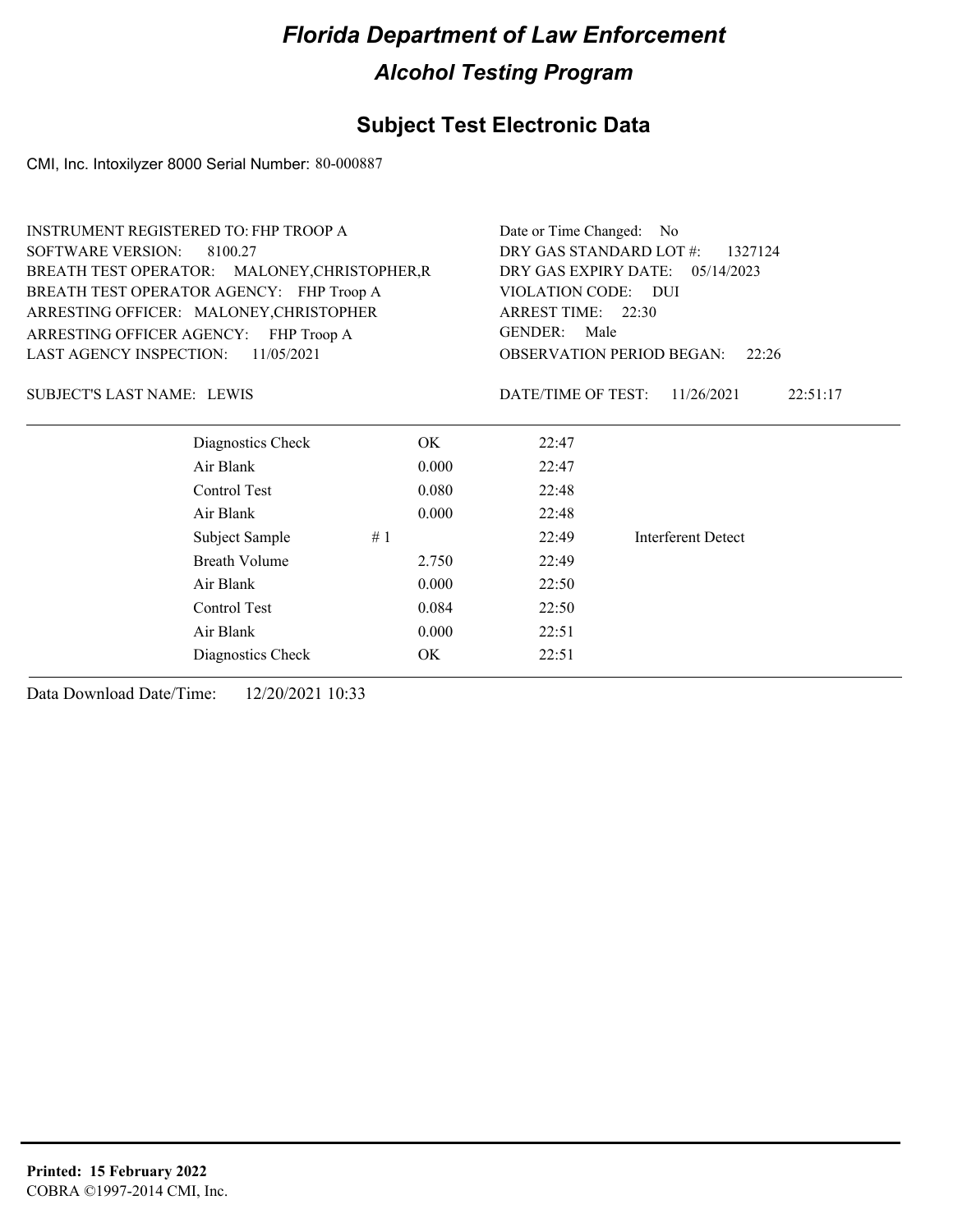#### **Subject Test Electronic Data**

CMI, Inc. Intoxilyzer 8000 Serial Number: 80-000887

| Date or Time Changed: No<br>DRY GAS STANDARD LOT #:<br>1327124<br>DRY GAS EXPIRY DATE:<br>05/14/2023<br>VIOLATION CODE: DUI<br>ARREST TIME: 22:30<br>GENDER:<br>Male<br><b>OBSERVATION PERIOD BEGAN:</b><br>22:26<br>DATE/TIME OF TEST:<br>11/26/2021<br>23:01:39 |  |  |  |
|-------------------------------------------------------------------------------------------------------------------------------------------------------------------------------------------------------------------------------------------------------------------|--|--|--|
|                                                                                                                                                                                                                                                                   |  |  |  |
|                                                                                                                                                                                                                                                                   |  |  |  |

Subject Sample # 1 0.129 22:57 Breath Volume 2.941 22:57 Air Blank 0.000 22:57 Air Blank 0.000 22:59 Subject Sample # 2 0.114 23:00 Breath Volume 1.253 23:00 Air Blank 0.000 23:00 Control Test 0.080 23:01 Air Blank 0.000 23:01 Diagnostics Check OK 23:01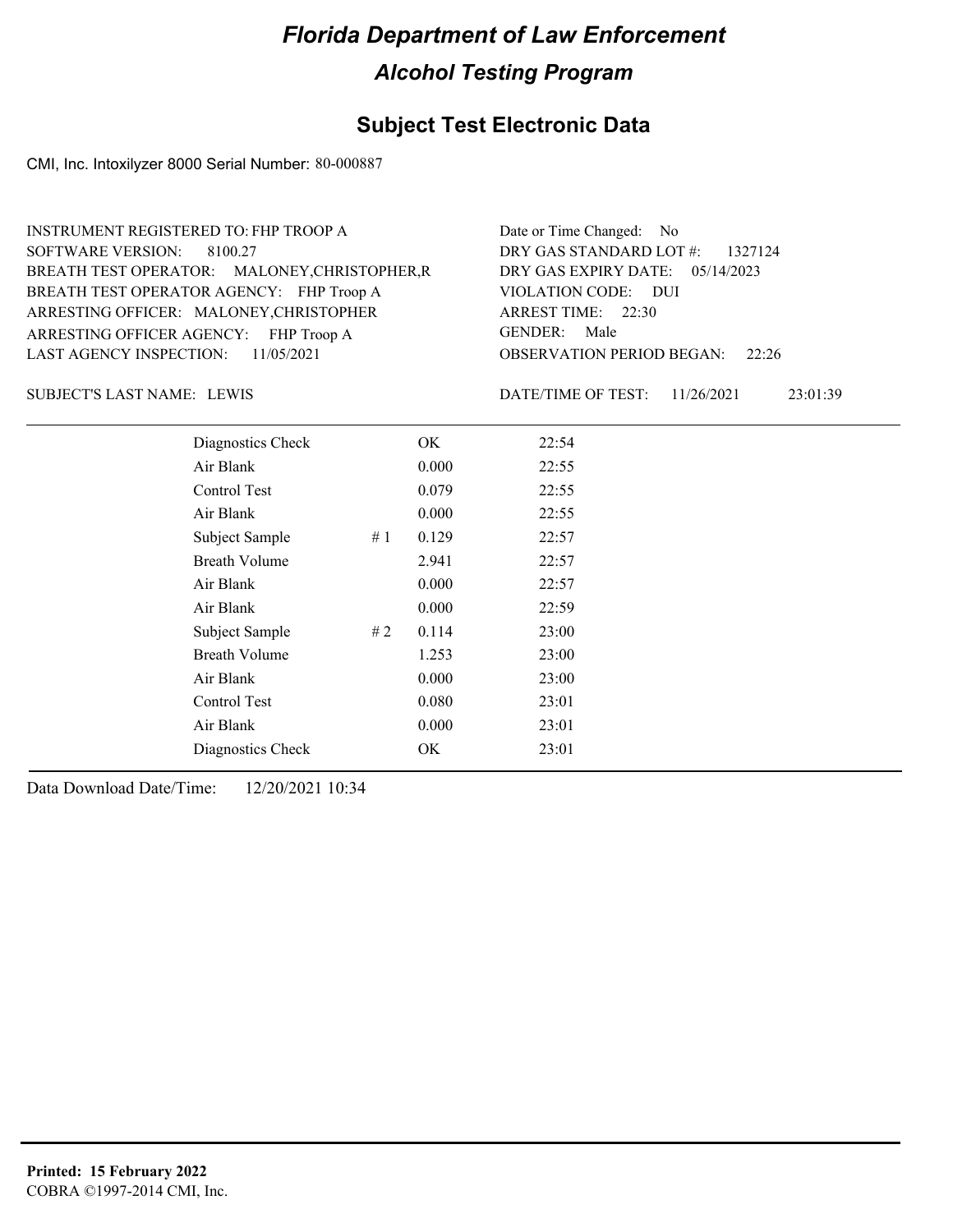## **Subject Test Electronic Data**

CMI, Inc. Intoxilyzer 8000 Serial Number: 80-000903

| Date or Time Changed: No               |
|----------------------------------------|
| DRY GAS STANDARD LOT $\#$ : 1380119    |
| DRY GAS EXPIRY DATE: 09/22/2023        |
| VIOLATION CODE: DUI                    |
| ARREST TIME: 23:28                     |
| GENDER: Male                           |
| <b>OBSERVATION PERIOD BEGAN:</b> 23:28 |
|                                        |

SUBJECT'S LAST NAME: TRAN DATE/TIME OF TEST:

DATE/TIME OF TEST: 11/25/2021 00:04:58

| Diagnostics Check    |    | OK    | 23:57 |  |
|----------------------|----|-------|-------|--|
| Air Blank            |    | 0.000 | 23:57 |  |
| Control Test         |    | 0.080 | 23:58 |  |
| Air Blank            |    | 0.000 | 23:58 |  |
| Subject Sample       | #1 | 0.141 | 00:00 |  |
| <b>Breath Volume</b> |    | 1.773 | 00:00 |  |
| Air Blank            |    | 0.000 | 00:01 |  |
| Air Blank            |    | 0.000 | 00:03 |  |
| Subject Sample       | #2 | 0.127 | 00:03 |  |
| <b>Breath Volume</b> |    | 1.687 | 00:03 |  |
| Air Blank            |    | 0.000 | 00:04 |  |
| Control Test         |    | 0.078 | 00:04 |  |
| Air Blank            |    | 0.000 | 00:04 |  |
| Diagnostics Check    |    | OK    | 00:04 |  |
|                      |    |       |       |  |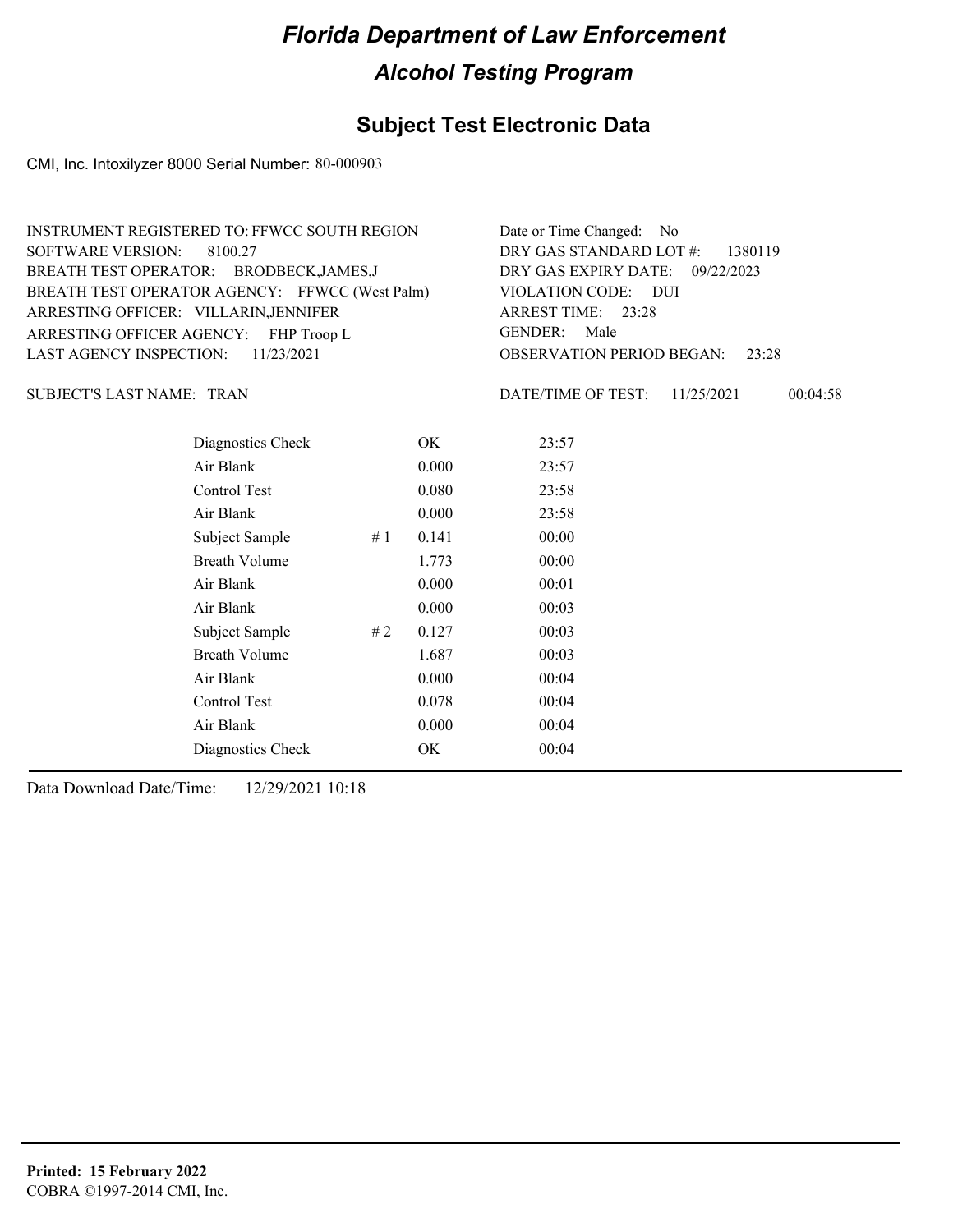## **Subject Test Electronic Data**

CMI, Inc. Intoxilyzer 8000 Serial Number: 80-000903

| Date or Time Changed: No            |
|-------------------------------------|
| DRY GAS STANDARD LOT $\#$ : 1380119 |
| DRY GAS EXPIRY DATE: 09/22/2023     |
| VIOLATION CODE: DUI                 |
| ARREST TIME: 00:42                  |
| GENDER: Male                        |
| OBSERVATION PERIOD BEGAN:<br>00:42  |
|                                     |

#### CHIARAVALLE SUBJECT'S LAST NAME: DATE/TIME OF TEST:

DATE/TIME OF TEST: 11/25/2021 01:10:20

| Diagnostics Check    |    | OK    | 01:03 |
|----------------------|----|-------|-------|
| Air Blank            |    | 0.000 | 01:04 |
| Control Test         |    | 0.080 | 01:04 |
| Air Blank            |    | 0.000 | 01:04 |
| Subject Sample       | #1 | 0.166 | 01:05 |
| <b>Breath Volume</b> |    | 2.042 | 01:05 |
| Air Blank            |    | 0.000 | 01:06 |
| Air Blank            |    | 0.000 | 01:08 |
| Subject Sample       | #2 | 0.162 | 01:08 |
| <b>Breath Volume</b> |    | 2.683 | 01:08 |
| Air Blank            |    | 0.000 | 01:09 |
| Control Test         |    | 0.079 | 01:09 |
| Air Blank            |    | 0.000 | 01:10 |
| Diagnostics Check    |    | OK    | 01:10 |
|                      |    |       |       |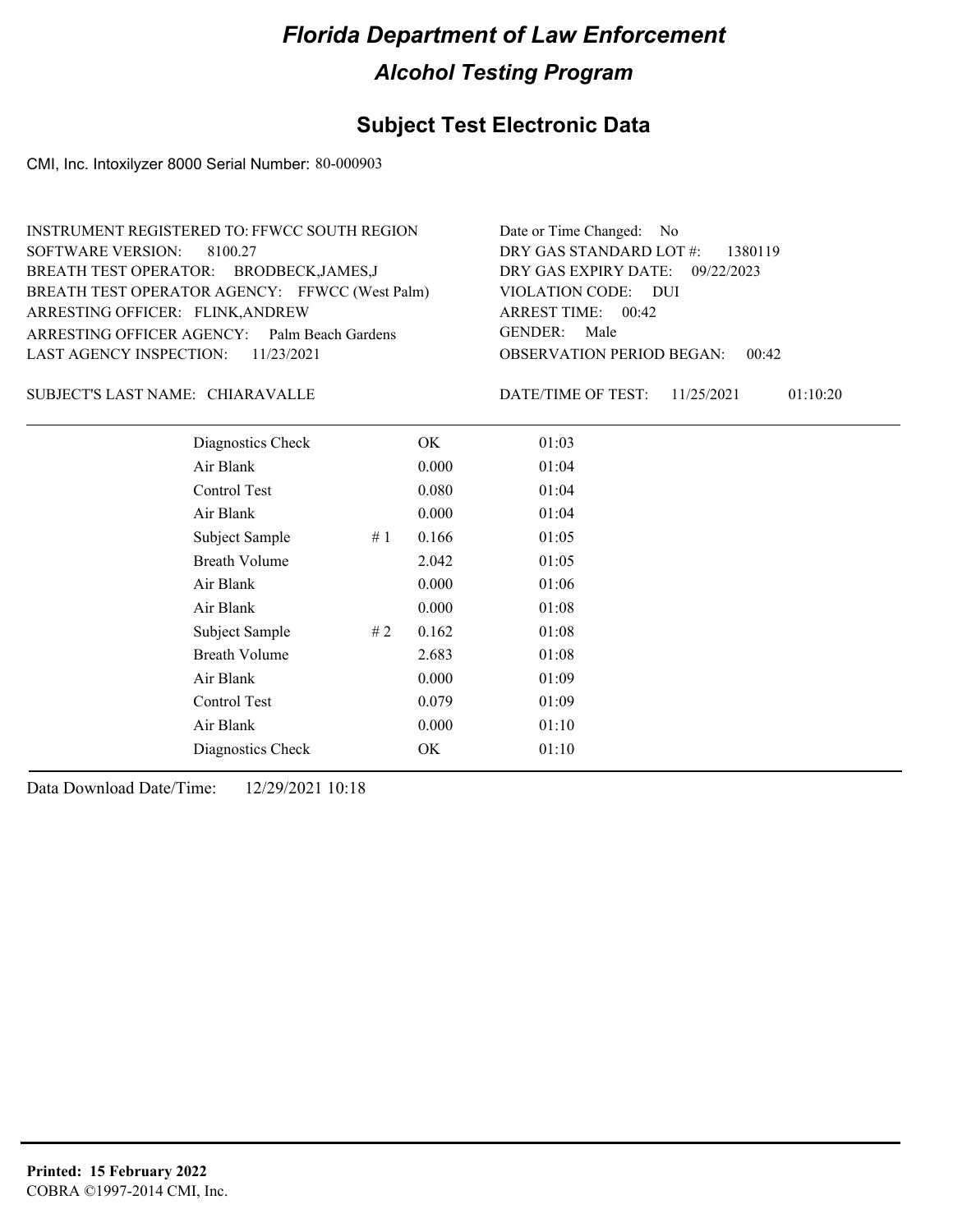## **Subject Test Electronic Data**

CMI, Inc. Intoxilyzer 8000 Serial Number: 80-000907

| INSTRUMENT REGISTERED TO: MANATEE COUNTY SO    | Date or Time Changed: No               |
|------------------------------------------------|----------------------------------------|
| SOFTWARE VERSION: 8100.27                      | DRY GAS STANDARD LOT $\#$ : 1408275    |
| BREATH TEST OPERATOR: BIGBY, CHARLES, A        | DRY GAS EXPIRY DATE: 11/19/2023        |
| BREATH TEST OPERATOR AGENCY: Manatee County SO | VIOLATION CODE: DUI                    |
| ARRESTING OFFICER: BIGBY, CHARLES              | ARREST TIME: 23:43                     |
| ARRESTING OFFICER AGENCY: Manatee County SO    | GENDER: Male                           |
| LAST AGENCY INSPECTION: $10/18/2021$           | <b>OBSERVATION PERIOD BEGAN: 00:38</b> |

CARROZZA SUBJECT'S LAST NAME: DATE/TIME OF TEST:

DATE/TIME OF TEST: 11/01/2021 01:12:30

| Diagnostics Check    |    | OK    | 01:06 |
|----------------------|----|-------|-------|
| Air Blank            |    | 0.000 | 01:06 |
| Control Test         |    | 0.078 | 01:06 |
| Air Blank            |    | 0.000 | 01:07 |
| Subject Sample       | #1 | 0.198 | 01:07 |
| <b>Breath Volume</b> |    | 2.316 | 01:07 |
| Air Blank            |    | 0.000 | 01:08 |
| Air Blank            |    | 0.000 | 01:10 |
| Subject Sample       | #2 | 0.203 | 01:11 |
| <b>Breath Volume</b> |    | 2.847 | 01:11 |
| Air Blank            |    | 0.000 | 01:11 |
| Control Test         |    | 0.078 | 01:11 |
| Air Blank            |    | 0.000 | 01:12 |
| Diagnostics Check    |    | OK    | 01:12 |
|                      |    |       |       |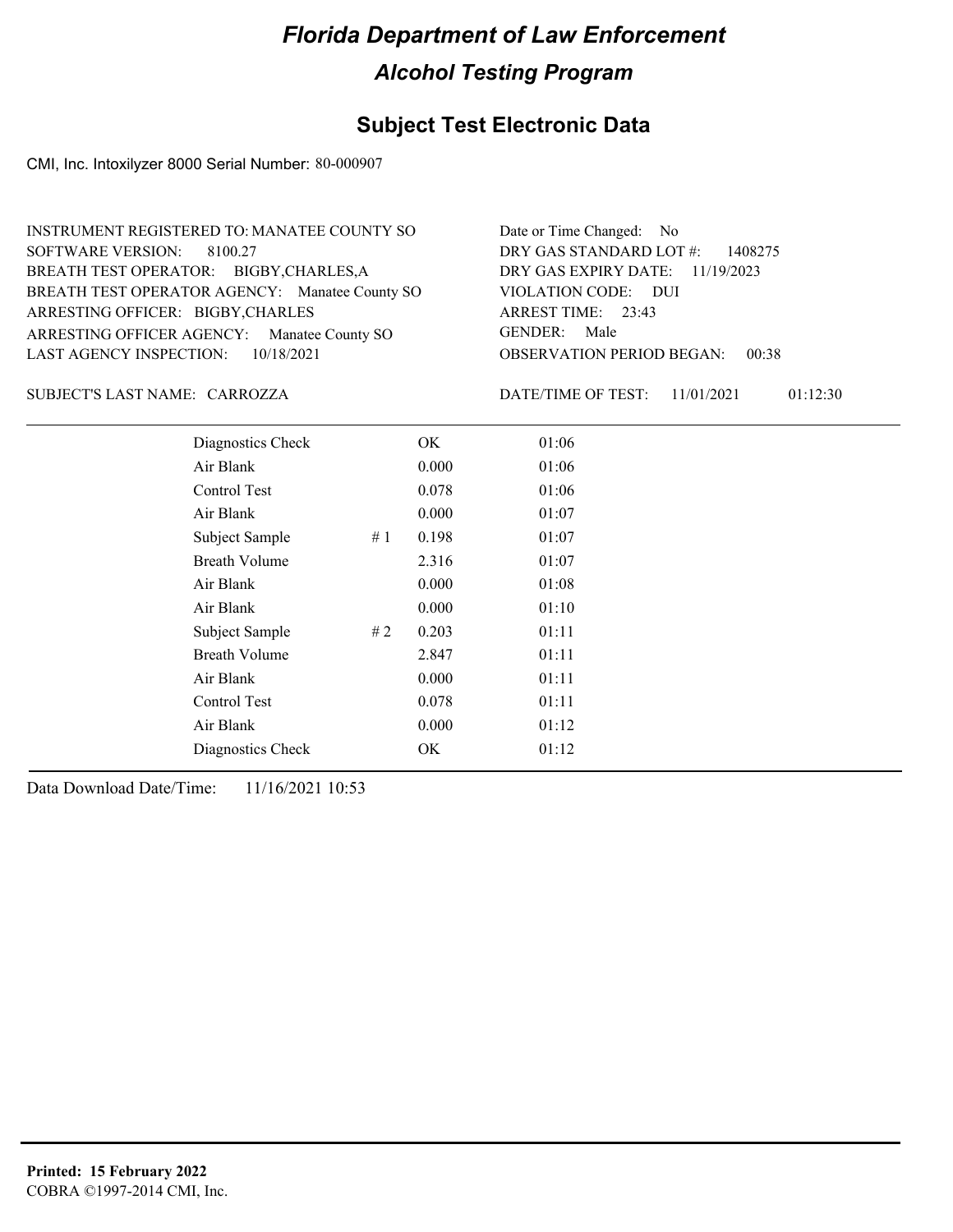## **Subject Test Electronic Data**

CMI, Inc. Intoxilyzer 8000 Serial Number: 80-000907

| INSTRUMENT REGISTERED TO: MANATEE COUNTY SO    |                      | Date or Time Changed: No |                                                |                             |  |
|------------------------------------------------|----------------------|--------------------------|------------------------------------------------|-----------------------------|--|
| <b>SOFTWARE VERSION:</b>                       | 8100.27              |                          | DRY GAS STANDARD LOT #:<br>1408275             |                             |  |
| BREATH TEST OPERATOR: KENYAN,M,A               |                      |                          | DRY GAS EXPIRY DATE: 11/19/2023                |                             |  |
| BREATH TEST OPERATOR AGENCY: Manatee County SO |                      |                          | VIOLATION CODE:<br>- DUI<br>ARREST TIME: 04:26 |                             |  |
| ARRESTING OFFICER: KENYAN, MA                  |                      |                          |                                                |                             |  |
| ARRESTING OFFICER AGENCY:                      | Manatee County SO    |                          | <b>GENDER:</b><br>Male                         |                             |  |
| LAST AGENCY INSPECTION:                        | 10/18/2021           |                          | <b>OBSERVATION PERIOD BEGAN:</b><br>06:00      |                             |  |
| SUBJECT'S LAST NAME: BRYANT                    |                      |                          | DATE/TIME OF TEST:                             | 11/04/2021<br>07:36:23      |  |
|                                                | Diagnostics Check    | OK                       | 07:33                                          |                             |  |
|                                                | Air Blank            | 0.000                    | 07:34                                          |                             |  |
|                                                | Control Test         | 0.077                    | 07:34                                          |                             |  |
|                                                | Air Blank            | 0.000                    | 07:34                                          |                             |  |
|                                                | Subject Sample       | #1                       | 07:35                                          | <b>Subject Test Refused</b> |  |
|                                                | <b>Breath Volume</b> | 0.000                    | 07:35                                          |                             |  |
|                                                | Air Blank            | 0.000                    | 07:35                                          |                             |  |
|                                                | Control Test         | 0.078                    | 07:35                                          |                             |  |
|                                                | Air Blank            | 0.000                    | 07:36                                          |                             |  |
|                                                | Diagnostics Check    | ОK                       | 07:36                                          |                             |  |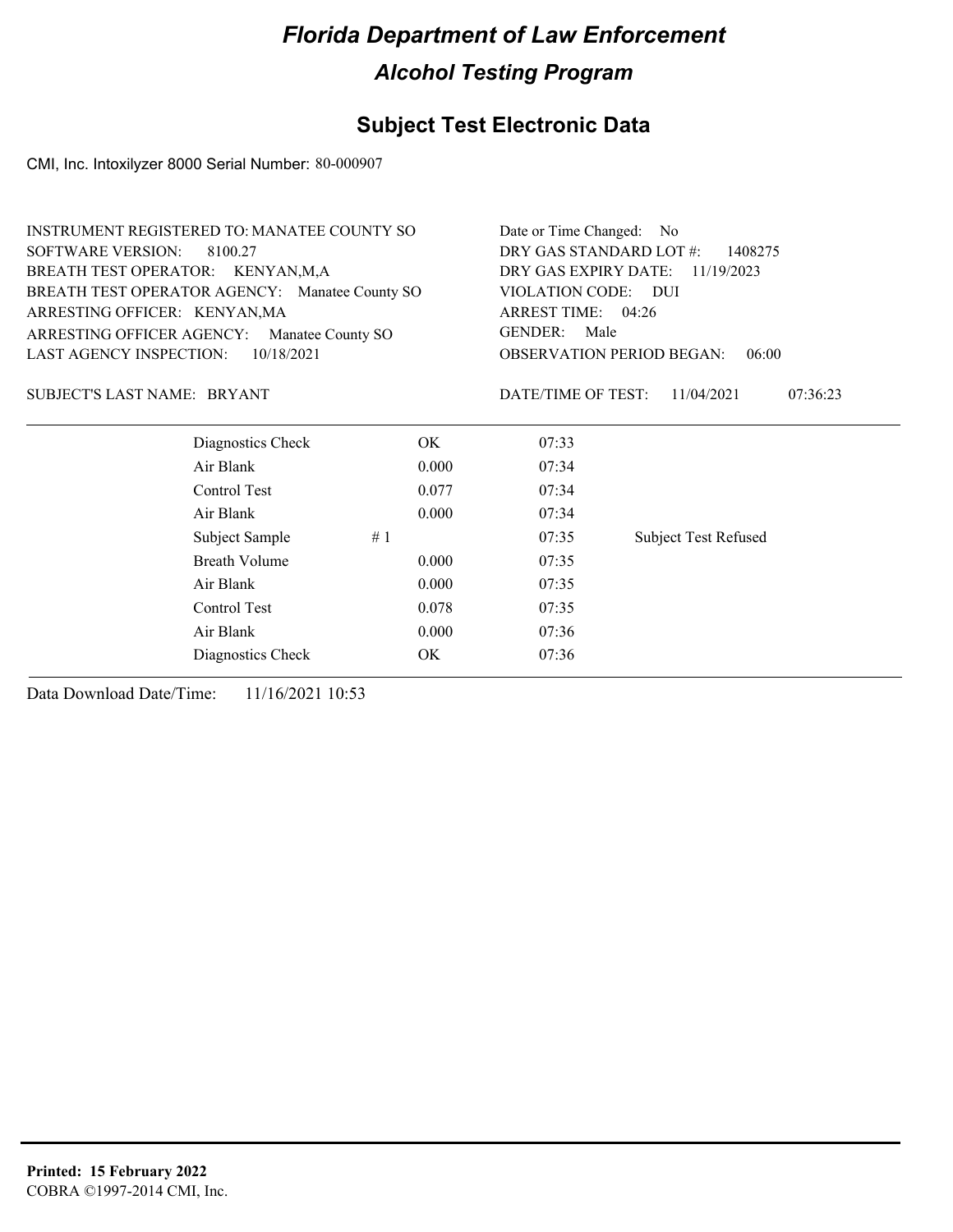## **Subject Test Electronic Data**

CMI, Inc. Intoxilyzer 8000 Serial Number: 80-000907

| INSTRUMENT REGISTERED TO: MANATEE COUNTY SO    | Date or Time Changed: No               |
|------------------------------------------------|----------------------------------------|
| SOFTWARE VERSION: 8100.27                      | DRY GAS STANDARD LOT $\#$ : 1408275    |
| BREATH TEST OPERATOR: BIGBY, CHARLES, A        | DRY GAS EXPIRY DATE: $11/19/2023$      |
| BREATH TEST OPERATOR AGENCY: Manatee County SO | VIOLATION CODE: DUI                    |
| ARRESTING OFFICER: BIGBY, CHARLES              | ARREST TIME: 02:54                     |
| ARRESTING OFFICER AGENCY: Manatee County SO    | GENDER: Male                           |
| LAST AGENCY INSPECTION: $10/18/2021$           | <b>OBSERVATION PERIOD BEGAN: 03:24</b> |

#### TOMLINSON III SUBJECT'S LAST NAME: DATE/TIME OF TEST:

DATE/TIME OF TEST: 11/06/2021 03:55:35

| Diagnostics Check    |    | OK    | 03:49 |
|----------------------|----|-------|-------|
| Air Blank            |    | 0.000 | 03:49 |
| Control Test         |    | 0.078 | 03:49 |
| Air Blank            |    | 0.000 | 03:50 |
| Subject Sample       | #1 | 0.123 | 03:50 |
| <b>Breath Volume</b> |    | 1.781 | 03:50 |
| Air Blank            |    | 0.000 | 03:51 |
| Air Blank            |    | 0.000 | 03:53 |
| Subject Sample       | #2 | 0.129 | 03:54 |
| <b>Breath Volume</b> |    | 2.058 | 03:54 |
| Air Blank            |    | 0.000 | 03:54 |
| Control Test         |    | 0.078 | 03:55 |
| Air Blank            |    | 0.000 | 03:55 |
| Diagnostics Check    |    | OK    | 03:55 |
|                      |    |       |       |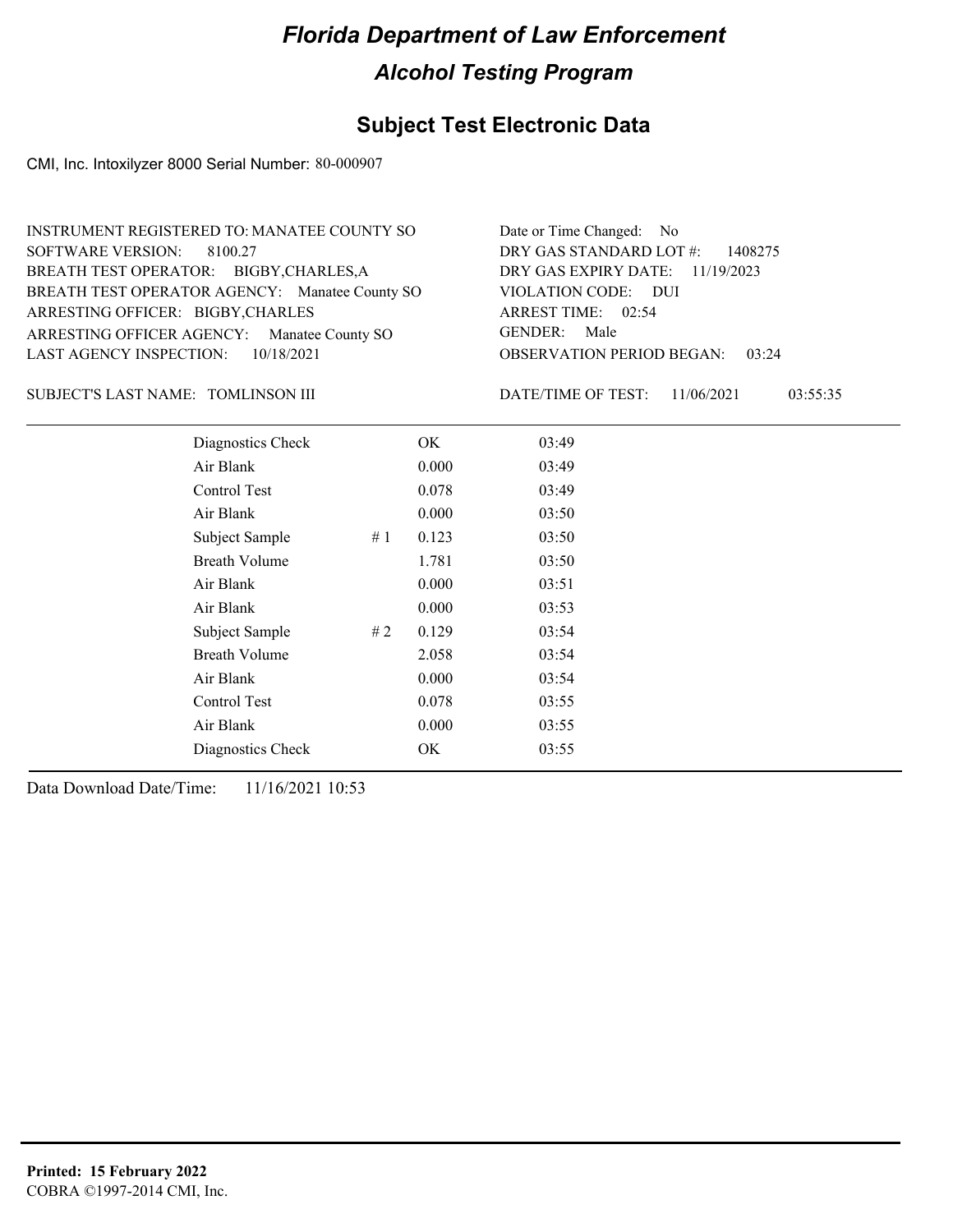## **Subject Test Electronic Data**

CMI, Inc. Intoxilyzer 8000 Serial Number: 80-000907

| INSTRUMENT REGISTERED TO: MANATEE COUNTY SO    | Date or Time Changed: No               |
|------------------------------------------------|----------------------------------------|
| SOFTWARE VERSION: 8100.27                      | DRY GAS STANDARD LOT $\#$ : 1408275    |
| BREATH TEST OPERATOR: SIMANDL, REAGHN, S       | DRY GAS EXPIRY DATE: 11/19/2023        |
| BREATH TEST OPERATOR AGENCY: Manatee County SO | VIOLATION CODE: DUI                    |
| ARRESTING OFFICER: SIMANDL, REAGHN             | ARREST TIME: 05:41                     |
| ARRESTING OFFICER AGENCY: Manatee County SO    | GENDER: Male                           |
| LAST AGENCY INSPECTION: $10/18/2021$           | <b>OBSERVATION PERIOD BEGAN: 06:11</b> |

#### SARMIENTO AMAYA SUBJECT'S LAST NAME: DATE/TIME OF TEST:

DATE/TIME OF TEST: 11/07/2021 06:40:22

| Diagnostics Check    |    | OK    | 06:32 |
|----------------------|----|-------|-------|
| Air Blank            |    | 0.000 | 06:32 |
| Control Test         |    | 0.079 | 06:32 |
| Air Blank            |    | 0.000 | 06:33 |
| Subject Sample       | #1 | 0.134 | 06:35 |
| <b>Breath Volume</b> |    | 2.457 | 06:35 |
| Air Blank            |    | 0.000 | 06:36 |
| Air Blank            |    | 0.000 | 06:37 |
| Subject Sample       | #2 | 0.135 | 06:38 |
| <b>Breath Volume</b> |    | 2.605 | 06:38 |
| Air Blank            |    | 0.000 | 06:39 |
| Control Test         |    | 0.076 | 06:39 |
| Air Blank            |    | 0.000 | 06:40 |
| Diagnostics Check    |    | OK    | 06:40 |
|                      |    |       |       |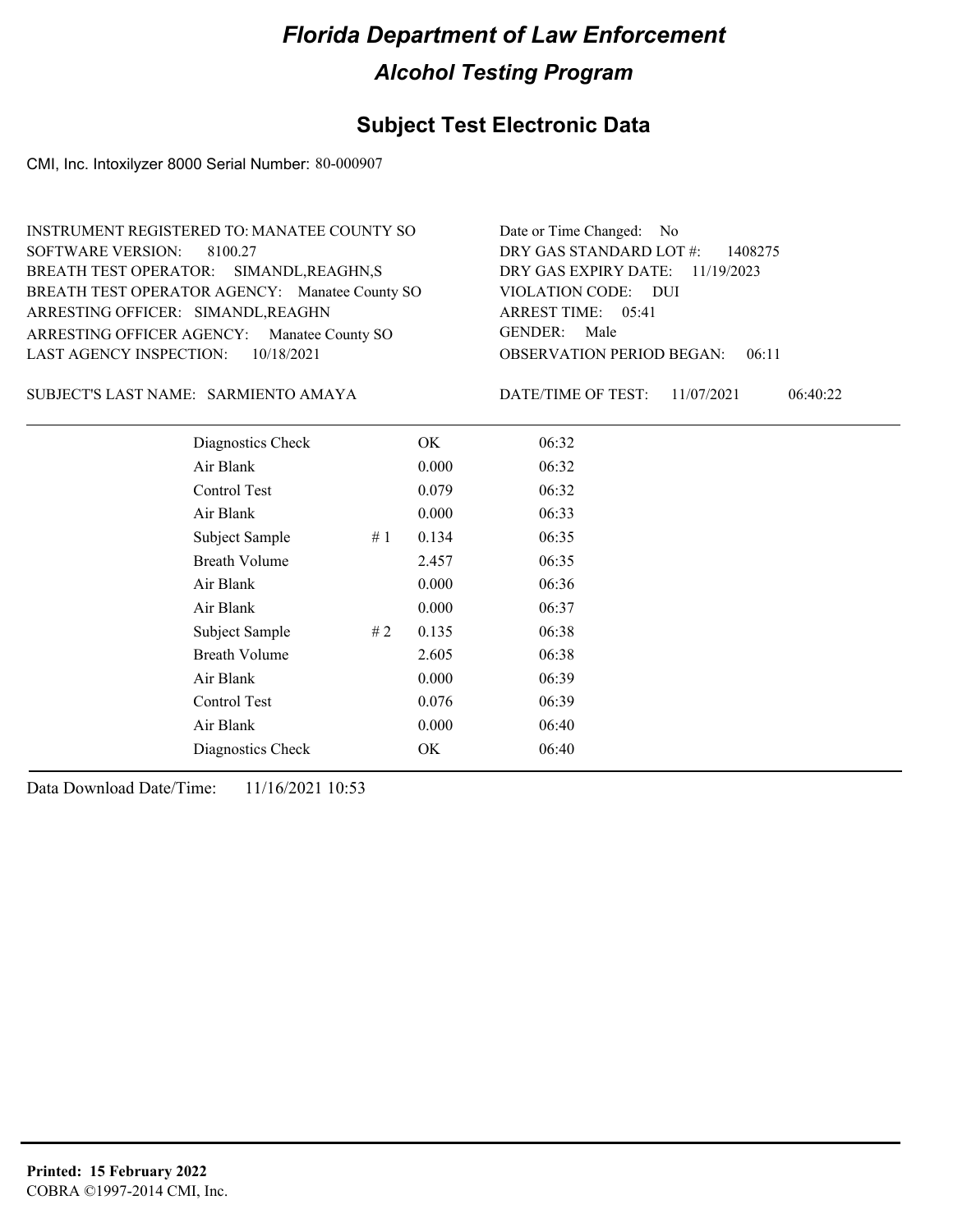## **Subject Test Electronic Data**

CMI, Inc. Intoxilyzer 8000 Serial Number: 80-000907

| INSTRUMENT REGISTERED TO: MANATEE COUNTY SO    | Date or Time Changed: No               |
|------------------------------------------------|----------------------------------------|
| SOFTWARE VERSION: 8100.27                      | DRY GAS STANDARD LOT $\#$ : 1408275    |
| BREATH TEST OPERATOR: TERRERO, FRAICOR,        | DRY GAS EXPIRY DATE: 11/19/2023        |
| BREATH TEST OPERATOR AGENCY: Manatee County SO | VIOLATION CODE: DUI                    |
| ARRESTING OFFICER: DAVIS, DONAIL               | ARREST TIME: 22:37                     |
| ARRESTING OFFICER AGENCY: Bradenton PD         | GENDER: Male                           |
| LAST AGENCY INSPECTION: $10/18/2021$           | <b>OBSERVATION PERIOD BEGAN: 01:31</b> |

#### SUBJECT'S LAST NAME: HUBBARD DATE/TIME OF TEST:

DATE/TIME OF TEST: 11/09/2021 02:03:46

| Diagnostics Check    |    | OK    | 01:57 |
|----------------------|----|-------|-------|
| Air Blank            |    | 0.000 | 01:57 |
| Control Test         |    | 0.077 | 01:58 |
| Air Blank            |    | 0.000 | 01:58 |
| Subject Sample       | #1 | 0.189 | 01:59 |
| <b>Breath Volume</b> |    | 1.371 | 01:59 |
| Air Blank            |    | 0.000 | 01:59 |
| Air Blank            |    | 0.000 | 02:01 |
| Subject Sample       | #2 | 0.186 | 02:02 |
| <b>Breath Volume</b> |    | 1.460 | 02:02 |
| Air Blank            |    | 0.000 | 02:02 |
| <b>Control Test</b>  |    | 0.078 | 02:03 |
| Air Blank            |    | 0.000 | 02:03 |
| Diagnostics Check    |    | OK    | 02:03 |
|                      |    |       |       |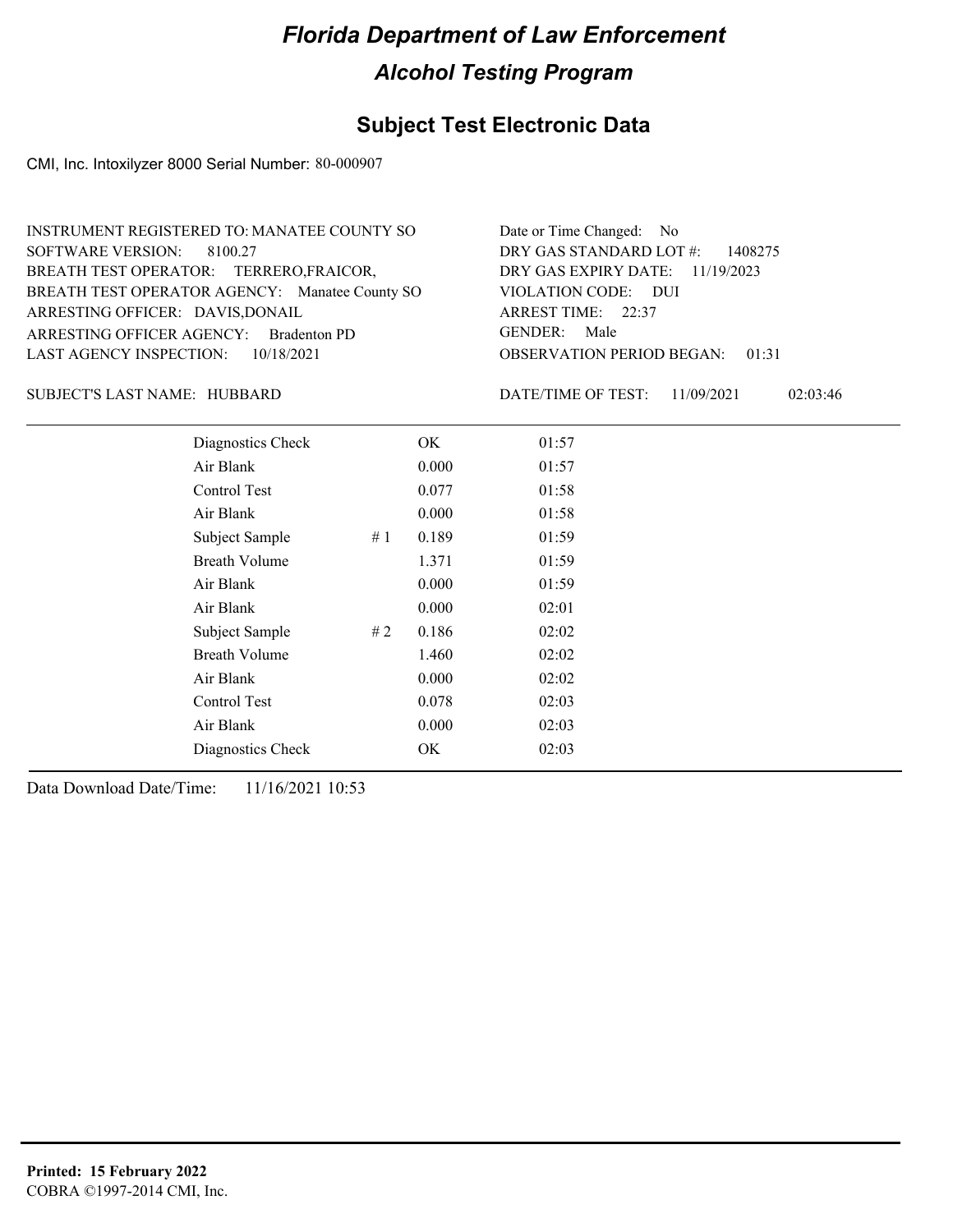## **Subject Test Electronic Data**

CMI, Inc. Intoxilyzer 8000 Serial Number: 80-000907

| INSTRUMENT REGISTERED TO: MANATEE COUNTY SO    | Date or Time Changed: No               |
|------------------------------------------------|----------------------------------------|
| SOFTWARE VERSION: 8100.27                      | DRY GAS STANDARD LOT $\#$ : 1408275    |
| BREATH TEST OPERATOR: TERRERO, FRAICOR,        | DRY GAS EXPIRY DATE: 11/19/2023        |
| BREATH TEST OPERATOR AGENCY: Manatee County SO | VIOLATION CODE: DUI                    |
| ARRESTING OFFICER: TERRERO, FRAICOR            | ARREST TIME: 23:13                     |
| ARRESTING OFFICER AGENCY: Manatee County SO    | GENDER: Female                         |
| LAST AGENCY INSPECTION: 10/18/2021             | <b>OBSERVATION PERIOD BEGAN: 01:30</b> |

#### WINNINGHAM SUBJECT'S LAST NAME: DATE/TIME OF TEST:

DATE/TIME OF TEST: 11/14/2021 02:01:21

| Diagnostics Check    |     | OK    | 01:55 |
|----------------------|-----|-------|-------|
| Air Blank            |     | 0.000 | 01:56 |
| Control Test         |     | 0.078 | 01:56 |
| Air Blank            |     | 0.000 | 01:56 |
| Subject Sample       | #1  | 0.157 | 01:57 |
| <b>Breath Volume</b> |     | 1.820 | 01:57 |
| Air Blank            |     | 0.000 | 01:57 |
| Air Blank            |     | 0.000 | 01:59 |
| Subject Sample       | # 2 | 0.159 | 01:59 |
| <b>Breath Volume</b> |     | 2.250 | 01:59 |
| Air Blank            |     | 0.000 | 02:00 |
| Control Test         |     | 0.078 | 02:00 |
| Air Blank            |     | 0.000 | 02:01 |
| Diagnostics Check    |     | OK    | 02:01 |
|                      |     |       |       |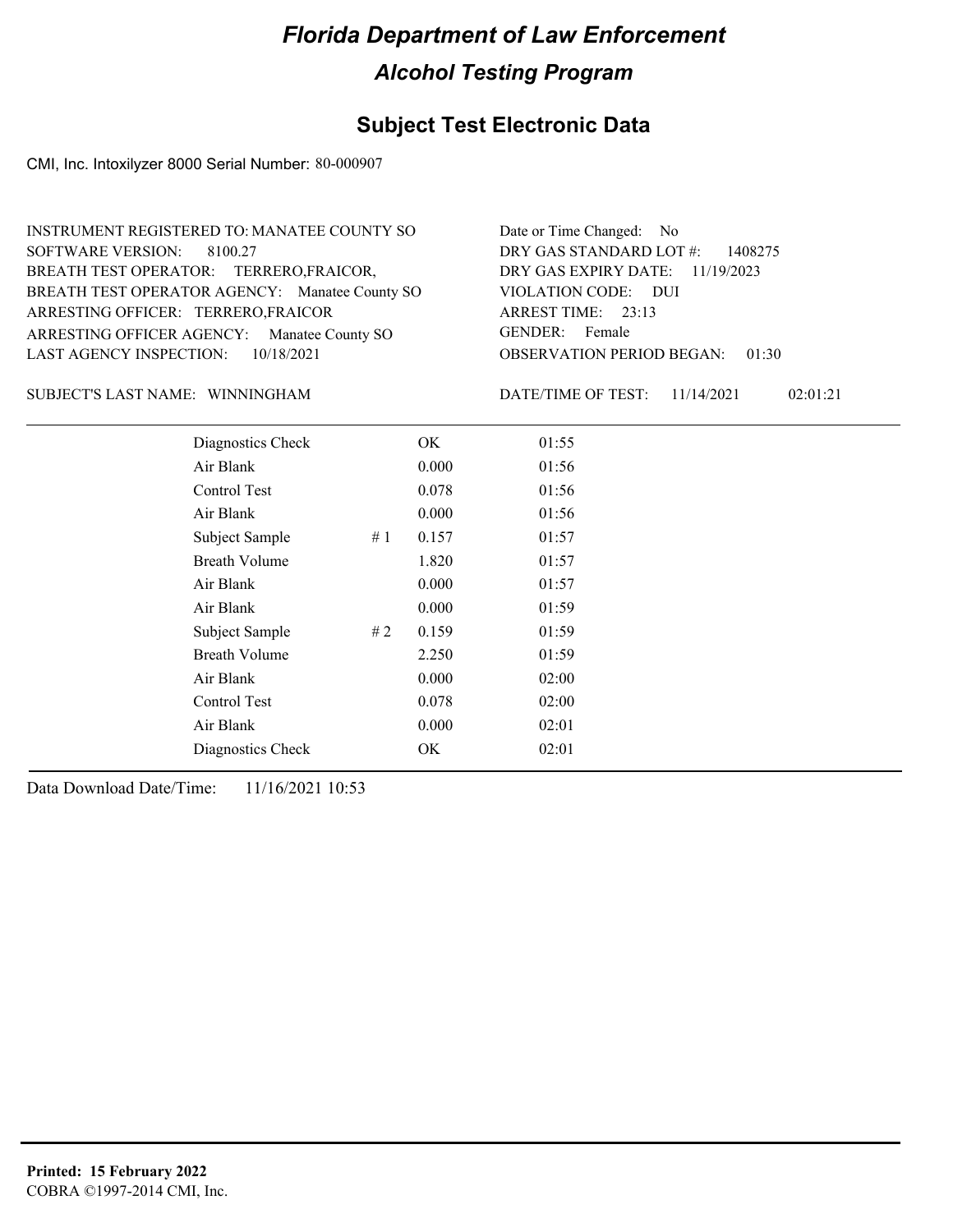## **Subject Test Electronic Data**

CMI, Inc. Intoxilyzer 8000 Serial Number: 80-000907

| INSTRUMENT REGISTERED TO: MANATEE COUNTY SO    | Date or Time Changed: No               |
|------------------------------------------------|----------------------------------------|
| SOFTWARE VERSION: 8100.27                      | DRY GAS STANDARD LOT $\#$ : 1408275    |
| BREATH TEST OPERATOR: BIGBY, CHARLES, A        | DRY GAS EXPIRY DATE: 11/19/2023        |
| BREATH TEST OPERATOR AGENCY: Manatee County SO | VIOLATION CODE: DUI                    |
| ARRESTING OFFICER: BIGBY, CHARLES              | ARREST TIME: 01:45                     |
| ARRESTING OFFICER AGENCY: Manatee County SO    | GENDER: Male                           |
| LAST AGENCY INSPECTION: $10/18/2021$           | <b>OBSERVATION PERIOD BEGAN: 03:00</b> |

#### VASQUEZ GUZMAN SUBJECT'S LAST NAME: DATE/TIME OF TEST:

DATE/TIME OF TEST: 11/14/2021 03:30:31

| Diagnostics Check    | OK    | 03:24 |
|----------------------|-------|-------|
| Air Blank            | 0.000 | 03:24 |
| Control Test         | 0.077 | 03:25 |
| Air Blank            | 0.000 | 03:25 |
| Subject Sample<br>#1 | 0.097 | 03:26 |
| <b>Breath Volume</b> | 1.386 | 03:26 |
| Air Blank            | 0.000 | 03:26 |
| Air Blank            | 0.000 | 03:28 |
| Subject Sample<br>#2 | 0.095 | 03:29 |
| <b>Breath Volume</b> | 2.074 | 03:29 |
| Air Blank            | 0.000 | 03:29 |
| Control Test         | 0.078 | 03:29 |
| Air Blank            | 0.000 | 03:30 |
| Diagnostics Check    | OK    | 03:30 |
|                      |       |       |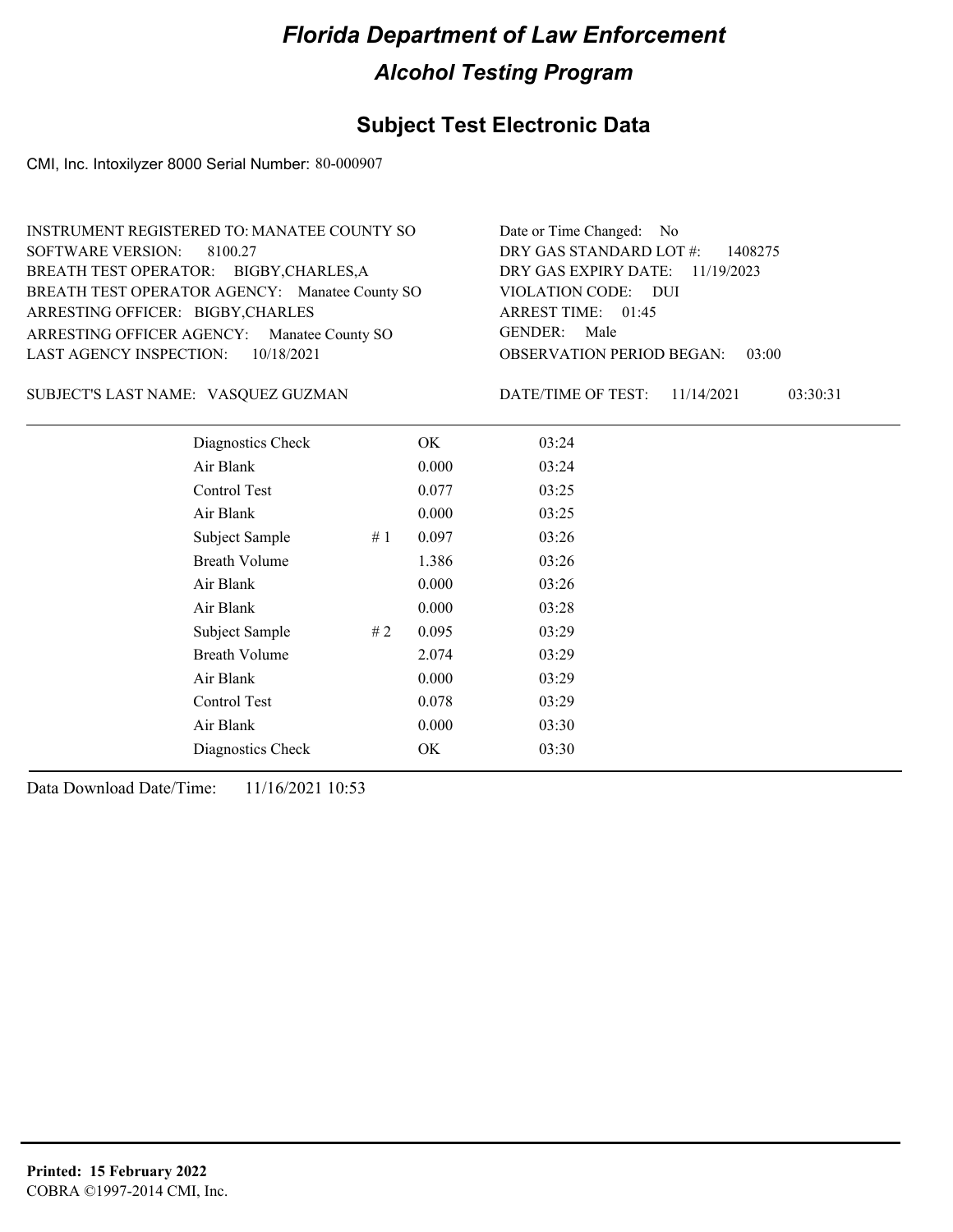## **Subject Test Electronic Data**

CMI, Inc. Intoxilyzer 8000 Serial Number: 80-000907

| <b>INSTRUMENT REGISTERED TO: MANATEE COUNTY SO</b><br><b>SOFTWARE VERSION:</b><br>8100.27<br>BREATH TEST OPERATOR: BIGBY, CHARLES, A<br>BREATH TEST OPERATOR AGENCY: Manatee County SO<br>ARRESTING OFFICER: BIGBY, CHARLES<br>ARRESTING OFFICER AGENCY:<br>Manatee County SO<br>10/18/2021<br><b>LAST AGENCY INSPECTION:</b> |                      | Date or Time Changed: No<br>DRY GAS STANDARD LOT #:<br>1408275<br>DRY GAS EXPIRY DATE:<br>11/19/2023<br>VIOLATION CODE: DUI<br><b>ARREST TIME: 18:21</b><br><b>GENDER:</b><br>Female<br><b>OBSERVATION PERIOD BEGAN:</b><br>19:01 |       |                    |                           |
|-------------------------------------------------------------------------------------------------------------------------------------------------------------------------------------------------------------------------------------------------------------------------------------------------------------------------------|----------------------|-----------------------------------------------------------------------------------------------------------------------------------------------------------------------------------------------------------------------------------|-------|--------------------|---------------------------|
| SUBJECT'S LAST NAME: OCONNELL                                                                                                                                                                                                                                                                                                 |                      |                                                                                                                                                                                                                                   |       | DATE/TIME OF TEST: | 11/14/2021<br>19:40:39    |
|                                                                                                                                                                                                                                                                                                                               | Diagnostics Check    |                                                                                                                                                                                                                                   | OK.   | 19:29              |                           |
|                                                                                                                                                                                                                                                                                                                               | Air Blank            |                                                                                                                                                                                                                                   | 0.000 | 19:29              |                           |
|                                                                                                                                                                                                                                                                                                                               | Control Test         |                                                                                                                                                                                                                                   | 0.078 | 19:30              |                           |
|                                                                                                                                                                                                                                                                                                                               | Air Blank            |                                                                                                                                                                                                                                   | 0.000 | 19:30              |                           |
|                                                                                                                                                                                                                                                                                                                               | Subject Sample       | #1                                                                                                                                                                                                                                | 0.140 | 19:33              | Volume Not Met            |
|                                                                                                                                                                                                                                                                                                                               | <b>Breath Volume</b> |                                                                                                                                                                                                                                   | 0.015 | 19:33              |                           |
|                                                                                                                                                                                                                                                                                                                               | Air Blank            |                                                                                                                                                                                                                                   | 0.000 | 19:34              |                           |
|                                                                                                                                                                                                                                                                                                                               | Air Blank            |                                                                                                                                                                                                                                   | 0.000 | 19:36              |                           |
|                                                                                                                                                                                                                                                                                                                               | Subject Sample       | #2                                                                                                                                                                                                                                | 0.016 | 19:39              | Volume Not Met            |
|                                                                                                                                                                                                                                                                                                                               | <b>Breath Volume</b> |                                                                                                                                                                                                                                   | 0.148 | 19:39              |                           |
|                                                                                                                                                                                                                                                                                                                               | Air Blank            |                                                                                                                                                                                                                                   | 0.000 | 19:39              |                           |
|                                                                                                                                                                                                                                                                                                                               | Control Test         |                                                                                                                                                                                                                                   | 0.000 | 19:40              | Control Outside Tolerance |
|                                                                                                                                                                                                                                                                                                                               | Air Blank            |                                                                                                                                                                                                                                   | 0.000 | 19:40              |                           |
|                                                                                                                                                                                                                                                                                                                               |                      |                                                                                                                                                                                                                                   |       |                    |                           |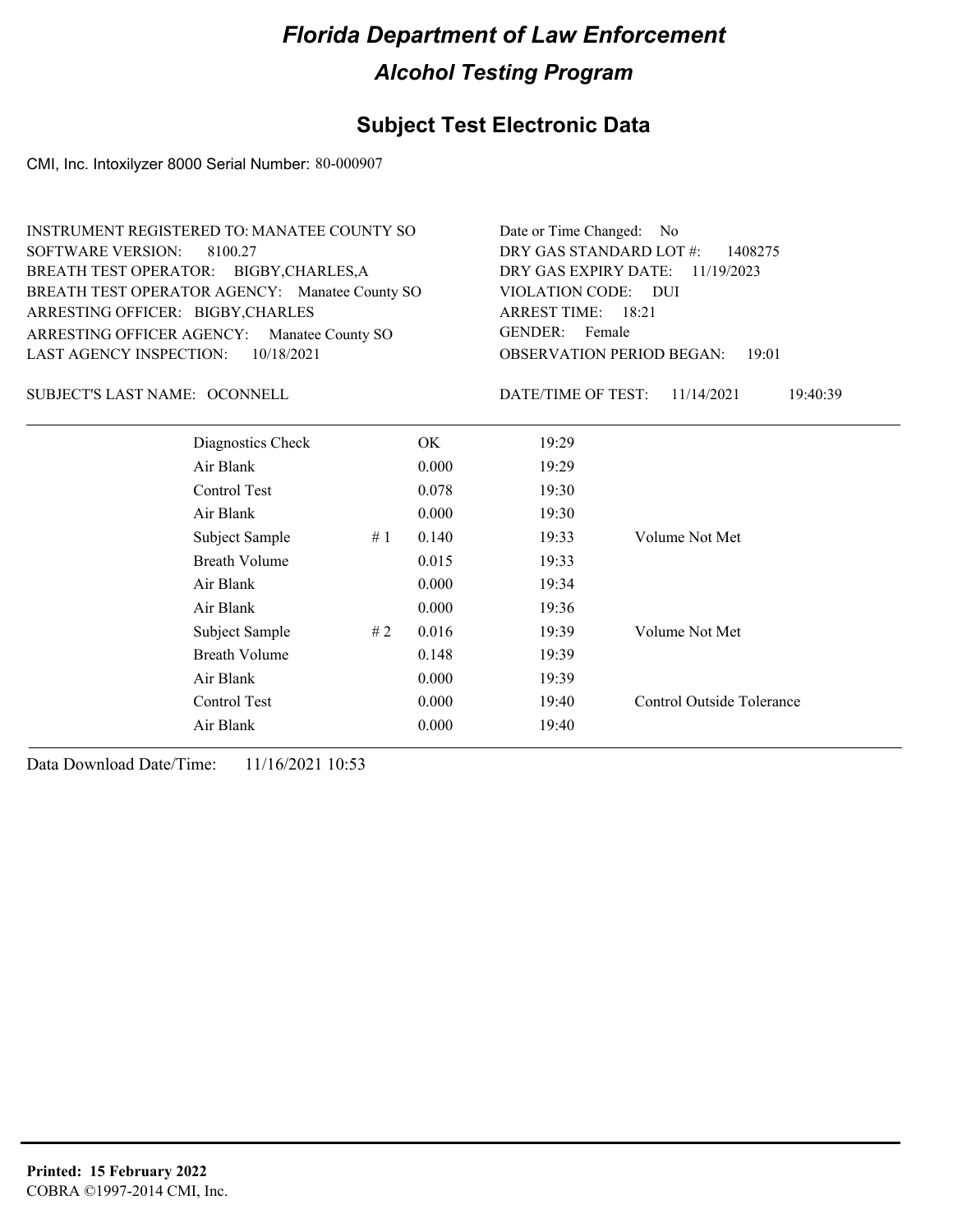### **Subject Test Electronic Data**

CMI, Inc. Intoxilyzer 8000 Serial Number: 80-000909

| DRY GAS STANDARD LOT #:<br><b>SOFTWARE VERSION:</b><br>8100.27<br>1380119<br>DRY GAS EXPIRY DATE:<br>BREATH TEST OPERATOR: MUNOZ, ROBERT, A<br>09/22/2023<br>BREATH TEST OPERATOR AGENCY: Village of Pinecrest<br>VIOLATION CODE: DUI<br>ARREST TIME: 23:14<br>ARRESTING OFFICER: CRUZ, EDISON<br><b>GENDER:</b><br>Male<br>ARRESTING OFFICER AGENCY: Village of Pinecrest<br><b>LAST AGENCY INSPECTION:</b><br>10/29/2021<br><b>OBSERVATION PERIOD BEGAN:</b><br>23:15<br>SUBJECT'S LAST NAME: MONTANEZ RESTO<br>DATE/TIME OF TEST:<br>11/19/2021<br>23:38:52<br>Diagnostics Check<br>OK.<br>23:36<br>Air Blank<br>0.000<br>23:36<br>Control Test<br>0.081<br>23:36<br>Air Blank<br>0.000<br>23:37<br>Subject Sample<br>#1<br>23:37<br><b>Subject Test Refused</b><br><b>Breath Volume</b><br>0.000<br>23:37<br>Air Blank<br>0.000<br>23:37<br>Control Test<br>0.079<br>23:38<br>Air Blank<br>0.000<br>23:38<br>OK<br>23:38 | <b>INSTRUMENT REGISTERED TO: PINECREST PD</b> |  | Date or Time Changed: No |  |  |
|------------------------------------------------------------------------------------------------------------------------------------------------------------------------------------------------------------------------------------------------------------------------------------------------------------------------------------------------------------------------------------------------------------------------------------------------------------------------------------------------------------------------------------------------------------------------------------------------------------------------------------------------------------------------------------------------------------------------------------------------------------------------------------------------------------------------------------------------------------------------------------------------------------------------------|-----------------------------------------------|--|--------------------------|--|--|
|                                                                                                                                                                                                                                                                                                                                                                                                                                                                                                                                                                                                                                                                                                                                                                                                                                                                                                                              |                                               |  |                          |  |  |
|                                                                                                                                                                                                                                                                                                                                                                                                                                                                                                                                                                                                                                                                                                                                                                                                                                                                                                                              |                                               |  |                          |  |  |
|                                                                                                                                                                                                                                                                                                                                                                                                                                                                                                                                                                                                                                                                                                                                                                                                                                                                                                                              |                                               |  |                          |  |  |
|                                                                                                                                                                                                                                                                                                                                                                                                                                                                                                                                                                                                                                                                                                                                                                                                                                                                                                                              |                                               |  |                          |  |  |
|                                                                                                                                                                                                                                                                                                                                                                                                                                                                                                                                                                                                                                                                                                                                                                                                                                                                                                                              |                                               |  |                          |  |  |
|                                                                                                                                                                                                                                                                                                                                                                                                                                                                                                                                                                                                                                                                                                                                                                                                                                                                                                                              |                                               |  |                          |  |  |
|                                                                                                                                                                                                                                                                                                                                                                                                                                                                                                                                                                                                                                                                                                                                                                                                                                                                                                                              |                                               |  |                          |  |  |
|                                                                                                                                                                                                                                                                                                                                                                                                                                                                                                                                                                                                                                                                                                                                                                                                                                                                                                                              |                                               |  |                          |  |  |
|                                                                                                                                                                                                                                                                                                                                                                                                                                                                                                                                                                                                                                                                                                                                                                                                                                                                                                                              |                                               |  |                          |  |  |
|                                                                                                                                                                                                                                                                                                                                                                                                                                                                                                                                                                                                                                                                                                                                                                                                                                                                                                                              |                                               |  |                          |  |  |
|                                                                                                                                                                                                                                                                                                                                                                                                                                                                                                                                                                                                                                                                                                                                                                                                                                                                                                                              |                                               |  |                          |  |  |
|                                                                                                                                                                                                                                                                                                                                                                                                                                                                                                                                                                                                                                                                                                                                                                                                                                                                                                                              |                                               |  |                          |  |  |
|                                                                                                                                                                                                                                                                                                                                                                                                                                                                                                                                                                                                                                                                                                                                                                                                                                                                                                                              |                                               |  |                          |  |  |
|                                                                                                                                                                                                                                                                                                                                                                                                                                                                                                                                                                                                                                                                                                                                                                                                                                                                                                                              |                                               |  |                          |  |  |
|                                                                                                                                                                                                                                                                                                                                                                                                                                                                                                                                                                                                                                                                                                                                                                                                                                                                                                                              |                                               |  |                          |  |  |
|                                                                                                                                                                                                                                                                                                                                                                                                                                                                                                                                                                                                                                                                                                                                                                                                                                                                                                                              |                                               |  |                          |  |  |
|                                                                                                                                                                                                                                                                                                                                                                                                                                                                                                                                                                                                                                                                                                                                                                                                                                                                                                                              | Diagnostics Check                             |  |                          |  |  |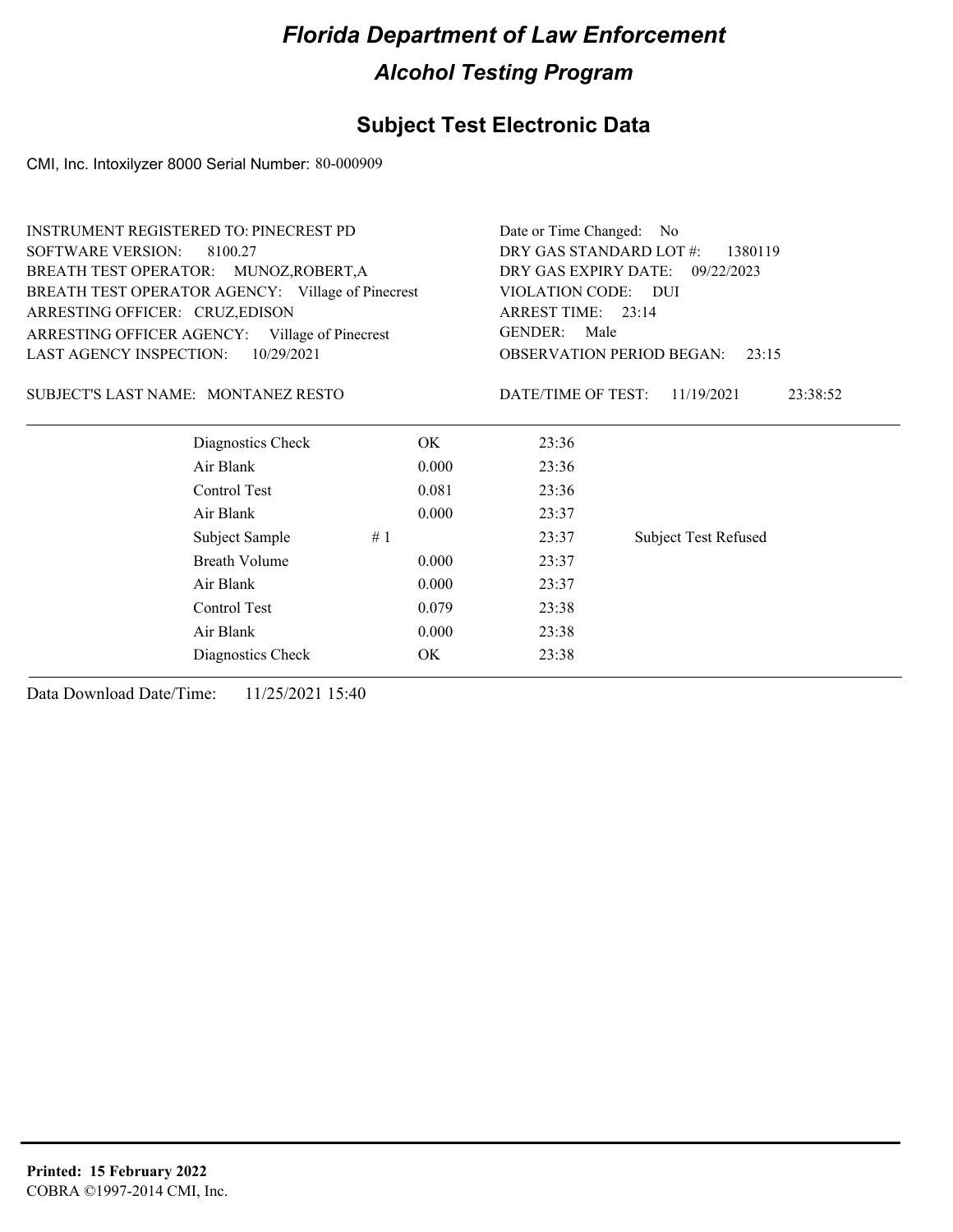## **Subject Test Electronic Data**

CMI, Inc. Intoxilyzer 8000 Serial Number: 80-000909

| <b>INSTRUMENT REGISTERED TO: PINECREST PD</b>     |       |                                              | Date or Time Changed: No                  |  |  |
|---------------------------------------------------|-------|----------------------------------------------|-------------------------------------------|--|--|
| <b>SOFTWARE VERSION:</b><br>8100.27               |       |                                              | DRY GAS STANDARD LOT #:<br>1380119        |  |  |
| BREATH TEST OPERATOR: MUNOZ, ROBERT, A            |       | DRY GAS EXPIRY DATE:<br>09/22/2023           |                                           |  |  |
| BREATH TEST OPERATOR AGENCY: Village of Pinecrest |       | VIOLATION CODE: DUI                          |                                           |  |  |
| ARRESTING OFFICER: CARRASCO,JONATHAN              |       | ARREST TIME: 01:39                           |                                           |  |  |
| ARRESTING OFFICER AGENCY: Village of Pinecrest    |       | <b>GENDER:</b><br>Male                       |                                           |  |  |
| LAST AGENCY INSPECTION:<br>10/29/2021             |       |                                              | <b>OBSERVATION PERIOD BEGAN:</b><br>01:38 |  |  |
| SUBJECT'S LAST NAME: RODRIGUEZ GARCIA             |       | DATE/TIME OF TEST:<br>11/20/2021<br>02:02:00 |                                           |  |  |
| Diagnostics Check                                 | OK.   | 01:58                                        |                                           |  |  |
| Air Blank                                         | 0.000 | 01:59                                        |                                           |  |  |
| Control Test                                      | 0.081 | 01:59                                        |                                           |  |  |
| Air Blank                                         | 0.000 | 01:59                                        |                                           |  |  |
| Subject Sample                                    | #1    | 02:00                                        | <b>Subject Test Refused</b>               |  |  |
| <b>Breath Volume</b>                              | 0.000 | 02:00                                        |                                           |  |  |
| Air Blank                                         | 0.000 | 02:01                                        |                                           |  |  |
| Control Test                                      | 0.080 | 02:01                                        |                                           |  |  |
| Air Blank                                         | 0.000 | 02:01                                        |                                           |  |  |
| Diagnostics Check                                 | OK    | 02:02                                        |                                           |  |  |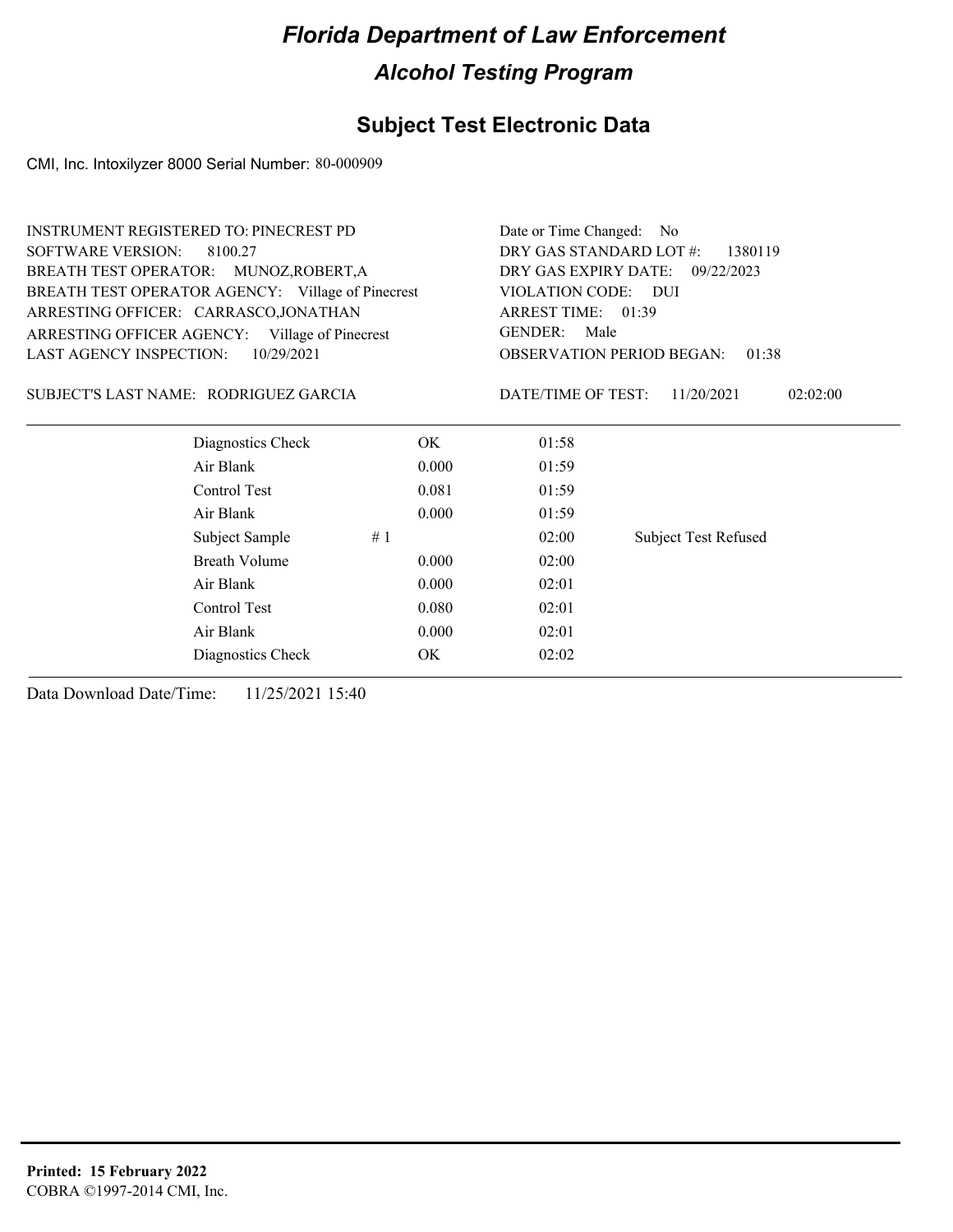## **Subject Test Electronic Data**

CMI, Inc. Intoxilyzer 8000 Serial Number: 80-000909

|                                     | <b>INSTRUMENT REGISTERED TO: PINECREST PD</b>     |       |                                                                                                                    | Date or Time Changed: No           |  |  |
|-------------------------------------|---------------------------------------------------|-------|--------------------------------------------------------------------------------------------------------------------|------------------------------------|--|--|
| <b>SOFTWARE VERSION:</b><br>8100.27 |                                                   |       | DRY GAS STANDARD LOT #:<br>1380119                                                                                 |                                    |  |  |
|                                     | BREATH TEST OPERATOR: MUNOZ, ROBERT, A            |       |                                                                                                                    | DRY GAS EXPIRY DATE:<br>09/22/2023 |  |  |
|                                     | BREATH TEST OPERATOR AGENCY: Village of Pinecrest |       | VIOLATION CODE: DUI<br>ARREST TIME: 21:01<br><b>GENDER:</b><br>Female<br><b>OBSERVATION PERIOD BEGAN:</b><br>21:11 |                                    |  |  |
| ARRESTING OFFICER: SCHRY, HEATHER   |                                                   |       |                                                                                                                    |                                    |  |  |
|                                     | ARRESTING OFFICER AGENCY: Village of Pinecrest    |       |                                                                                                                    |                                    |  |  |
| LAST AGENCY INSPECTION:             | 11/25/2021                                        |       |                                                                                                                    |                                    |  |  |
| <b>SUBJECT'S LAST NAME: DONES</b>   |                                                   |       | DATE/TIME OF TEST:                                                                                                 | 11/25/2021<br>21:38:25             |  |  |
|                                     | Diagnostics Check                                 | OK.   | 21:35                                                                                                              |                                    |  |  |
|                                     | Air Blank                                         | 0.000 | 21:36                                                                                                              |                                    |  |  |
|                                     | Control Test                                      | 0.081 | 21:36                                                                                                              |                                    |  |  |
|                                     | Air Blank                                         | 0.000 | 21:36                                                                                                              |                                    |  |  |
|                                     | Subject Sample                                    | #1    | 21:37                                                                                                              | <b>Subject Test Refused</b>        |  |  |
|                                     | Breath Volume                                     | 0.000 | 21:37                                                                                                              |                                    |  |  |
|                                     | Air Blank                                         | 0.000 | 21:37                                                                                                              |                                    |  |  |
|                                     | Control Test                                      | 0.081 | 21:37                                                                                                              |                                    |  |  |
| Air Blank<br>0.000                  |                                                   | 21:38 |                                                                                                                    |                                    |  |  |
|                                     | Diagnostics Check                                 | OK    | 21:38                                                                                                              |                                    |  |  |
|                                     |                                                   |       |                                                                                                                    |                                    |  |  |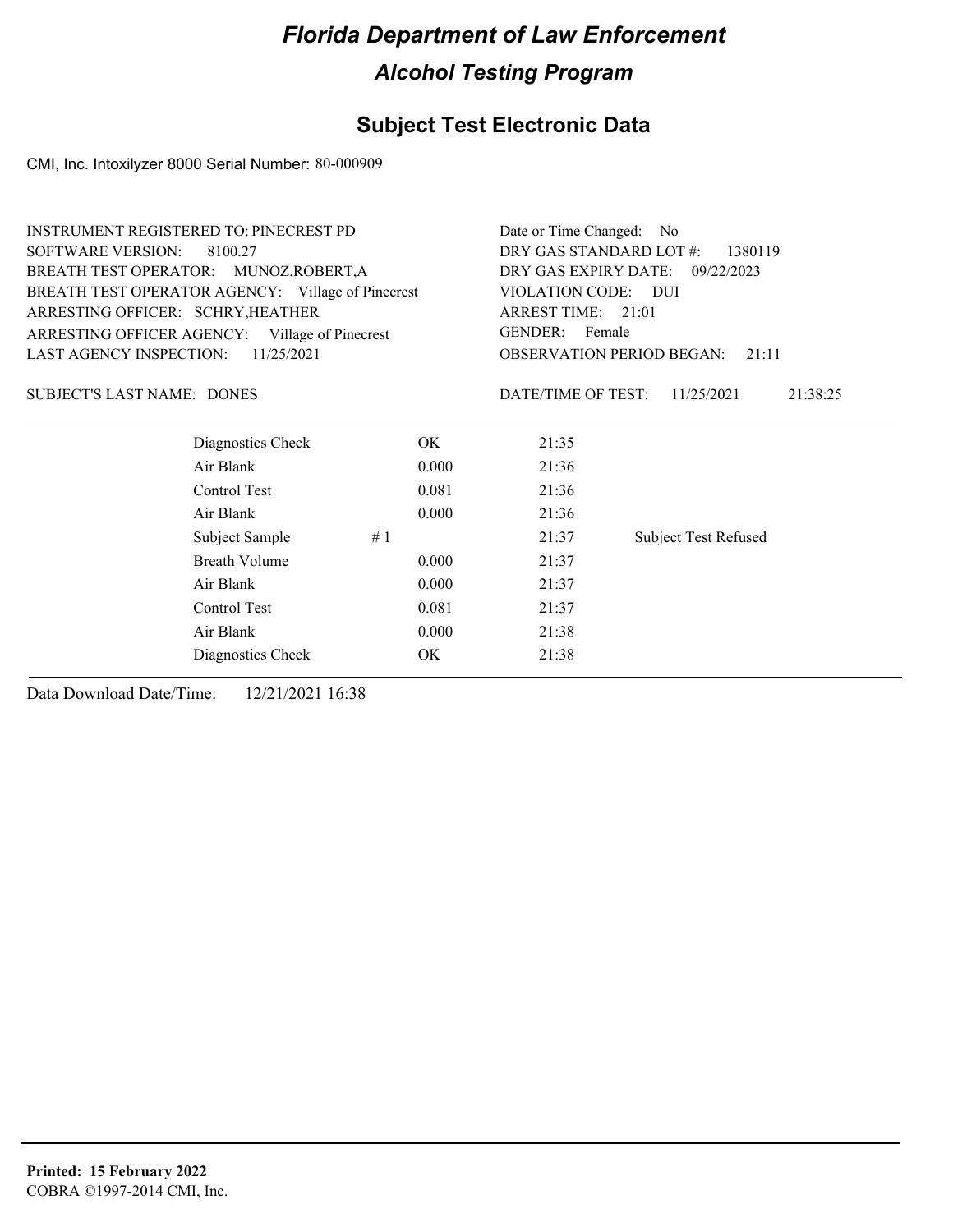## **Subject Test Electronic Data**

CMI, Inc. Intoxilyzer 8000 Serial Number: 80-000909

|                                | <b>INSTRUMENT REGISTERED TO: PINECREST PD</b>     |       |                                    | Date or Time Changed: No                  |  |  |
|--------------------------------|---------------------------------------------------|-------|------------------------------------|-------------------------------------------|--|--|
| <b>SOFTWARE VERSION:</b>       | 8100.27                                           |       | DRY GAS STANDARD LOT #:<br>1380119 |                                           |  |  |
|                                | BREATH TEST OPERATOR: VEGA, OBEL,                 |       |                                    | DRY GAS EXPIRY DATE:<br>09/22/2023        |  |  |
|                                | BREATH TEST OPERATOR AGENCY: Village of Pinecrest |       | VIOLATION CODE: DUI                |                                           |  |  |
| ARRESTING OFFICER: VEGA, OBEL  |                                                   |       | ARREST TIME: 04:40                 |                                           |  |  |
|                                | ARRESTING OFFICER AGENCY: Village of Pinecrest    |       | <b>GENDER:</b><br>Male             |                                           |  |  |
| <b>LAST AGENCY INSPECTION:</b> | 11/25/2021                                        |       |                                    | <b>OBSERVATION PERIOD BEGAN:</b><br>04:45 |  |  |
|                                | SUBJECT'S LAST NAME: DE LA GRANA CHACON           |       | DATE/TIME OF TEST:                 | 11/28/2021<br>05:22:06                    |  |  |
|                                | Diagnostics Check                                 | ОK    | 05:19                              |                                           |  |  |
|                                | Air Blank                                         | 0.000 | 05:19                              |                                           |  |  |
|                                | Control Test                                      | 0.081 | 05:19                              |                                           |  |  |
|                                | Air Blank                                         | 0.000 | 05:20                              |                                           |  |  |
|                                | Subject Sample                                    | #1    | 05:20                              | <b>Subject Test Refused</b>               |  |  |
|                                | <b>Breath Volume</b>                              | 0.000 | 05:20                              |                                           |  |  |
|                                | Air Blank                                         | 0.000 | 05:21                              |                                           |  |  |
|                                | Control Test                                      | 0.081 | 05:21                              |                                           |  |  |
|                                | Air Blank                                         | 0.000 | 05:22                              |                                           |  |  |
|                                | Diagnostics Check                                 | ОK    | 05:22                              |                                           |  |  |
|                                |                                                   |       |                                    |                                           |  |  |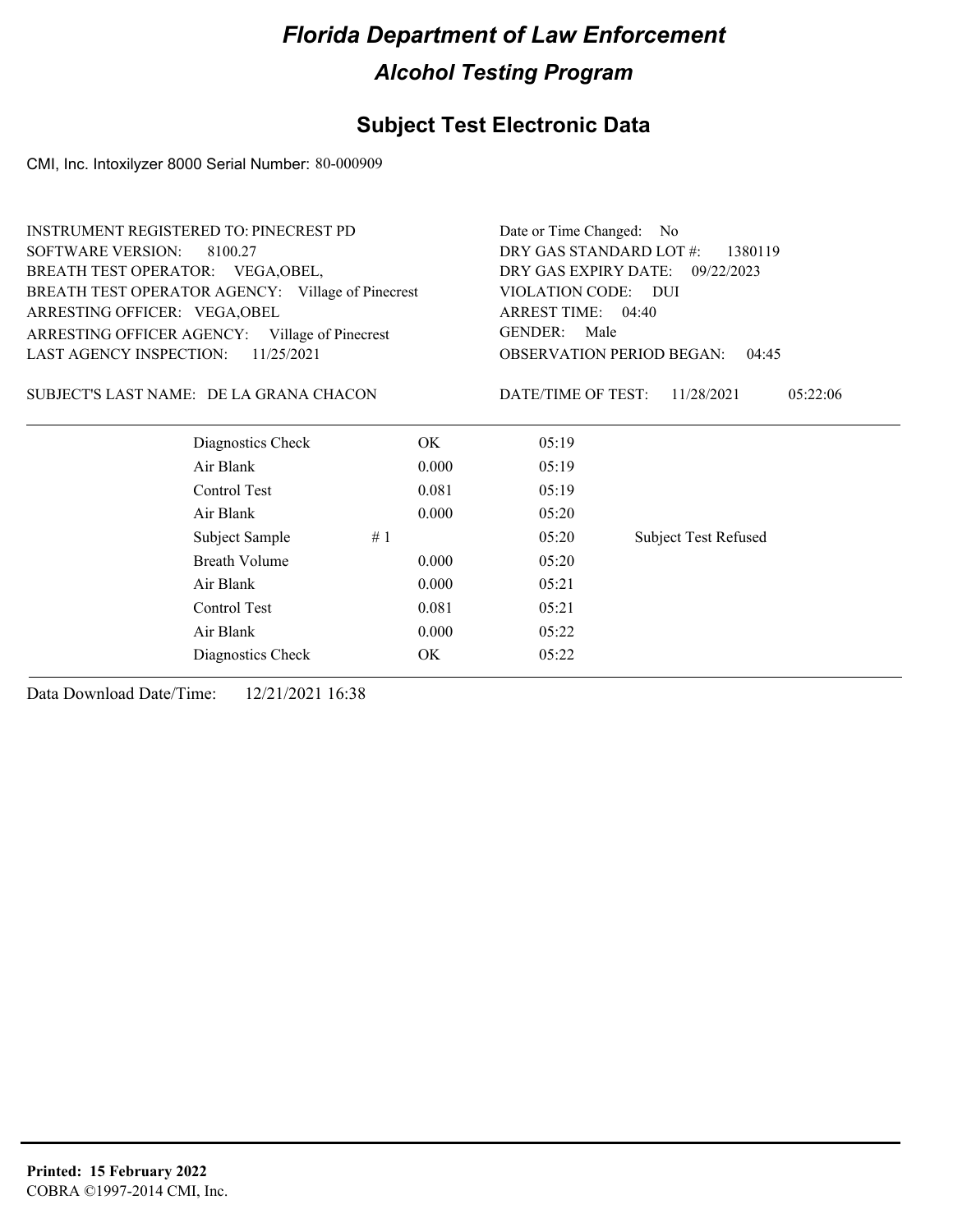### **Subject Test Electronic Data**

CMI, Inc. Intoxilyzer 8000 Serial Number: 80-000938

ARRESTING OFFICER AGENCY: Fort Myers PD GENDER: BREATH TEST OPERATOR AGENCY: Fort Myers PD VIOLATION CODE: SOFTWARE VERSION: ARRESTING OFFICER: HERNANDEZ BELLO,PABLO BREATH TEST OPERATOR: KING,JONATHAN,L LAST AGENCY INSPECTION: 10/20/2021 8100.27 INSTRUMENT REGISTERED TO: LEE COUNTY SO

OBSERVATION PERIOD BEGAN: 01:55 VIOLATION CODE: DUI ARREST TIME: 01:17 DRY GAS EXPIRY DATE: 05/05/2023 08121080A2 DRY GAS STANDARD LOT #: Date or Time Changed: No GENDER: Male

SUBJECT'S LAST NAME: PABLO PEREZ DATE/TIME OF TEST:

DATE/TIME OF TEST: 11/01/2021 02:22:17

| Diagnostics Check    |    | OK    | 02:15 |
|----------------------|----|-------|-------|
| Air Blank            |    | 0.000 | 02:16 |
| Control Test         |    | 0.080 | 02:16 |
| Air Blank            |    | 0.000 | 02:17 |
| Subject Sample       | #1 | 0.243 | 02:17 |
| <b>Breath Volume</b> |    | 1.218 | 02:17 |
| Air Blank            |    | 0.000 | 02:18 |
| Air Blank            |    | 0.000 | 02:20 |
| Subject Sample       | #2 | 0.239 | 02:20 |
| <b>Breath Volume</b> |    | 1.660 | 02:20 |
| Air Blank            |    | 0.000 | 02:21 |
| Control Test         |    | 0.077 | 02:21 |
| Air Blank            |    | 0.000 | 02:22 |
| Diagnostics Check    |    | OK    | 02:22 |
|                      |    |       |       |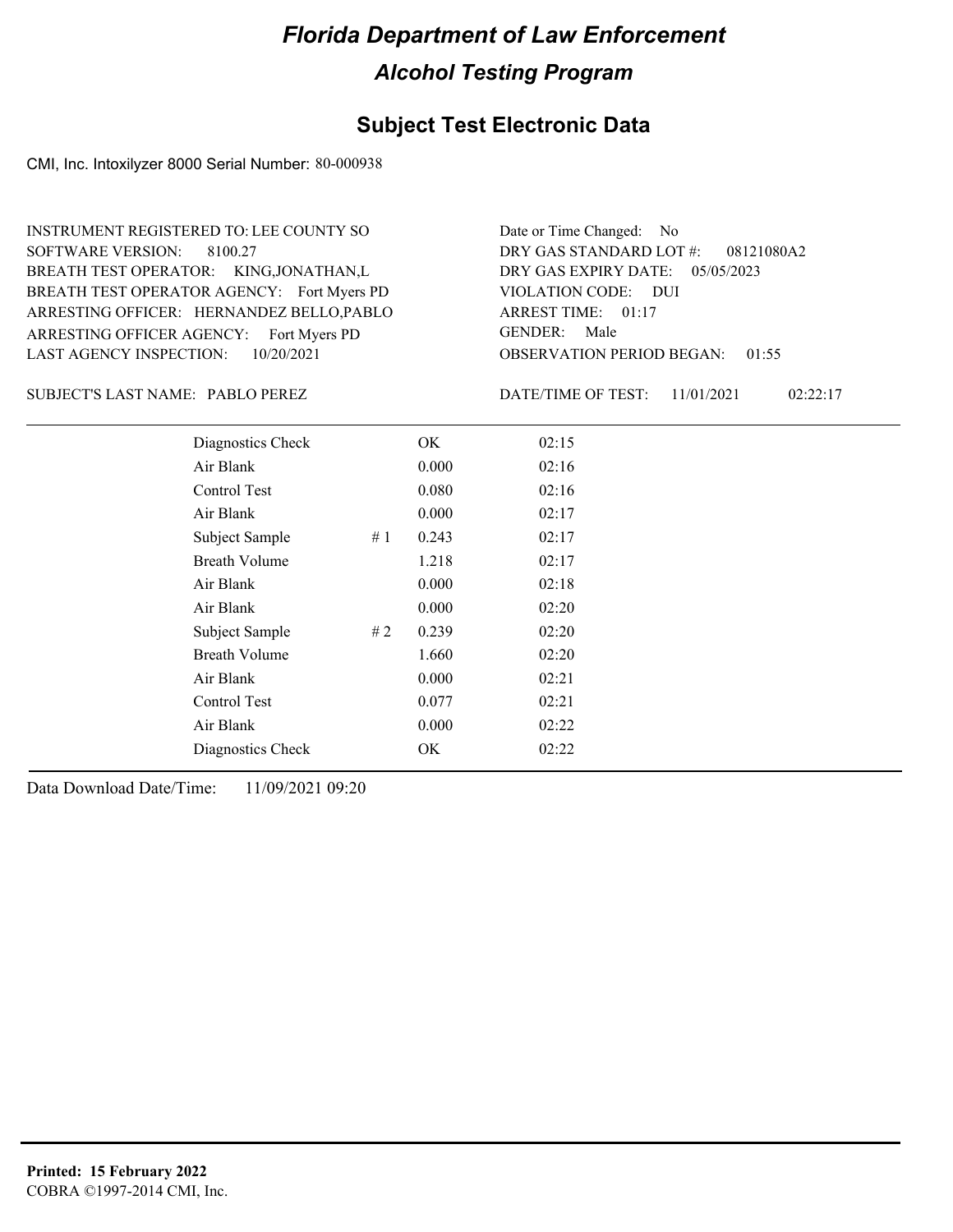### **Subject Test Electronic Data**

CMI, Inc. Intoxilyzer 8000 Serial Number: 80-000938

ARRESTING OFFICER AGENCY: Fort Myers PD GENDER: BREATH TEST OPERATOR AGENCY: Fort Myers PD VIOLATION CODE: SOFTWARE VERSION: 8100.27 ARRESTING OFFICER: JOHNSTON,TORI BREATH TEST OPERATOR: JOHNSTON,TORI,D LAST AGENCY INSPECTION: 10/20/2021 INSTRUMENT REGISTERED TO: LEE COUNTY SO

OBSERVATION PERIOD BEGAN: 19:56 VIOLATION CODE: DUI 19:34 ARREST TIME: DRY GAS EXPIRY DATE: 05/05/2023 08121080A2 DRY GAS STANDARD LOT #: Date or Time Changed: No GENDER: Female

SUBJECT'S LAST NAME: B255512707190 DATE/TIME OF TEST:

DATE/TIME OF TEST: 11/02/2021 20:22:30

| Diagnostics Check    |    | OK    | 20:16 |
|----------------------|----|-------|-------|
| Air Blank            |    | 0.000 | 20:16 |
| Control Test         |    | 0.080 | 20:17 |
| Air Blank            |    | 0.000 | 20:17 |
| Subject Sample       | #1 | 0.271 | 20:17 |
| <b>Breath Volume</b> |    | 2.859 | 20:17 |
| Air Blank            |    | 0.000 | 20:18 |
| Air Blank            |    | 0.000 | 20:20 |
| Subject Sample       | #2 | 0.269 | 20:20 |
| <b>Breath Volume</b> |    | 2.734 | 20:20 |
| Air Blank            |    | 0.000 | 20:21 |
| Control Test         |    | 0.077 | 20:21 |
| Air Blank            |    | 0.000 | 20:22 |
| Diagnostics Check    |    | OK.   | 20:22 |
|                      |    |       |       |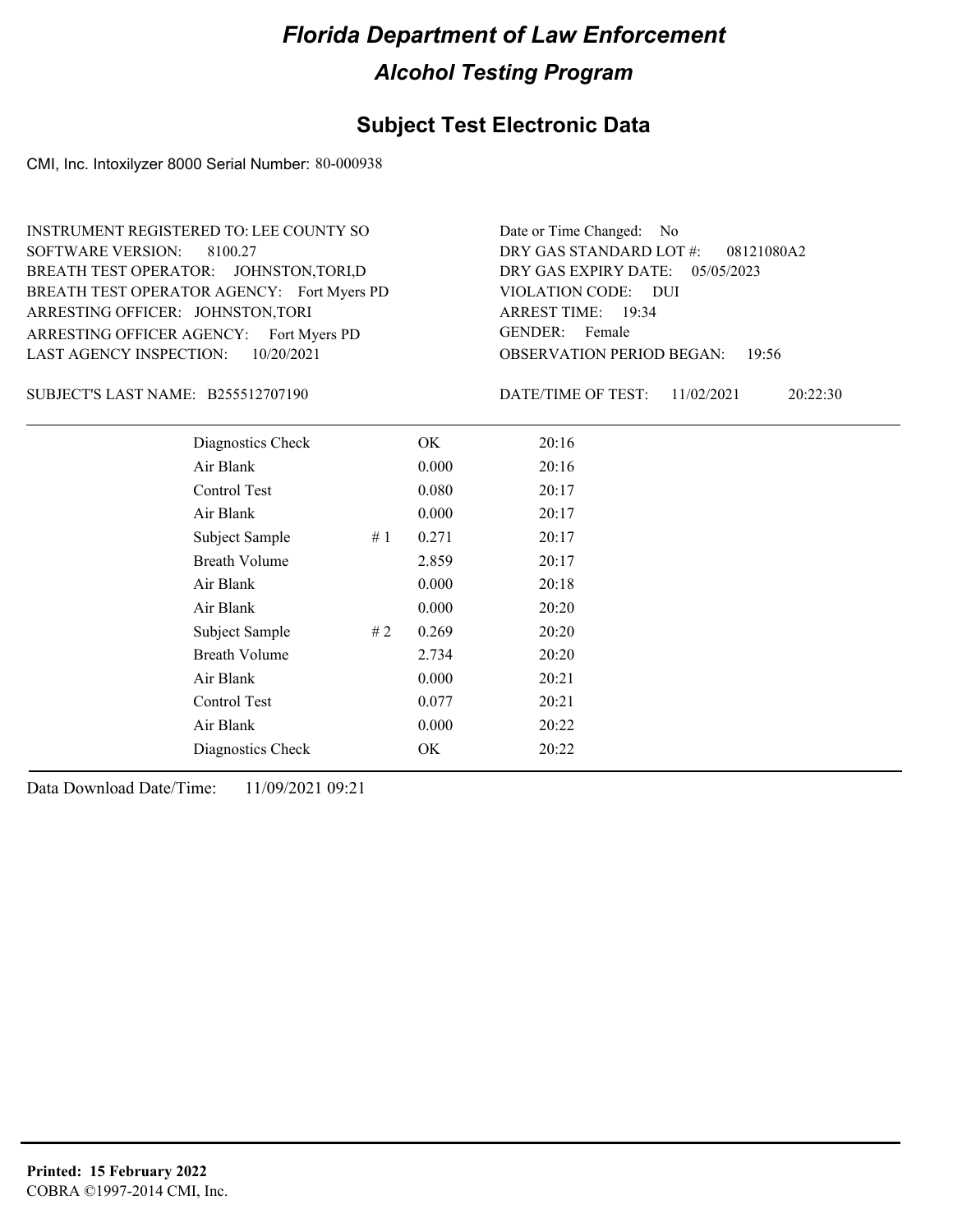### **Subject Test Electronic Data**

CMI, Inc. Intoxilyzer 8000 Serial Number: 80-000938

ARRESTING OFFICER AGENCY: Lee County SO GENDER: BREATH TEST OPERATOR AGENCY: Lee County SO VIOLATION CODE: SOFTWARE VERSION: 8100.27 ARRESTING OFFICER: LINK,CHRIS BREATH TEST OPERATOR: LINK,CHRIS,D LAST AGENCY INSPECTION: 10/20/2021 INSTRUMENT REGISTERED TO: LEE COUNTY SO

OBSERVATION PERIOD BEGAN: 17:35 VIOLATION CODE: DUI ARREST TIME: 17:19 DRY GAS EXPIRY DATE: 05/05/2023 08121080A2 DRY GAS STANDARD LOT #: Date or Time Changed: No GENDER: Male

SUBJECT'S LAST NAME: EDWARDS DATE/TIME OF TEST:

DATE/TIME OF TEST: 11/03/2021 18:04:58

| Diagnostics Check    | OK    | 17:58 |
|----------------------|-------|-------|
| Air Blank            | 0.000 | 17:59 |
| Control Test         | 0.079 | 17:59 |
| Air Blank            | 0.000 | 17:59 |
| Subject Sample<br>#1 | 0.127 | 18:00 |
| <b>Breath Volume</b> | 1.570 | 18:00 |
| Air Blank            | 0.000 | 18:01 |
| Air Blank            | 0.000 | 18:02 |
| Subject Sample<br>#2 | 0.113 | 18:03 |
| <b>Breath Volume</b> | 1.695 | 18:03 |
| Air Blank            | 0.000 | 18:04 |
| Control Test         | 0.078 | 18:04 |
| Air Blank            | 0.000 | 18:04 |
| Diagnostics Check    | OK    | 18:04 |
|                      |       |       |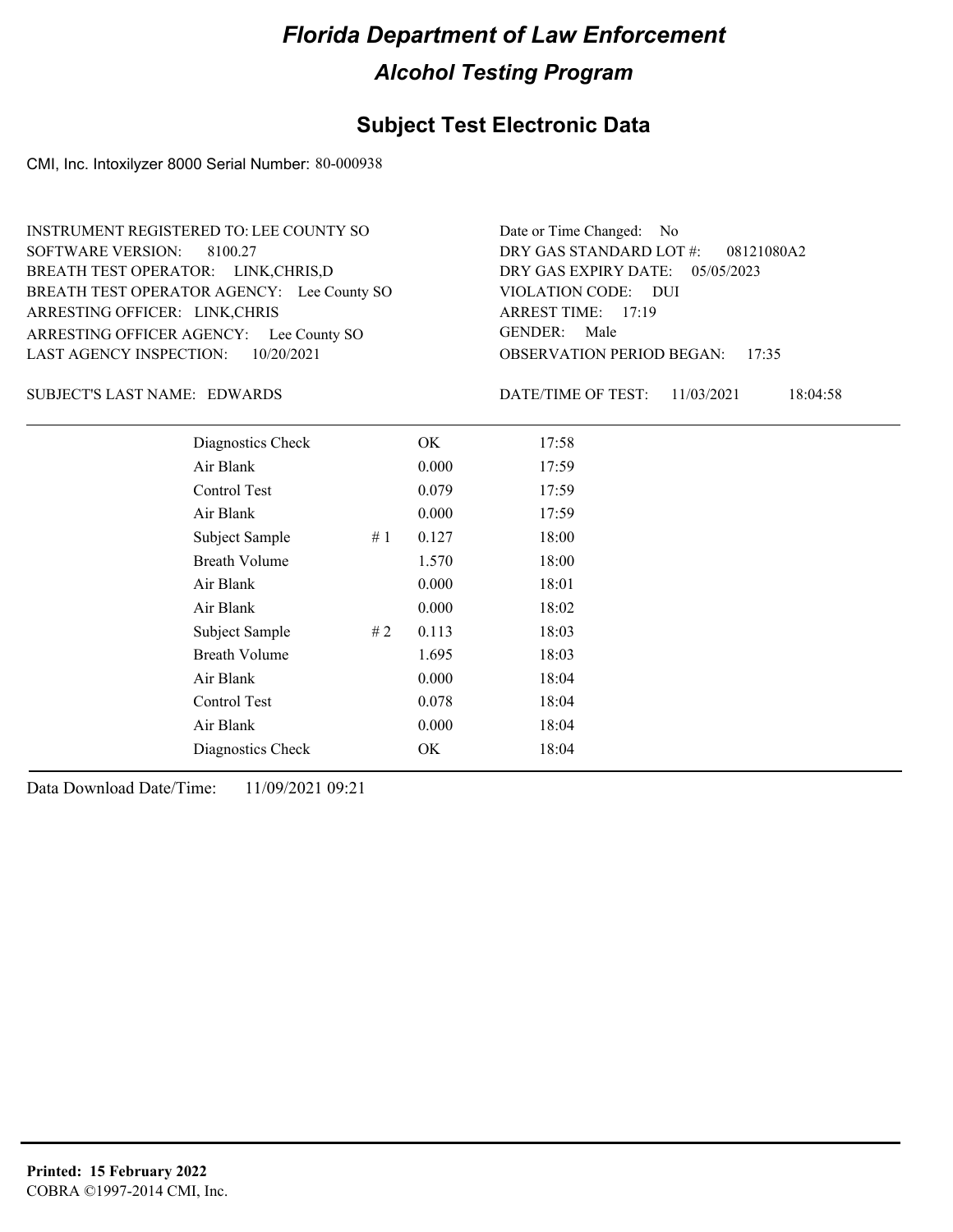### **Subject Test Electronic Data**

CMI, Inc. Intoxilyzer 8000 Serial Number: 80-000938

ARRESTING OFFICER AGENCY: Lee County SO GENDER: BREATH TEST OPERATOR AGENCY: Lee County SO VIOLATION CODE: SOFTWARE VERSION: 8100.27 ARRESTING OFFICER: LINK,CHRIS BREATH TEST OPERATOR: LINK,CHRIS,D LAST AGENCY INSPECTION: 10/20/2021 INSTRUMENT REGISTERED TO: LEE COUNTY SO

OBSERVATION PERIOD BEGAN: 18:17 VIOLATION CODE: DUI ARREST TIME: 17:51 DRY GAS EXPIRY DATE: 05/05/2023 08121080A2 DRY GAS STANDARD LOT #: Date or Time Changed: No GENDER: Male

ALLEVA SUBJECT'S LAST NAME: DATE/TIME OF TEST:

DATE/TIME OF TEST: 11/04/2021 18:45:41

| Diagnostics Check    |    | OK    | 18:39 |  |
|----------------------|----|-------|-------|--|
| Air Blank            |    | 0.000 | 18:39 |  |
| Control Test         |    | 0.080 | 18:40 |  |
| Air Blank            |    | 0.000 | 18:40 |  |
| Subject Sample       | #1 | 0.268 | 18:41 |  |
| <b>Breath Volume</b> |    | 2.921 | 18:41 |  |
| Air Blank            |    | 0.000 | 18:41 |  |
| Air Blank            |    | 0.000 | 18:43 |  |
| Subject Sample       | #2 | 0.262 | 18:44 |  |
| <b>Breath Volume</b> |    | 1.832 | 18:44 |  |
| Air Blank            |    | 0.000 | 18:44 |  |
| Control Test         |    | 0.078 | 18:45 |  |
| Air Blank            |    | 0.000 | 18:45 |  |
| Diagnostics Check    |    | OK    | 18:45 |  |
|                      |    |       |       |  |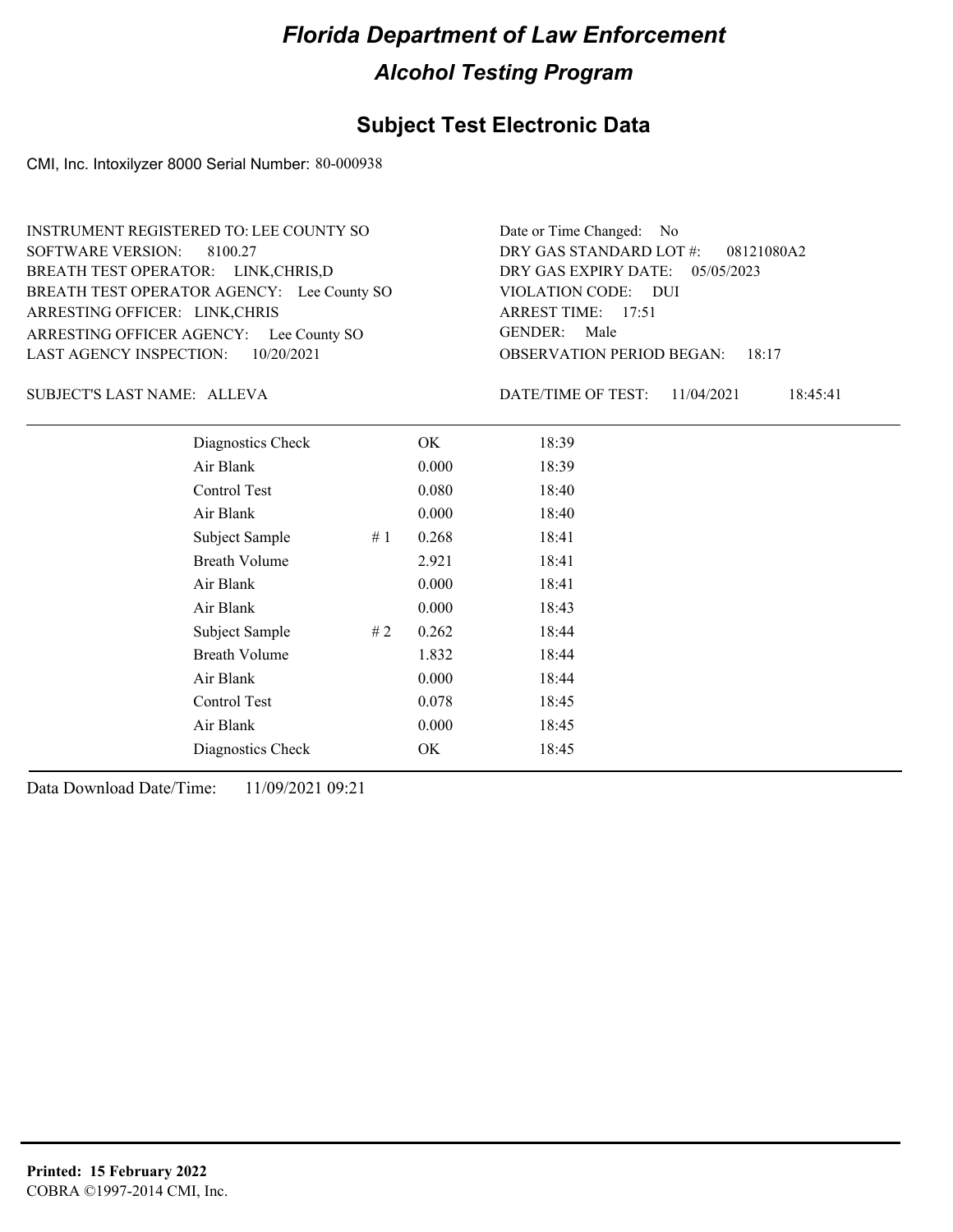### **Subject Test Electronic Data**

CMI, Inc. Intoxilyzer 8000 Serial Number: 80-000938

ARRESTING OFFICER AGENCY: Lee County SO GENDER: BREATH TEST OPERATOR AGENCY: Lee County SO VIOLATION CODE: SOFTWARE VERSION: 8100.27 ARRESTING OFFICER: CARSON,TISHA BREATH TEST OPERATOR: SELLERS,BRANDON,J LAST AGENCY INSPECTION: 10/20/2021 INSTRUMENT REGISTERED TO: LEE COUNTY SO

OBSERVATION PERIOD BEGAN: 20:15 VIOLATION CODE: DUI ARREST TIME: 19:59 DRY GAS EXPIRY DATE: 05/05/2023 08121080A2 DRY GAS STANDARD LOT #: Date or Time Changed: No GENDER: Male

DIAZ SUBJECT'S LAST NAME: DATE/TIME OF TEST:

DATE/TIME OF TEST: 11/05/2021 20:42:15

| Diagnostics Check    |    | OK    | 20:36 |
|----------------------|----|-------|-------|
| Air Blank            |    | 0.000 | 20:36 |
| Control Test         |    | 0.080 | 20:36 |
| Air Blank            |    | 0.000 | 20:37 |
| Subject Sample       | #1 | 0.000 | 20:37 |
| <b>Breath Volume</b> |    | 3.226 | 20:37 |
| Air Blank            |    | 0.000 | 20:38 |
| Air Blank            |    | 0.000 | 20:40 |
| Subject Sample       | #2 | 0.000 | 20:40 |
| <b>Breath Volume</b> |    | 2.367 | 20:40 |
| Air Blank            |    | 0.000 | 20:41 |
| Control Test         |    | 0.079 | 20:41 |
| Air Blank            |    | 0.000 | 20:42 |
| Diagnostics Check    |    | OK    | 20:42 |
|                      |    |       |       |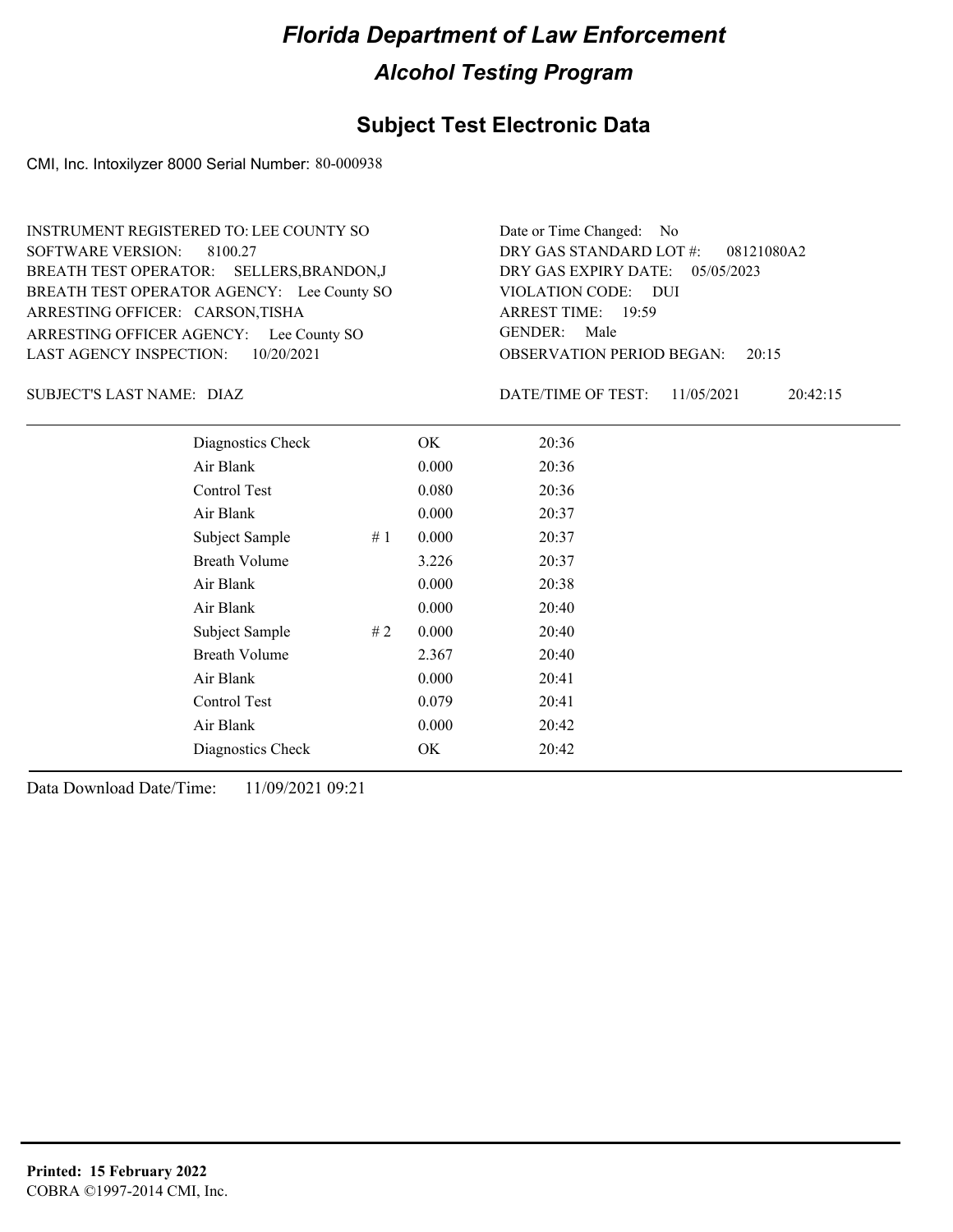### **Subject Test Electronic Data**

CMI, Inc. Intoxilyzer 8000 Serial Number: 80-000938

| <b>INSTRUMENT REGISTERED TO: LEE COUNTY SO</b> | Date or Time Changed: No              |                                              |  |  |  |
|------------------------------------------------|---------------------------------------|----------------------------------------------|--|--|--|
| <b>SOFTWARE VERSION:</b><br>8100.27            | DRY GAS STANDARD LOT #:<br>08121080A2 |                                              |  |  |  |
| BREATH TEST OPERATOR: SELLERS, BRANDON, J      | DRY GAS EXPIRY DATE: 05/05/2023       |                                              |  |  |  |
| BREATH TEST OPERATOR AGENCY: Lee County SO     |                                       | VIOLATION CODE: DUI                          |  |  |  |
| ARRESTING OFFICER: OTERD, TYLER                | ARREST TIME: 19:51                    |                                              |  |  |  |
| ARRESTING OFFICER AGENCY:<br>Lee County SO     | GENDER: Female                        |                                              |  |  |  |
| <b>LAST AGENCY INSPECTION:</b><br>10/20/2021   |                                       | <b>OBSERVATION PERIOD BEGAN:</b><br>20:20    |  |  |  |
| SUBJECT'S LAST NAME: ARDILA BARLIS             |                                       | DATE/TIME OF TEST:<br>11/05/2021<br>20:58:36 |  |  |  |
| Diagnostics Check                              | OK.                                   | 20:52                                        |  |  |  |
| Air Blank                                      | 0.000                                 | 20:53                                        |  |  |  |
| Control Test                                   | 0.080                                 | 20:53                                        |  |  |  |
| Air Blank                                      | 0.000                                 | 20:54                                        |  |  |  |
| Subject Sample                                 | 0.158<br>#1                           | Volume Not Met<br>20:57                      |  |  |  |
| <b>Breath Volume</b>                           | 0.796                                 | 20:57                                        |  |  |  |
| Air Blank                                      | 0.000                                 | 20:58                                        |  |  |  |
| Air Blank                                      | 0.000                                 | 20:58                                        |  |  |  |
|                                                |                                       |                                              |  |  |  |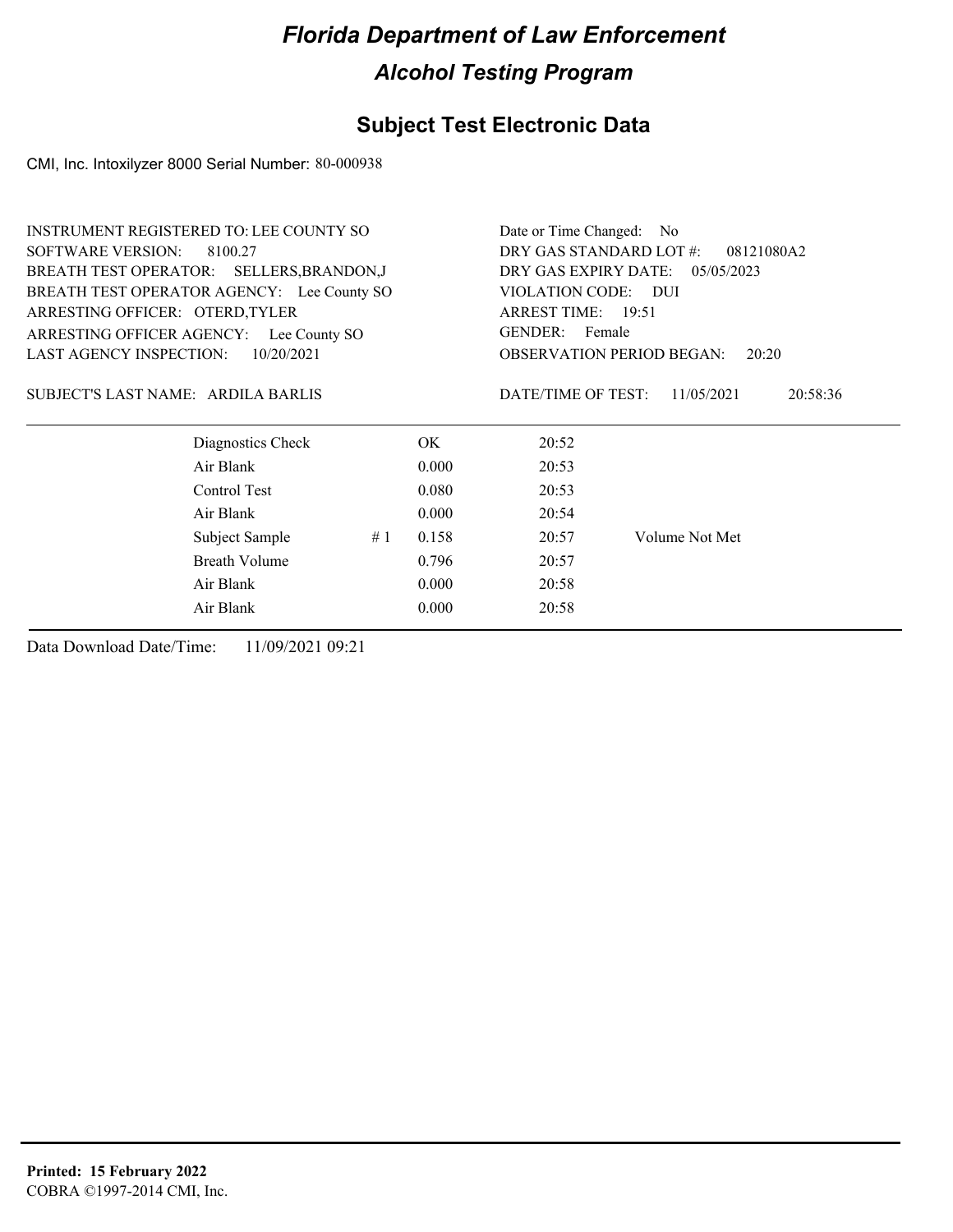### **Subject Test Electronic Data**

CMI, Inc. Intoxilyzer 8000 Serial Number: 80-000938

ARRESTING OFFICER AGENCY: Fort Myers PD GENDER: BREATH TEST OPERATOR AGENCY: Fort Myers PD VIOLATION CODE: SOFTWARE VERSION: 8100.27 ARRESTING OFFICER: JOHNSTON,TORI BREATH TEST OPERATOR: JOHNSTON,TORI, LAST AGENCY INSPECTION: 10/20/2021 INSTRUMENT REGISTERED TO: LEE COUNTY SO

OBSERVATION PERIOD BEGAN: 15:05 VIOLATION CODE: DUI ARREST TIME: 14:35 DRY GAS EXPIRY DATE: 05/05/2023 08121080A2 DRY GAS STANDARD LOT #: Date or Time Changed: No GENDER: Male

VIOLETTE SUBJECT'S LAST NAME: DATE/TIME OF TEST:

DATE/TIME OF TEST: 11/06/2021 15:37:41

| Diagnostics Check    |    | OK    | 15:31 |
|----------------------|----|-------|-------|
| Air Blank            |    | 0.000 | 15:31 |
| Control Test         |    | 0.081 | 15:32 |
| Air Blank            |    | 0.000 | 15:32 |
| Subject Sample       | #1 | 0.076 | 15:33 |
| <b>Breath Volume</b> |    | 3.007 | 15:33 |
| Air Blank            |    | 0.000 | 15:33 |
| Air Blank            |    | 0.000 | 15:35 |
| Subject Sample       | #2 | 0.072 | 15:36 |
| <b>Breath Volume</b> |    | 3.093 | 15:36 |
| Air Blank            |    | 0.000 | 15:36 |
| Control Test         |    | 0.078 | 15:37 |
| Air Blank            |    | 0.000 | 15:37 |
| Diagnostics Check    |    | OK    | 15:37 |
|                      |    |       |       |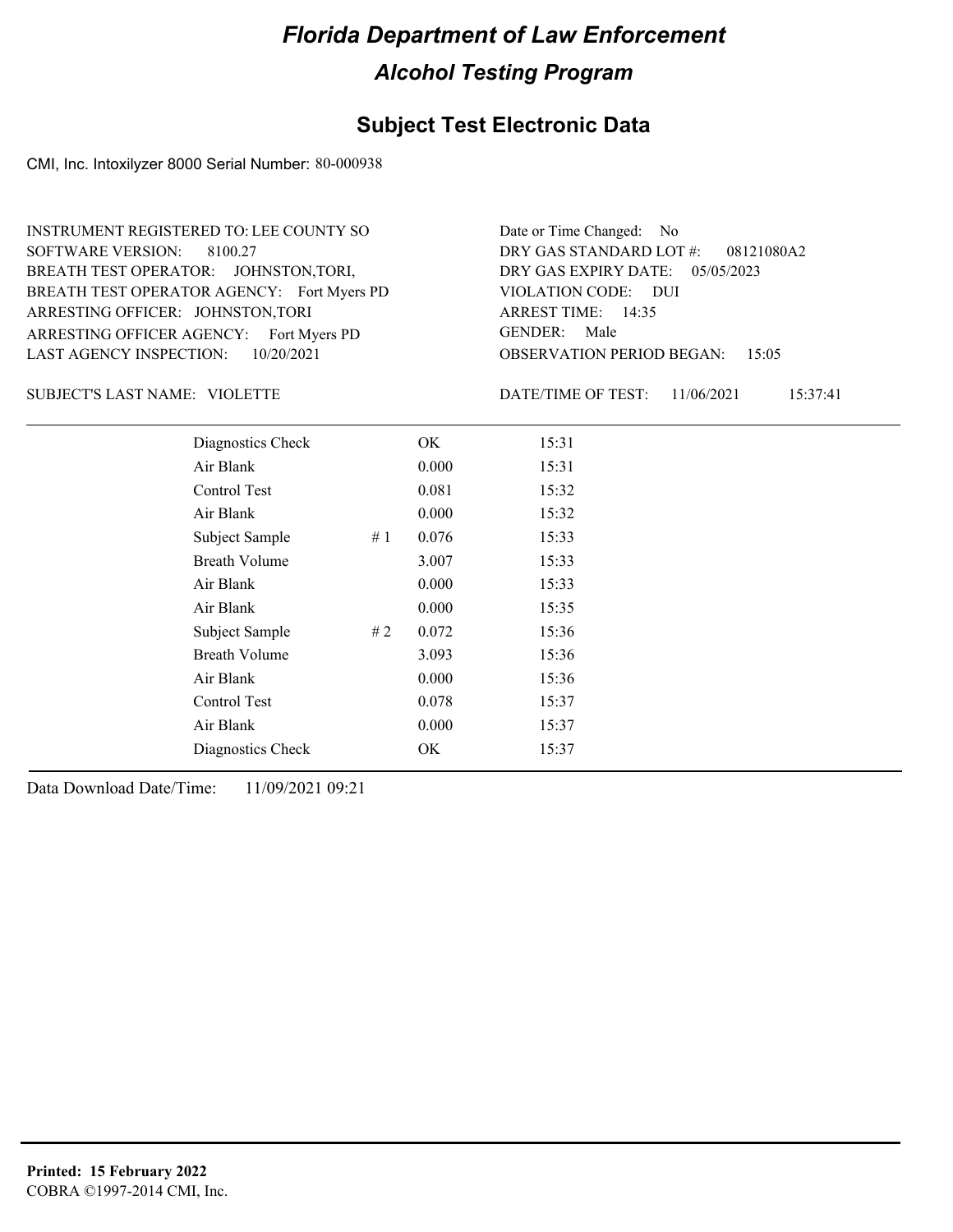### **Subject Test Electronic Data**

CMI, Inc. Intoxilyzer 8000 Serial Number: 80-000938

ARRESTING OFFICER AGENCY: Lee County SO GENDER: BREATH TEST OPERATOR AGENCY: Lee County SO VIOLATION CODE: SOFTWARE VERSION: 8100.27 ARRESTING OFFICER: DUBOIS, MICHAEL BREATH TEST OPERATOR: SELLERS,BRANDON,J LAST AGENCY INSPECTION: 10/20/2021 INSTRUMENT REGISTERED TO: LEE COUNTY SO

OBSERVATION PERIOD BEGAN: 23:40 VIOLATION CODE: DUI 23:29 ARREST TIME: DRY GAS EXPIRY DATE: 05/05/2023 08121080A2 DRY GAS STANDARD LOT #: Date or Time Changed: No GENDER: Female

SUBJECT'S LAST NAME: WYATT **Example 2018** DATE/TIME OF TEST:

DATE/TIME OF TEST: 11/07/2021 00:08:12

| Diagnostics Check    |    | OK    | 00:00 |
|----------------------|----|-------|-------|
| Air Blank            |    | 0.000 | 00:01 |
| Control Test         |    | 0.080 | 00:01 |
| Air Blank            |    | 0.000 | 00:01 |
| Subject Sample       | #1 | 0.212 | 00:03 |
| <b>Breath Volume</b> |    | 1.589 | 00:03 |
| Air Blank            |    | 0.000 | 00:04 |
| Air Blank            |    | 0.000 | 00:05 |
| Subject Sample       | #2 | 0.215 | 00:06 |
| <b>Breath Volume</b> |    | 1.902 | 00:06 |
| Air Blank            |    | 0.000 | 00:07 |
| Control Test         |    | 0.078 | 00:07 |
| Air Blank            |    | 0.000 | 00:08 |
| Diagnostics Check    |    | OK    | 00:08 |
|                      |    |       |       |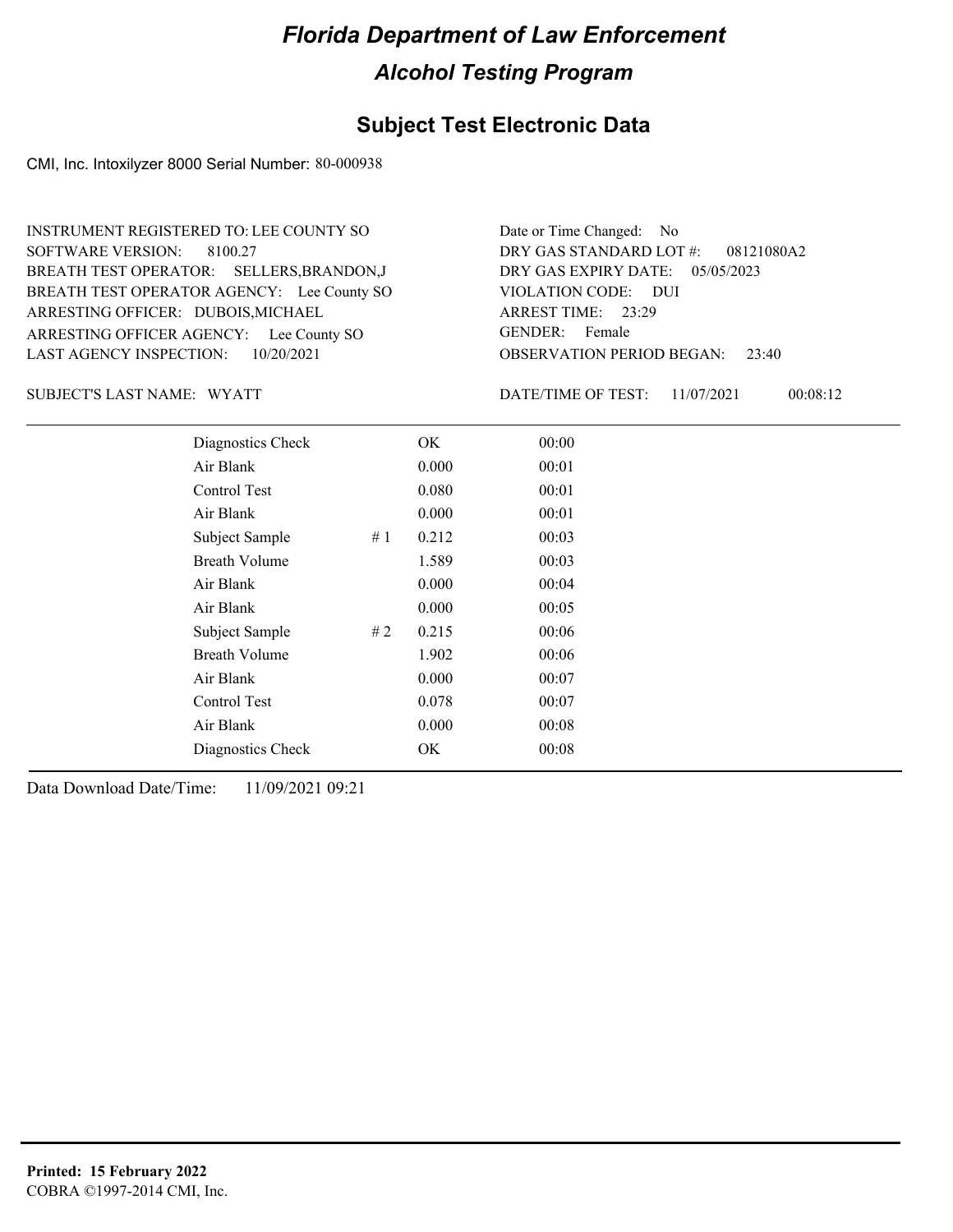### **Subject Test Electronic Data**

CMI, Inc. Intoxilyzer 8000 Serial Number: 80-000938

ARRESTING OFFICER AGENCY: Lee County SO GENDER: BREATH TEST OPERATOR AGENCY: Lee County SO VIOLATION CODE: SOFTWARE VERSION: 8100.27 ARRESTING OFFICER: STRANGE,KATHERINE BREATH TEST OPERATOR: SELLERS,BRANDON,J LAST AGENCY INSPECTION: 10/20/2021 INSTRUMENT REGISTERED TO: LEE COUNTY SO

OBSERVATION PERIOD BEGAN: 22:57 VIOLATION CODE: DUI ARREST TIME: 22:28 DRY GAS EXPIRY DATE: 05/05/2023 08121080A2 DRY GAS STANDARD LOT #: Date or Time Changed: No GENDER: Male

MENA SUBJECT'S LAST NAME: DATE/TIME OF TEST:

DATE/TIME OF TEST: 11/07/2021 23:26:24

| Diagnostics Check    | OK    | 23:19 |
|----------------------|-------|-------|
| Air Blank            | 0.000 | 23:20 |
| Control Test         | 0.080 | 23:20 |
| Air Blank            | 0.000 | 23:21 |
| Subject Sample<br>#1 | 0.202 | 23:21 |
| <b>Breath Volume</b> | 2.214 | 23:21 |
| Air Blank            | 0.000 | 23:22 |
| Air Blank            | 0.000 | 23:24 |
| Subject Sample<br>#2 | 0.204 | 23:24 |
| <b>Breath Volume</b> | 2.476 | 23:24 |
| Air Blank            | 0.000 | 23:25 |
| Control Test         | 0.079 | 23:25 |
| Air Blank            | 0.000 | 23:26 |
| Diagnostics Check    | OK    | 23:26 |
|                      |       |       |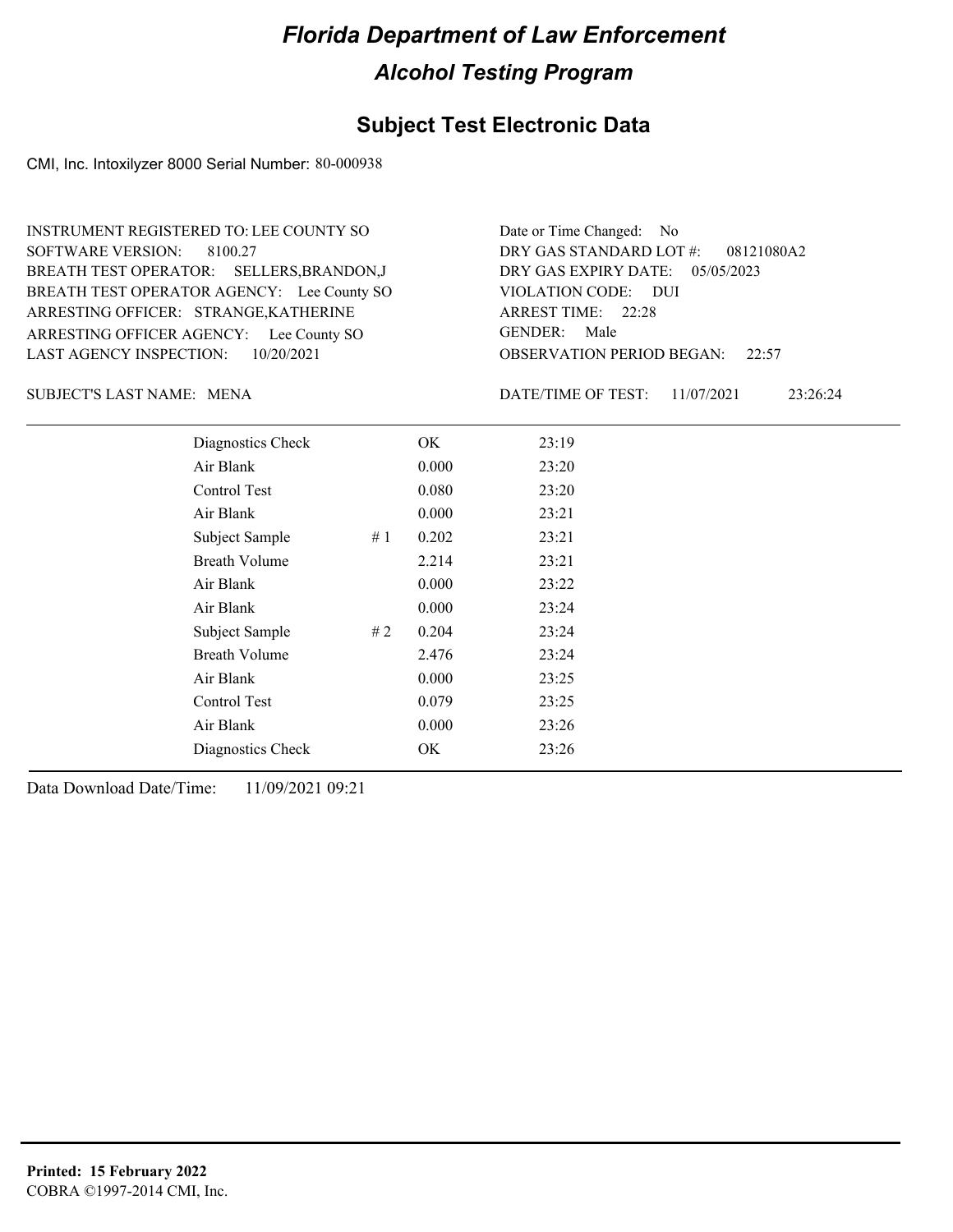### **Subject Test Electronic Data**

CMI, Inc. Intoxilyzer 8000 Serial Number: 80-000938

| <b>INSTRUMENT REGISTERED TO: LEE COUNTY SO</b> |                                                         |    |       | Date or Time Changed:   | N <sub>0</sub> |           |
|------------------------------------------------|---------------------------------------------------------|----|-------|-------------------------|----------------|-----------|
| <b>SOFTWARE VERSION:</b>                       | 8100.27                                                 |    |       | DRY GAS STANDARD LOT #: |                | 22521080A |
| BREATH TEST OPERATOR: TOTU, ROBERT, M          |                                                         |    |       | DRY GAS EXPIRY DATE:    | 10/05/2023     |           |
| BREATH TEST OPERATOR AGENCY: Lee County SO     |                                                         |    |       | VIOLATION CODE:         | <b>DUI</b>     |           |
| ARRESTING OFFICER: TOTU, ROBERT                |                                                         |    |       | ARREST TIME: 12:29      |                |           |
| ARRESTING OFFICER AGENCY: Lee County SO        |                                                         |    |       | GENDER:<br>Female       |                |           |
| <b>LAST AGENCY INSPECTION:</b>                 | <b>OBSERVATION PERIOD BEGAN:</b><br>11/09/2021<br>13:23 |    |       |                         |                |           |
| <b>SUBJECT'S LAST NAME: FUSSE</b>              |                                                         |    |       | DATE/TIME OF TEST:      | 11/10/2021     | 13:52:51  |
|                                                | Diagnostics Check                                       |    | OK.   | 13:46                   |                |           |
|                                                | Air Blank                                               |    | 0.000 | 13:47                   |                |           |
|                                                | Control Test                                            |    | 0.079 | 13:47                   |                |           |
|                                                | Air Blank                                               |    | 0.000 | 13:47                   |                |           |
|                                                | Subject Sample                                          | #1 | 0.316 | 13:48                   |                |           |
|                                                | <b>Breath Volume</b>                                    |    | 2.777 | 13:48                   |                |           |
|                                                | Air Blank                                               |    | 0.000 | 13:49                   |                |           |
|                                                | Air Blank                                               |    | 0.000 | 13:50                   |                |           |
|                                                | Subject Sample                                          | #2 | 0.303 | 13:51                   |                |           |
|                                                | Breath Volume                                           |    | 2.386 | 13:51                   |                |           |
|                                                | Air Blank                                               |    |       | 13:52                   | Purge Fail     |           |

Air Blank 0.000 13:52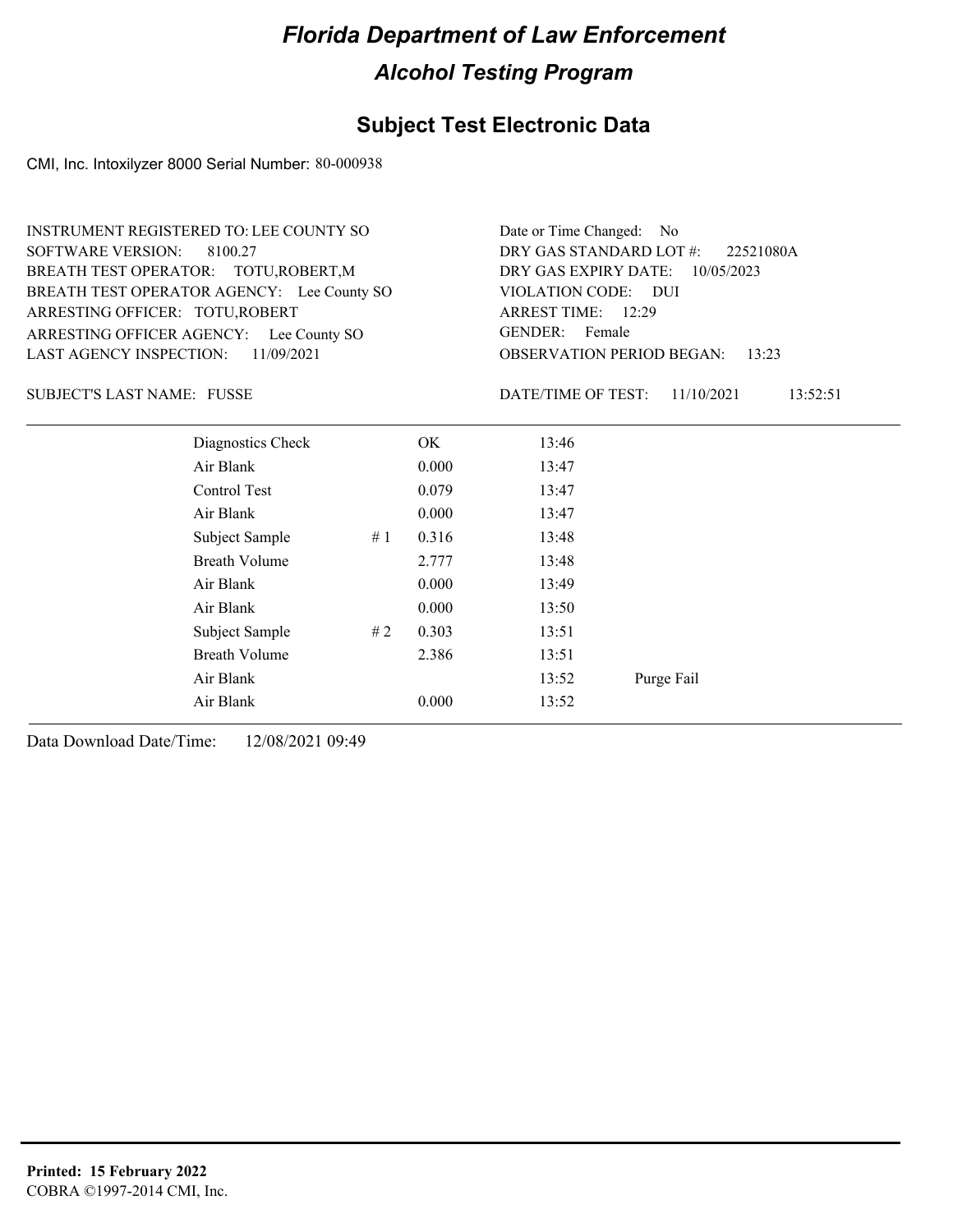### **Subject Test Electronic Data**

CMI, Inc. Intoxilyzer 8000 Serial Number: 80-000938

ARRESTING OFFICER AGENCY: Lee Port Authority GENDER: BREATH TEST OPERATOR AGENCY: Lee Port Authority VIOLATION CODE: SOFTWARE VERSION: 8100.27 VIOLATION CODE: DUI 23:38 ARREST TIME: ARRESTING OFFICER: SMITH,JOSIAH DRY GAS EXPIRY DATE: 10/05/2023 BREATH TEST OPERATOR: SMITH,JOSIAH,R LAST AGENCY INSPECTION: 11/09/2021 INSTRUMENT REGISTERED TO: LEE COUNTY SO DRY GAS STANDARD LOT #: Date or Time Changed: No

SUBJECT'S LAST NAME: PICKETT DESCRIPTION OF TEST:

OBSERVATION PERIOD BEGAN: 00:34 GENDER: Female

22521080A

DATE/TIME OF TEST: 11/11/2021 01:26:41

| Diagnostics Check    |    | OK    | 01:20 |  |
|----------------------|----|-------|-------|--|
| Air Blank            |    | 0.000 | 01:21 |  |
| <b>Control Test</b>  |    | 0.079 | 01:21 |  |
| Air Blank            |    | 0.000 | 01:21 |  |
| Subject Sample       | #1 | 0.000 | 01:22 |  |
| <b>Breath Volume</b> |    | 1.546 | 01:22 |  |
| Air Blank            |    | 0.000 | 01:22 |  |
| Air Blank            |    | 0.000 | 01:24 |  |
| Subject Sample       | #2 | 0.000 | 01:25 |  |
| <b>Breath Volume</b> |    | 1.710 | 01:25 |  |
| Air Blank            |    | 0.000 | 01:25 |  |
| <b>Control Test</b>  |    | 0.079 | 01:26 |  |
| Air Blank            |    | 0.000 | 01:26 |  |
| Diagnostics Check    |    | OK    | 01:26 |  |
|                      |    |       |       |  |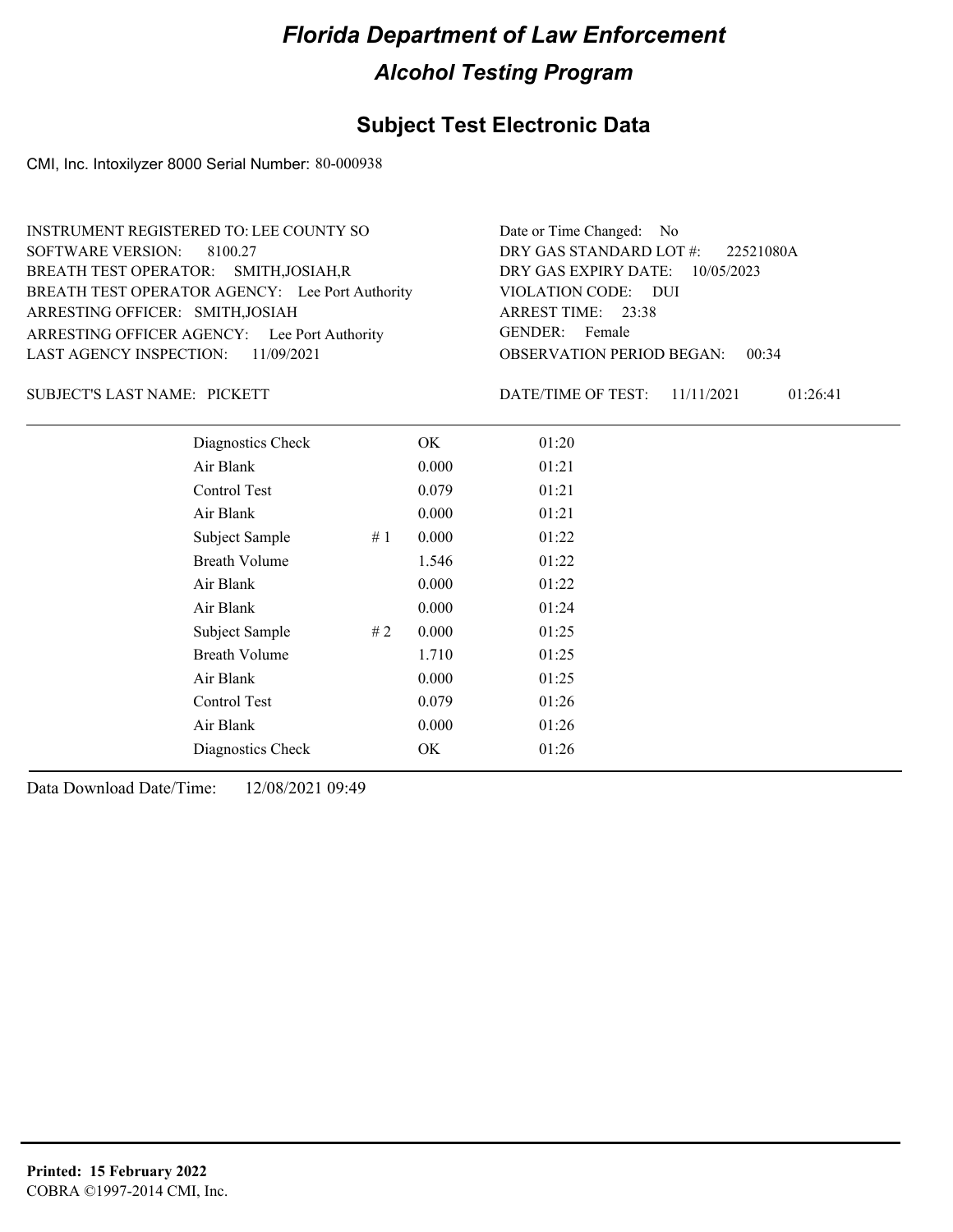#### **Subject Test Electronic Data**

CMI, Inc. Intoxilyzer 8000 Serial Number: 80-000938

ARRESTING OFFICER AGENCY: Cape Coral PD GENDER: BREATH TEST OPERATOR AGENCY: Cape Coral PD VIOLATION CODE: SOFTWARE VERSION: 8100.27 ARRESTING OFFICER: HARRISON,TRAVIS BREATH TEST OPERATOR: MYERS,JUSTIN,L LAST AGENCY INSPECTION: 11/09/2021 INSTRUMENT REGISTERED TO: LEE COUNTY SO

OBSERVATION PERIOD BEGAN: 01:43 VIOLATION CODE: DUI ARREST TIME: 01:06 DRY GAS EXPIRY DATE: 10/05/2023 22521080A DRY GAS STANDARD LOT #: Date or Time Changed: No GENDER: Male

SUBJECT'S LAST NAME: GRAY **Example 20** OATE/TIME OF TEST:

DATE/TIME OF TEST: 11/11/2021 02:15:22

| Diagnostics Check    | OK    | 02:08 |
|----------------------|-------|-------|
| Air Blank            | 0.000 | 02:09 |
| Control Test         | 0.079 | 02:09 |
| Air Blank            | 0.000 | 02:10 |
| Subject Sample<br>#1 | 0.225 | 02:10 |
| <b>Breath Volume</b> | 3.414 | 02:10 |
| Air Blank            | 0.000 | 02:11 |
| Air Blank            | 0.000 | 02:13 |
| Subject Sample<br>#2 | 0.227 | 02:13 |
| <b>Breath Volume</b> | 3.113 | 02:13 |
| Air Blank            | 0.000 | 02:14 |
| Control Test         | 0.079 | 02:14 |
| Air Blank            | 0.000 | 02:15 |
| Diagnostics Check    | OK    | 02:15 |
|                      |       |       |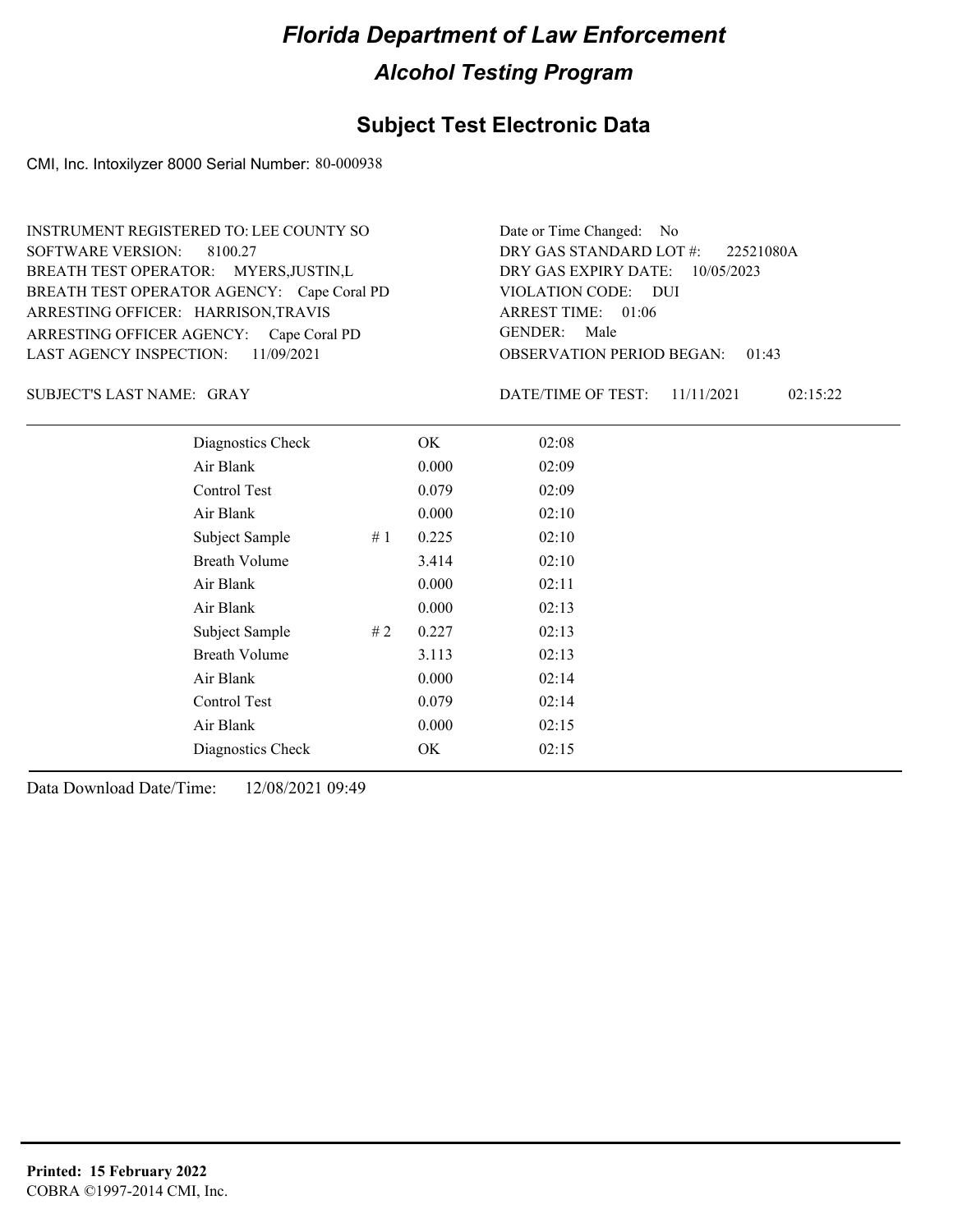### **Subject Test Electronic Data**

CMI, Inc. Intoxilyzer 8000 Serial Number: 80-000938

| INSTRUMENT REGISTERED TO: LEE COUNTY SO    | Date or Time Changed: No    |
|--------------------------------------------|-----------------------------|
| SOFTWARE VERSION: 8100.27                  | DRY GAS STANDARD LOT        |
| BREATH TEST OPERATOR: PAHLKE,M,            | DRY GAS EXPIRY DATE:        |
| BREATH TEST OPERATOR AGENCY: Lee County SO | VIOLATION CODE: DUI         |
| ARRESTING OFFICER: WEISS, M                | ARREST TIME: 04:06          |
| ARRESTING OFFICER AGENCY: Lee County SO    | GENDER: Male                |
| LAST AGENCY INSPECTION: 11/09/2021         | <b>OBSERVATION PERIOD B</b> |

OBSERVATION PERIOD BEGAN: 04:34 ARREST TIME: 04:06 DRY GAS EXPIRY DATE: 10/05/2023 DRY GAS STANDARD LOT #: 22521080A Date or Time Changed: No GENDER: Male

DESROSIERS SUBJECT'S LAST NAME: DATE/TIME OF TEST:

DATE/TIME OF TEST: 11/12/2021 05:10:30

| Diagnostics Check    |    | OK    | 05:03 |  |
|----------------------|----|-------|-------|--|
| Air Blank            |    | 0.000 | 05:03 |  |
| Control Test         |    | 0.080 | 05:04 |  |
| Air Blank            |    | 0.000 | 05:04 |  |
| Subject Sample       | #1 | 0.137 | 05:05 |  |
| <b>Breath Volume</b> |    | 3.417 | 05:05 |  |
| Air Blank            |    | 0.000 | 05:06 |  |
| Air Blank            |    | 0.000 | 05:08 |  |
| Subject Sample       | #2 | 0.132 | 05:08 |  |
| <b>Breath Volume</b> |    | 3.492 | 05:08 |  |
| Air Blank            |    | 0.000 | 05:09 |  |
| Control Test         |    | 0.079 | 05:09 |  |
| Air Blank            |    | 0.000 | 05:10 |  |
| Diagnostics Check    |    | OK    | 05:10 |  |
|                      |    |       |       |  |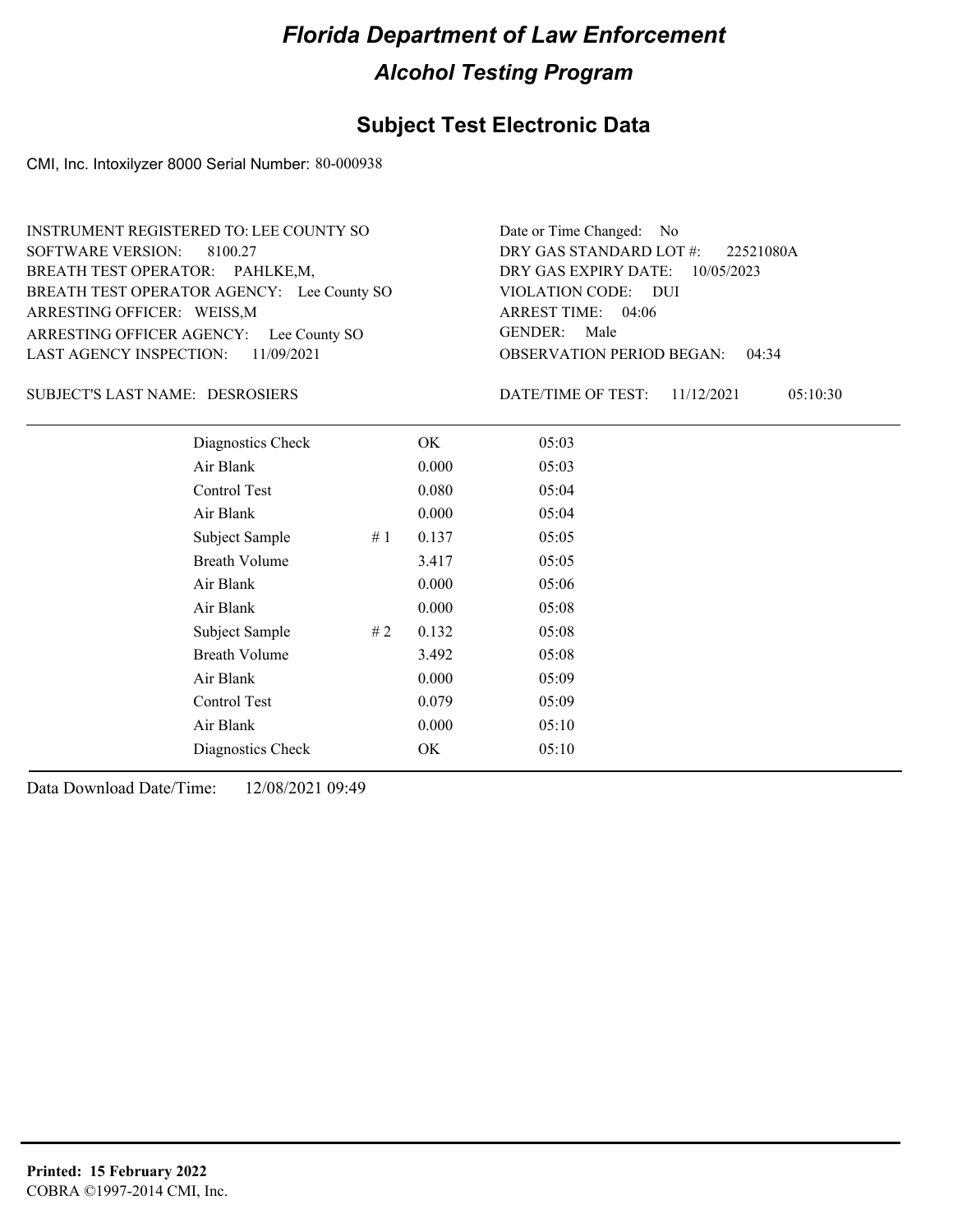### **Subject Test Electronic Data**

CMI, Inc. Intoxilyzer 8000 Serial Number: 80-000938

ARRESTING OFFICER AGENCY: Fort Myers PD GENDER: BREATH TEST OPERATOR AGENCY: Fort Myers PD VIOLATION CODE: SOFTWARE VERSION: 8100.27 ARRESTING OFFICER: JOHNSTON,TORI BREATH TEST OPERATOR: JOHNSTON,TORI,D LAST AGENCY INSPECTION: 11/09/2021 INSTRUMENT REGISTERED TO: LEE COUNTY SO

OBSERVATION PERIOD BEGAN: 03:46 VIOLATION CODE: DUI 03:16 ARREST TIME: DRY GAS EXPIRY DATE: 10/05/2023 22521080A DRY GAS STANDARD LOT #: Date or Time Changed: No GENDER: Male

DE MAYO SUBJECT'S LAST NAME: DATE/TIME OF TEST:

DATE/TIME OF TEST: 11/13/2021 04:16:45

| Diagnostics Check    |    | OK    | 04:10 |
|----------------------|----|-------|-------|
| Air Blank            |    | 0.000 | 04:10 |
| Control Test         |    | 0.080 | 04:10 |
| Air Blank            |    | 0.000 | 04:11 |
| Subject Sample       | #1 | 0.167 | 04:11 |
| <b>Breath Volume</b> |    | 2.511 | 04:11 |
| Air Blank            |    | 0.000 | 04:12 |
| Air Blank            |    | 0.000 | 04:14 |
| Subject Sample       | #2 | 0.158 | 04:15 |
| <b>Breath Volume</b> |    | 2.023 | 04:15 |
| Air Blank            |    | 0.000 | 04:15 |
| Control Test         |    | 0.078 | 04:16 |
| Air Blank            |    | 0.000 | 04:16 |
| Diagnostics Check    |    | OK    | 04:16 |
|                      |    |       |       |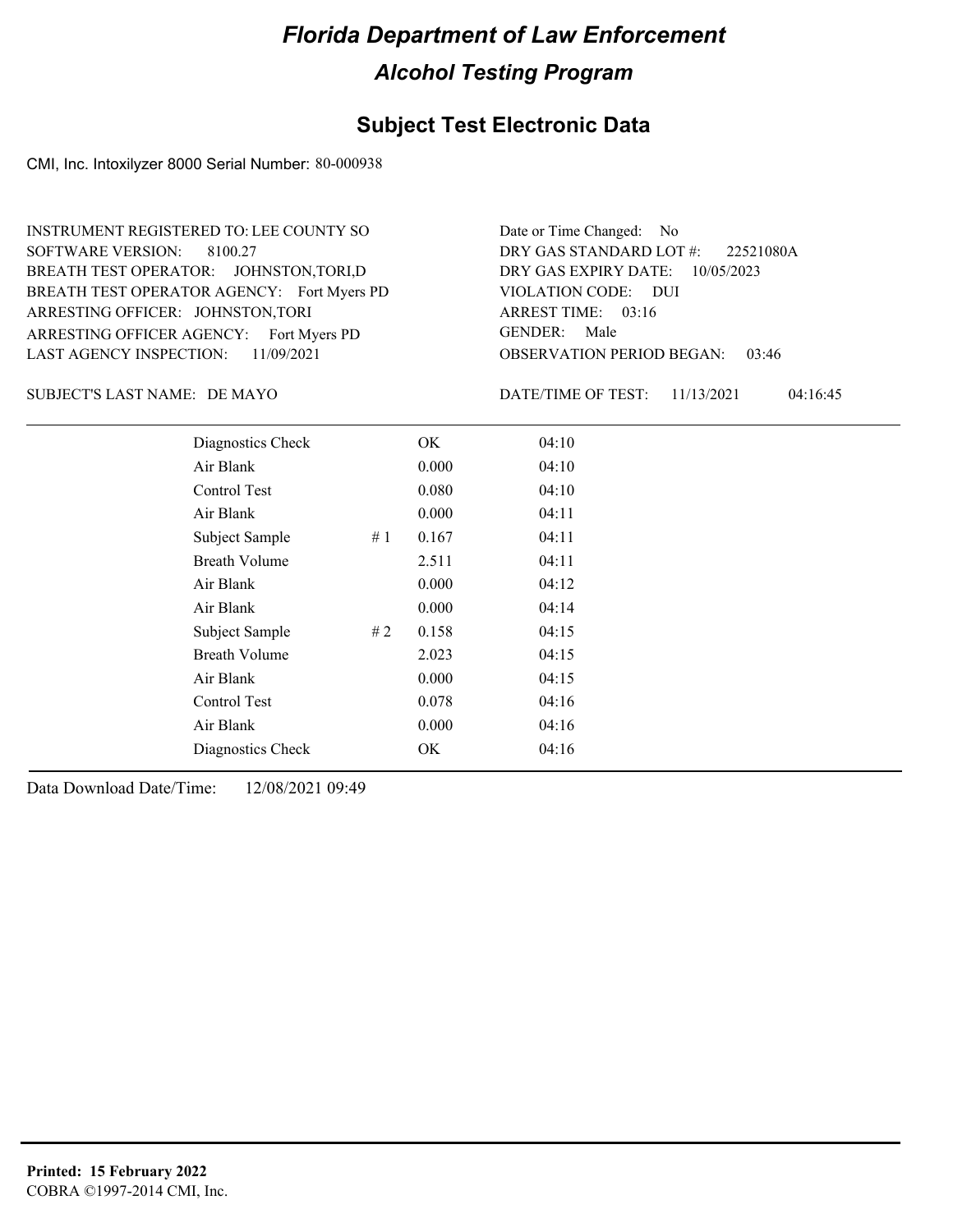### **Subject Test Electronic Data**

CMI, Inc. Intoxilyzer 8000 Serial Number: 80-000938

ARRESTING OFFICER AGENCY: Fort Myers PD GENDER: BREATH TEST OPERATOR AGENCY: Fort Myers PD VIOLATION CODE: SOFTWARE VERSION: ARRESTING OFFICER: HERNANDEZ BELLO,PABLO BREATH TEST OPERATOR: KING,JONATHAN,L LAST AGENCY INSPECTION: 11/09/2021 8100.27 INSTRUMENT REGISTERED TO: LEE COUNTY SO

OBSERVATION PERIOD BEGAN: 02:35 VIOLATION CODE: DUI ARREST TIME: 02:18 DRY GAS EXPIRY DATE: 10/05/2023 22521080A DRY GAS STANDARD LOT #: Date or Time Changed: No GENDER: Male

SUBJECT'S LAST NAME: HINDS DATE/TIME OF TEST:

DATE/TIME OF TEST: 11/14/2021 03:02:36

| Diagnostics Check    |    | OK    | 02:55 |
|----------------------|----|-------|-------|
| Air Blank            |    | 0.000 | 02:56 |
| Control Test         |    | 0.079 | 02:56 |
| Air Blank            |    | 0.000 | 02:57 |
| Subject Sample       | #1 | 0.153 | 02:57 |
| <b>Breath Volume</b> |    | 1.242 | 02:57 |
| Air Blank            |    | 0.000 | 02:58 |
| Air Blank            |    | 0.000 | 03:00 |
| Subject Sample       | #2 | 0.158 | 03:01 |
| <b>Breath Volume</b> |    | 1.312 | 03:01 |
| Air Blank            |    | 0.000 | 03:01 |
| Control Test         |    | 0.077 | 03:02 |
| Air Blank            |    | 0.000 | 03:02 |
| Diagnostics Check    |    | OK    | 03:02 |
|                      |    |       |       |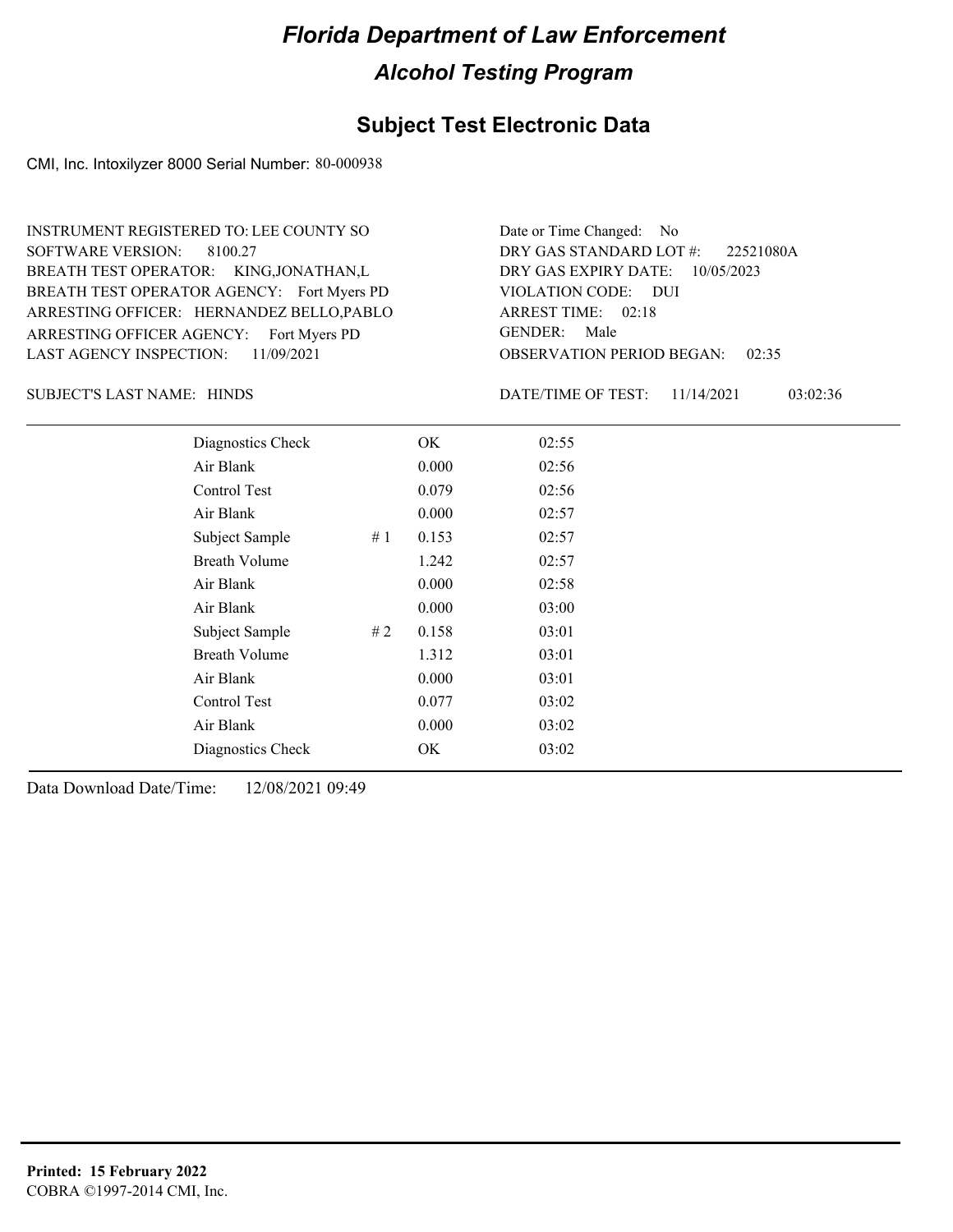### **Subject Test Electronic Data**

CMI, Inc. Intoxilyzer 8000 Serial Number: 80-000938

| INSTRUMENT REGISTERED TO: LEE COUNTY SO    | Date or Time Changed: No    |
|--------------------------------------------|-----------------------------|
| SOFTWARE VERSION: 8100.27                  | DRY GAS STANDARD LOT        |
| BREATH TEST OPERATOR: LINK, CHRIS, D       | DRY GAS EXPIRY DATE:        |
| BREATH TEST OPERATOR AGENCY: Lee County SO | VIOLATION CODE: DUI         |
| ARRESTING OFFICER: LINK, CHRIS             | ARREST TIME: 02:38          |
| ARRESTING OFFICER AGENCY: Lee County SO    | GENDER: Male                |
| LAST AGENCY INSPECTION: 11/09/2021         | <b>OBSERVATION PERIOD B</b> |

OBSERVATION PERIOD BEGAN: 03:03 ARREST TIME: 02:38 DRY GAS EXPIRY DATE: 10/05/2023 22521080A1 DRY GAS STANDARD LOT #: Date or Time Changed: No GENDER: Male

SUBJECT'S LAST NAME: KELLY DATE/TIME OF TEST:

DATE/TIME OF TEST: 11/14/2021 03:37:22

| Diagnostics Check    |     | OK    | 03:24 |                |
|----------------------|-----|-------|-------|----------------|
| Air Blank            |     | 0.000 | 03:25 |                |
| Control Test         |     | 0.079 | 03:25 |                |
| Air Blank            |     | 0.000 | 03:26 |                |
| Subject Sample       | #1  | 0.088 | 03:29 | Volume Not Met |
| <b>Breath Volume</b> |     | 0.121 | 03:29 |                |
| Air Blank            |     | 0.000 | 03:30 |                |
| Air Blank            |     | 0.000 | 03:31 |                |
| Subject Sample       | # 2 | 0.106 | 03:32 |                |
| <b>Breath Volume</b> |     | 1.335 | 03:32 |                |
| Air Blank            |     | 0.000 | 03:33 |                |
| Air Blank            |     | 0.000 | 03:35 |                |
| Subject Sample       | #3  | 0.101 | 03:35 |                |
| <b>Breath Volume</b> |     | 1.656 | 03:35 |                |
| Air Blank            |     | 0.000 | 03:36 |                |
| <b>Control Test</b>  |     | 0.078 | 03:36 |                |
| Air Blank            |     | 0.000 | 03:37 |                |
| Diagnostics Check    |     | OK    | 03:37 |                |
|                      |     |       |       |                |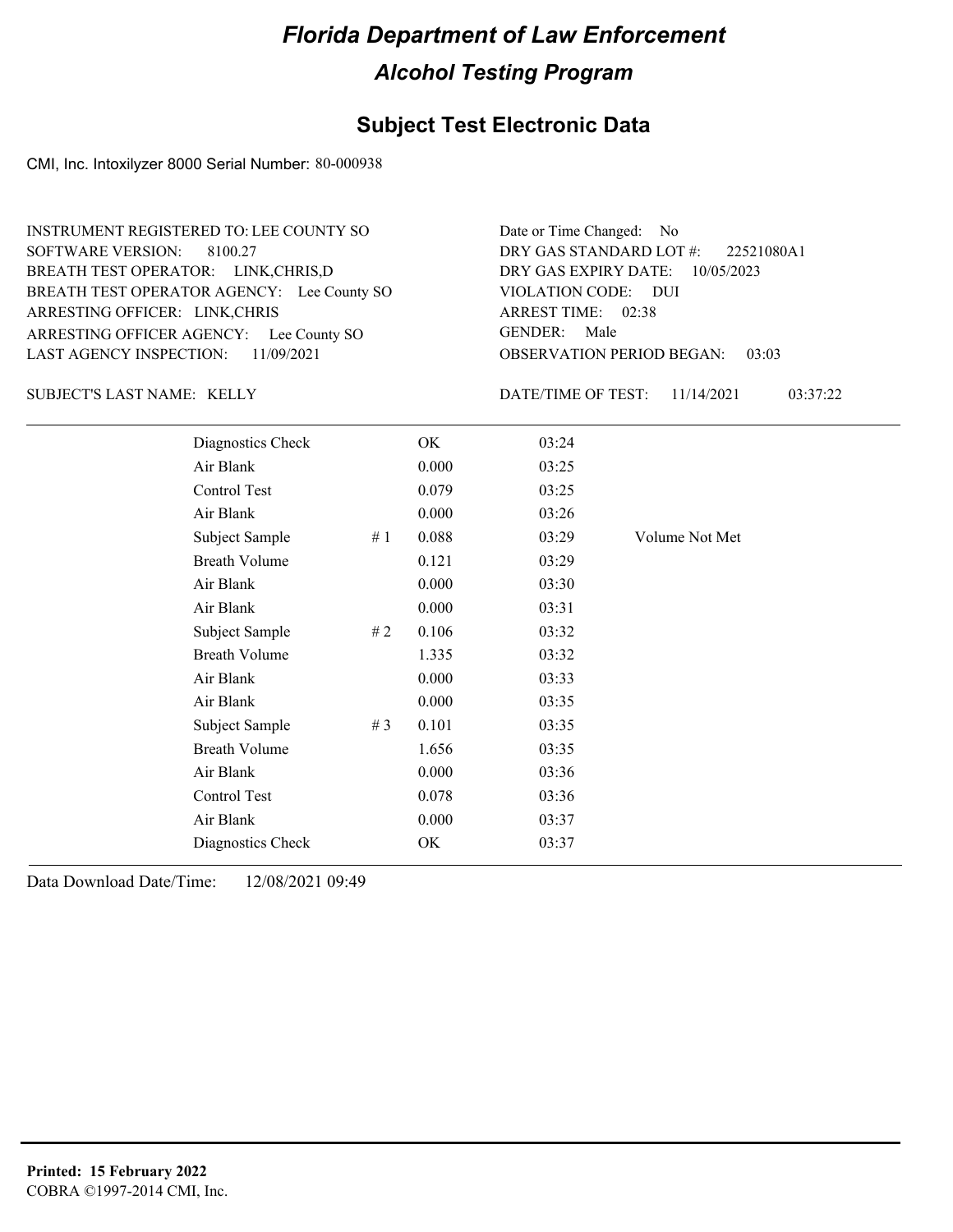### **Subject Test Electronic Data**

CMI, Inc. Intoxilyzer 8000 Serial Number: 80-000938

ARRESTING OFFICER AGENCY: GENDER: Sanibel PD BREATH TEST OPERATOR AGENCY: Lee County SO VIOLATION CODE: SOFTWARE VERSION: 8100.27 ARRESTING OFFICER: CHIAPPY,C BREATH TEST OPERATOR: LINK,CHRIS,D LAST AGENCY INSPECTION: 11/09/2021 INSTRUMENT REGISTERED TO: LEE COUNTY SO

OBSERVATION PERIOD BEGAN: 04:08 VIOLATION CODE: DUI 03:23 ARREST TIME: DRY GAS EXPIRY DATE: 10/05/2023 22521080A1 DRY GAS STANDARD LOT #: Date or Time Changed: No GENDER: Male

SUBJECT'S LAST NAME: CAVANAGH DATE/TIME OF TEST:

DATE/TIME OF TEST: 11/14/2021 04:51:57

| Diagnostics Check    |    | OK    | 04:45 |
|----------------------|----|-------|-------|
| Air Blank            |    | 0.000 | 04:46 |
| Control Test         |    | 0.079 | 04:46 |
| Air Blank            |    | 0.000 | 04:47 |
| Subject Sample       | #1 | 0.155 | 04:47 |
| <b>Breath Volume</b> |    | 2.058 | 04:47 |
| Air Blank            |    | 0.000 | 04:48 |
| Air Blank            |    | 0.000 | 04:49 |
| Subject Sample       | #2 | 0.153 | 04:50 |
| <b>Breath Volume</b> |    | 1.371 | 04:50 |
| Air Blank            |    | 0.000 | 04:51 |
| Control Test         |    | 0.078 | 04:51 |
| Air Blank            |    | 0.000 | 04:51 |
| Diagnostics Check    |    | OK    | 04:51 |
|                      |    |       |       |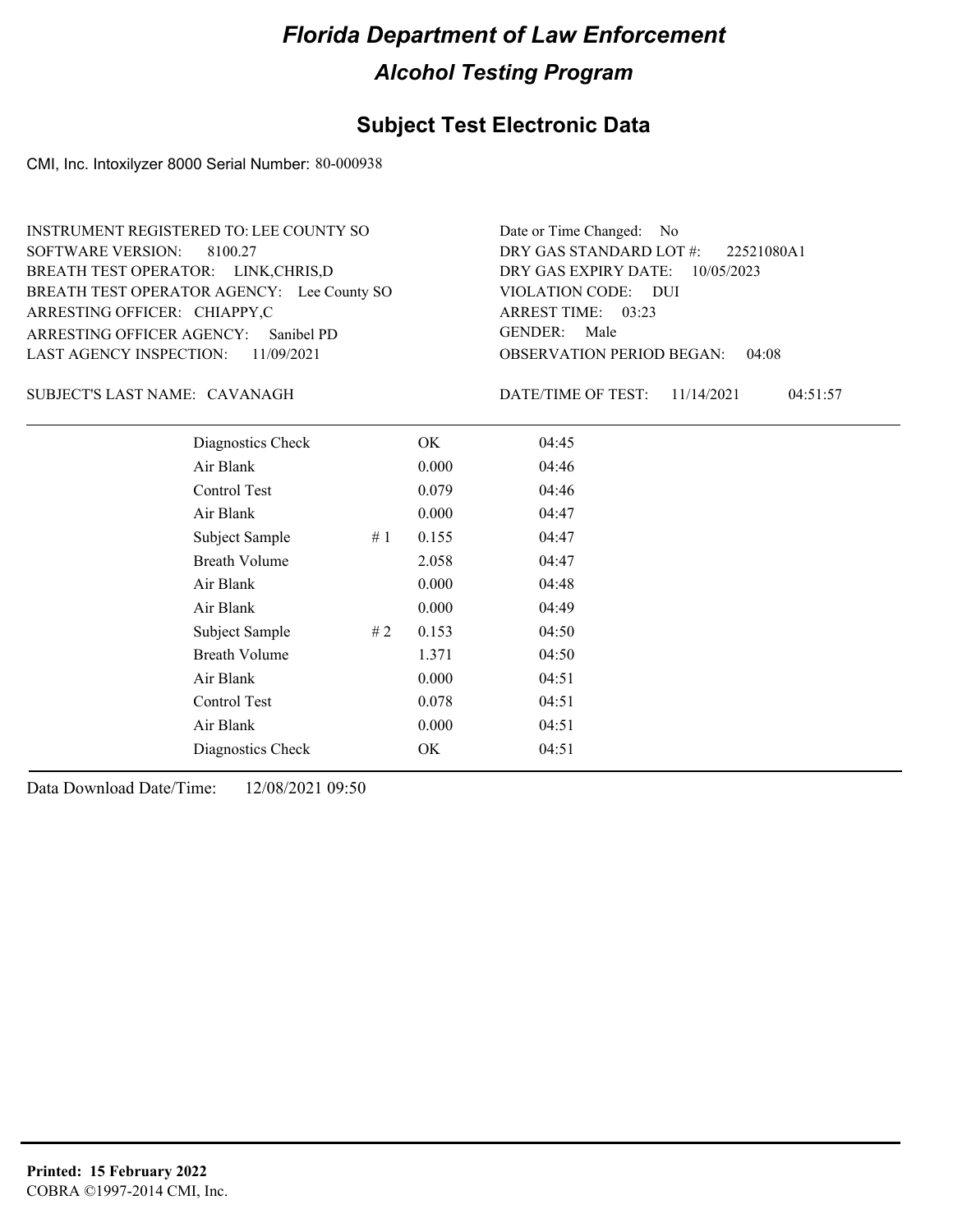### **Subject Test Electronic Data**

CMI, Inc. Intoxilyzer 8000 Serial Number: 80-000938

| <b>SOFTWARE VERSION:</b><br>DRY GAS STANDARD LOT #:<br>8100.27<br>22521080A1<br>BREATH TEST OPERATOR: HALL, CHRISINE,<br>DRY GAS EXPIRY DATE:<br>10/05/2023<br>BREATH TEST OPERATOR AGENCY: Lee County SO<br>VIOLATION CODE: DUI<br>ARREST TIME: 21:15<br>ARRESTING OFFICER: HALL, CHRISTINE<br><b>GENDER:</b><br>Male<br>ARRESTING OFFICER AGENCY: Lee County SO<br><b>LAST AGENCY INSPECTION:</b><br>11/09/2021<br><b>OBSERVATION PERIOD BEGAN:</b><br>21:40<br>DATE/TIME OF TEST:<br><b>SUBJECT'S LAST NAME: MAHAN</b><br>11/14/2021<br>22:05:49 | <b>INSTRUMENT REGISTERED TO: LEE COUNTY SO</b> |  |  | Date or Time Changed: | - No |  |  |
|-----------------------------------------------------------------------------------------------------------------------------------------------------------------------------------------------------------------------------------------------------------------------------------------------------------------------------------------------------------------------------------------------------------------------------------------------------------------------------------------------------------------------------------------------------|------------------------------------------------|--|--|-----------------------|------|--|--|
|                                                                                                                                                                                                                                                                                                                                                                                                                                                                                                                                                     |                                                |  |  |                       |      |  |  |
|                                                                                                                                                                                                                                                                                                                                                                                                                                                                                                                                                     |                                                |  |  |                       |      |  |  |
|                                                                                                                                                                                                                                                                                                                                                                                                                                                                                                                                                     |                                                |  |  |                       |      |  |  |
|                                                                                                                                                                                                                                                                                                                                                                                                                                                                                                                                                     |                                                |  |  |                       |      |  |  |
|                                                                                                                                                                                                                                                                                                                                                                                                                                                                                                                                                     |                                                |  |  |                       |      |  |  |
|                                                                                                                                                                                                                                                                                                                                                                                                                                                                                                                                                     |                                                |  |  |                       |      |  |  |
|                                                                                                                                                                                                                                                                                                                                                                                                                                                                                                                                                     |                                                |  |  |                       |      |  |  |
| Diagnostics Check<br>OK.<br>22:00                                                                                                                                                                                                                                                                                                                                                                                                                                                                                                                   |                                                |  |  |                       |      |  |  |
| Air Blank<br>0.000<br>22:01                                                                                                                                                                                                                                                                                                                                                                                                                                                                                                                         |                                                |  |  |                       |      |  |  |
| Control Test<br>0.080<br>22:01                                                                                                                                                                                                                                                                                                                                                                                                                                                                                                                      |                                                |  |  |                       |      |  |  |
| Air Blank<br>0.000<br>22:02                                                                                                                                                                                                                                                                                                                                                                                                                                                                                                                         |                                                |  |  |                       |      |  |  |
| Subject Sample<br>22:04<br><b>Subject Test Refused</b><br>#1                                                                                                                                                                                                                                                                                                                                                                                                                                                                                        |                                                |  |  |                       |      |  |  |
| Breath Volume<br>0.000<br>22:04                                                                                                                                                                                                                                                                                                                                                                                                                                                                                                                     |                                                |  |  |                       |      |  |  |
| Air Blank<br>0.000<br>22:04                                                                                                                                                                                                                                                                                                                                                                                                                                                                                                                         |                                                |  |  |                       |      |  |  |
| Control Test<br>0.079<br>22:05                                                                                                                                                                                                                                                                                                                                                                                                                                                                                                                      |                                                |  |  |                       |      |  |  |
| Air Blank<br>0.000<br>22:05                                                                                                                                                                                                                                                                                                                                                                                                                                                                                                                         |                                                |  |  |                       |      |  |  |
| OK.<br>22:05<br>Diagnostics Check                                                                                                                                                                                                                                                                                                                                                                                                                                                                                                                   |                                                |  |  |                       |      |  |  |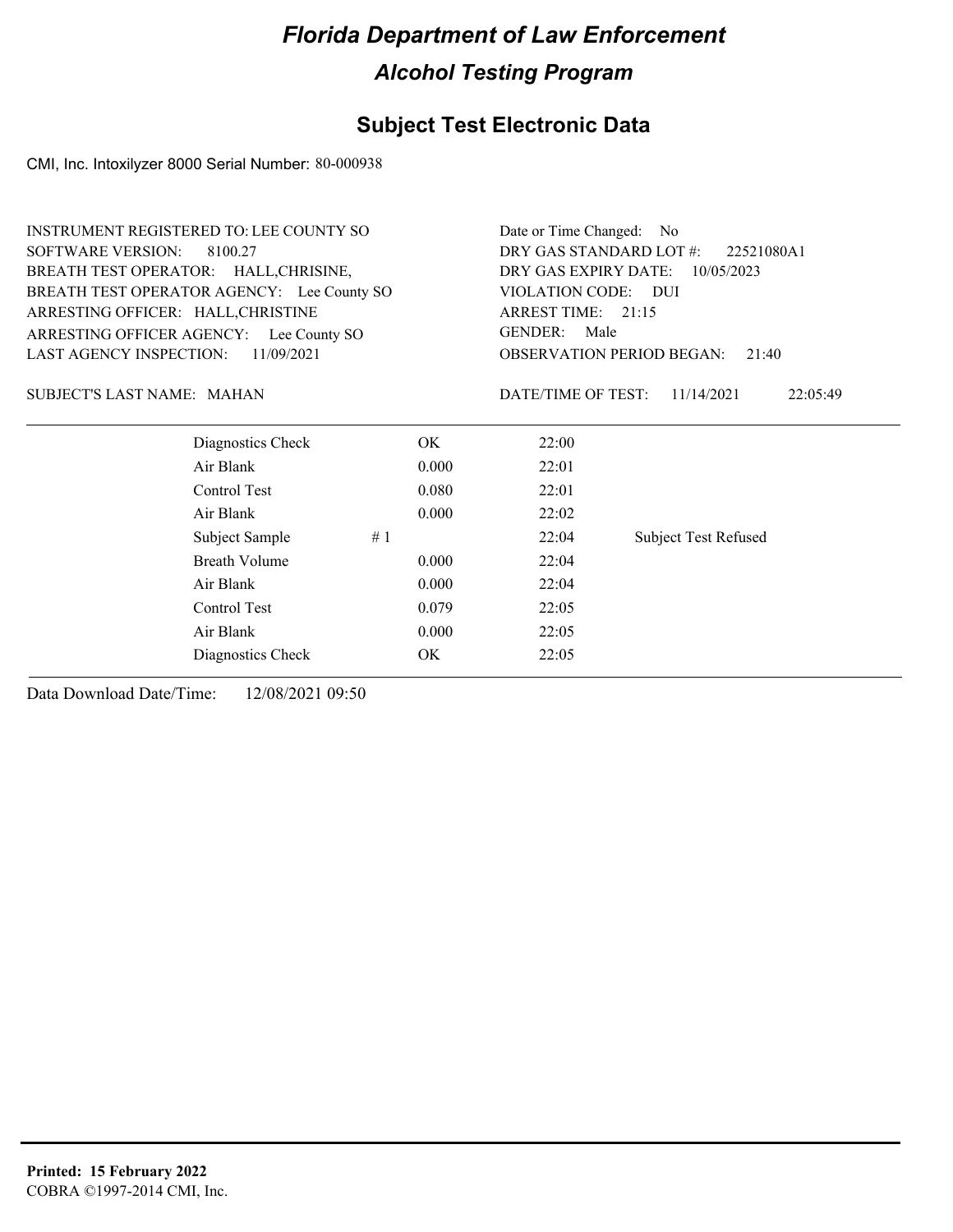### **Subject Test Electronic Data**

CMI, Inc. Intoxilyzer 8000 Serial Number: 80-000938

| INSTRUMENT REGISTERED TO: LEE COUNTY SO    | Date or Time Changed: No    |
|--------------------------------------------|-----------------------------|
| SOFTWARE VERSION: 8100.27                  | DRY GAS STANDARD LOT        |
| BREATH TEST OPERATOR: LINK, CHRIS, D       | DRY GAS EXPIRY DATE:        |
| BREATH TEST OPERATOR AGENCY: Lee County SO | VIOLATION CODE: DUI         |
| ARRESTING OFFICER: LINK, CHRIS             | ARREST TIME: 01:19          |
| ARRESTING OFFICER AGENCY: Lee County SO    | GENDER: Male                |
| LAST AGENCY INSPECTION: 11/09/2021         | <b>OBSERVATION PERIOD B</b> |

SANTIAGOLAZARO SUBJECT'S LAST NAME: DATE/TIME OF TEST:

OBSERVATION PERIOD BEGAN: 01:53 ARREST TIME: 01:19 DRY GAS EXPIRY DATE: 10/05/2023 22521080A1 DRY GAS STANDARD LOT #: Date or Time Changed: No GENDER: Male

DATE/TIME OF TEST: 11/15/2021 02:29:46

| Diagnostics Check    |       | OK    | 02:17 |                |
|----------------------|-------|-------|-------|----------------|
| Air Blank            |       | 0.000 | 02:18 |                |
| Control Test         |       | 0.079 | 02:18 |                |
| Air Blank            |       | 0.000 | 02:18 |                |
| Subject Sample       | #1    | 0.117 | 02:22 | Volume Not Met |
| <b>Breath Volume</b> |       | 0.675 | 02:22 |                |
| Air Blank            |       | 0.000 | 02:23 |                |
| Air Blank            |       | 0.000 | 02:24 |                |
| Subject Sample       | #2    | 0.111 | 02:25 |                |
| <b>Breath Volume</b> |       | 1.843 | 02:25 |                |
| Air Blank            |       | 0.000 | 02:25 |                |
| Air Blank            |       | 0.000 | 02:27 |                |
| Subject Sample       | # $3$ | 0.117 | 02:28 |                |
| <b>Breath Volume</b> |       | 1.769 | 02:28 |                |
| Air Blank            |       | 0.000 | 02:28 |                |
| Control Test         |       | 0.078 | 02:29 |                |
| Air Blank            |       | 0.000 | 02:29 |                |
| Diagnostics Check    |       | OK    | 02:29 |                |
|                      |       |       |       |                |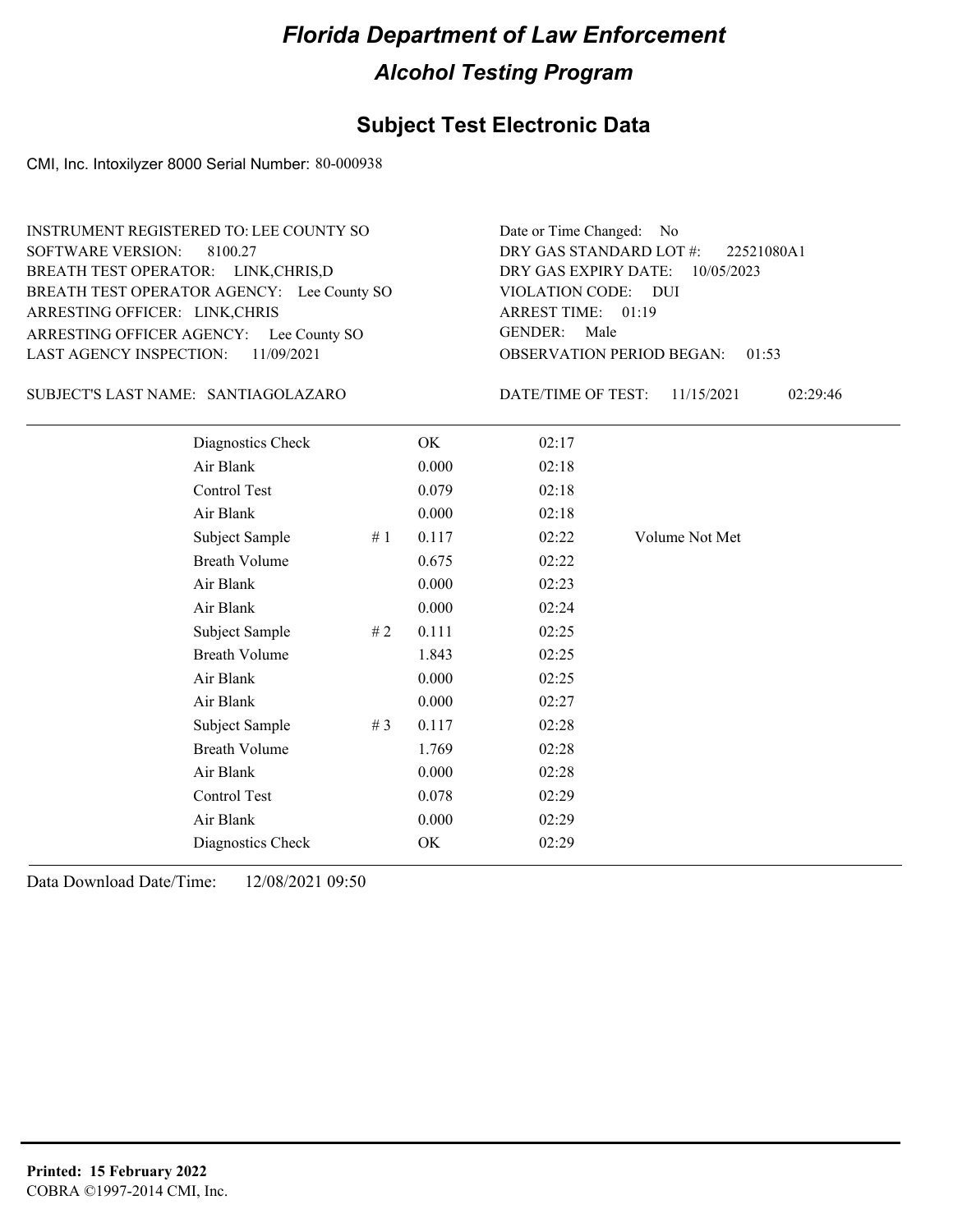### **Subject Test Electronic Data**

CMI, Inc. Intoxilyzer 8000 Serial Number: 80-000938

| <b>INSTRUMENT REGISTERED TO: LEE COUNTY SO</b><br>SOFTWARE VERSION: 8100.27<br>BREATH TEST OPERATOR: LOWE, ALEXANDER, A<br>BREATH TEST OPERATOR AGENCY: Cape Coral PD | Date or Time Changed: No<br>DRY GAS STANDARD LOT #:<br>22521080A<br>DRY GAS EXPIRY DATE:<br>10/05/2023<br>VIOLATION CODE: DUI   |  |
|-----------------------------------------------------------------------------------------------------------------------------------------------------------------------|---------------------------------------------------------------------------------------------------------------------------------|--|
| ARRESTING OFFICER: MILLIGAN, MATTHEW<br>ARRESTING OFFICER AGENCY: Lee County SO<br>LAST AGENCY INSPECTION:<br>11/09/2021<br>SUBJECT'S LAST NAME: RYBICKI              | ARREST TIME: 02:22<br>GENDER: Male<br><b>OBSERVATION PERIOD BEGAN:</b><br>03:03<br>DATE/TIME OF TEST:<br>03:30:13<br>11/16/2021 |  |
| Diagnostics Check<br>Air Blank<br>Air Blank                                                                                                                           | OK.<br>03:29<br>03:29<br><b>RFI</b> Detect<br>03:30<br>0.000                                                                    |  |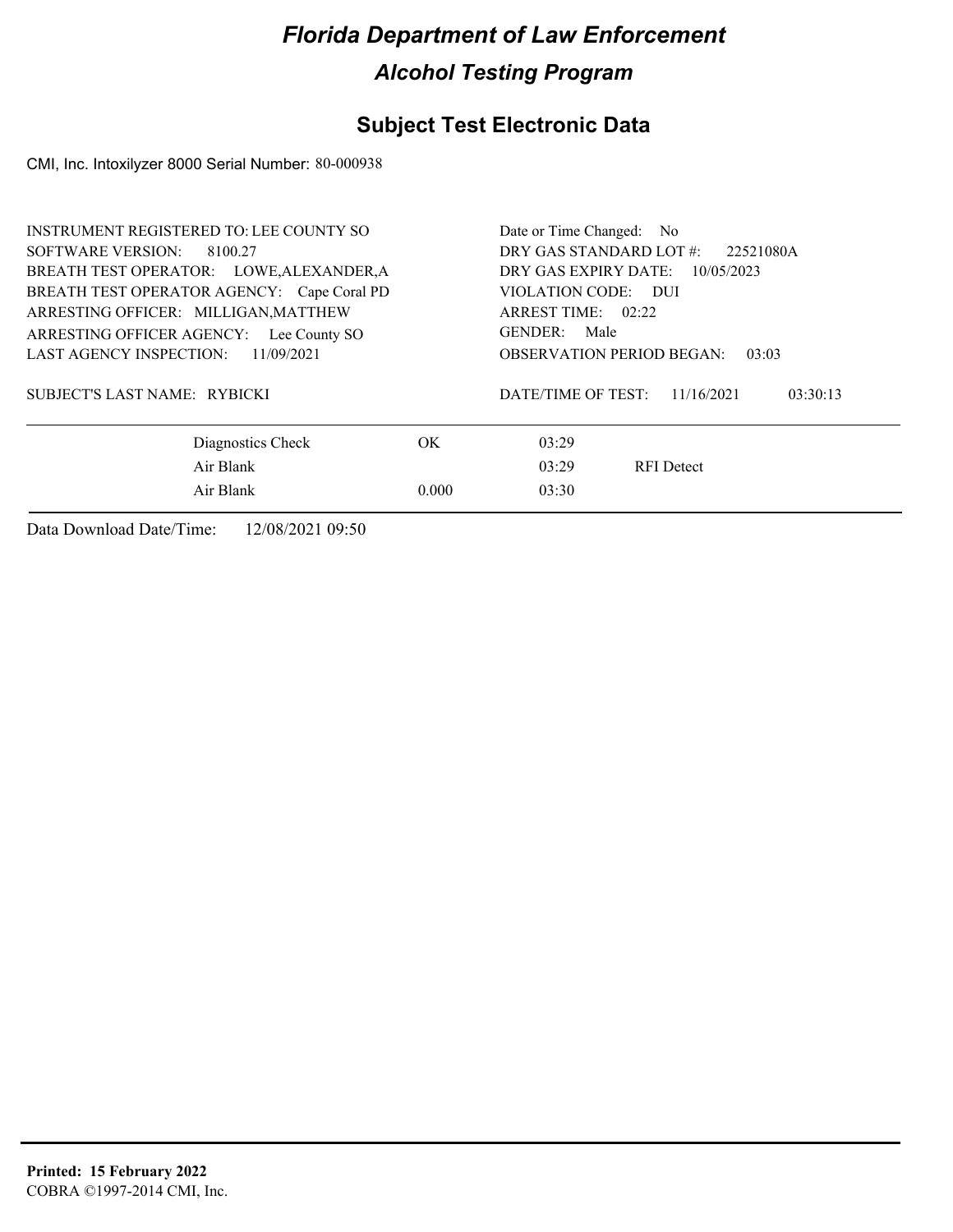### **Subject Test Electronic Data**

CMI, Inc. Intoxilyzer 8000 Serial Number: 80-000938

ARRESTING OFFICER AGENCY: Lee County SO GENDER: BREATH TEST OPERATOR AGENCY: Cape Coral PD VIOLATION CODE: SOFTWARE VERSION: ARRESTING OFFICER: MILLIGAN, MATTHEW BREATH TEST OPERATOR: LOWE,ALEXANDER,A LAST AGENCY INSPECTION: 11/09/2021 8100.27 INSTRUMENT REGISTERED TO: LEE COUNTY SO

OBSERVATION PERIOD BEGAN: 03:03 VIOLATION CODE: DUI 02:22 ARREST TIME: DRY GAS EXPIRY DATE: 10/05/2023 22521080A DRY GAS STANDARD LOT #: Date or Time Changed: No GENDER: Male

RYBICKI SUBJECT'S LAST NAME: DATE/TIME OF TEST:

DATE/TIME OF TEST: 11/16/2021 03:38:39

| Diagnostics Check    |    | OK    | 03:31 |
|----------------------|----|-------|-------|
| Air Blank            |    | 0.000 | 03:32 |
| Control Test         |    | 0.080 | 03:32 |
| Air Blank            |    | 0.000 | 03:33 |
| Subject Sample       | #1 | 0.166 | 03:33 |
| <b>Breath Volume</b> |    | 1.472 | 03:33 |
| Air Blank            |    | 0.000 | 03:34 |
| Air Blank            |    | 0.000 | 03:35 |
| Subject Sample       | #2 | 0.177 | 03:36 |
| <b>Breath Volume</b> |    | 1.351 | 03:36 |
| Air Blank            |    | 0.000 | 03:37 |
| Control Test         |    | 0.080 | 03:38 |
| Air Blank            |    | 0.000 | 03:38 |
| Diagnostics Check    |    | OK    | 03:38 |
|                      |    |       |       |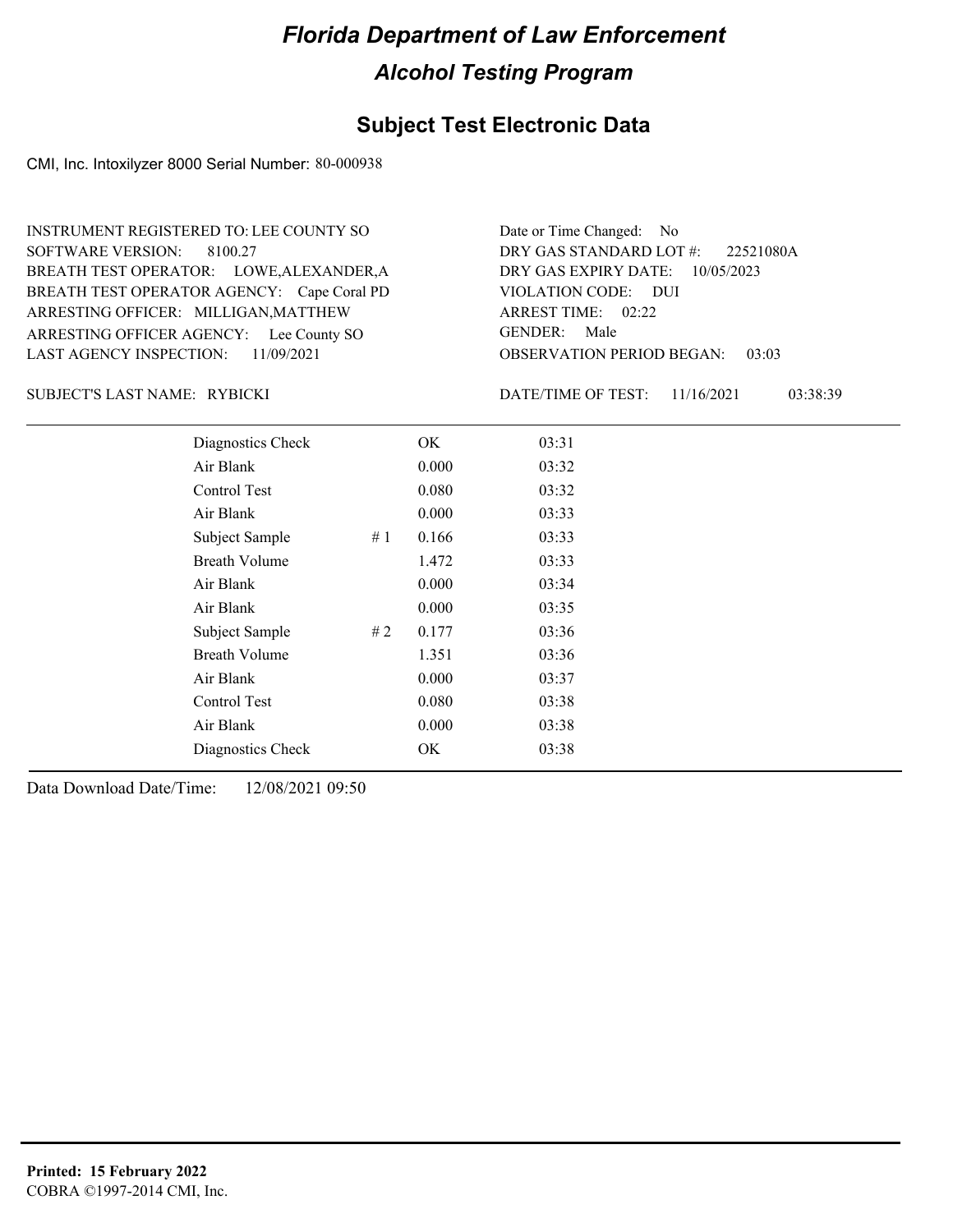### **Subject Test Electronic Data**

CMI, Inc. Intoxilyzer 8000 Serial Number: 80-000938

ARRESTING OFFICER AGENCY: Lee County SO GENDER: BREATH TEST OPERATOR AGENCY: Cape Coral PD VIOLATION CODE: SOFTWARE VERSION: 8100.27 ARRESTING OFFICER: BOCK,DAVID BREATH TEST OPERATOR: LOWE,ALEXANDER,A LAST AGENCY INSPECTION: 11/09/2021 INSTRUMENT REGISTERED TO: LEE COUNTY SO

OBSERVATION PERIOD BEGAN: 03:05 VIOLATION CODE: DUI ARREST TIME: 02:33 DRY GAS EXPIRY DATE: 10/05/2023 22521080A DRY GAS STANDARD LOT #: Date or Time Changed: No GENDER: Male

DEIBERT SUBJECT'S LAST NAME: DATE/TIME OF TEST:

DATE/TIME OF TEST: 11/16/2021 03:48:52

| Diagnostics Check    | OK    | 03:41 |
|----------------------|-------|-------|
| Air Blank            | 0.000 | 03:42 |
| Control Test         | 0.078 | 03:42 |
| Air Blank            | 0.000 | 03:43 |
| Subject Sample<br>#1 | 0.232 | 03:44 |
| <b>Breath Volume</b> | 1.132 | 03:44 |
| Air Blank            | 0.000 | 03:44 |
| Air Blank            | 0.000 | 03:46 |
| Subject Sample<br>#2 | 0.250 | 03:47 |
| <b>Breath Volume</b> | 1.675 | 03:47 |
| Air Blank            | 0.000 | 03:47 |
| Control Test         | 0.077 | 03:48 |
| Air Blank            | 0.000 | 03:48 |
| Diagnostics Check    | OK    | 03:48 |
|                      |       |       |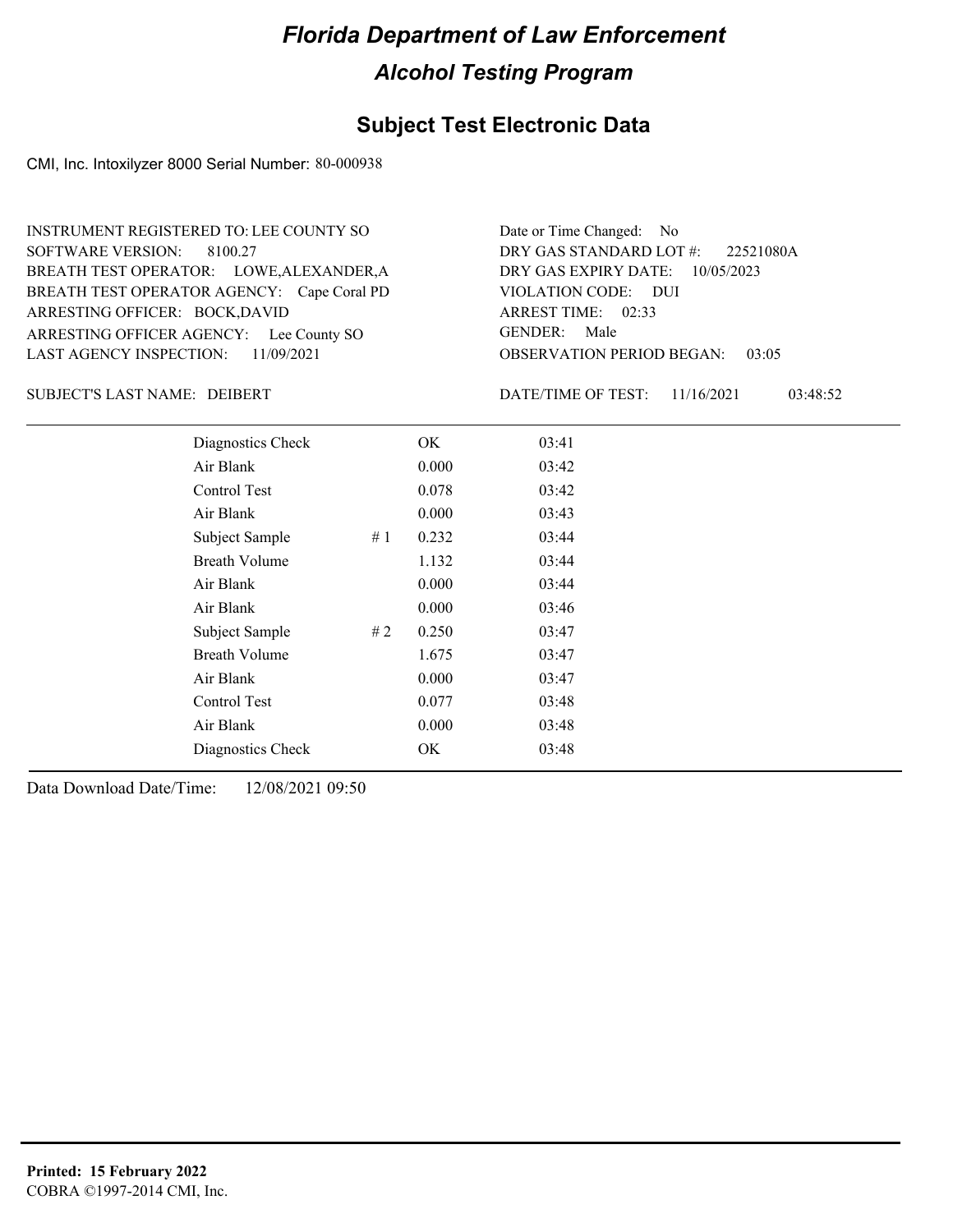### **Subject Test Electronic Data**

CMI, Inc. Intoxilyzer 8000 Serial Number: 80-000938

| <b>INSTRUMENT REGISTERED TO: LEE COUNTY SO</b> | Date or Time Changed: No               |
|------------------------------------------------|----------------------------------------|
| SOFTWARE VERSION: 8100.27                      | DRY GAS STANDARD LOT #: 22521080A      |
| BREATH TEST OPERATOR: BONSALL, MATTHEW, A      | DRY GAS EXPIRY DATE: 10/05/2023        |
| BREATH TEST OPERATOR AGENCY: Lee County SO     | VIOLATION CODE: DUI                    |
| ARRESTING OFFICER: BYRD, B                     | ARREST TIME: 01:42                     |
| ARRESTING OFFICER AGENCY: Lee County SO        | GENDER: Female                         |
| LAST AGENCY INSPECTION: 11/09/2021             | <b>OBSERVATION PERIOD BEGAN: 01:50</b> |

#### SUBJECT'S LAST NAME: AKERLEY DATE/TIME OF TEST:

DATE/TIME OF TEST: 11/17/2021 02:16:25

| Diagnostics Check    |    | OK    | 02:10 |                   |
|----------------------|----|-------|-------|-------------------|
| Air Blank            |    | 0.000 | 02:11 |                   |
| Control Test         |    | 0.080 | 02:11 |                   |
| Air Blank            |    | 0.000 | 02:11 |                   |
| Subject Sample       | #1 | 0.107 | 02:12 |                   |
| <b>Breath Volume</b> |    | 1.855 | 02:12 |                   |
| Air Blank            |    | 0.000 | 02:13 |                   |
| Air Blank            |    | 0.000 | 02:15 |                   |
| Subject Sample       | #2 | 0.108 | 02:15 |                   |
| <b>Breath Volume</b> |    | 1.667 | 02:15 |                   |
| Air Blank            |    |       | 02:15 | <b>RFI</b> Detect |
| Air Blank            |    | 0.000 | 02:16 |                   |
|                      |    |       |       |                   |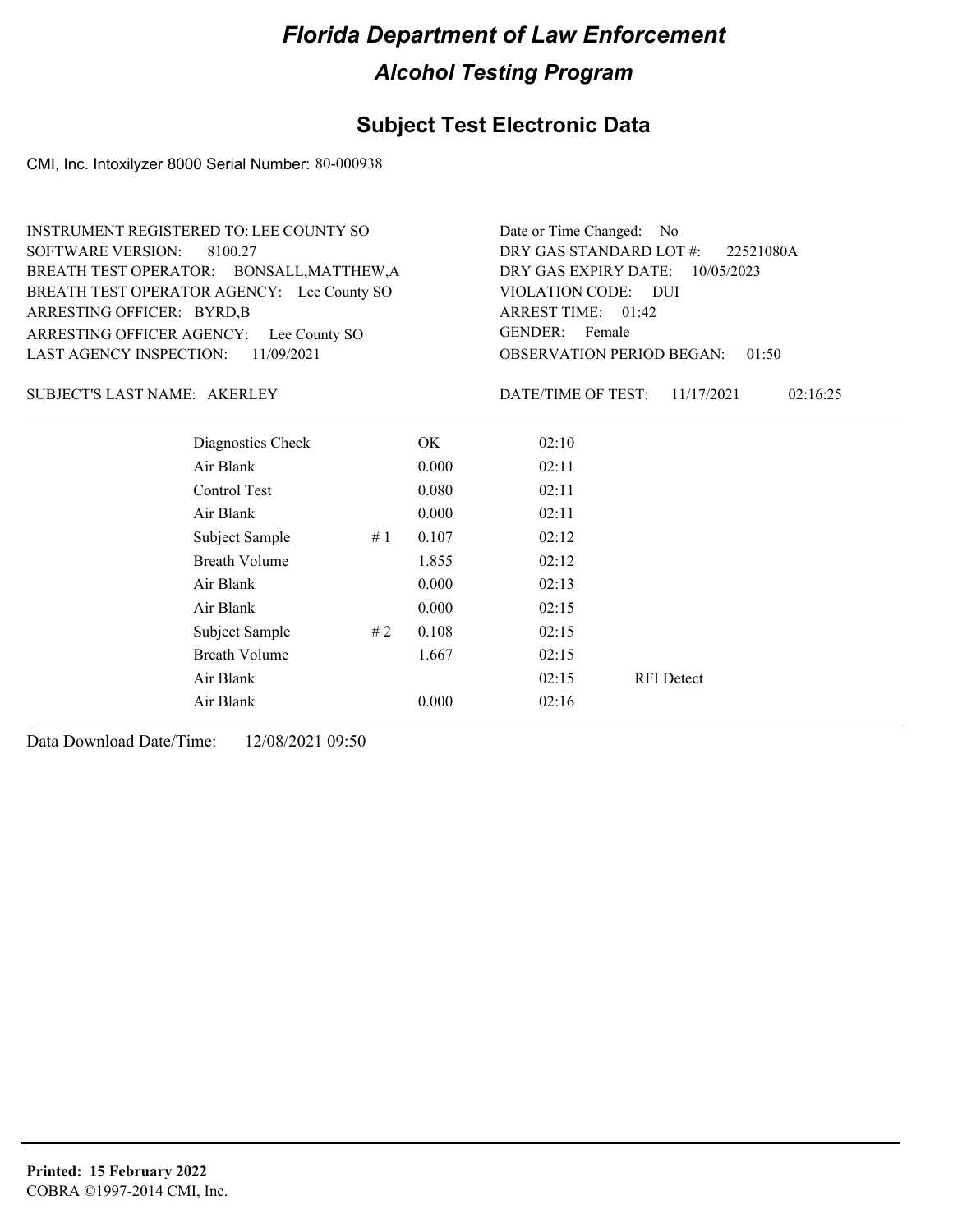### **Subject Test Electronic Data**

CMI, Inc. Intoxilyzer 8000 Serial Number: 80-000938

OBSERVATION PERIOD BEGAN: 01:42 ARRESTING OFFICER AGENCY: Lee County SO GENDER: BREATH TEST OPERATOR AGENCY: Lee County SO VIOLATION CODE: SOFTWARE VERSION: 8100.27 VIOLATION CODE: DUI ARREST TIME: 01:42 ARRESTING OFFICER: BYRD,B DRY GAS EXPIRY DATE: 10/05/2023 BREATH TEST OPERATOR: BONSALL,MATTHEW,A LAST AGENCY INSPECTION: 11/09/2021 INSTRUMENT REGISTERED TO: LEE COUNTY SO DRY GAS STANDARD LOT #: Date or Time Changed: No GENDER: Female

#### SUBJECT'S LAST NAME: AKERLEY DATE/TIME OF TEST:

DATE/TIME OF TEST: 11/17/2021 02:26:48

22521080A

| Diagnostics Check    |    | OK    | 02:18 |  |
|----------------------|----|-------|-------|--|
| Air Blank            |    | 0.000 | 02:18 |  |
| Control Test         |    | 0.079 | 02:19 |  |
| Air Blank            |    | 0.000 | 02:19 |  |
| Subject Sample       | #1 | 0.107 | 02:21 |  |
| <b>Breath Volume</b> |    | 1.855 | 02:21 |  |
| Air Blank            |    | 0.000 | 02:21 |  |
| Air Blank            |    | 0.000 | 02:23 |  |
| Subject Sample       | #2 | 0.109 | 02:25 |  |
| <b>Breath Volume</b> |    | 1.722 | 02:25 |  |
| Air Blank            |    | 0.000 | 02:25 |  |
| Control Test         |    | 0.079 | 02:26 |  |
| Air Blank            |    | 0.000 | 02:26 |  |
| Diagnostics Check    |    | OK    | 02:26 |  |
|                      |    |       |       |  |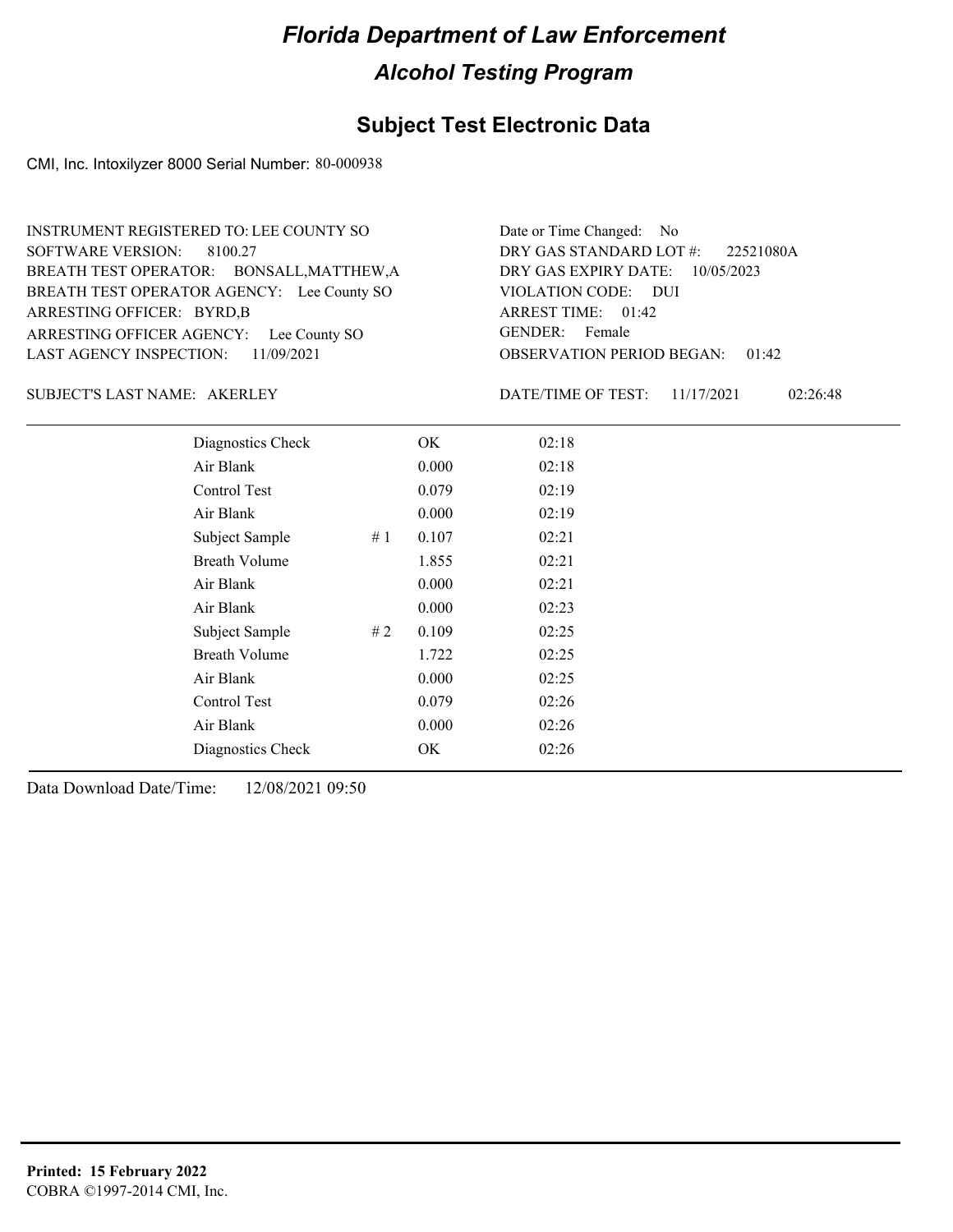### **Subject Test Electronic Data**

CMI, Inc. Intoxilyzer 8000 Serial Number: 80-000938

ARRESTING OFFICER AGENCY: Lee County SO GENDER: BREATH TEST OPERATOR AGENCY: Lee County SO VIOLATION CODE: SOFTWARE VERSION: 8100.27 ARRESTING OFFICER: KAZIUK,M BREATH TEST OPERATOR: VANPELT,J, LAST AGENCY INSPECTION: 11/09/2021 INSTRUMENT REGISTERED TO: LEE COUNTY SO

OBSERVATION PERIOD BEGAN: 02:50 VIOLATION CODE: DUI ARREST TIME: 02:23 DRY GAS EXPIRY DATE: 10/05/2023 22521080A DRY GAS STANDARD LOT #: Date or Time Changed: No GENDER: Female

#### FACELLA SUBJECT'S LAST NAME: DATE/TIME OF TEST:

DATE/TIME OF TEST: 11/17/2021 03:25:31

| Diagnostics Check    |     | OK    | 03:18 |
|----------------------|-----|-------|-------|
| Air Blank            |     | 0.000 | 03:18 |
| Control Test         |     | 0.079 | 03:19 |
| Air Blank            |     | 0.000 | 03:19 |
| Subject Sample       | #1  | 0.169 | 03:20 |
| <b>Breath Volume</b> |     | 3.000 | 03:20 |
| Air Blank            |     | 0.000 | 03:21 |
| Air Blank            |     | 0.000 | 03:23 |
| Subject Sample       | # 2 | 0.154 | 03:23 |
| <b>Breath Volume</b> |     | 2.480 | 03:23 |
| Air Blank            |     | 0.000 | 03:24 |
| Control Test         |     | 0.079 | 03:24 |
| Air Blank            |     | 0.000 | 03:25 |
| Diagnostics Check    |     | OK    | 03:25 |
|                      |     |       |       |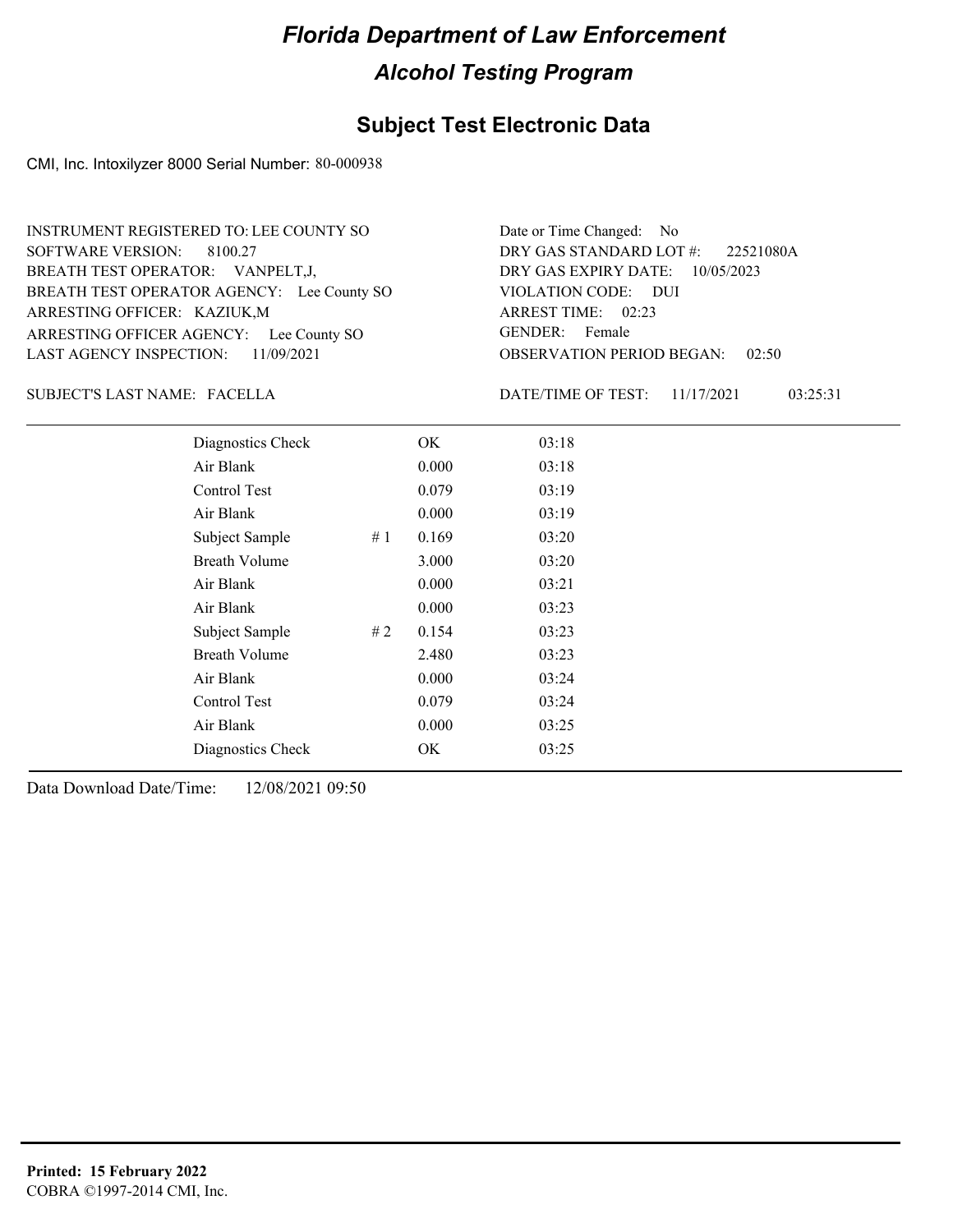### **Subject Test Electronic Data**

CMI, Inc. Intoxilyzer 8000 Serial Number: 80-000938

ARRESTING OFFICER AGENCY: Fort Myers PD GENDER: BREATH TEST OPERATOR AGENCY: Fort Myers PD VIOLATION CODE: SOFTWARE VERSION: 8100.27 ARRESTING OFFICER: LESSARD, JEREMY BREATH TEST OPERATOR: KING,JONATHAN,L LAST AGENCY INSPECTION: 11/09/2021 INSTRUMENT REGISTERED TO: LEE COUNTY SO

OBSERVATION PERIOD BEGAN: 02:50 VIOLATION CODE: DUI 02:26 ARREST TIME: DRY GAS EXPIRY DATE: 10/05/2023 22521080A DRY GAS STANDARD LOT #: Date or Time Changed: No GENDER: Male

SUBJECT'S LAST NAME: RAMOS DATE/TIME OF TEST:

DATE/TIME OF TEST: 11/18/2021 03:18:39

| Diagnostics Check    |    | OK    | 03:12 |
|----------------------|----|-------|-------|
| Air Blank            |    | 0.000 | 03:12 |
| Control Test         |    | 0.079 | 03:12 |
| Air Blank            |    | 0.000 | 03:13 |
| Subject Sample       | #1 | 0.125 | 03:14 |
| <b>Breath Volume</b> |    | 3.082 | 03:14 |
| Air Blank            |    | 0.000 | 03:14 |
| Air Blank            |    | 0.000 | 03:16 |
| Subject Sample       | #2 | 0.121 | 03:17 |
| <b>Breath Volume</b> |    | 2.847 | 03:17 |
| Air Blank            |    | 0.000 | 03:17 |
| Control Test         |    | 0.078 | 03:18 |
| Air Blank            |    | 0.000 | 03:18 |
| Diagnostics Check    |    | OK    | 03:18 |
|                      |    |       |       |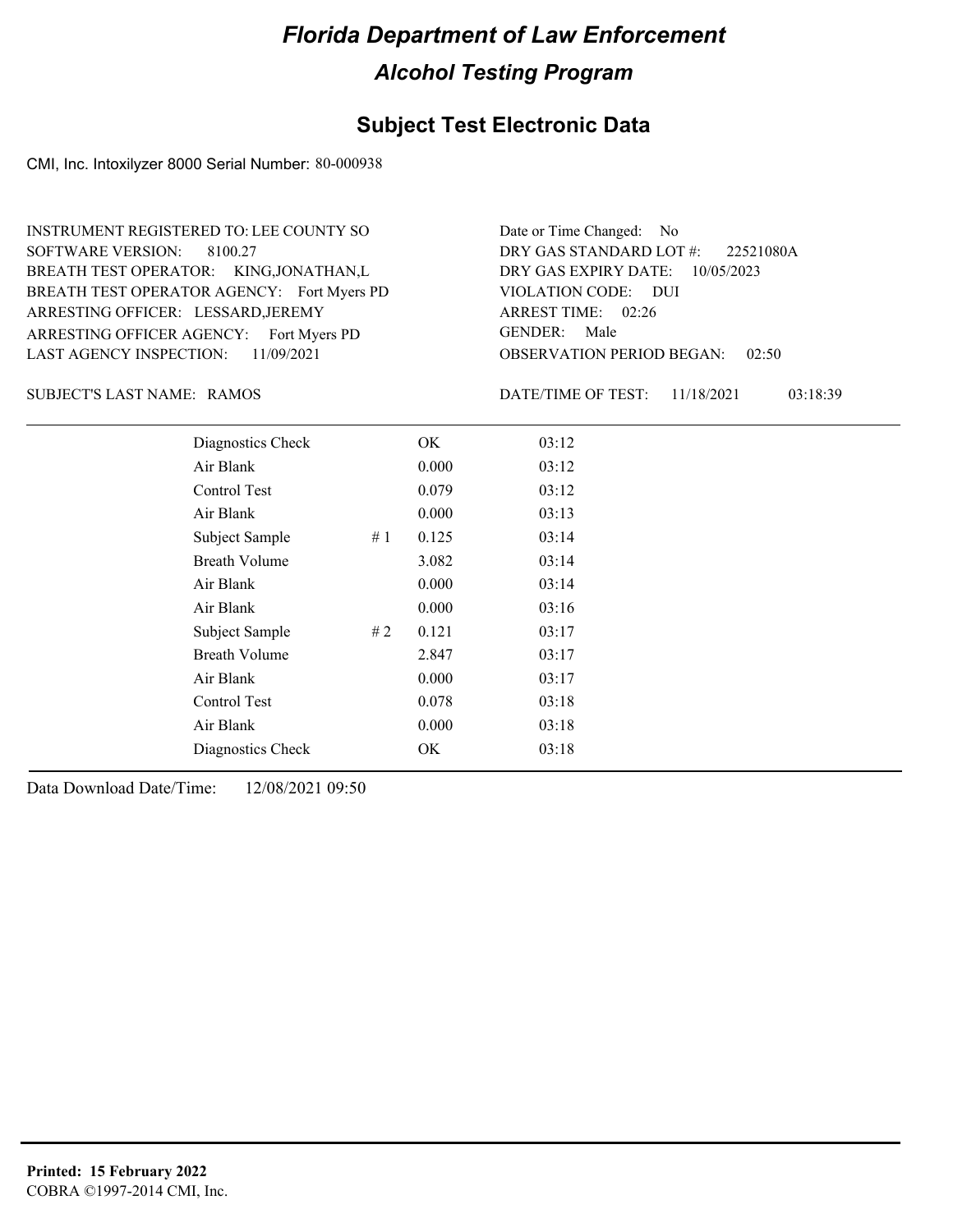### **Subject Test Electronic Data**

CMI, Inc. Intoxilyzer 8000 Serial Number: 80-000938

| <b>SOFTWARE VERSION:</b><br>DRY GAS STANDARD LOT #:<br>8100.27<br>22521080A<br>DRY GAS EXPIRY DATE:<br>BREATH TEST OPERATOR: SELLERS, BRANDON, J<br>10/05/2023<br>BREATH TEST OPERATOR AGENCY: Lee County SO<br>VIOLATION CODE: DUI<br>ARRESTING OFFICER: BRUNICK, JACOB<br>ARREST TIME: 18:46<br>GENDER: Male<br>ARRESTING OFFICER AGENCY: Cape Coral PD<br><b>LAST AGENCY INSPECTION:</b><br>11/09/2021<br><b>OBSERVATION PERIOD BEGAN:</b><br>19:36<br>SUBJECT'S LAST NAME: KRUG<br>DATE/TIME OF TEST:<br>11/19/2021<br>20:07:58<br>Diagnostics Check<br>OK.<br>20:05<br>Air Blank<br>0.000<br>20:06<br>Control Test<br>20:06<br>0.079<br>Air Blank<br>0.000<br>20:07<br>#1<br>Sequence Aborted<br>Subject Sample<br>20:07<br>Breath Volume<br>0.000<br>20:07<br>Air Blank<br>0.000<br>20:07 | <b>INSTRUMENT REGISTERED TO: LEE COUNTY SO</b> |  |  | Date or Time Changed: No |  |  |  |  |
|-------------------------------------------------------------------------------------------------------------------------------------------------------------------------------------------------------------------------------------------------------------------------------------------------------------------------------------------------------------------------------------------------------------------------------------------------------------------------------------------------------------------------------------------------------------------------------------------------------------------------------------------------------------------------------------------------------------------------------------------------------------------------------------------------|------------------------------------------------|--|--|--------------------------|--|--|--|--|
|                                                                                                                                                                                                                                                                                                                                                                                                                                                                                                                                                                                                                                                                                                                                                                                                 |                                                |  |  |                          |  |  |  |  |
|                                                                                                                                                                                                                                                                                                                                                                                                                                                                                                                                                                                                                                                                                                                                                                                                 |                                                |  |  |                          |  |  |  |  |
|                                                                                                                                                                                                                                                                                                                                                                                                                                                                                                                                                                                                                                                                                                                                                                                                 |                                                |  |  |                          |  |  |  |  |
|                                                                                                                                                                                                                                                                                                                                                                                                                                                                                                                                                                                                                                                                                                                                                                                                 |                                                |  |  |                          |  |  |  |  |
|                                                                                                                                                                                                                                                                                                                                                                                                                                                                                                                                                                                                                                                                                                                                                                                                 |                                                |  |  |                          |  |  |  |  |
|                                                                                                                                                                                                                                                                                                                                                                                                                                                                                                                                                                                                                                                                                                                                                                                                 |                                                |  |  |                          |  |  |  |  |
|                                                                                                                                                                                                                                                                                                                                                                                                                                                                                                                                                                                                                                                                                                                                                                                                 |                                                |  |  |                          |  |  |  |  |
|                                                                                                                                                                                                                                                                                                                                                                                                                                                                                                                                                                                                                                                                                                                                                                                                 |                                                |  |  |                          |  |  |  |  |
|                                                                                                                                                                                                                                                                                                                                                                                                                                                                                                                                                                                                                                                                                                                                                                                                 |                                                |  |  |                          |  |  |  |  |
|                                                                                                                                                                                                                                                                                                                                                                                                                                                                                                                                                                                                                                                                                                                                                                                                 |                                                |  |  |                          |  |  |  |  |
|                                                                                                                                                                                                                                                                                                                                                                                                                                                                                                                                                                                                                                                                                                                                                                                                 |                                                |  |  |                          |  |  |  |  |
|                                                                                                                                                                                                                                                                                                                                                                                                                                                                                                                                                                                                                                                                                                                                                                                                 |                                                |  |  |                          |  |  |  |  |
|                                                                                                                                                                                                                                                                                                                                                                                                                                                                                                                                                                                                                                                                                                                                                                                                 |                                                |  |  |                          |  |  |  |  |
|                                                                                                                                                                                                                                                                                                                                                                                                                                                                                                                                                                                                                                                                                                                                                                                                 |                                                |  |  |                          |  |  |  |  |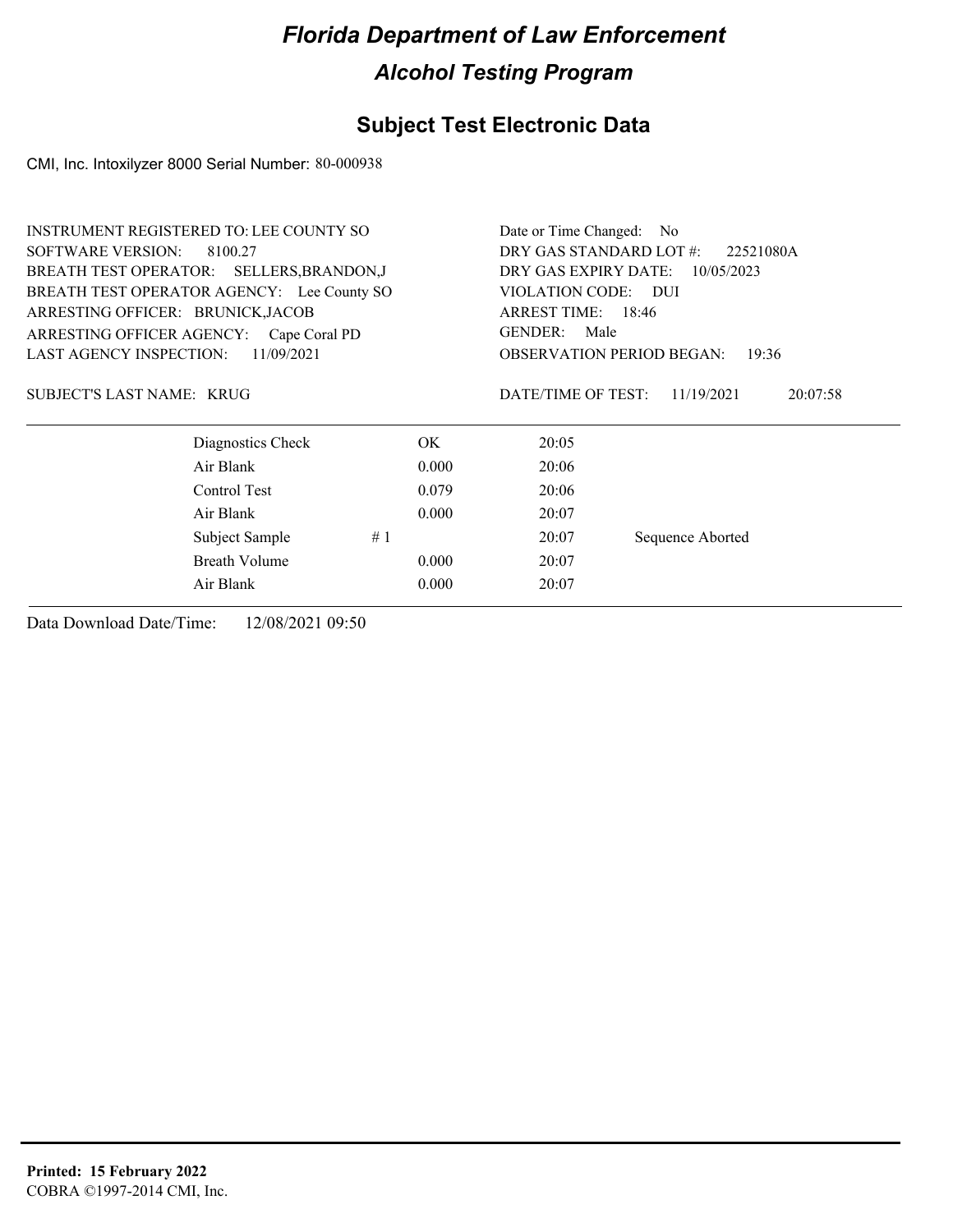### **Subject Test Electronic Data**

CMI, Inc. Intoxilyzer 8000 Serial Number: 80-000938

ARRESTING OFFICER AGENCY: Lee Port Authority GENDER: BREATH TEST OPERATOR AGENCY: Lee County SO VIOLATION CODE: SOFTWARE VERSION: 8100.27 ARRESTING OFFICER: BRUNICK,JACOB BREATH TEST OPERATOR: SELLERS,BRANDON,J LAST AGENCY INSPECTION: 11/09/2021 INSTRUMENT REGISTERED TO: LEE COUNTY SO

OBSERVATION PERIOD BEGAN: 19:36 VIOLATION CODE: DUI 18:46 ARREST TIME: DRY GAS EXPIRY DATE: 10/05/2023 22521080A DRY GAS STANDARD LOT #: Date or Time Changed: No GENDER: Male

KRUG SUBJECT'S LAST NAME: DATE/TIME OF TEST:

DATE/TIME OF TEST: 11/19/2021 20:16:58

| Diagnostics Check    |    | OK    | 20:10 |
|----------------------|----|-------|-------|
| Air Blank            |    | 0.000 | 20:10 |
| Control Test         |    | 0.079 | 20:10 |
| Air Blank            |    | 0.000 | 20:11 |
| Subject Sample       | #1 | 0.229 | 20:12 |
| <b>Breath Volume</b> |    | 2.933 | 20:12 |
| Air Blank            |    | 0.000 | 20:13 |
| Air Blank            |    | 0.000 | 20:14 |
| Subject Sample       | #2 | 0.226 | 20:15 |
| <b>Breath Volume</b> |    | 2.539 | 20:15 |
| Air Blank            |    | 0.000 | 20:16 |
| Control Test         |    | 0.079 | 20:16 |
| Air Blank            |    | 0.000 | 20:16 |
| Diagnostics Check    |    | OK    | 20:16 |
|                      |    |       |       |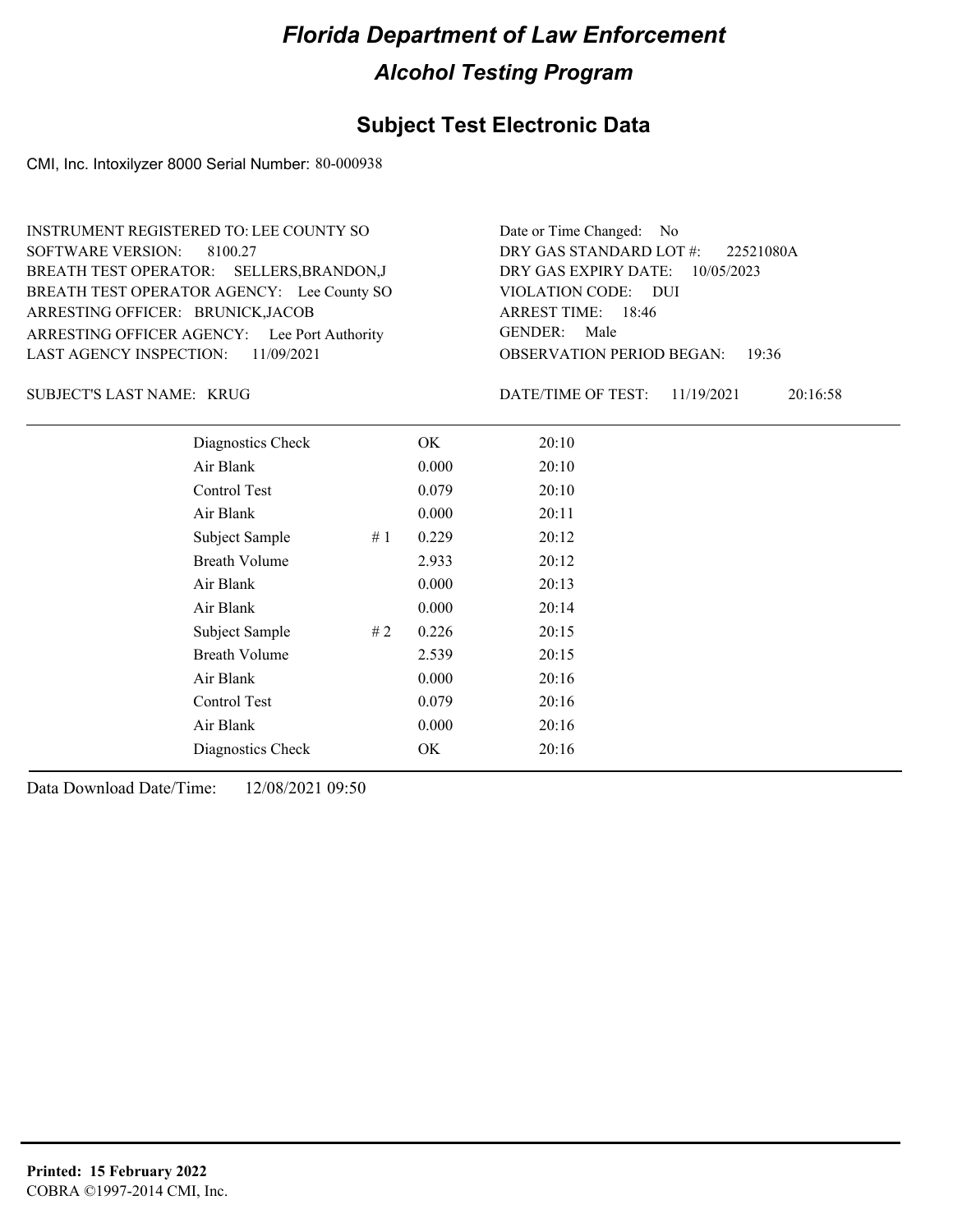### **Subject Test Electronic Data**

CMI, Inc. Intoxilyzer 8000 Serial Number: 80-000938

ARRESTING OFFICER AGENCY: FHP Troop F GENDER: BREATH TEST OPERATOR AGENCY: Lee County SO VIOLATION CODE: SOFTWARE VERSION: 8100.27 ARRESTING OFFICER: KIRK,PATRICK BREATH TEST OPERATOR: SELLERS,BRANDON,J LAST AGENCY INSPECTION: 11/09/2021 INSTRUMENT REGISTERED TO: LEE COUNTY SO

OBSERVATION PERIOD BEGAN: 21:21 VIOLATION CODE: DUI ARREST TIME: 16:50 DRY GAS EXPIRY DATE: 10/05/2023 22521080A DRY GAS STANDARD LOT #: Date or Time Changed: No GENDER: Male

SUBJECT'S LAST NAME: YOUNG DATE/TIME OF TEST:

DATE/TIME OF TEST: 11/19/2021 21:49:44

| Diagnostics Check    | OK    | 21:42 |
|----------------------|-------|-------|
| Air Blank            | 0.000 | 21:43 |
| Control Test         | 0.080 | 21:43 |
| Air Blank            | 0.000 | 21:44 |
| Subject Sample<br>#1 | 0.096 | 21:44 |
| <b>Breath Volume</b> | 1.757 | 21:44 |
| Air Blank            | 0.000 | 21:45 |
| Air Blank            | 0.000 | 21:47 |
| Subject Sample<br>#2 | 0.096 | 21:48 |
| <b>Breath Volume</b> | 2.070 | 21:48 |
| Air Blank            | 0.000 | 21:48 |
| Control Test         | 0.080 | 21:49 |
| Air Blank            | 0.000 | 21:49 |
| Diagnostics Check    | OK    | 21:49 |
|                      |       |       |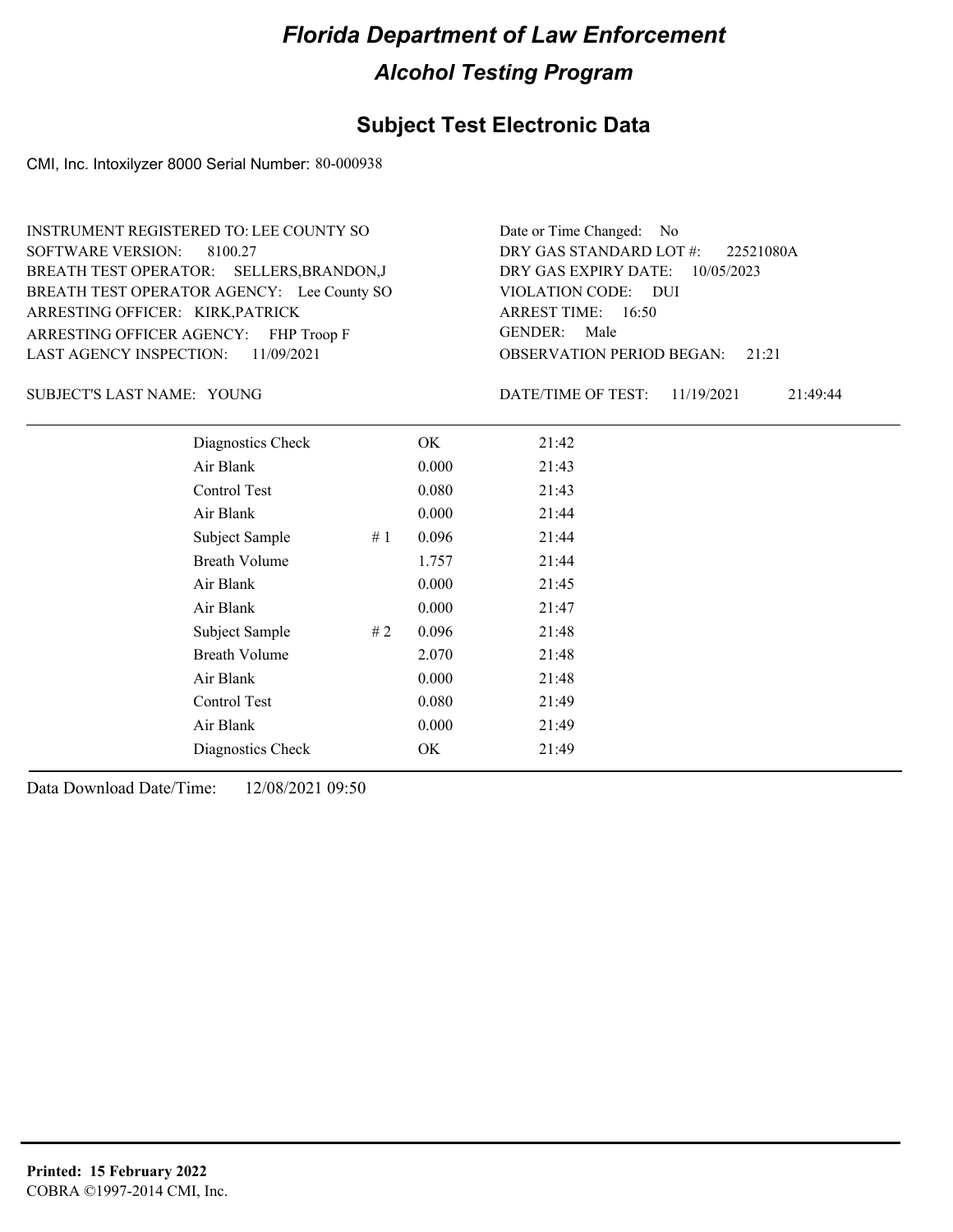### **Subject Test Electronic Data**

CMI, Inc. Intoxilyzer 8000 Serial Number: 80-000938

ARRESTING OFFICER AGENCY: GENDER: Sanibel PD BREATH TEST OPERATOR AGENCY: Lee County SO VIOLATION CODE: SOFTWARE VERSION: ARRESTING OFFICER: ECKERT,KYLE BREATH TEST OPERATOR: SELLERS,BRANDON,J LAST AGENCY INSPECTION: 11/09/2021 8100.27 INSTRUMENT REGISTERED TO: LEE COUNTY SO

OBSERVATION PERIOD BEGAN: 03:08 VIOLATION CODE: DUI ARREST TIME: 03:02 DRY GAS EXPIRY DATE: 10/05/2023 22521080A DRY GAS STANDARD LOT #: Date or Time Changed: No GENDER: Male

SUBJECT'S LAST NAME: WESSLING **Example 20 SOLID** DATE/TIME OF TEST:

DATE/TIME OF TEST: 11/20/2021 03:51:36

| Diagnostics Check    |       | OK    | 03:41 |
|----------------------|-------|-------|-------|
| Air Blank            |       | 0.000 | 03:42 |
| Control Test         |       | 0.079 | 03:42 |
| Air Blank            |       | 0.000 | 03:43 |
| Subject Sample       | #1    | 0.184 | 03:43 |
| <b>Breath Volume</b> |       | 1.988 | 03:43 |
| Air Blank            |       | 0.000 | 03:44 |
| Air Blank            |       | 0.000 | 03:46 |
| Subject Sample       | #2    | 0.209 | 03:46 |
| <b>Breath Volume</b> |       | 1.957 | 03:46 |
| Air Blank            |       | 0.000 | 03:47 |
| Air Blank            |       | 0.000 | 03:49 |
| Subject Sample       | # $3$ | 0.178 | 03:49 |
| <b>Breath Volume</b> |       | 1.691 | 03:49 |
| Air Blank            |       | 0.000 | 03:50 |
| Control Test         |       | 0.078 | 03:50 |
| Air Blank            |       | 0.000 | 03:51 |
| Diagnostics Check    |       | OK    | 03:51 |
|                      |       |       |       |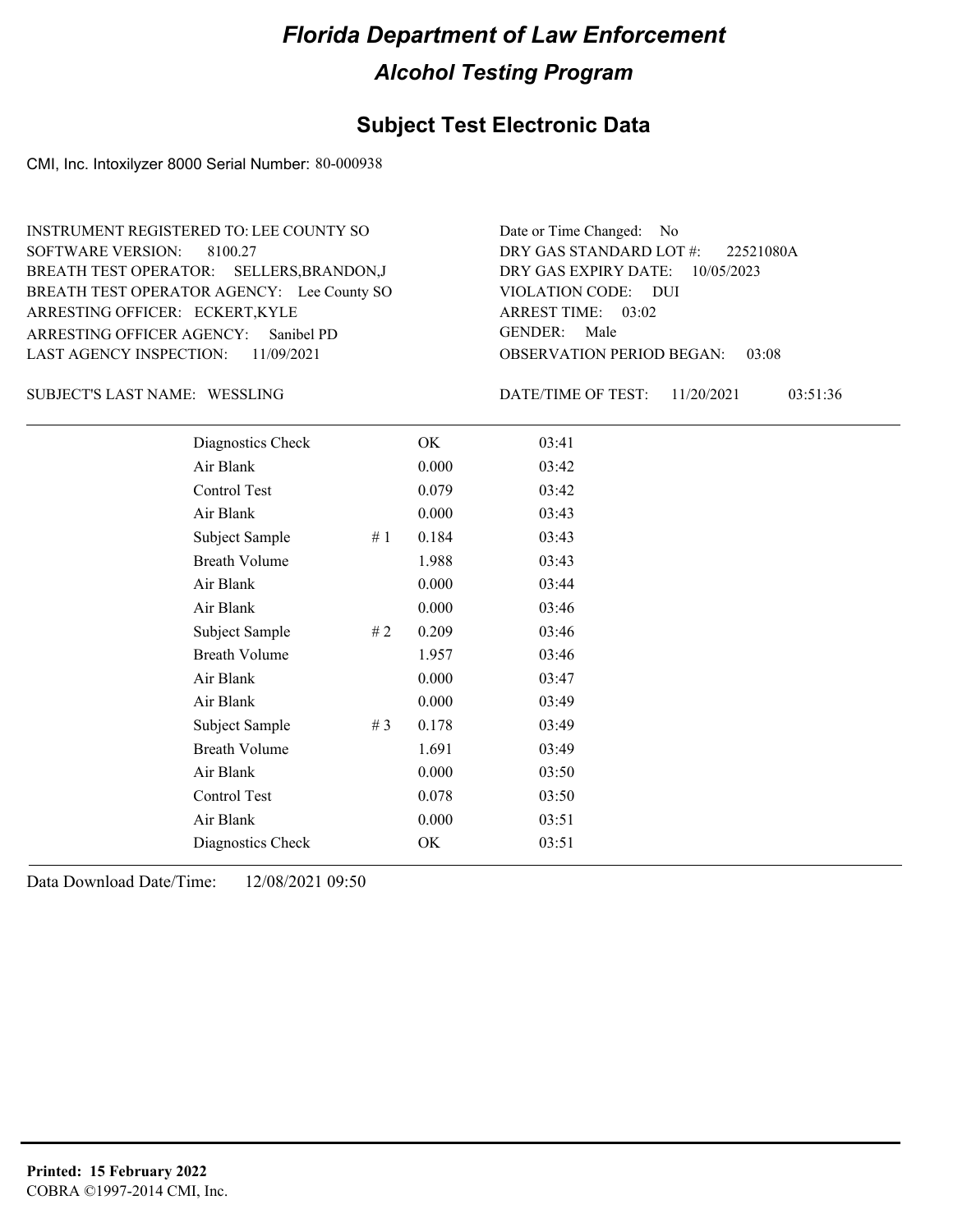### **Subject Test Electronic Data**

CMI, Inc. Intoxilyzer 8000 Serial Number: 80-000938

ARRESTING OFFICER AGENCY: Lee County SO GENDER: BREATH TEST OPERATOR AGENCY: Cape Coral PD VIOLATION CODE: SOFTWARE VERSION: 8100.27 ARRESTING OFFICER: LEHMANN,DAMIAN BREATH TEST OPERATOR: MYERS,JUSTIN,L LAST AGENCY INSPECTION: 11/09/2021 INSTRUMENT REGISTERED TO: LEE COUNTY SO

OBSERVATION PERIOD BEGAN: 23:15 VIOLATION CODE: DUI ARREST TIME: 22:41 DRY GAS EXPIRY DATE: 10/05/2023 22521080A DRY GAS STANDARD LOT #: Date or Time Changed: No GENDER: Male

SUBJECT'S LAST NAME: TAYLOR DATE/TIME OF TEST:

DATE/TIME OF TEST: 11/20/2021 23:51:09

| Diagnostics Check    |    | OK    | 23:43 |
|----------------------|----|-------|-------|
| Air Blank            |    | 0.000 | 23:44 |
| Control Test         |    | 0.080 | 23:44 |
| Air Blank            |    | 0.000 | 23:45 |
| Subject Sample       | #1 | 0.215 | 23:45 |
| <b>Breath Volume</b> |    | 3.316 | 23:45 |
| Air Blank            |    | 0.000 | 23:46 |
| Air Blank            |    | 0.000 | 23:48 |
| Subject Sample       | #2 | 0.215 | 23:49 |
| <b>Breath Volume</b> |    | 4.726 | 23:49 |
| Air Blank            |    | 0.000 | 23:50 |
| Control Test         |    | 0.079 | 23:50 |
| Air Blank            |    | 0.000 | 23:51 |
| Diagnostics Check    |    | OK    | 23:51 |
|                      |    |       |       |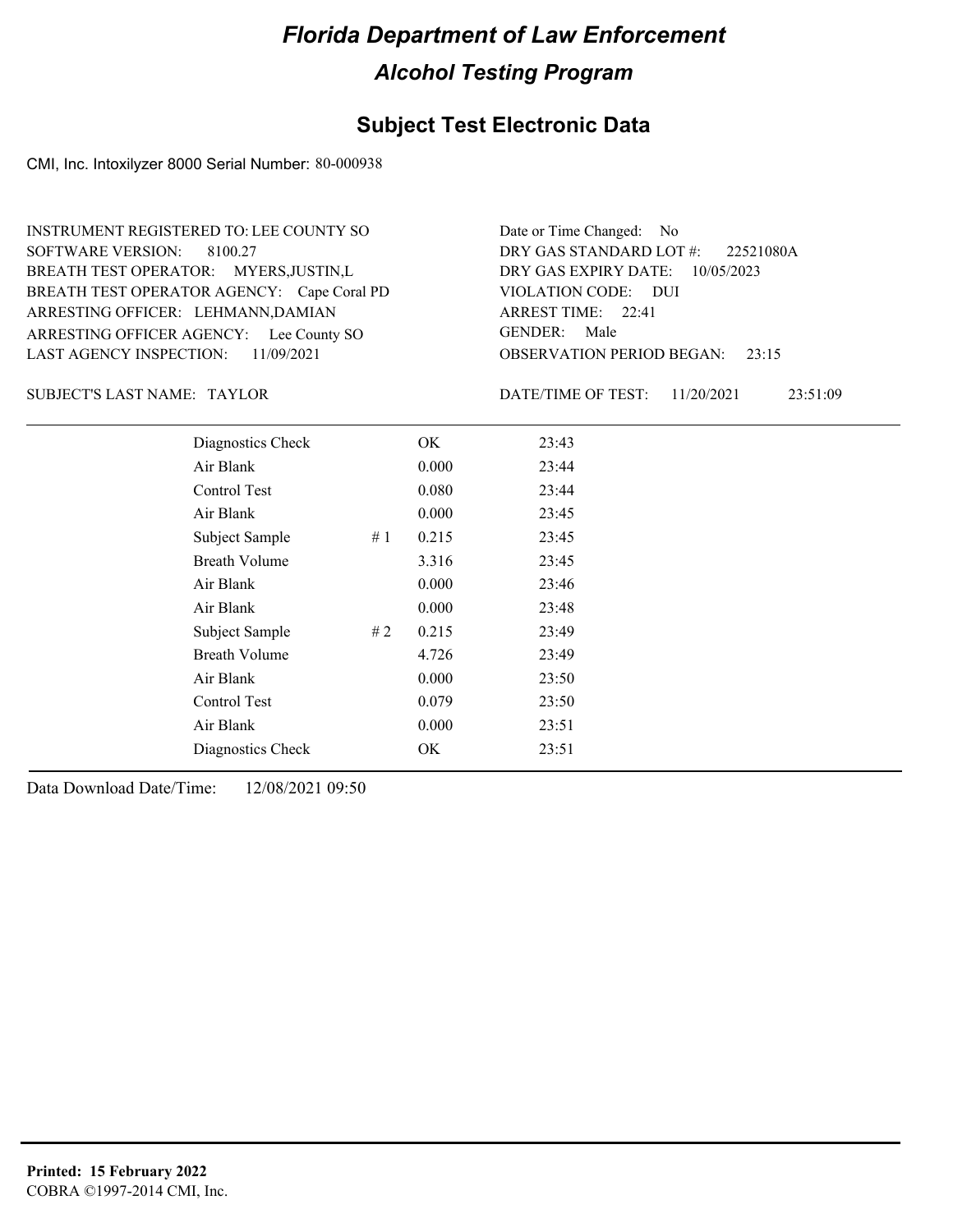### **Subject Test Electronic Data**

CMI, Inc. Intoxilyzer 8000 Serial Number: 80-000938

ARRESTING OFFICER AGENCY: Lee County SO GENDER: BREATH TEST OPERATOR AGENCY: FHP Troop F VIOLATION CODE: SOFTWARE VERSION: ARRESTING OFFICER: MILLIGAN, MATTHEW BREATH TEST OPERATOR: ADAMS,JAMES,R LAST AGENCY INSPECTION: 11/09/2021 8100.27 INSTRUMENT REGISTERED TO: LEE COUNTY SO

OBSERVATION PERIOD BEGAN: 01:53 VIOLATION CODE: DUI ARREST TIME: 01:21 DRY GAS EXPIRY DATE: 10/05/2023 22521080A DRY GAS STANDARD LOT #: Date or Time Changed: No GENDER: Male

PAETOW-FANNING SUBJECT'S LAST NAME: DATE/TIME OF TEST:

DATE/TIME OF TEST: 11/21/2021 02:21:36

| Diagnostics Check    |    | OK    | 02:14 |
|----------------------|----|-------|-------|
| Air Blank            |    | 0.000 | 02:15 |
| Control Test         |    | 0.079 | 02:15 |
| Air Blank            |    | 0.000 | 02:16 |
| Subject Sample       | #1 | 0.155 | 02:17 |
| <b>Breath Volume</b> |    | 1.328 | 02:17 |
| Air Blank            |    | 0.000 | 02:17 |
| Air Blank            |    | 0.000 | 02:19 |
| Subject Sample       | #2 | 0.140 | 02:19 |
| <b>Breath Volume</b> |    | 1.386 | 02:19 |
| Air Blank            |    | 0.000 | 02:20 |
| Control Test         |    | 0.079 | 02:20 |
| Air Blank            |    | 0.000 | 02:21 |
| Diagnostics Check    |    | OK    | 02:21 |
|                      |    |       |       |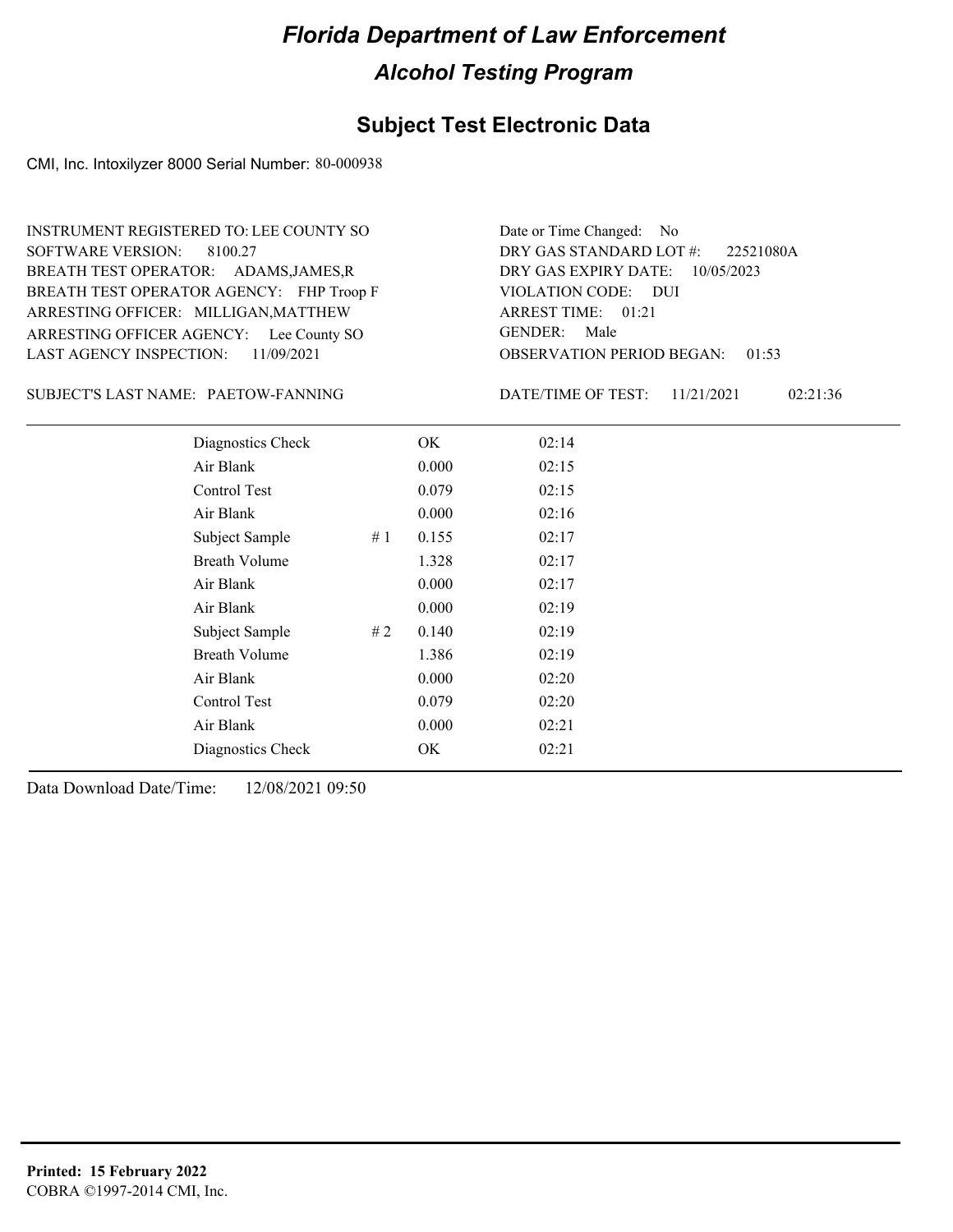### **Subject Test Electronic Data**

CMI, Inc. Intoxilyzer 8000 Serial Number: 80-000938

ARRESTING OFFICER AGENCY: Lee County SO GENDER: BREATH TEST OPERATOR AGENCY: Lee County SO VIOLATION CODE: SOFTWARE VERSION: 8100.27 ARRESTING OFFICER: MILLER,J BREATH TEST OPERATOR: MILLER,J,T LAST AGENCY INSPECTION: 11/09/2021 INSTRUMENT REGISTERED TO: LEE COUNTY SO

OBSERVATION PERIOD BEGAN: 03:00 VIOLATION CODE: DUI 02:41 ARREST TIME: DRY GAS EXPIRY DATE: 10/05/2023 22521080A DRY GAS STANDARD LOT #: Date or Time Changed: No GENDER: Male

SCARNATO JR SUBJECT'S LAST NAME: DATE/TIME OF TEST:

DATE/TIME OF TEST: 11/21/2021 03:29:07

| Diagnostics Check    |    | OK    | 03:23 |
|----------------------|----|-------|-------|
| Air Blank            |    | 0.000 | 03:23 |
| Control Test         |    | 0.079 | 03:24 |
| Air Blank            |    | 0.000 | 03:24 |
| Subject Sample       | #1 | 0.000 | 03:24 |
| <b>Breath Volume</b> |    | 2.386 | 03:24 |
| Air Blank            |    | 0.000 | 03:25 |
| Air Blank            |    | 0.000 | 03:27 |
| Subject Sample       | #2 | 0.000 | 03:27 |
| <b>Breath Volume</b> |    | 2.367 | 03:27 |
| Air Blank            |    | 0.000 | 03:28 |
| Control Test         |    | 0.080 | 03:28 |
| Air Blank            |    | 0.000 | 03:29 |
| Diagnostics Check    |    | OK    | 03:29 |
|                      |    |       |       |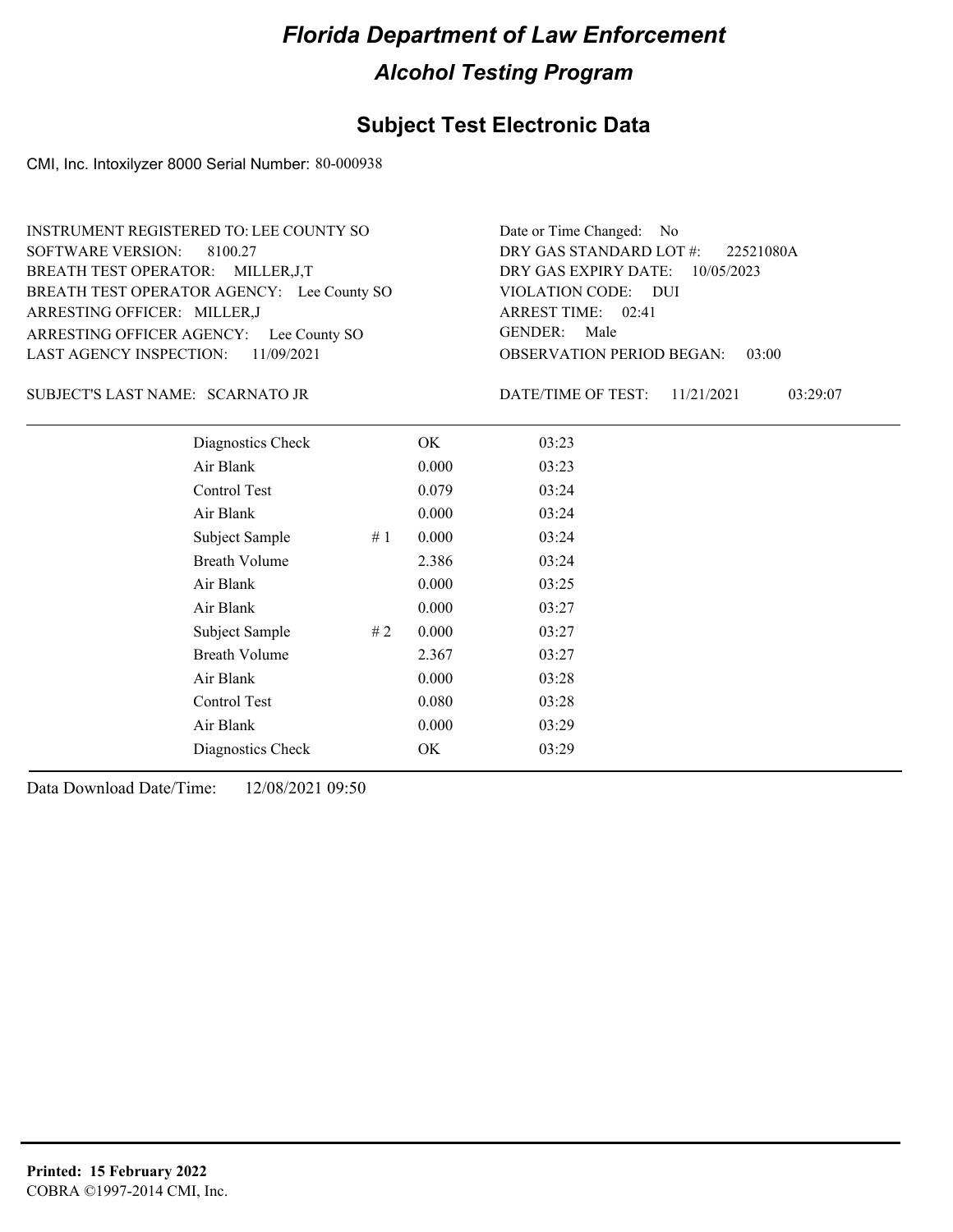### **Subject Test Electronic Data**

CMI, Inc. Intoxilyzer 8000 Serial Number: 80-000938

ARRESTING OFFICER AGENCY: Lee County SO GENDER: BREATH TEST OPERATOR AGENCY: Lee County SO VIOLATION CODE: SOFTWARE VERSION: 8100.27 ARRESTING OFFICER: CAIL, MATTHEW BREATH TEST OPERATOR: AVENDANO,JUAN,M LAST AGENCY INSPECTION: 11/09/2021 INSTRUMENT REGISTERED TO: LEE COUNTY SO

OBSERVATION PERIOD BEGAN: 02:07 VIOLATION CODE: DUI ARREST TIME: 01:31 DRY GAS EXPIRY DATE: 10/05/2023 22521080A DRY GAS STANDARD LOT #: Date or Time Changed: No GENDER: Female

PEREZ LOPEZ SUBJECT'S LAST NAME: DATE/TIME OF TEST:

DATE/TIME OF TEST: 11/23/2021 02:58:34

| Diagnostics Check    |    | OK    | 02:51 |
|----------------------|----|-------|-------|
| Air Blank            |    | 0.000 | 02:51 |
| Control Test         |    | 0.080 | 02:52 |
| Air Blank            |    | 0.000 | 02:52 |
| Subject Sample       | #1 | 0.143 | 02:53 |
| <b>Breath Volume</b> |    | 2.285 | 02:53 |
| Air Blank            |    | 0.000 | 02:53 |
| Air Blank            |    | 0.000 | 02:55 |
| Subject Sample       | #2 | 0.139 | 02:56 |
| <b>Breath Volume</b> |    | 2.238 | 02:56 |
| Air Blank            |    | 0.000 | 02:57 |
| <b>Control Test</b>  |    | 0.079 | 02:57 |
| Air Blank            |    | 0.000 | 02:58 |
| Diagnostics Check    |    | OK    | 02:58 |
|                      |    |       |       |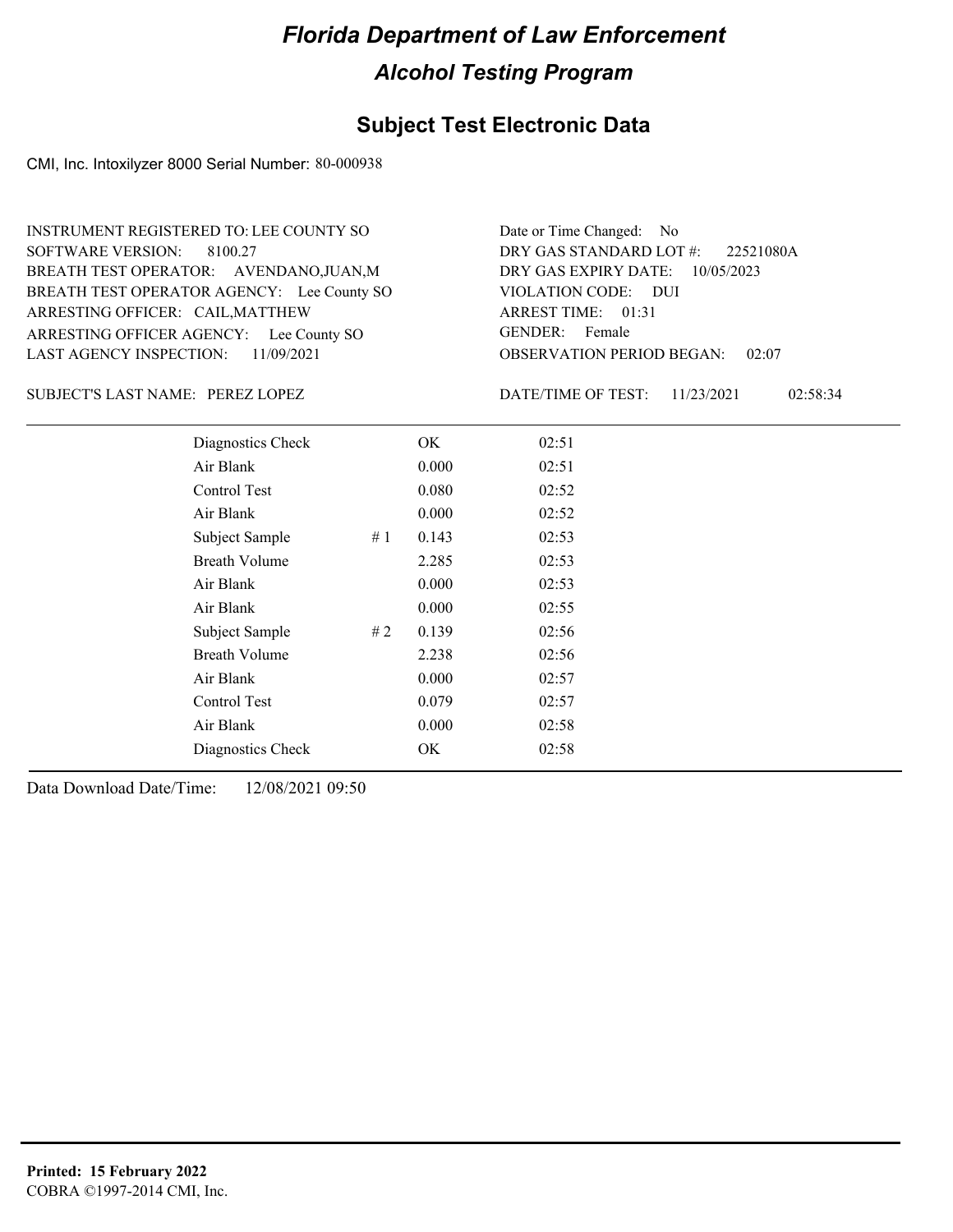### **Subject Test Electronic Data**

CMI, Inc. Intoxilyzer 8000 Serial Number: 80-000938

|                                    | <b>INSTRUMENT REGISTERED TO: LEE COUNTY SO</b> |    |       | Date or Time Changed: No    |                                           |
|------------------------------------|------------------------------------------------|----|-------|-----------------------------|-------------------------------------------|
| <b>SOFTWARE VERSION:</b>           | 8100.27                                        |    |       | DRY GAS STANDARD LOT #:     | 22521080A                                 |
| BREATH TEST OPERATOR: MILLER, J, T |                                                |    |       | DRY GAS EXPIRY DATE:        | 10/05/2023                                |
|                                    | BREATH TEST OPERATOR AGENCY: Lee County SO     |    |       | VIOLATION CODE: DUI         |                                           |
| ARRESTING OFFICER: MILLER,J        |                                                |    |       | ARREST TIME: 03:19          |                                           |
| ARRESTING OFFICER AGENCY:          | Lee County SO                                  |    |       | GENDER: Female              |                                           |
| <b>LAST AGENCY INSPECTION:</b>     | 11/09/2021                                     |    |       |                             | <b>OBSERVATION PERIOD BEGAN:</b><br>04:00 |
| SUBJECT'S LAST NAME: SALGADO       | Diagnostics Check                              |    | OK    | DATE/TIME OF TEST:<br>04:24 | 11/25/2021<br>04:28:23                    |
|                                    |                                                |    |       |                             |                                           |
|                                    | Air Blank                                      |    | 0.000 | 04:24                       |                                           |
|                                    | Control Test                                   |    | 0.081 | 04:25                       |                                           |
|                                    | Air Blank                                      |    | 0.000 | 04:25                       |                                           |
|                                    | Subject Sample                                 | #1 | 0.184 | 04:26                       |                                           |
|                                    | <b>Breath Volume</b>                           |    | 1.421 | 04:26                       |                                           |
|                                    | Air Blank                                      |    |       | 04:27                       | Purge Fail                                |
|                                    | Air Blank                                      |    | 0.000 | 04:28                       |                                           |
|                                    |                                                |    |       |                             |                                           |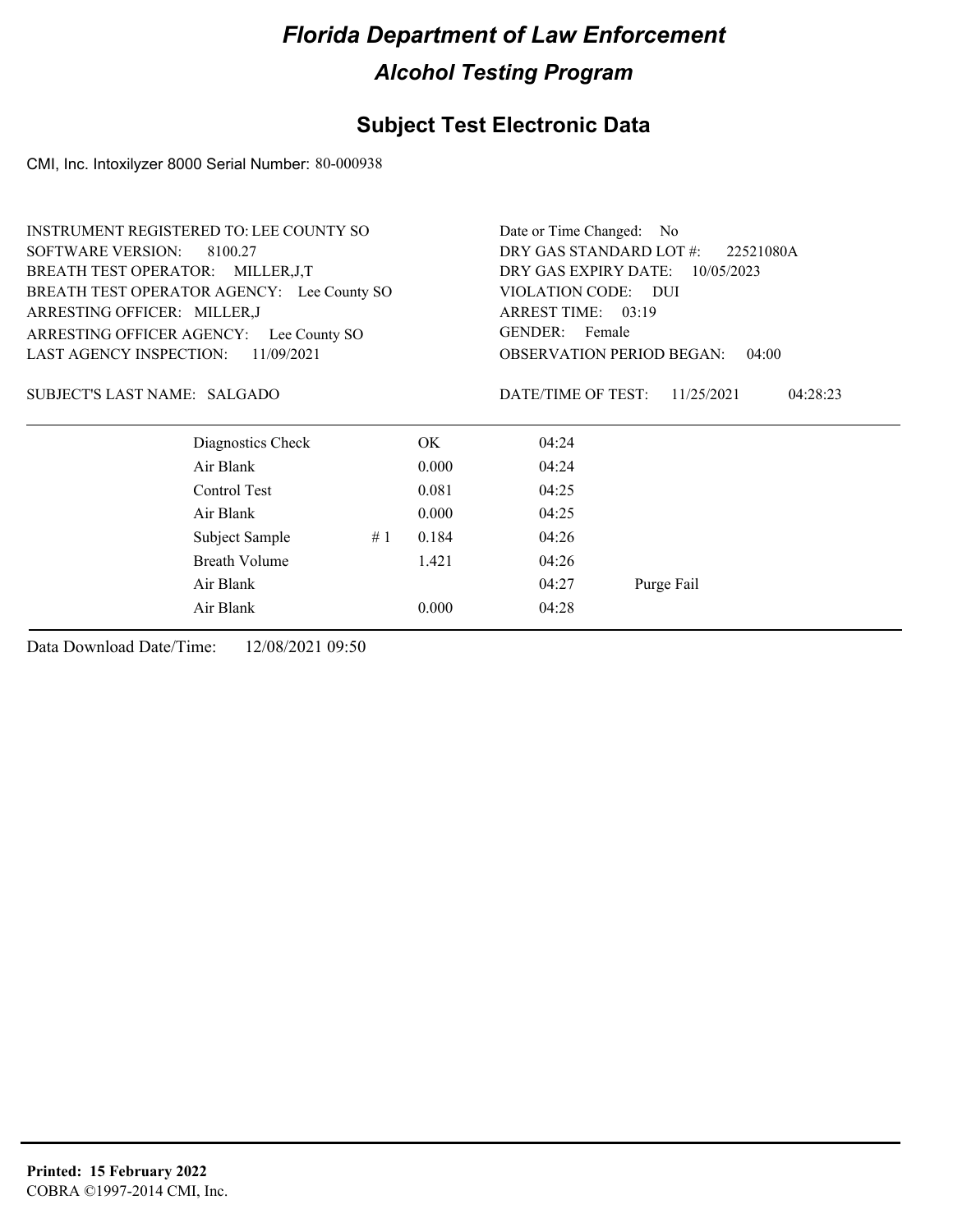### **Subject Test Electronic Data**

CMI, Inc. Intoxilyzer 8000 Serial Number: 80-000938

ARRESTING OFFICER AGENCY: Lee County SO GENDER: BREATH TEST OPERATOR AGENCY: Lee County SO VIOLATION CODE: SOFTWARE VERSION: 8100.27 ARRESTING OFFICER: MILLER,J BREATH TEST OPERATOR: MILLER,J,T LAST AGENCY INSPECTION: 11/09/2021 INSTRUMENT REGISTERED TO: LEE COUNTY SO

OBSERVATION PERIOD BEGAN: 04:00 VIOLATION CODE: DUI 03:19 ARREST TIME: DRY GAS EXPIRY DATE: 10/05/2023 22521080A DRY GAS STANDARD LOT #: Date or Time Changed: No GENDER: Female

#### SALGADO SUBJECT'S LAST NAME: DATE/TIME OF TEST:

DATE/TIME OF TEST: 11/25/2021 04:36:15

| Diagnostics Check    |    | OK    | 04:29 |
|----------------------|----|-------|-------|
| Air Blank            |    | 0.000 | 04:30 |
| Control Test         |    | 0.076 | 04:30 |
| Air Blank            |    | 0.000 | 04:31 |
| Subject Sample       | #1 | 0.185 | 04:31 |
| <b>Breath Volume</b> |    | 2.070 | 04:31 |
| Air Blank            |    | 0.000 | 04:32 |
| Air Blank            |    | 0.000 | 04:34 |
| Subject Sample       | #2 | 0.173 | 04:34 |
| <b>Breath Volume</b> |    | 1.574 | 04:34 |
| Air Blank            |    | 0.000 | 04:35 |
| <b>Control Test</b>  |    | 0.076 | 04:35 |
| Air Blank            |    | 0.000 | 04:36 |
| Diagnostics Check    |    | OK    | 04:36 |
|                      |    |       |       |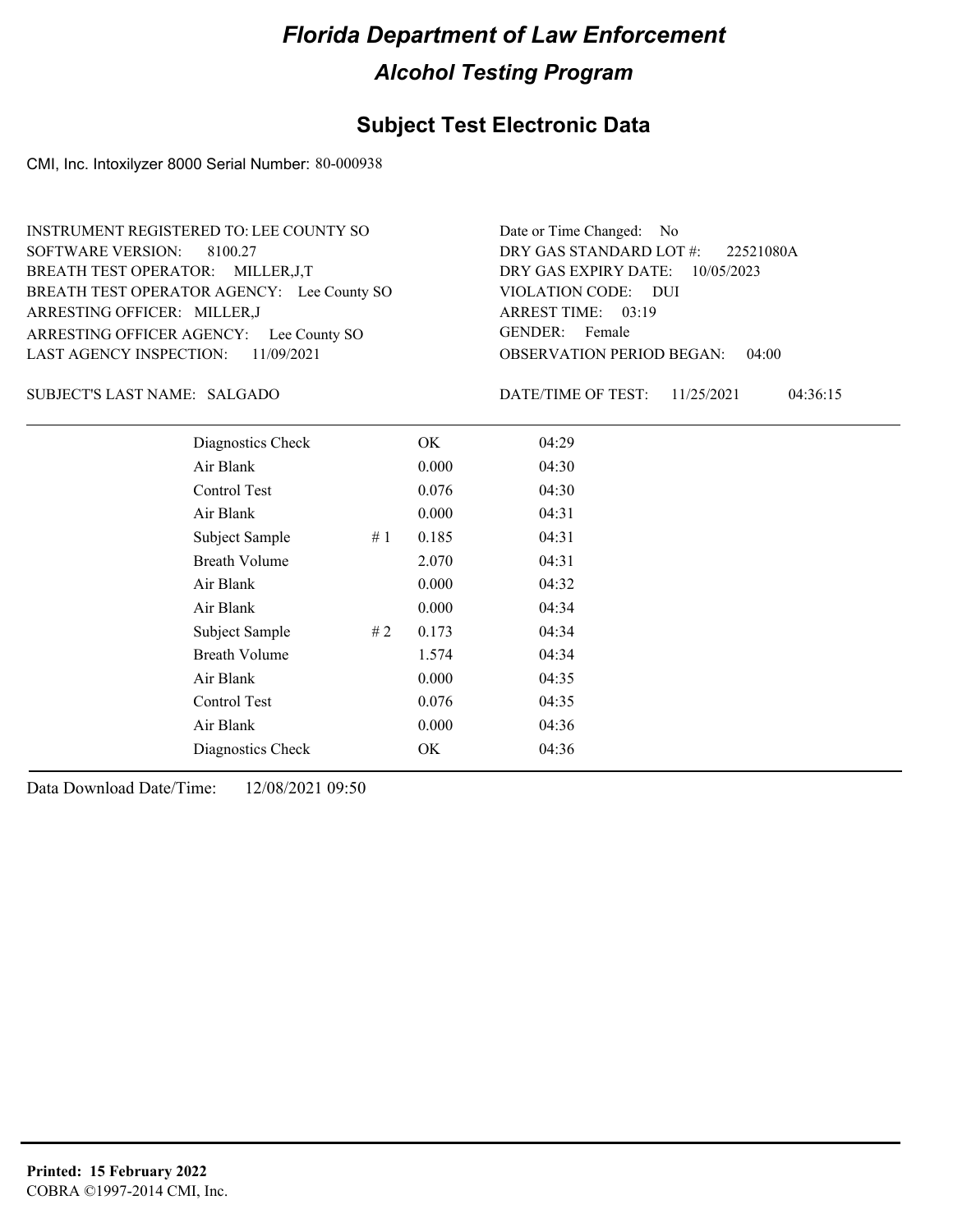### **Subject Test Electronic Data**

CMI, Inc. Intoxilyzer 8000 Serial Number: 80-000938

|                                         | <b>INSTRUMENT REGISTERED TO: LEE COUNTY SO</b> |       | Date or Time Changed:<br>No.                                               |                             |  |  |
|-----------------------------------------|------------------------------------------------|-------|----------------------------------------------------------------------------|-----------------------------|--|--|
| <b>SOFTWARE VERSION:</b>                | 8100.27                                        |       | DRY GAS STANDARD LOT #:<br>22521080A<br>DRY GAS EXPIRY DATE:<br>10/05/2023 |                             |  |  |
| <b>BREATH TEST OPERATOR:</b>            | JOHNSTON, TORI, D                              |       |                                                                            |                             |  |  |
|                                         | BREATH TEST OPERATOR AGENCY: Fort Myers PD     |       | VIOLATION CODE: DUI                                                        |                             |  |  |
| ARRESTING OFFICER: JOHNSTON, TORI       |                                                |       | ARREST TIME: 01:15                                                         |                             |  |  |
| ARRESTING OFFICER AGENCY: Fort Myers PD |                                                |       | <b>GENDER:</b><br>Female                                                   |                             |  |  |
| <b>LAST AGENCY INSPECTION:</b>          | 11/09/2021                                     |       | <b>OBSERVATION PERIOD BEGAN:</b><br>01:33                                  |                             |  |  |
| SUBJECT'S LAST NAME: GERRITSEN          |                                                |       | DATE/TIME OF TEST:                                                         | 11/27/2021<br>02:00:49      |  |  |
|                                         | Diagnostics Check                              | OK.   | 01:57                                                                      |                             |  |  |
|                                         | Air Blank                                      | 0.000 | 01:57                                                                      |                             |  |  |
|                                         | Control Test                                   | 0.079 | 01:58                                                                      |                             |  |  |
|                                         | Air Blank                                      | 0.000 | 01:58                                                                      |                             |  |  |
|                                         | Subject Sample<br>#1                           |       | 01:59                                                                      | <b>Subject Test Refused</b> |  |  |
|                                         | <b>Breath Volume</b>                           | 0.000 | 01:59                                                                      |                             |  |  |
|                                         | Air Blank                                      | 0.000 | 01:59                                                                      |                             |  |  |
|                                         | Control Test                                   | 0.079 | 02:00                                                                      |                             |  |  |
|                                         | Air Blank                                      | 0.000 | 02:00                                                                      |                             |  |  |
|                                         | Diagnostics Check                              | OK    | 02:00                                                                      |                             |  |  |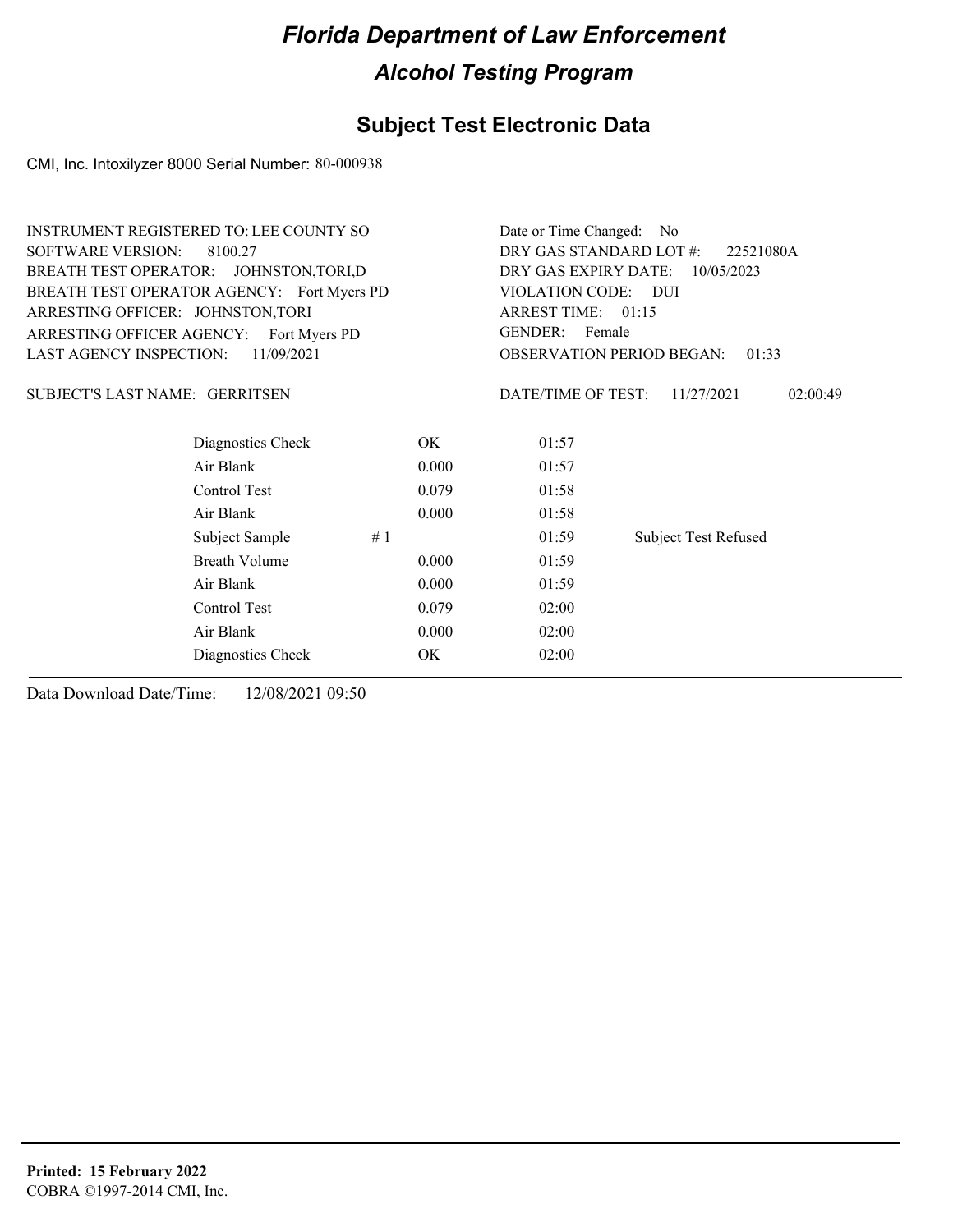### **Subject Test Electronic Data**

CMI, Inc. Intoxilyzer 8000 Serial Number: 80-000938

ARRESTING OFFICER AGENCY: Fort Myers PD GENDER: BREATH TEST OPERATOR AGENCY: Avon Park PD VIOLATION CODE: SOFTWARE VERSION: ARRESTING OFFICER: JOHNSTON,TORI BREATH TEST OPERATOR: JOHNSTON,TORI,D LAST AGENCY INSPECTION: 11/09/2021 8100.27 INSTRUMENT REGISTERED TO: LEE COUNTY SO

OBSERVATION PERIOD BEGAN: 01:33 VIOLATION CODE: DUI ARREST TIME: 01:15 DRY GAS EXPIRY DATE: 10/05/2023 22521080A DRY GAS STANDARD LOT #: Date or Time Changed: No GENDER: Female

JOHNSTON SUBJECT'S LAST NAME: DATE/TIME OF TEST:

DATE/TIME OF TEST: 11/27/2021 02:56:28

| Diagnostics Check    |    | OK    | 02:51 |                   |
|----------------------|----|-------|-------|-------------------|
| Air Blank            |    | 0.000 | 02:51 |                   |
| Control Test         |    | 0.080 | 02:52 |                   |
| Air Blank            |    | 0.000 | 02:52 |                   |
| Subject Sample       | #1 | 0.151 | 02:53 |                   |
| <b>Breath Volume</b> |    | 2.062 | 02:53 |                   |
| Air Blank            |    | 0.000 | 02:53 |                   |
| Air Blank            |    | 0.000 | 02:55 |                   |
| Subject Sample       | #2 | 0.144 | 02:55 |                   |
| <b>Breath Volume</b> |    | 2.152 | 02:55 |                   |
| Air Blank            |    |       | 02:56 | <b>RFI</b> Detect |
| Air Blank            |    |       | 02:56 | <b>RFI</b> Detect |
|                      |    |       |       |                   |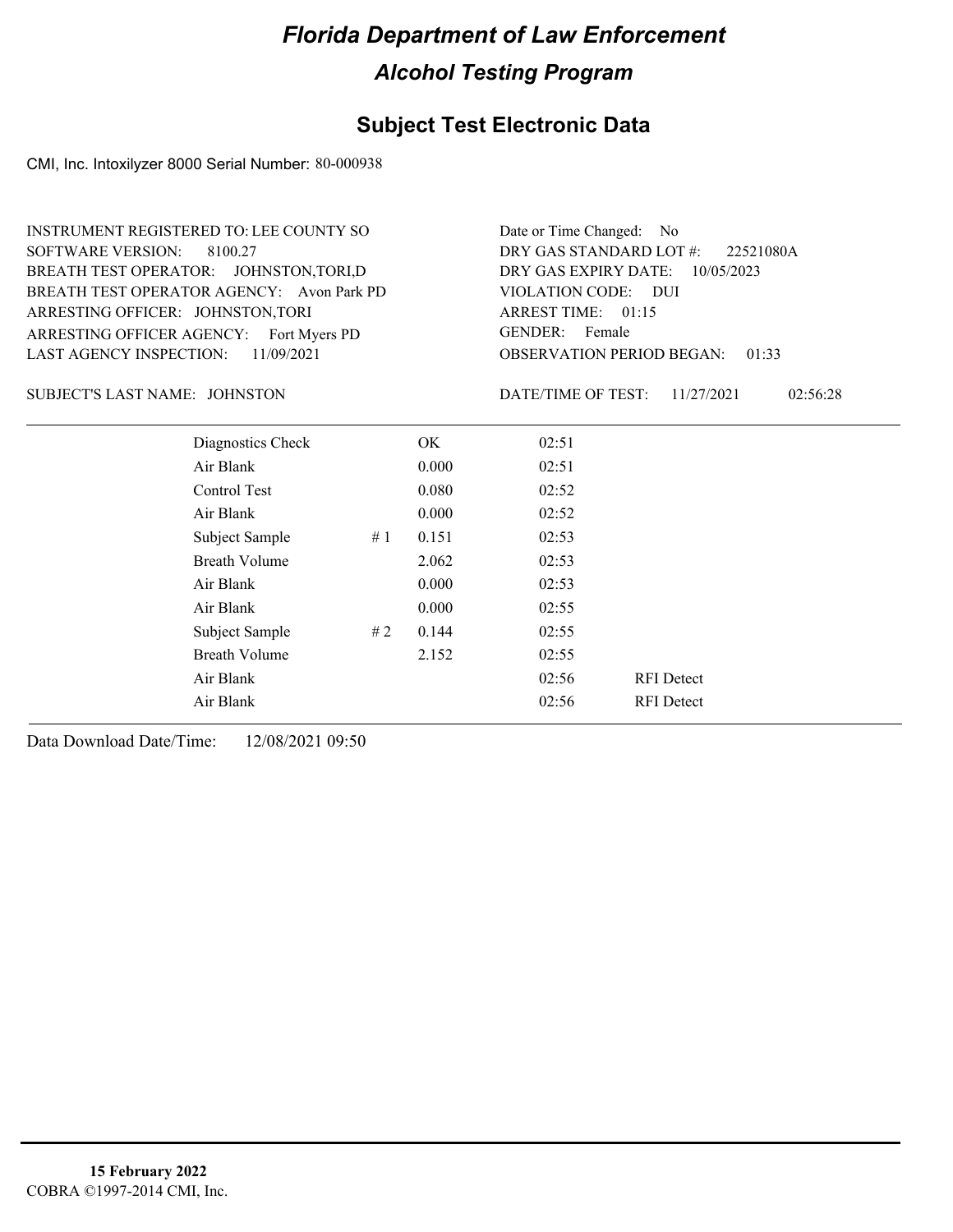### **Subject Test Electronic Data**

CMI, Inc. Intoxilyzer 8000 Serial Number: 80-000938

ARRESTING OFFICER AGENCY: Lee County SO GENDER: BREATH TEST OPERATOR AGENCY: Lee County SO VIOLATION CODE: SOFTWARE VERSION: ARRESTING OFFICER: LINK,CHRIS BREATH TEST OPERATOR: LINK,CHRIS,D LAST AGENCY INSPECTION: 11/09/2021 8100.27 INSTRUMENT REGISTERED TO: LEE COUNTY SO

OBSERVATION PERIOD BEGAN: 19:31 VIOLATION CODE: DUI ARREST TIME: 18:57 DRY GAS EXPIRY DATE: 10/05/2023 22521080A1 DRY GAS STANDARD LOT #: Date or Time Changed: No GENDER: Female

SUBJECT'S LAST NAME: MCKAY DATE/TIME OF TEST:

DATE/TIME OF TEST: 11/27/2021 20:03:07

| Diagnostics Check    |       | OK    | 19:53 |
|----------------------|-------|-------|-------|
| Air Blank            |       | 0.000 | 19:53 |
| Control Test         |       | 0.080 | 19:54 |
| Air Blank            |       | 0.000 | 19:54 |
| Subject Sample       | #1    | 0.128 | 19:55 |
| <b>Breath Volume</b> |       | 2.824 | 19:55 |
| Air Blank            |       | 0.000 | 19:55 |
| Air Blank            |       | 0.000 | 19:57 |
| Subject Sample       | #2    | 0.106 | 19:58 |
| <b>Breath Volume</b> |       | 1.535 | 19:58 |
| Air Blank            |       | 0.000 | 19:59 |
| Air Blank            |       | 0.000 | 20:00 |
| Subject Sample       | # $3$ | 0.115 | 20:01 |
| <b>Breath Volume</b> |       | 3.023 | 20:01 |
| Air Blank            |       | 0.000 | 20:02 |
| Control Test         |       | 0.078 | 20:02 |
| Air Blank            |       | 0.000 | 20:03 |
| Diagnostics Check    |       | OK    | 20:03 |
|                      |       |       |       |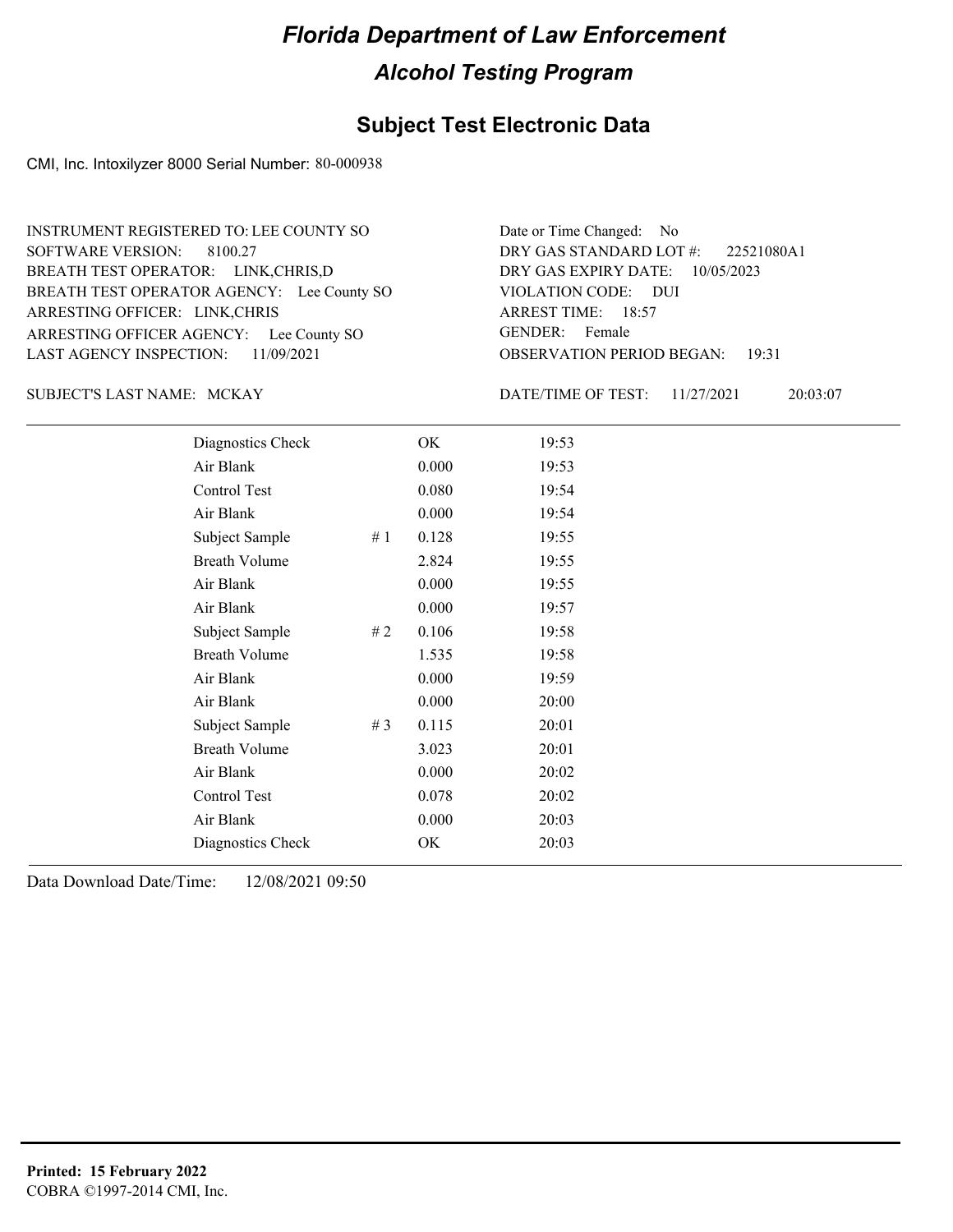### **Subject Test Electronic Data**

CMI, Inc. Intoxilyzer 8000 Serial Number: 80-000938

ARRESTING OFFICER AGENCY: GENDER: Sanibel PD BREATH TEST OPERATOR AGENCY: Lee County SO VIOLATION CODE: SOFTWARE VERSION: 8100.27 ARRESTING OFFICER: CHIAPPY,C BREATH TEST OPERATOR: TORRES,JAYDA,J LAST AGENCY INSPECTION: 11/09/2021 INSTRUMENT REGISTERED TO: LEE COUNTY SO

OBSERVATION PERIOD BEGAN: 20:00 VIOLATION CODE: DUI 18:46 ARREST TIME: DRY GAS EXPIRY DATE: 10/05/2023 22521080A1 DRY GAS STANDARD LOT #: Date or Time Changed: No GENDER: Male

SUBJECT'S LAST NAME: THOMPSON DATE/TIME OF TEST:

DATE/TIME OF TEST: 11/27/2021 20:40:01

| Diagnostics Check    |    | OK    | 20:33 |
|----------------------|----|-------|-------|
| Air Blank            |    | 0.000 | 20:33 |
| Control Test         |    | 0.080 | 20:34 |
| Air Blank            |    | 0.000 | 20:34 |
| Subject Sample       | #1 | 0.199 | 20:35 |
| <b>Breath Volume</b> |    | 1.898 | 20:35 |
| Air Blank            |    | 0.000 | 20:36 |
| Air Blank            |    | 0.000 | 20:37 |
| Subject Sample       | #2 | 0.214 | 20:38 |
| <b>Breath Volume</b> |    | 1.851 | 20:38 |
| Air Blank            |    | 0.000 | 20:39 |
| Control Test         |    | 0.077 | 20:39 |
| Air Blank            |    | 0.000 | 20:39 |
| Diagnostics Check    |    | OK    | 20:40 |
|                      |    |       |       |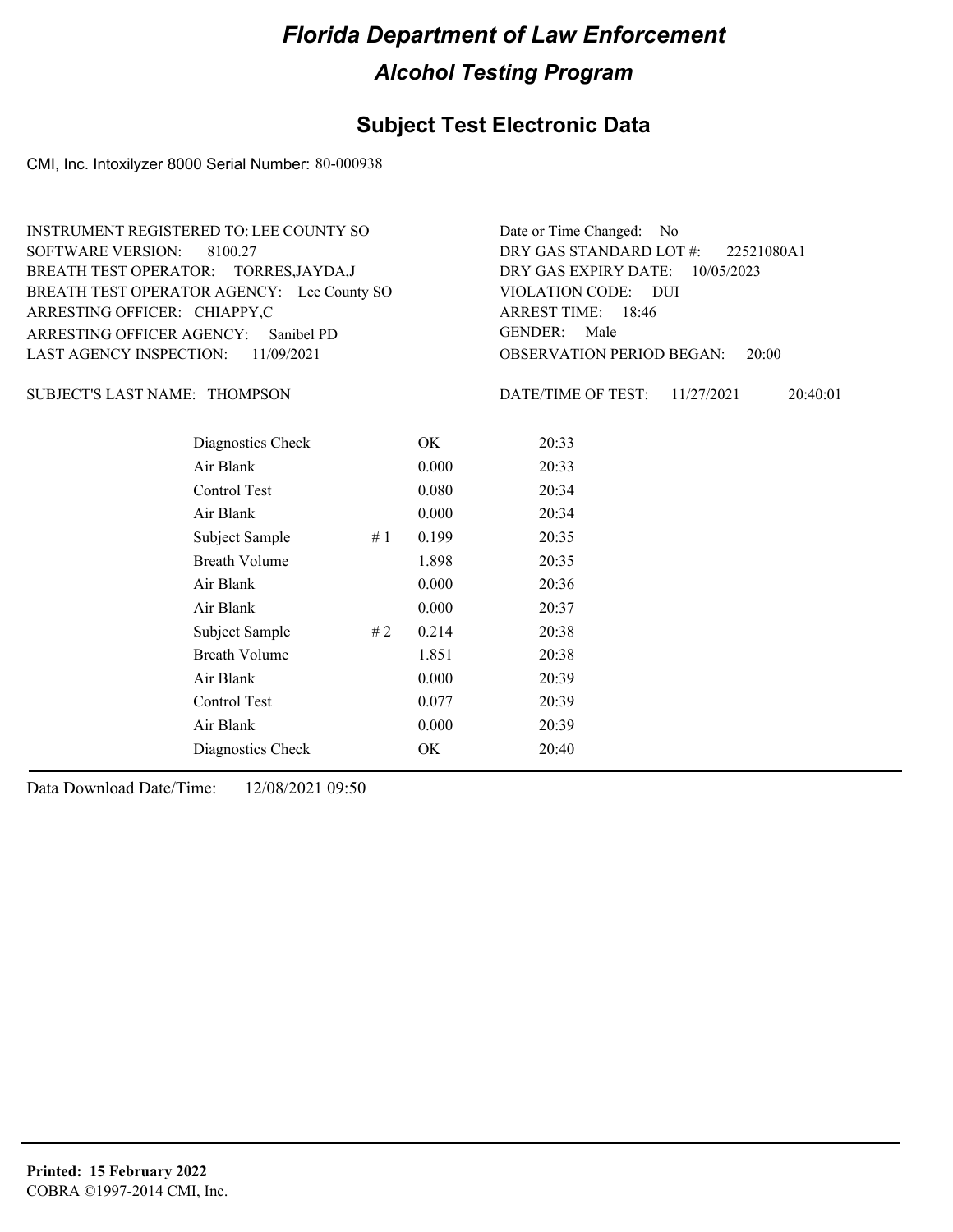### **Subject Test Electronic Data**

CMI, Inc. Intoxilyzer 8000 Serial Number: 80-000938

| <b>INSTRUMENT REGISTERED TO: LEE COUNTY SO</b> |                                                                                                                                         | Date or Time Changed: No                                    |                                                   |  |  |
|------------------------------------------------|-----------------------------------------------------------------------------------------------------------------------------------------|-------------------------------------------------------------|---------------------------------------------------|--|--|
|                                                |                                                                                                                                         | DRY GAS STANDARD LOT #:<br>22521080A                        |                                                   |  |  |
|                                                |                                                                                                                                         | DRY GAS EXPIRY DATE:<br>10/05/2023                          |                                                   |  |  |
|                                                |                                                                                                                                         |                                                             |                                                   |  |  |
|                                                |                                                                                                                                         | ARREST TIME: 23:20                                          |                                                   |  |  |
|                                                | <b>GENDER:</b>                                                                                                                          |                                                             |                                                   |  |  |
|                                                |                                                                                                                                         | <b>OBSERVATION PERIOD BEGAN:</b><br>01:00                   |                                                   |  |  |
|                                                |                                                                                                                                         | 11/30/2021<br>02:44:29                                      |                                                   |  |  |
| OK.                                            | 02:41                                                                                                                                   |                                                             |                                                   |  |  |
|                                                | 02:42                                                                                                                                   |                                                             |                                                   |  |  |
|                                                | 02:42                                                                                                                                   |                                                             |                                                   |  |  |
|                                                | 02:42                                                                                                                                   |                                                             |                                                   |  |  |
| #1                                             | 02:43                                                                                                                                   | <b>Subject Test Refused</b>                                 |                                                   |  |  |
|                                                | 02:43                                                                                                                                   |                                                             |                                                   |  |  |
|                                                | 02:43                                                                                                                                   |                                                             |                                                   |  |  |
|                                                | 02:43                                                                                                                                   |                                                             |                                                   |  |  |
|                                                | 02:44                                                                                                                                   |                                                             |                                                   |  |  |
| OK                                             | 02:44                                                                                                                                   |                                                             |                                                   |  |  |
|                                                | BREATH TEST OPERATOR AGENCY: Lee County SO<br>ARRESTING OFFICER AGENCY: Lee County SO<br>11/09/2021<br>SUBJECT'S LAST NAME: GROTHENDICK | 0.000<br>0.080<br>0.000<br>0.000<br>0.000<br>0.080<br>0.000 | VIOLATION CODE: DUI<br>Male<br>DATE/TIME OF TEST: |  |  |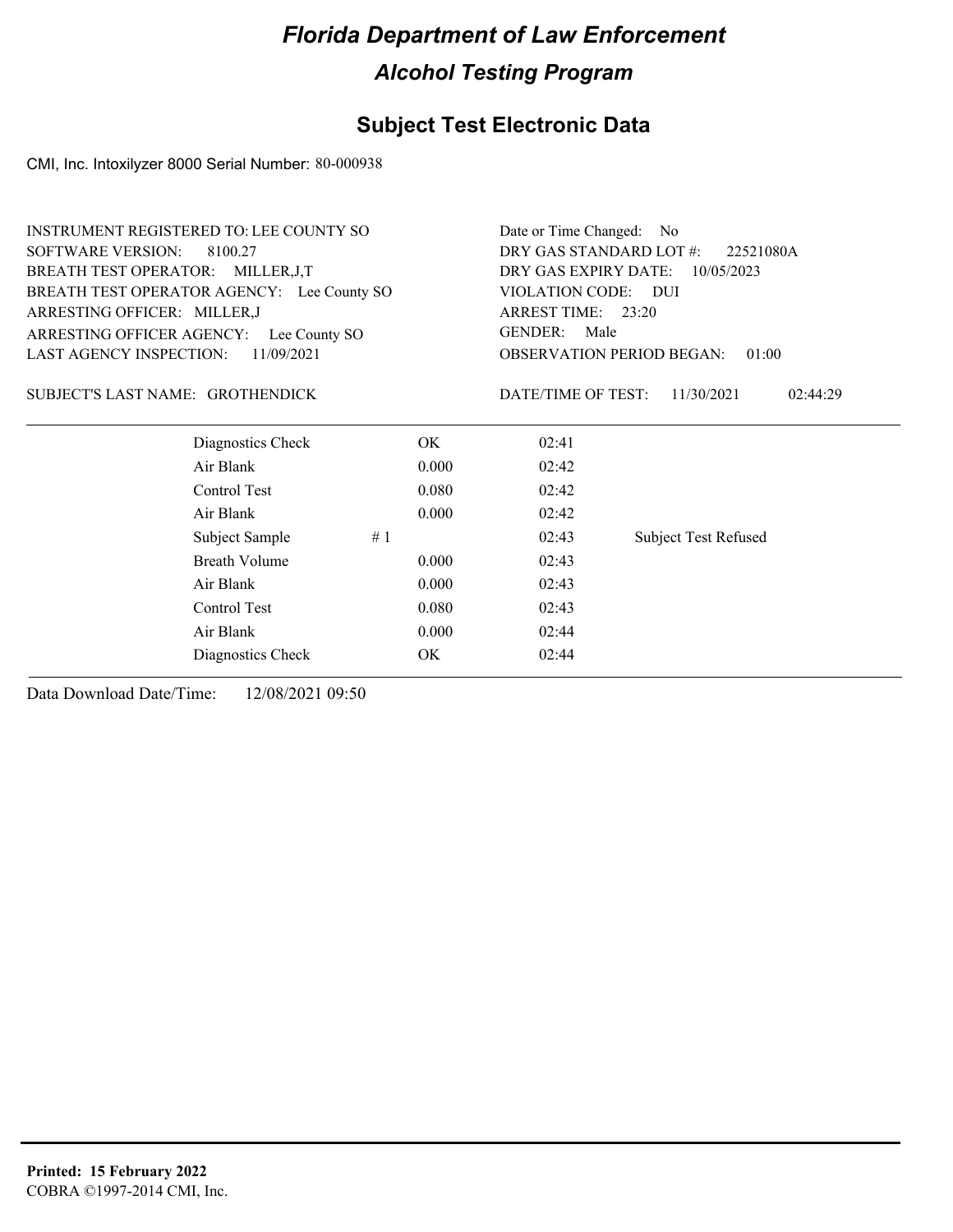### **Subject Test Electronic Data**

CMI, Inc. Intoxilyzer 8000 Serial Number: 80-000938

ARRESTING OFFICER AGENCY: Lee County SO GENDER: BREATH TEST OPERATOR AGENCY: Lee County SO VIOLATION CODE: SOFTWARE VERSION: 8100.27 ARRESTING OFFICER: ALEJO,T BREATH TEST OPERATOR: PAHLKE,M, LAST AGENCY INSPECTION: 11/09/2021 INSTRUMENT REGISTERED TO: LEE COUNTY SO

OBSERVATION PERIOD BEGAN: 18:27 VIOLATION CODE: DUI ARREST TIME: 17:12 DRY GAS EXPIRY DATE: 10/05/2023 22521080A DRY GAS STANDARD LOT #: Date or Time Changed: No GENDER: Male

SUBJECT'S LAST NAME: BAUGH **Example 20** BATE/TIME OF TEST:

DATE/TIME OF TEST: 11/30/2021 19:37:51

| Diagnostics Check    | OK    | 19:30 |
|----------------------|-------|-------|
| Air Blank            | 0.000 | 19:31 |
| Control Test         | 0.080 | 19:31 |
| Air Blank            | 0.000 | 19:31 |
| Subject Sample<br>#1 | 0.114 | 19:33 |
| <b>Breath Volume</b> | 1.195 | 19:33 |
| Air Blank            | 0.000 | 19:34 |
| Air Blank            | 0.000 | 19:35 |
| Subject Sample<br>#2 | 0.109 | 19:36 |
| <b>Breath Volume</b> | 1.289 | 19:36 |
| Air Blank            | 0.000 | 19:36 |
| Control Test         | 0.079 | 19:37 |
| Air Blank            | 0.000 | 19:37 |
| Diagnostics Check    | OK    | 19:37 |
|                      |       |       |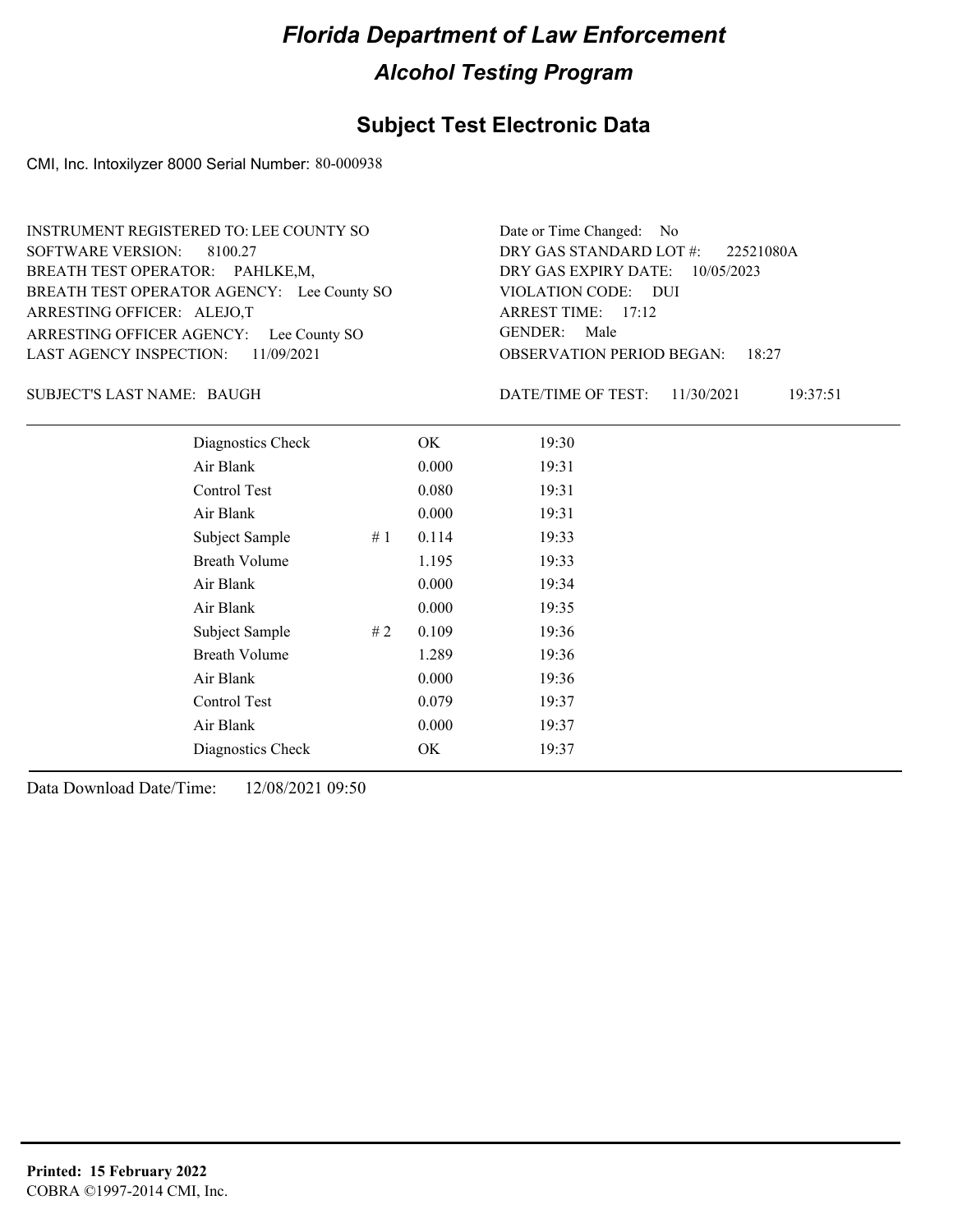### **Subject Test Electronic Data**

CMI, Inc. Intoxilyzer 8000 Serial Number: 80-000948

| <b>INSTRUMENT REGISTERED TO: GLADES COUNTY S.O.</b> |       | Date or Time Changed: No                                 |                             |  |
|-----------------------------------------------------|-------|----------------------------------------------------------|-----------------------------|--|
| <b>SOFTWARE VERSION:</b><br>8100.27                 |       | DRY GAS STANDARD LOT #:<br>14020080A1                    |                             |  |
| BREATH TEST OPERATOR: EPPS, QUINTELLA,              |       | DRY GAS EXPIRY DATE: 07/05/2022<br>VIOLATION CODE: ADMIN |                             |  |
| BREATH TEST OPERATOR AGENCY: Glades County SO       |       |                                                          |                             |  |
| ARRESTING OFFICER: MURRAY, STACY                    |       | ARREST TIME: 00:37                                       |                             |  |
| ARRESTING OFFICER AGENCY:<br>Glades County SO       |       | <b>GENDER:</b><br>Male                                   |                             |  |
| 10/31/2021<br>LAST AGENCY INSPECTION:               |       | <b>OBSERVATION PERIOD BEGAN:</b><br>00:50                |                             |  |
| SUBJECT'S LAST NAME: COLON                          |       | DATE/TIME OF TEST:                                       | 11/05/2021<br>01:13:53      |  |
| Diagnostics Check                                   | OK    | 01:11                                                    |                             |  |
| Air Blank                                           | 0.000 | 01:11                                                    |                             |  |
| Control Test                                        | 0.078 | 01:11                                                    |                             |  |
| Air Blank                                           | 0.000 | 01:12                                                    |                             |  |
| Subject Sample                                      | #1    | 01:12                                                    | <b>Subject Test Refused</b> |  |
| Breath Volume                                       | 0.000 | 01:12                                                    |                             |  |
| Air Blank                                           | 0.000 | 01:12                                                    |                             |  |
| Control Test                                        | 0.079 | 01:13                                                    |                             |  |
| Air Blank                                           | 0.000 | 01:13                                                    |                             |  |
| Diagnostics Check                                   | OK    | 01:13                                                    |                             |  |
|                                                     |       |                                                          |                             |  |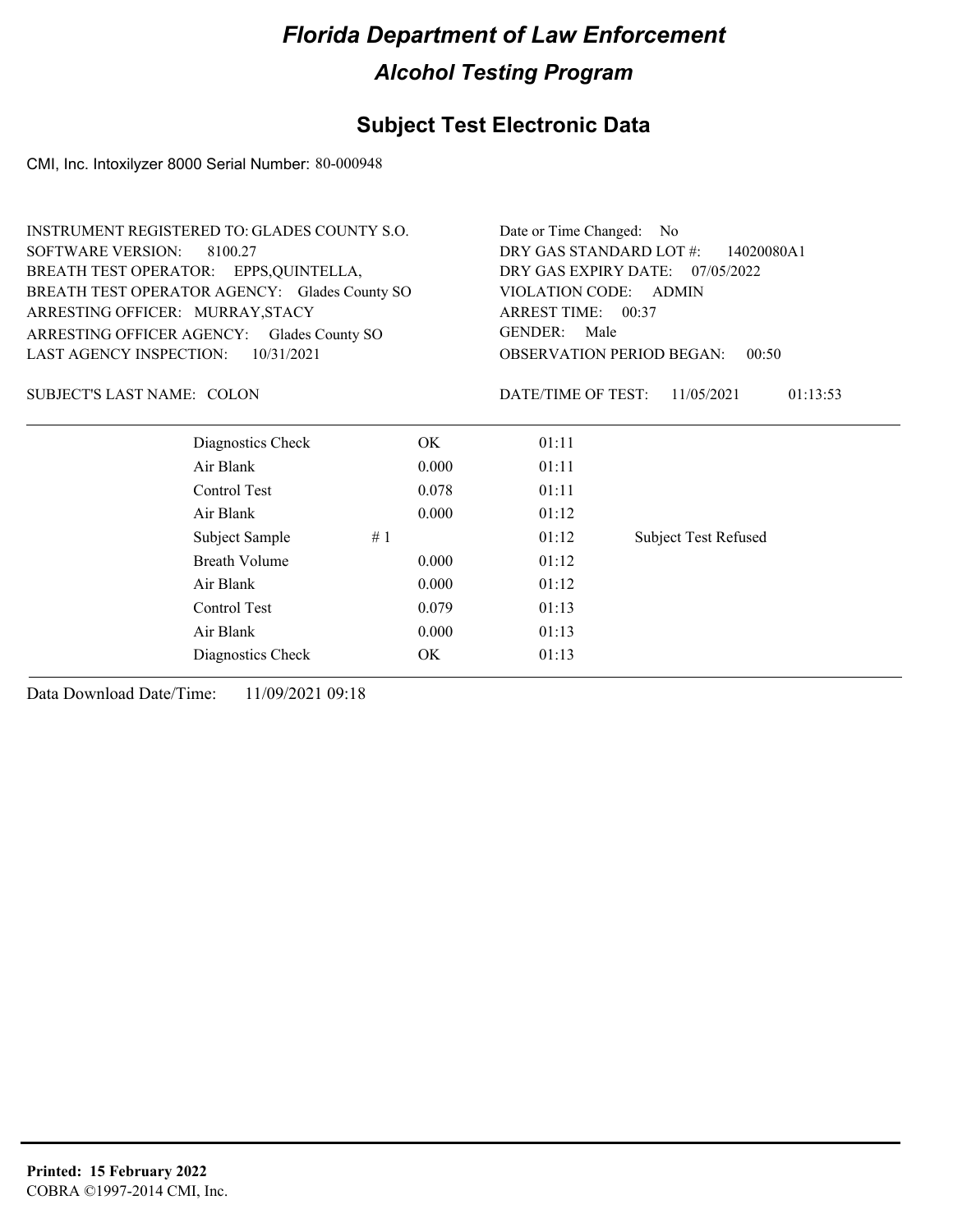### **Subject Test Electronic Data**

CMI, Inc. Intoxilyzer 8000 Serial Number: 80-000948

| INSTRUMENT REGISTERED TO: GLADES COUNTY S.O.  | Date or Time Changed: No               |
|-----------------------------------------------|----------------------------------------|
| SOFTWARE VERSION: 8100.27                     | DRY GAS STANDARD LOT $\#$ : 14020080A1 |
| BREATH TEST OPERATOR: BAXTER, AUDREY, D       | DRY GAS EXPIRY DATE: 07/05/2022        |
| BREATH TEST OPERATOR AGENCY: Glades County SO | VIOLATION CODE: ADMIN                  |
| ARRESTING OFFICER: MURRAY, STACY              | ARREST TIME: 12:33                     |
| ARRESTING OFFICER AGENCY: Glades County SO    | GENDER: Male                           |
| LAST AGENCY INSPECTION: $10/31/2021$          | <b>OBSERVATION PERIOD BEGAN: 08:40</b> |

SUBJECT'S LAST NAME: COLON DATE/TIME OF TEST:

DATE/TIME OF TEST: 11/05/2021 09:06:44

| Diagnostics Check    |       | OK    | 09:00 |  |
|----------------------|-------|-------|-------|--|
| Air Blank            |       | 0.000 | 09:00 |  |
| Control Test         |       | 0.078 | 09:01 |  |
| Air Blank            |       | 0.000 | 09:01 |  |
| Subject Sample       | # $1$ | 0.115 | 09:02 |  |
| <b>Breath Volume</b> |       | 1.699 | 09:02 |  |
| Air Blank            |       | 0.000 | 09:02 |  |
| Air Blank            |       | 0.000 | 09:04 |  |
| Subject Sample       | #2    | 0.120 | 09:05 |  |
| <b>Breath Volume</b> |       | 2.011 | 09:05 |  |
| Air Blank            |       | 0.000 | 09:05 |  |
| Control Test         |       | 0.078 | 09:06 |  |
| Air Blank            |       | 0.000 | 09:06 |  |
| Diagnostics Check    |       | OK    | 09:06 |  |
|                      |       |       |       |  |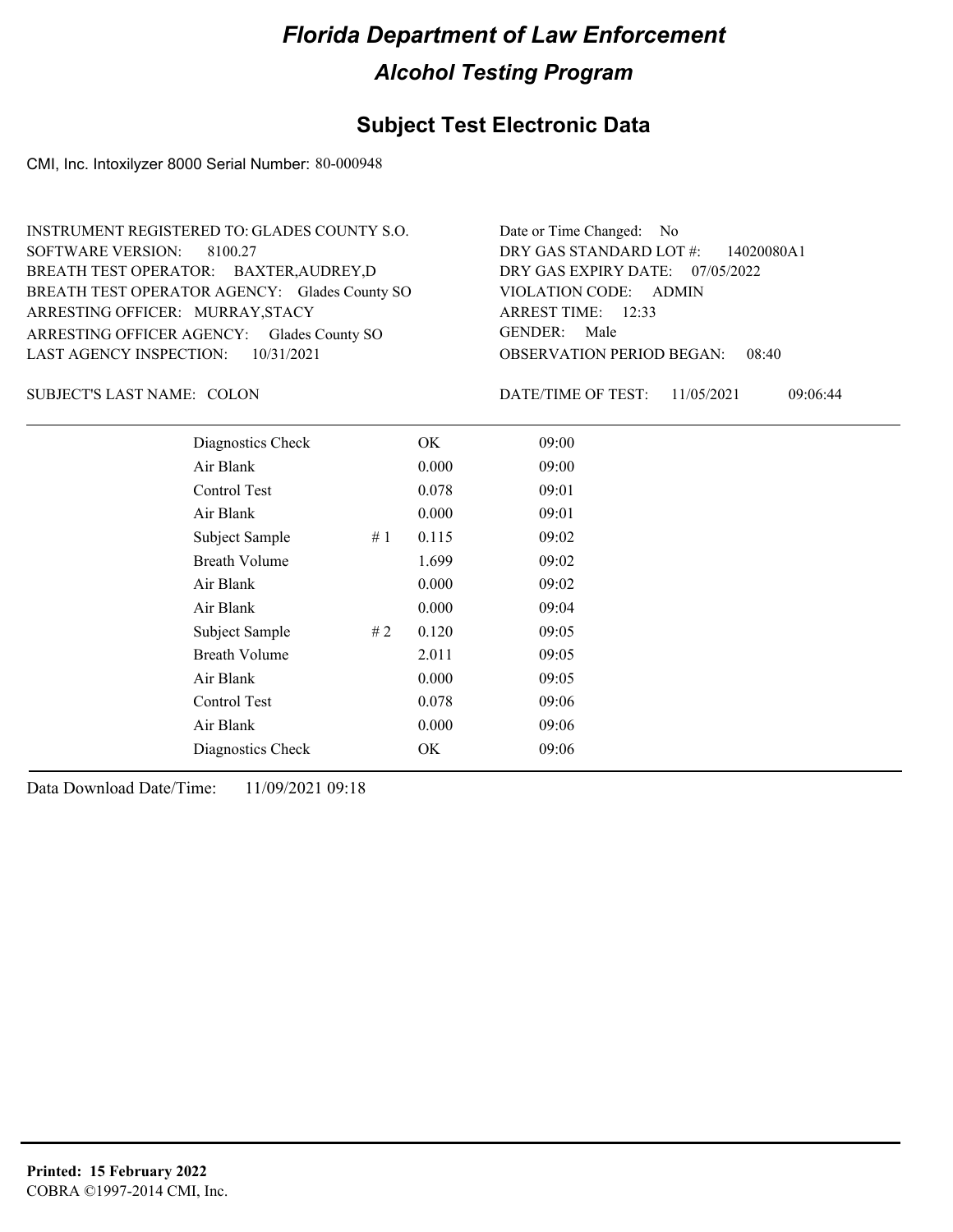### **Subject Test Electronic Data**

CMI, Inc. Intoxilyzer 8000 Serial Number: 80-000948

| INSTRUMENT REGISTERED TO: GLADES COUNTY S.O.  | Date or Time Changed: No               |
|-----------------------------------------------|----------------------------------------|
| SOFTWARE VERSION: 8100.27                     | DRY GAS STANDARD LOT #: 14020080A1     |
| BREATH TEST OPERATOR: BAXTER, AUDREY, D       | DRY GAS EXPIRY DATE: 07/05/2022        |
| BREATH TEST OPERATOR AGENCY: Glades County SO | VIOLATION CODE: ADMIN                  |
| ARRESTING OFFICER: MURRAY, STACY              | ARREST TIME: 12:33                     |
| ARRESTING OFFICER AGENCY: Glades County SO    | GENDER: Male                           |
| LAST AGENCY INSPECTION: $10/31/2021$          | <b>OBSERVATION PERIOD BEGAN: 10:30</b> |

SUBJECT'S LAST NAME: COLON DATE/TIME OF TEST:

DATE/TIME OF TEST: 11/05/2021 10:57:21

| Diagnostics Check    |    | OK    | 10:51 |
|----------------------|----|-------|-------|
| Air Blank            |    | 0.000 | 10:51 |
| Control Test         |    | 0.078 | 10:51 |
| Air Blank            |    | 0.000 | 10:52 |
| Subject Sample       | #1 | 0.075 | 10:52 |
| <b>Breath Volume</b> |    | 1.734 | 10:52 |
| Air Blank            |    | 0.000 | 10:53 |
| Air Blank            |    | 0.000 | 10:55 |
| Subject Sample       | #2 | 0.070 | 10:55 |
| <b>Breath Volume</b> |    | 1.664 | 10:55 |
| Air Blank            |    | 0.000 | 10:56 |
| Control Test         |    | 0.076 | 10:56 |
| Air Blank            |    | 0.000 | 10:57 |
| Diagnostics Check    |    | OK    | 10:57 |
|                      |    |       |       |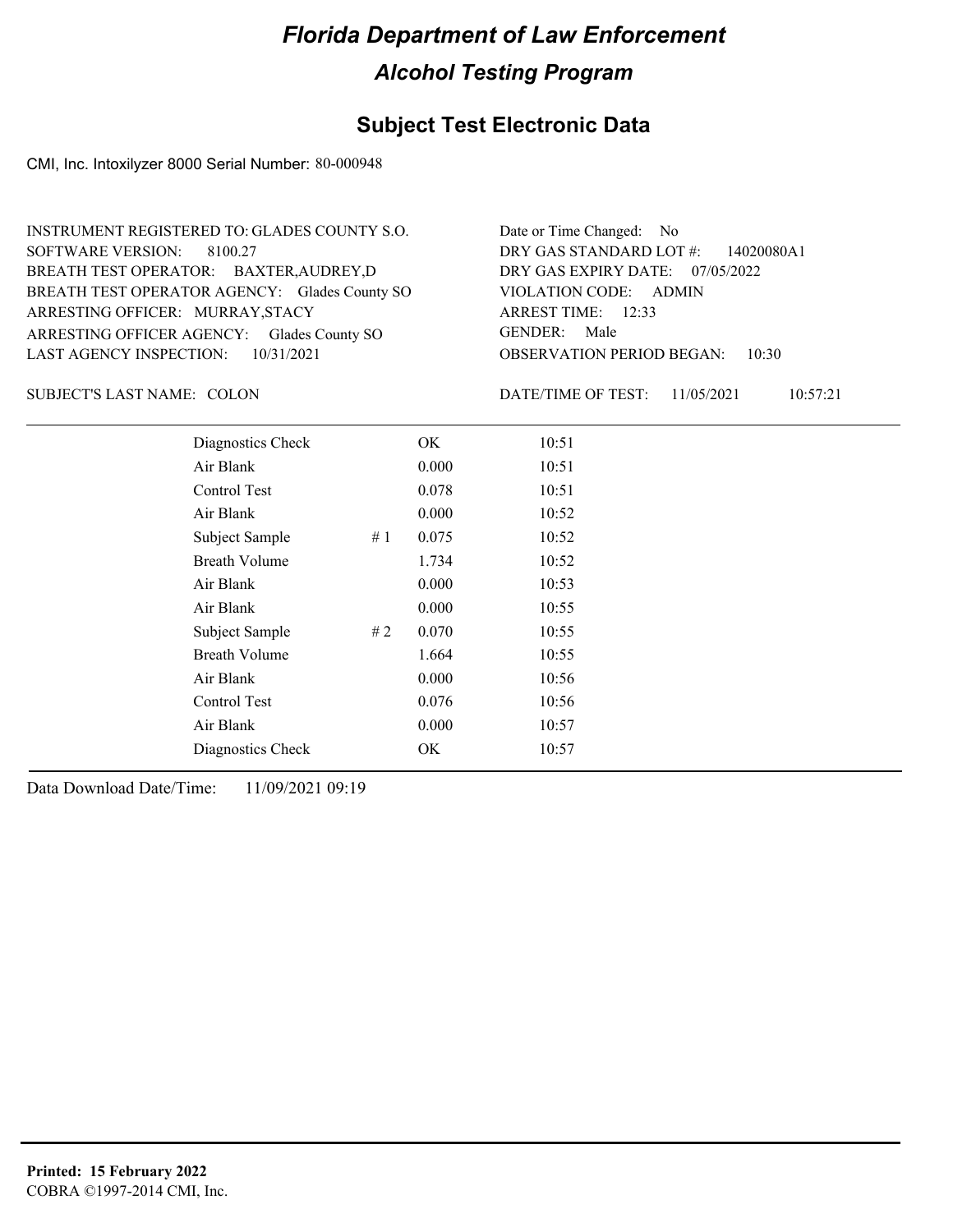### **Subject Test Electronic Data**

CMI, Inc. Intoxilyzer 8000 Serial Number: 80-000948

| INSTRUMENT REGISTERED TO: GLADES COUNTY S.O.                                     | Date or Time Changed: No               |
|----------------------------------------------------------------------------------|----------------------------------------|
| SOFTWARE VERSION: 8100.27                                                        | DRY GAS STANDARD LOT $\#$ : 14020080A1 |
| BREATH TEST OPERATOR: LEWIS, XAVIER, T                                           | DRY GAS EXPIRY DATE: 07/05/2022        |
|                                                                                  | VIOLATION CODE: DUI                    |
| BREATH TEST OPERATOR AGENCY: Glades County SO                                    | ARREST TIME: 19:40                     |
| ARRESTING OFFICER: DIAZ, ROBIN                                                   | GENDER: Female                         |
| ARRESTING OFFICER AGENCY: Glades County SO<br>LAST AGENCY INSPECTION: 10/31/2021 | <b>OBSERVATION PERIOD BEGAN: 19:50</b> |

#### SUBJECT'S LAST NAME: COLUCCI DATE/TIME OF TEST:

DATE/TIME OF TEST: 11/07/2021 20:25:46

| Diagnostics Check    | OK    | 20:14 |                    |
|----------------------|-------|-------|--------------------|
| Air Blank            | 0.000 | 20:14 |                    |
| Control Test         | 0.078 | 20:15 |                    |
| Air Blank            | 0.000 | 20:15 |                    |
| Subject Sample<br>#1 | 0.073 | 20:18 | Volume Not Met     |
| <b>Breath Volume</b> | 0.066 | 20:18 |                    |
| Air Blank            | 0.000 | 20:19 |                    |
| Air Blank            | 0.000 | 20:21 |                    |
| Subject Sample<br>#2 |       | 20:24 | No Sample Provided |
| <b>Breath Volume</b> | 0.000 | 20:24 |                    |
| Air Blank            | 0.000 | 20:24 |                    |
| Control Test         | 0.077 | 20:25 |                    |
| Air Blank            | 0.000 | 20:25 |                    |
| Diagnostics Check    | OK    | 20:25 |                    |
|                      |       |       |                    |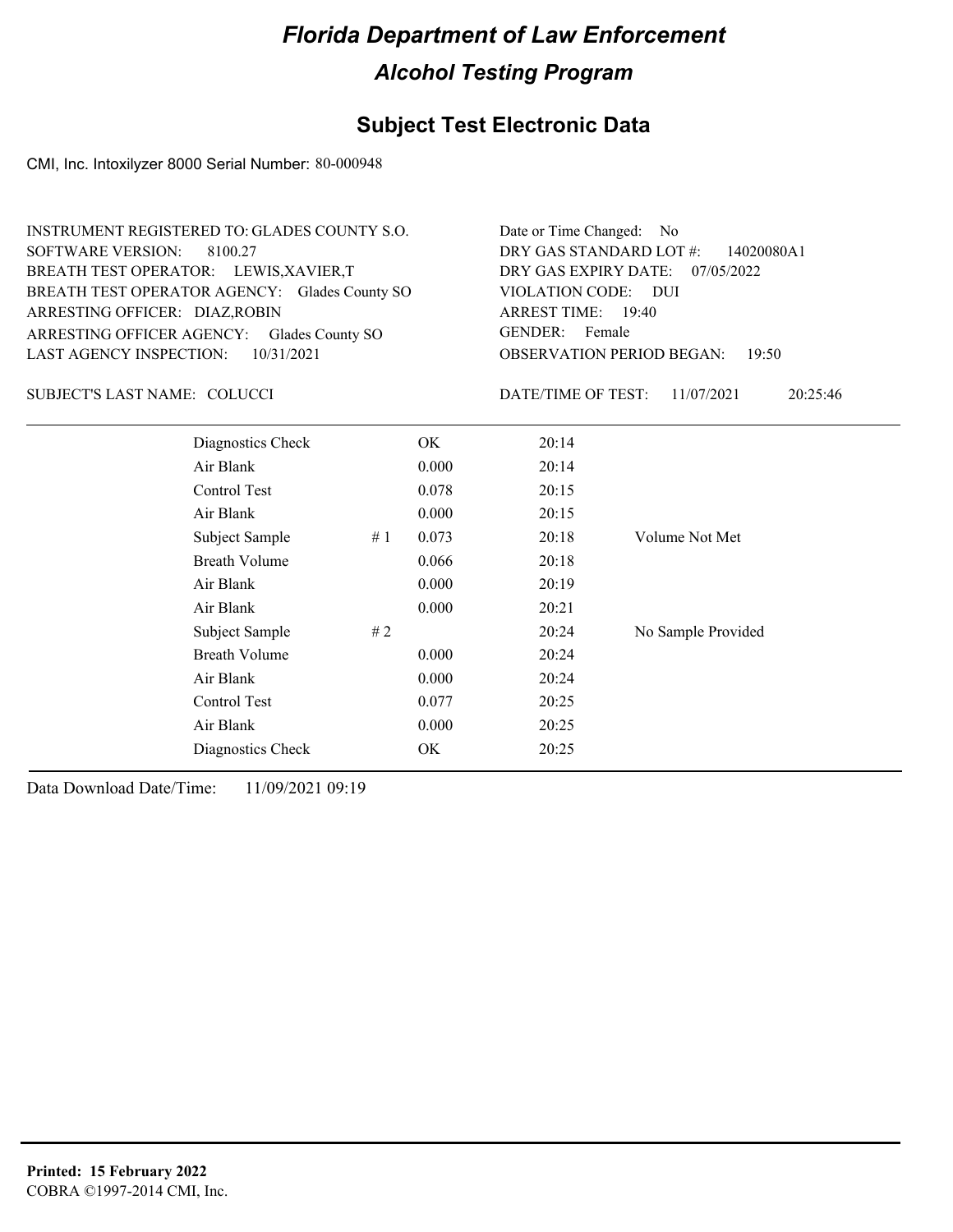### **Subject Test Electronic Data**

CMI, Inc. Intoxilyzer 8000 Serial Number: 80-000952

| INSTRUMENT REGISTERED TO: FRANKLIN COUNTY SO    | Date or Time Changed: No               |
|-------------------------------------------------|----------------------------------------|
| SOFTWARE VERSION: 8100.27                       | DRY GAS STANDARD LOT #: 34520080A1     |
| BREATH TEST OPERATOR: HEWITT, JARED, S          | DRY GAS EXPIRY DATE: $02/05/2023$      |
| BREATH TEST OPERATOR AGENCY: Franklin County SO | VIOLATION CODE: DUI                    |
| ARRESTING OFFICER: COATNEY, MIRANDA             | ARREST TIME: 18:38                     |
| ARRESTING OFFICER AGENCY: Franklin County SO    | GENDER: Male                           |
| LAST AGENCY INSPECTION: $10/11/2021$            | <b>OBSERVATION PERIOD BEGAN: 18:38</b> |

SUBJECT'S LAST NAME: RONALD DATE/TIME OF TEST:

DATE/TIME OF TEST: 11/06/2021 19:16:43

| Diagnostics Check    |    | OK    | 19:10 |
|----------------------|----|-------|-------|
| Air Blank            |    | 0.000 | 19:10 |
| Control Test         |    | 0.080 | 19:11 |
| Air Blank            |    | 0.000 | 19:11 |
| Subject Sample       | #1 | 0.128 | 19:12 |
| <b>Breath Volume</b> |    | 3.023 | 19:12 |
| Air Blank            |    | 0.000 | 19:12 |
| Air Blank            |    | 0.000 | 19:14 |
| Subject Sample       | #2 | 0.136 | 19:15 |
| <b>Breath Volume</b> |    | 1.832 | 19:15 |
| Air Blank            |    | 0.000 | 19:15 |
| Control Test         |    | 0.080 | 19:16 |
| Air Blank            |    | 0.000 | 19:16 |
| Diagnostics Check    |    | OK    | 19:16 |
|                      |    |       |       |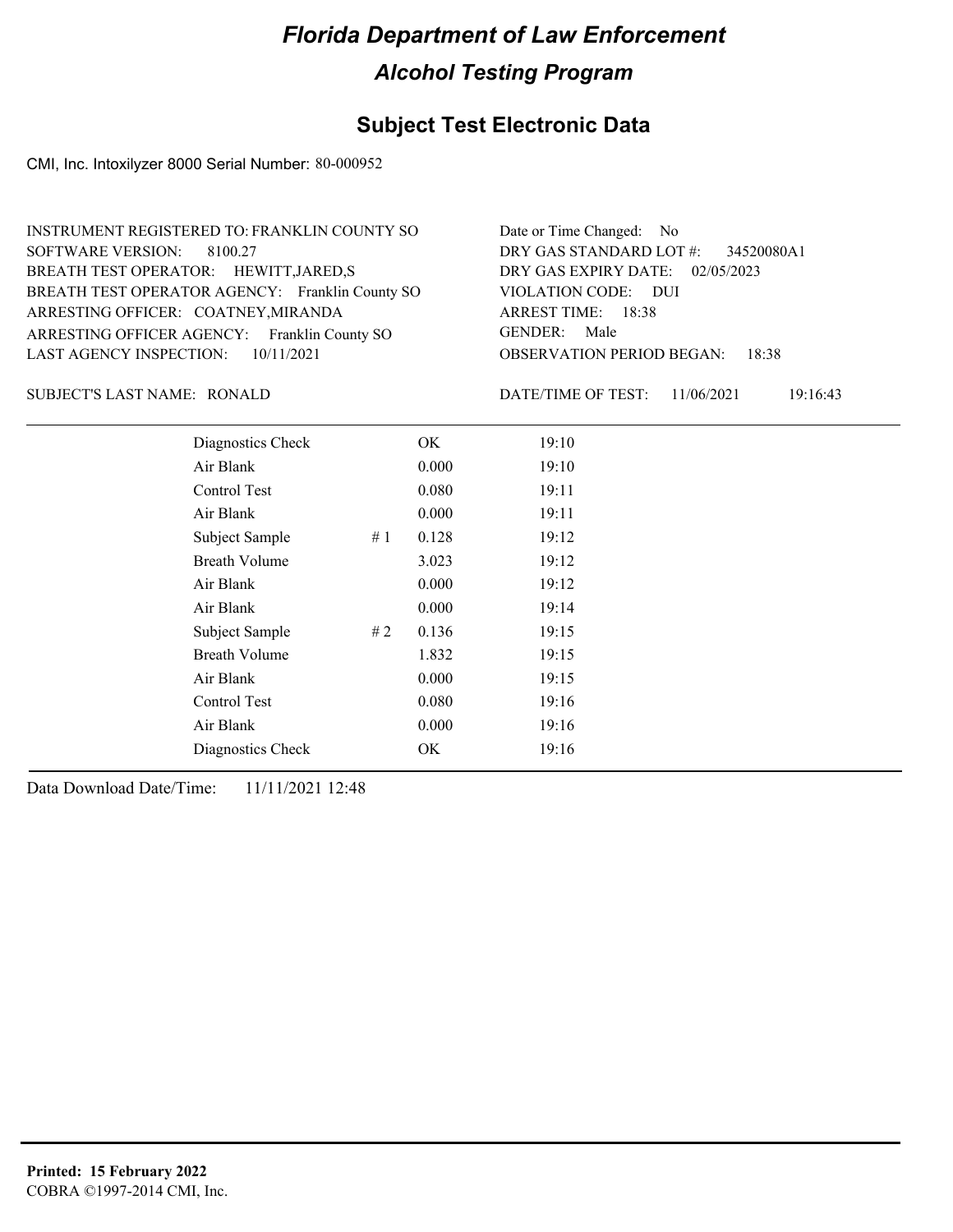### **Subject Test Electronic Data**

CMI, Inc. Intoxilyzer 8000 Serial Number: 80-000952

| INSTRUMENT REGISTERED TO: FRANKLIN COUNTY SO    | Date or Time Changed: No               |
|-------------------------------------------------|----------------------------------------|
| SOFTWARE VERSION: 8100.27                       | DRY GAS STANDARD LOT #: 34520080A1     |
| BREATH TEST OPERATOR: HEWITT, JARED, S          | DRY GAS EXPIRY DATE: 02/05/2023        |
| BREATH TEST OPERATOR AGENCY: Franklin County SO | VIOLATION CODE: DUI                    |
| ARRESTING OFFICER: LENDERMAN, TYLER             | ARREST TIME: 19:30                     |
| ARRESTING OFFICER AGENCY: Franklin County SO    | GENDER: Male                           |
| LAST AGENCY INSPECTION: $10/11/2021$            | <b>OBSERVATION PERIOD BEGAN: 19:30</b> |
|                                                 |                                        |

#### SUBJECT'S LAST NAME: MCDONALD DATE/TIME OF TEST:

DATE/TIME OF TEST: 11/06/2021 20:35:07

| Diagnostics Check    |    | OK    | 20:20 |                 |
|----------------------|----|-------|-------|-----------------|
| Air Blank            |    | 0.000 | 20:20 |                 |
| Control Test         |    | 0.080 | 20:21 |                 |
| Air Blank            |    | 0.000 | 20:21 |                 |
| Subject Sample       | #1 | 0.126 | 20:24 | Slope Not Level |
| <b>Breath Volume</b> |    | 1.492 | 20:24 |                 |
| Air Blank            |    | 0.000 | 20:25 |                 |
| Air Blank            |    | 0.000 | 20:27 |                 |
| Subject Sample       | #2 | 0.124 | 20:27 |                 |
| <b>Breath Volume</b> |    | 1.441 | 20:27 |                 |
| Air Blank            |    | 0.000 | 20:28 |                 |
| Air Blank            |    | 0.000 | 20:30 |                 |
| Subject Sample       | #3 | 0.120 | 20:33 |                 |
| <b>Breath Volume</b> |    | 1.652 | 20:33 |                 |
| Air Blank            |    | 0.000 | 20:34 |                 |
| Control Test         |    | 0.080 | 20:34 |                 |
| Air Blank            |    | 0.000 | 20:35 |                 |
| Diagnostics Check    |    | OK    | 20:35 |                 |
|                      |    |       |       |                 |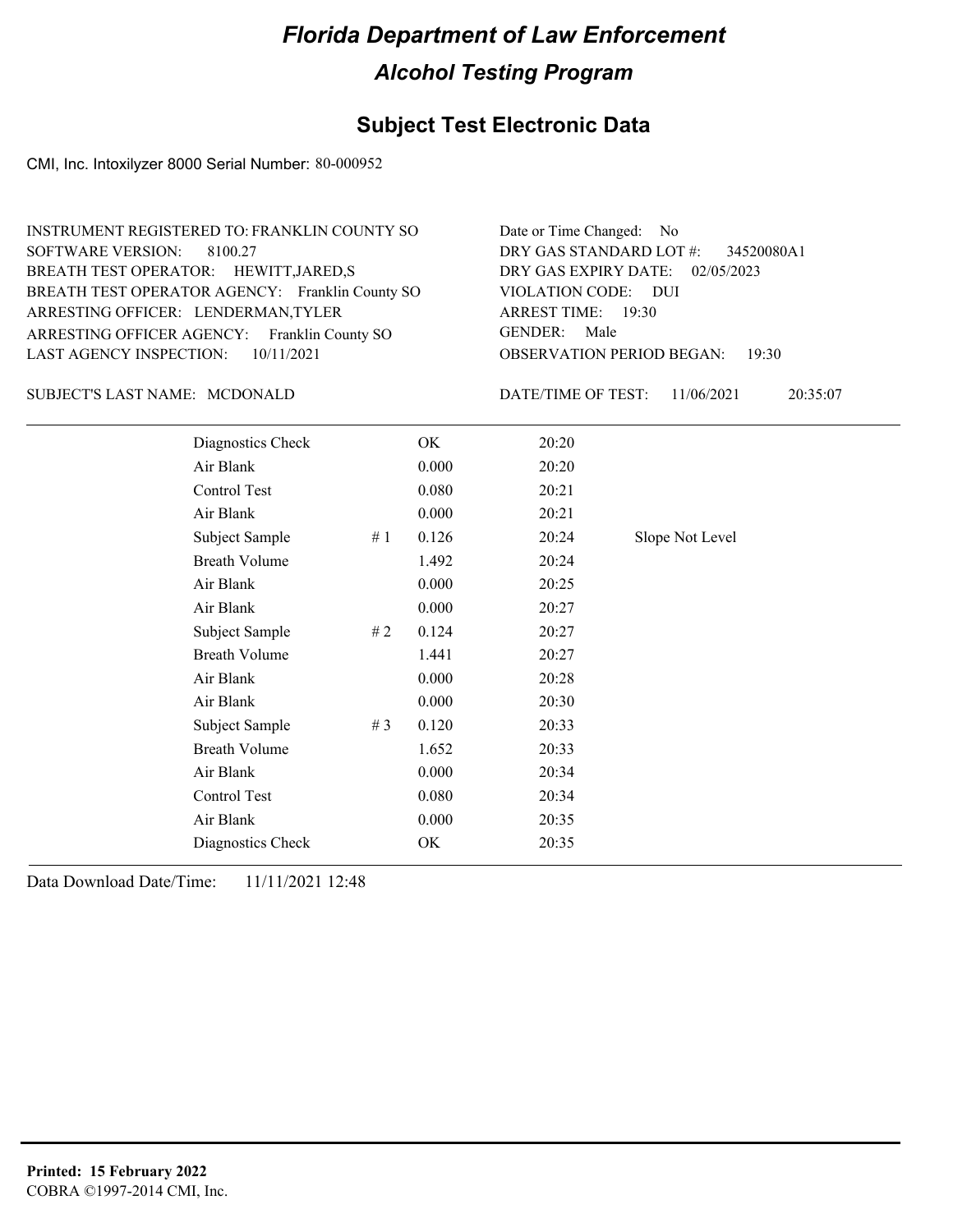### **Subject Test Electronic Data**

CMI, Inc. Intoxilyzer 8000 Serial Number: 80-000957

| <b>INSTRUMENT REGISTERED TO: LEON COUNTY SO</b>    | Date or Time Changed: No              |                        |                                           |  |
|----------------------------------------------------|---------------------------------------|------------------------|-------------------------------------------|--|
| <b>SOFTWARE VERSION:</b><br>8100.27                | DRY GAS STANDARD LOT #:<br>04120080A1 |                        |                                           |  |
| BREATH TEST OPERATOR: PHILCOX, DAVID, B            | DRY GAS EXPIRY DATE:                  | 03/05/2022             |                                           |  |
| BREATH TEST OPERATOR AGENCY: Leon County SO        |                                       | VIOLATION CODE: DUI    |                                           |  |
| ARRESTING OFFICER: KELLY, WILLIAM                  |                                       | ARREST TIME: 01:07     |                                           |  |
| <b>ARRESTING OFFICER AGENCY:</b><br>Tallahassee PD |                                       | <b>GENDER:</b><br>Male |                                           |  |
| LAST AGENCY INSPECTION:<br>10/07/2021              |                                       |                        | <b>OBSERVATION PERIOD BEGAN:</b><br>01:40 |  |
| SUBJECT'S LAST NAME: MULLIGAN                      |                                       | DATE/TIME OF TEST:     | 02:10:40<br>11/01/2021                    |  |
| Diagnostics Check                                  | OK.                                   | 02:07                  |                                           |  |
| Air Blank                                          | 0.000                                 | 02:08                  |                                           |  |
| Control Test                                       | 0.081                                 | 02:08                  |                                           |  |
| Air Blank                                          | 0.000                                 | 02:09                  |                                           |  |
| Subject Sample                                     | #1                                    | 02:09                  | <b>Subject Test Refused</b>               |  |
| <b>Breath Volume</b>                               | 0.000                                 | 02:09                  |                                           |  |
| Air Blank                                          | 0.000                                 | 02:09                  |                                           |  |
| Control Test                                       | 0.082                                 | 02:10                  |                                           |  |
| Air Blank                                          | 02:10                                 |                        |                                           |  |
| Diagnostics Check                                  | OK                                    | 02:10                  |                                           |  |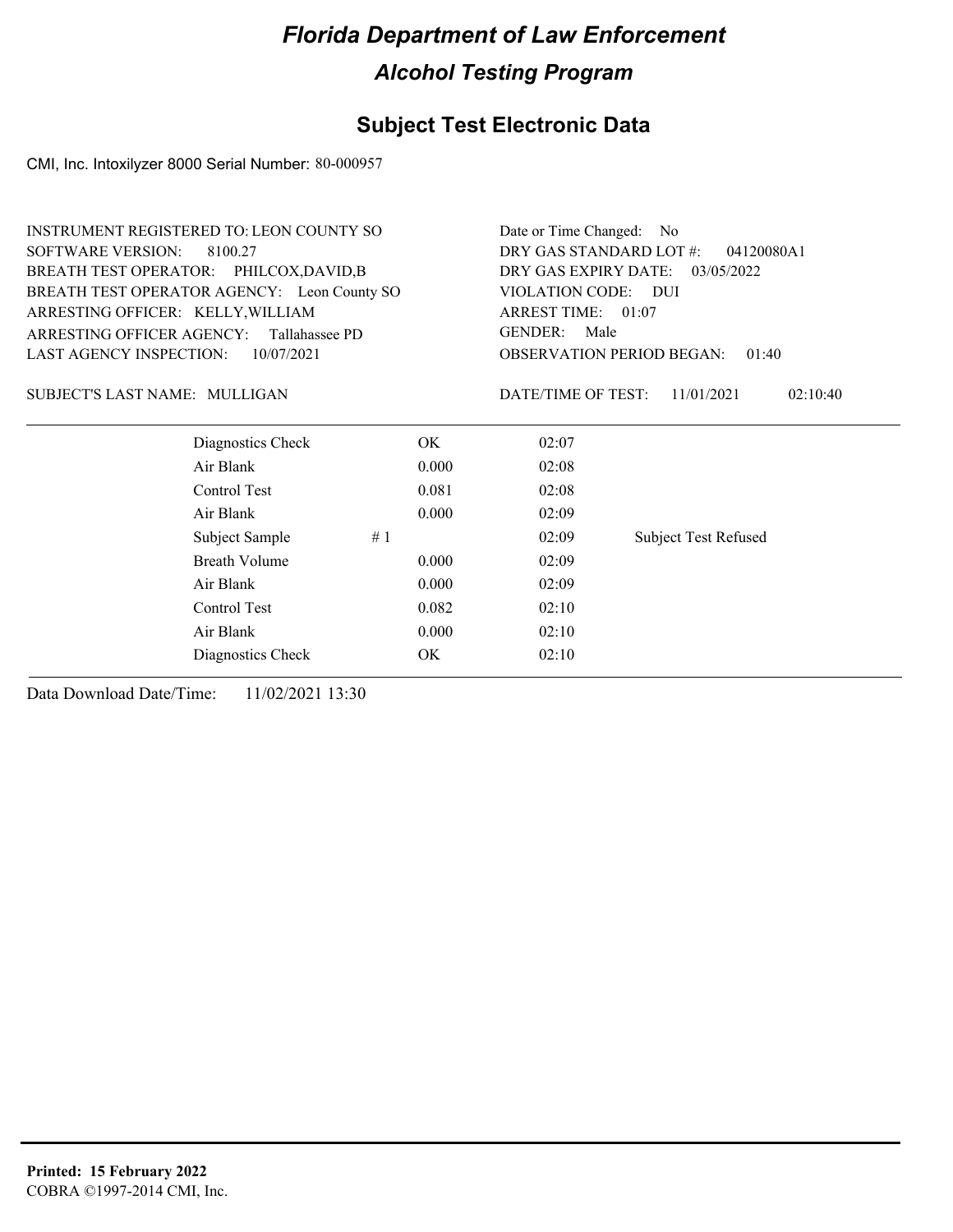### **Subject Test Electronic Data**

CMI, Inc. Intoxilyzer 8000 Serial Number: 80-000957

ARRESTING OFFICER AGENCY: Leon County SO GENDER: BREATH TEST OPERATOR AGENCY: Leon County SO VIOLATION CODE: SOFTWARE VERSION: 8100.27 ARRESTING OFFICER: PHILCOX,DAVID BREATH TEST OPERATOR: PHILCOX,DAVID,B LAST AGENCY INSPECTION: 11/02/2021 INSTRUMENT REGISTERED TO: LEON COUNTY SO

OBSERVATION PERIOD BEGAN: 23:20 VIOLATION CODE: DUI 23:00 ARREST TIME: DRY GAS EXPIRY DATE: 03/05/2022 04120080A1 DRY GAS STANDARD LOT #: Date or Time Changed: No GENDER: Female

BARRINGTON SUBJECT'S LAST NAME: DATE/TIME OF TEST:

DATE/TIME OF TEST: 11/02/2021 23:54:48

| Diagnostics Check    |    | OK    | 23:48 |
|----------------------|----|-------|-------|
| Air Blank            |    | 0.000 | 23:48 |
| Control Test         |    | 0.081 | 23:48 |
| Air Blank            |    | 0.000 | 23:49 |
| Subject Sample       | #1 | 0.158 | 23:49 |
| <b>Breath Volume</b> |    | 1.289 | 23:49 |
| Air Blank            |    | 0.000 | 23:50 |
| Air Blank            |    | 0.000 | 23:52 |
| Subject Sample       | #2 | 0.160 | 23:53 |
| <b>Breath Volume</b> |    | 2.273 | 23:53 |
| Air Blank            |    | 0.000 | 23:53 |
| <b>Control Test</b>  |    | 0.082 | 23:54 |
| Air Blank            |    | 0.000 | 23:54 |
| Diagnostics Check    |    | OK    | 23:54 |
|                      |    |       |       |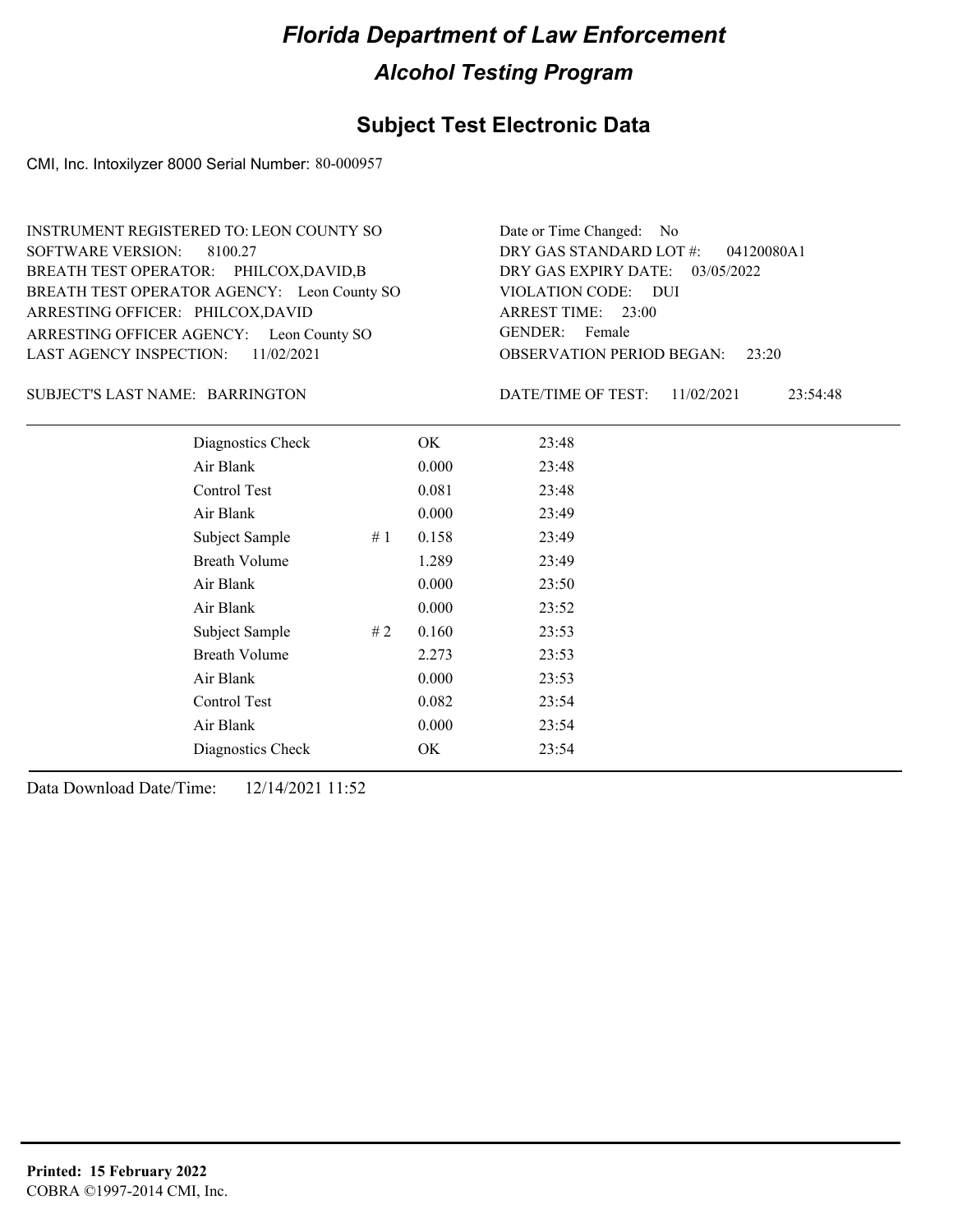### **Subject Test Electronic Data**

CMI, Inc. Intoxilyzer 8000 Serial Number: 80-000957

| <b>INSTRUMENT REGISTERED TO: LEON COUNTY SO</b> | Date or Time Changed: No                     |  |
|-------------------------------------------------|----------------------------------------------|--|
| SOFTWARE VERSION: 8100.27                       | DRY GAS STANDARD LOT #:<br>04120080A1        |  |
| BREATH TEST OPERATOR: PHELPS, WILLIAM, D        | DRY GAS EXPIRY DATE:<br>03/05/2022           |  |
| BREATH TEST OPERATOR AGENCY: Tallahassee PD     | VIOLATION CODE: DUI                          |  |
| ARRESTING OFFICER: PHELPS, WILLIAM              | ARREST TIME: $00:32$                         |  |
| ARRESTING OFFICER AGENCY: Tallahassee PD        | GENDER: Female                               |  |
| LAST AGENCY INSPECTION:<br>11/02/2021           | <b>OBSERVATION PERIOD BEGAN:</b><br>01:00    |  |
| SUBJECT'S LAST NAME: JEFFERSON                  | DATE/TIME OF TEST:<br>01:28:55<br>11/04/2021 |  |
| Diagnostics Check                               | OK.<br>01:28                                 |  |
| Air Blank                                       | 01:28<br><b>RFI</b> Detect                   |  |
| Air Blank                                       | 0.000<br>01:28                               |  |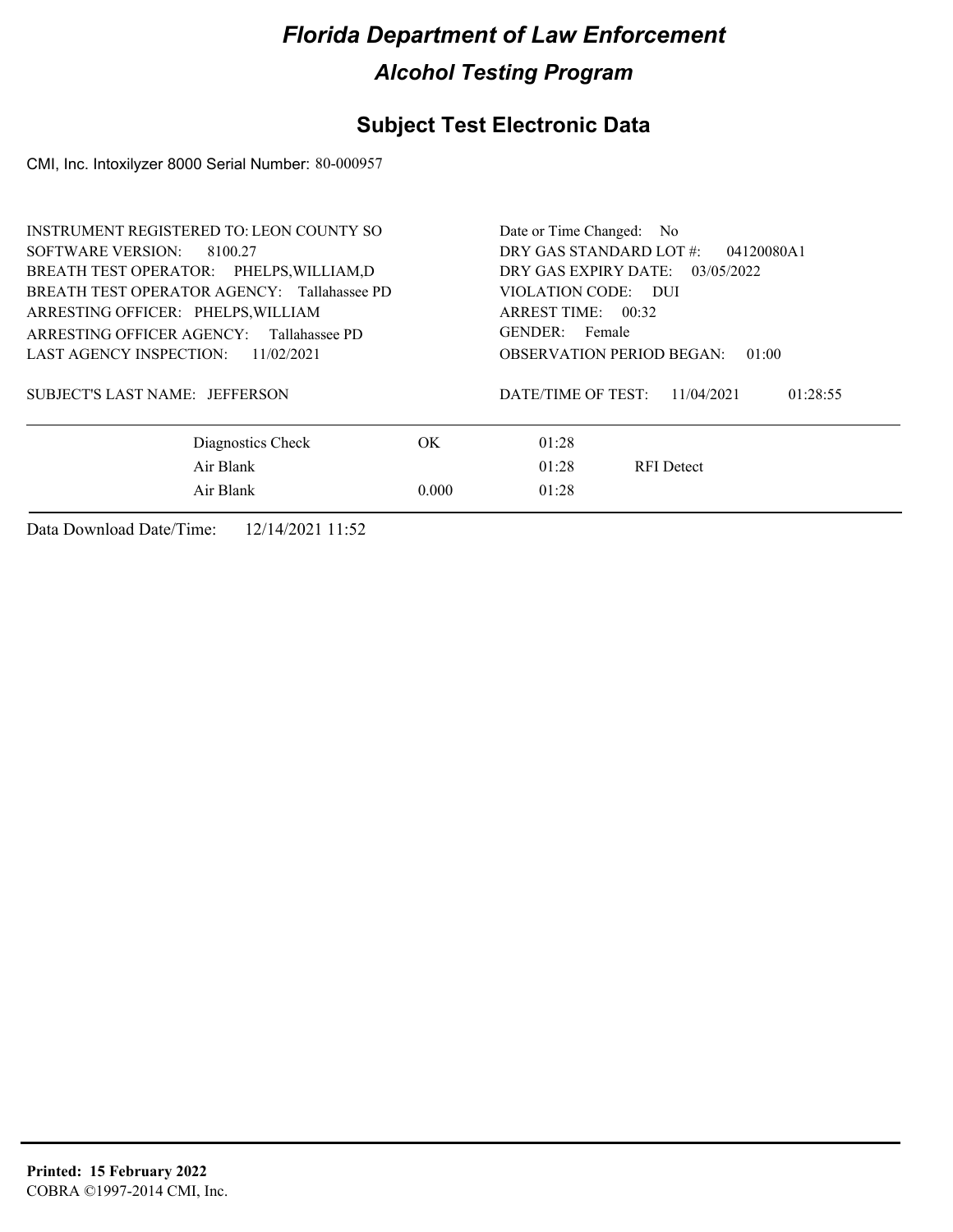### **Subject Test Electronic Data**

CMI, Inc. Intoxilyzer 8000 Serial Number: 80-000957

ARRESTING OFFICER AGENCY: Tallahassee PD GENDER: BREATH TEST OPERATOR AGENCY: Tallahassee PD VIOLATION CODE: SOFTWARE VERSION: 8100.27 ARRESTING OFFICER: PHELPS, WILLIAM BREATH TEST OPERATOR: PHELPS,WILLIAM,D LAST AGENCY INSPECTION: 11/02/2021 INSTRUMENT REGISTERED TO: LEON COUNTY SO

OBSERVATION PERIOD BEGAN: 01:00 VIOLATION CODE: DUI ARREST TIME: 00:32 DRY GAS EXPIRY DATE: 03/05/2022 04120080A1 DRY GAS STANDARD LOT #: Date or Time Changed: No GENDER: Female

JEFFERSON SUBJECT'S LAST NAME: DATE/TIME OF TEST:

DATE/TIME OF TEST: 11/04/2021 01:38:42

| Diagnostics Check    |    | OK    | 01:31 |
|----------------------|----|-------|-------|
| Air Blank            |    | 0.000 | 01:31 |
| Control Test         |    | 0.081 | 01:31 |
| Air Blank            |    | 0.000 | 01:32 |
| Subject Sample       | #1 | 0.145 | 01:32 |
| <b>Breath Volume</b> |    | 2.316 | 01:32 |
| Air Blank            |    | 0.000 | 01:33 |
| Air Blank            |    | 0.000 | 01:35 |
| Subject Sample       | #2 | 0.142 | 01:36 |
| <b>Breath Volume</b> |    | 1.937 | 01:36 |
| Air Blank            |    | 0.000 | 01:37 |
| Control Test         |    | 0.084 | 01:38 |
| Air Blank            |    | 0.000 | 01:38 |
| Diagnostics Check    |    | OK    | 01:38 |
|                      |    |       |       |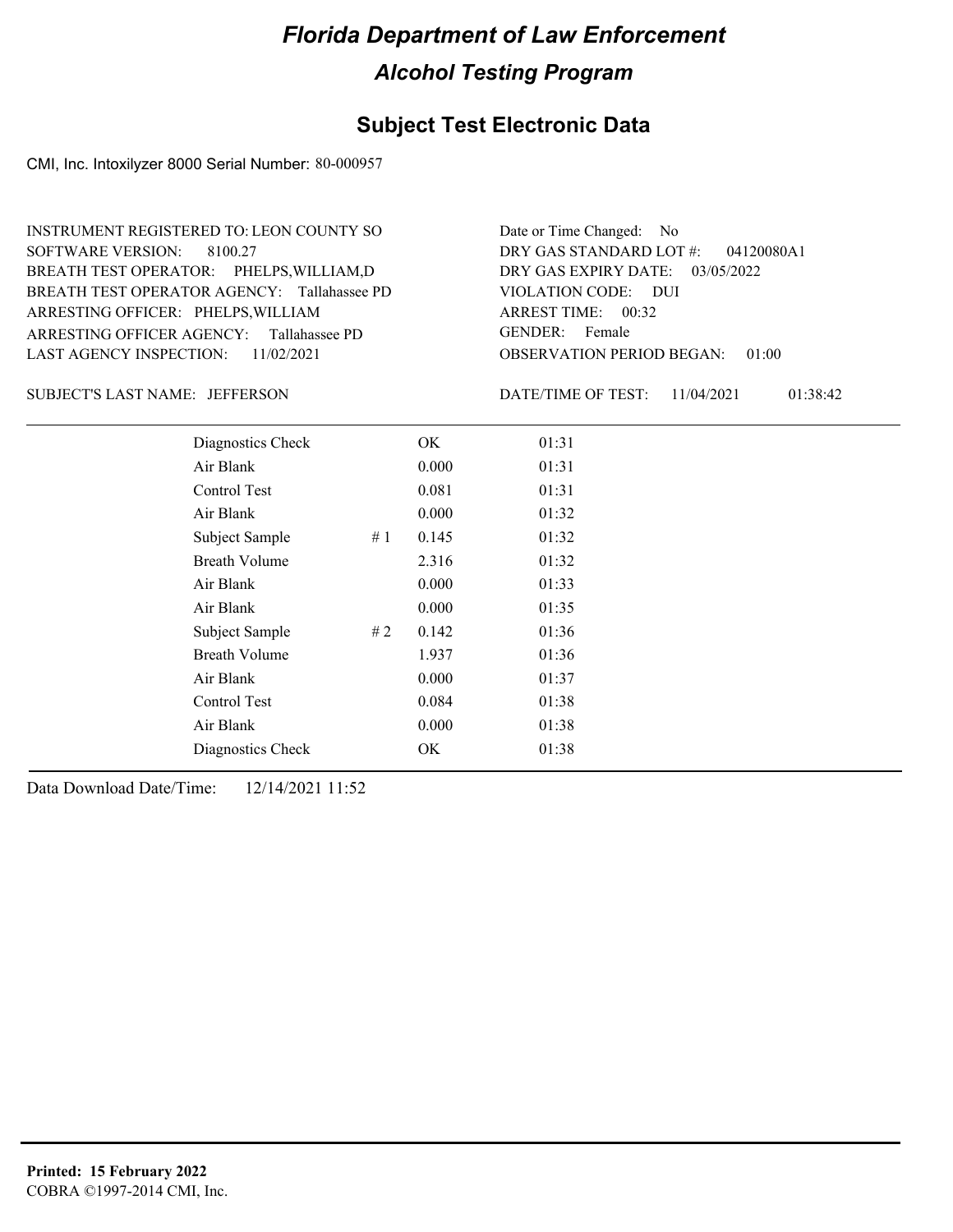### **Subject Test Electronic Data**

CMI, Inc. Intoxilyzer 8000 Serial Number: 80-000957

ARRESTING OFFICER AGENCY: Leon County SO GENDER: BREATH TEST OPERATOR AGENCY: Leon County SO VIOLATION CODE: SOFTWARE VERSION: 8100.27 ARRESTING OFFICER: MATLOCK,LOGAN BREATH TEST OPERATOR: MATLOCK,LOGAN,R LAST AGENCY INSPECTION: 11/02/2021 INSTRUMENT REGISTERED TO: LEON COUNTY SO

OBSERVATION PERIOD BEGAN: 04:09 VIOLATION CODE: DUI 03:29 ARREST TIME: DRY GAS EXPIRY DATE: 03/05/2022 04120080A1 DRY GAS STANDARD LOT #: GENDER: Female

Date or Time Changed: No

CUNNINGHAM SUBJECT'S LAST NAME: DATE/TIME OF TEST:

DATE/TIME OF TEST: 11/09/2021 04:36:29

| Diagnostics Check    |    | OK    | 04:30 |  |
|----------------------|----|-------|-------|--|
| Air Blank            |    | 0.000 | 04:30 |  |
| Control Test         |    | 0.081 | 04:30 |  |
| Air Blank            |    | 0.000 | 04:31 |  |
| Subject Sample       | #1 | 0.242 | 04:32 |  |
| <b>Breath Volume</b> |    | 3.054 | 04:32 |  |
| Air Blank            |    | 0.000 | 04:32 |  |
| Air Blank            |    | 0.000 | 04:34 |  |
| Subject Sample       | #2 | 0.224 | 04:34 |  |
| <b>Breath Volume</b> |    | 1.671 | 04:34 |  |
| Air Blank            |    | 0.000 | 04:35 |  |
| Control Test         |    | 0.082 | 04:35 |  |
| Air Blank            |    | 0.000 | 04:36 |  |
| Diagnostics Check    |    | OK    | 04:36 |  |
|                      |    |       |       |  |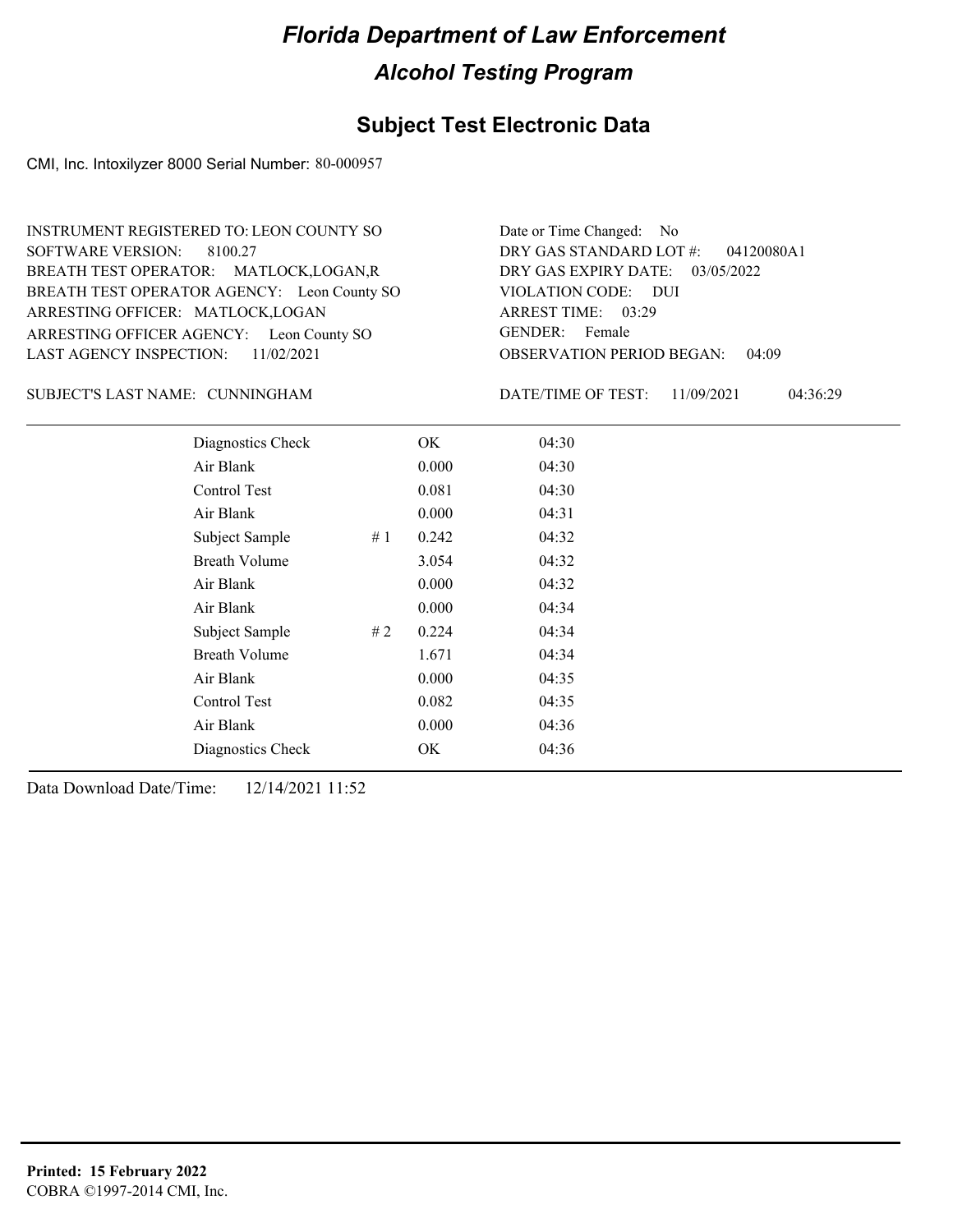### **Subject Test Electronic Data**

CMI, Inc. Intoxilyzer 8000 Serial Number: 80-000957

ARRESTING OFFICER AGENCY: FHP Troop H GENDER: BREATH TEST OPERATOR AGENCY: FHP Troop H VIOLATION CODE: SOFTWARE VERSION: ARRESTING OFFICER: VOLLERTSEN,CRAIG BREATH TEST OPERATOR: VOLLERTSEN,CRAIG,W LAST AGENCY INSPECTION: 11/02/2021 8100.27 INSTRUMENT REGISTERED TO: LEON COUNTY SO

OBSERVATION PERIOD BEGAN: 06:30 VIOLATION CODE: DUI ARREST TIME: 05:55 DRY GAS EXPIRY DATE: 03/05/2022 04120080A1 DRY GAS STANDARD LOT #: Date or Time Changed: No GENDER: Male

SIMS SUBJECT'S LAST NAME: DATE/TIME OF TEST:

DATE/TIME OF TEST: 11/10/2021 07:02:55

| Diagnostics Check    | OK    | 06:56 |
|----------------------|-------|-------|
| Air Blank            | 0.000 | 06:57 |
| Control Test         | 0.081 | 06:57 |
| Air Blank            | 0.000 | 06:58 |
| Subject Sample<br>#1 | 0.100 | 06:58 |
| <b>Breath Volume</b> | 3.277 | 06:58 |
| Air Blank            | 0.000 | 06:59 |
| Air Blank            | 0.000 | 07:00 |
| Subject Sample<br>#2 | 0.101 | 07:01 |
| <b>Breath Volume</b> | 3.050 | 07:01 |
| Air Blank            | 0.000 | 07:02 |
| <b>Control Test</b>  | 0.083 | 07:02 |
| Air Blank            | 0.000 | 07:02 |
| Diagnostics Check    | OK    | 07:02 |
|                      |       |       |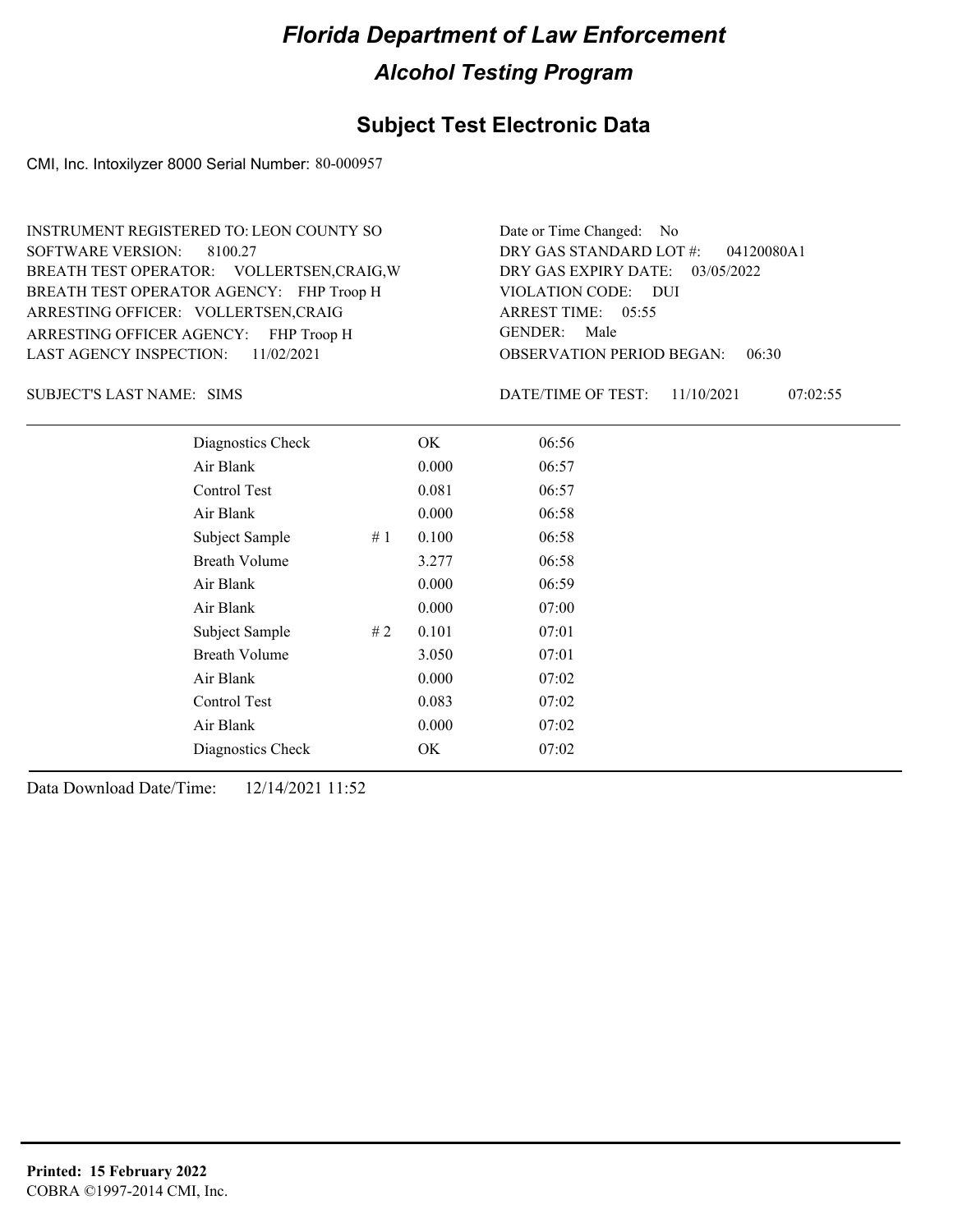### **Subject Test Electronic Data**

CMI, Inc. Intoxilyzer 8000 Serial Number: 80-000957

|                                     | <b>INSTRUMENT REGISTERED TO: LEON COUNTY SO</b> |    |       | Date or Time Changed: No              |                                           |  |  |
|-------------------------------------|-------------------------------------------------|----|-------|---------------------------------------|-------------------------------------------|--|--|
| <b>SOFTWARE VERSION:</b><br>8100.27 |                                                 |    |       | DRY GAS STANDARD LOT #:<br>04120080A1 |                                           |  |  |
|                                     | BREATH TEST OPERATOR: SHEFFIELD, BRANDON, S     |    |       | DRY GAS EXPIRY DATE: 03/05/2022       |                                           |  |  |
|                                     | BREATH TEST OPERATOR AGENCY: FHP Troop H        |    |       | VIOLATION CODE: DUI                   |                                           |  |  |
| ARRESTING OFFICER: HEDGES, MATTHEW  |                                                 |    |       | ARREST TIME: 15:34                    |                                           |  |  |
|                                     | ARRESTING OFFICER AGENCY: FHP Troop H           |    |       | <b>GENDER:</b><br>Male                |                                           |  |  |
|                                     | LAST AGENCY INSPECTION:<br>11/02/2021           |    |       |                                       | <b>OBSERVATION PERIOD BEGAN:</b><br>15:53 |  |  |
| SUBJECT'S LAST NAME: EMANUEL        |                                                 |    |       | DATE/TIME OF TEST:                    | 11/10/2021<br>16:16:35                    |  |  |
|                                     | Diagnostics Check                               |    | ОK    | 16:13                                 |                                           |  |  |
|                                     | Air Blank                                       |    | 0.000 | 16:13                                 |                                           |  |  |
|                                     | Control Test                                    |    | 0.081 | 16:14                                 |                                           |  |  |
|                                     | Air Blank                                       |    | 0.000 | 16:14                                 |                                           |  |  |
|                                     | Subject Sample                                  | #1 | 0.188 | 16:15                                 |                                           |  |  |
|                                     | <b>Breath Volume</b>                            |    | 1.640 | 16:15                                 |                                           |  |  |
|                                     | Air Blank                                       |    |       | 16:16                                 | Purge Fail                                |  |  |
|                                     | Air Blank                                       |    | 0.000 | 16:16                                 |                                           |  |  |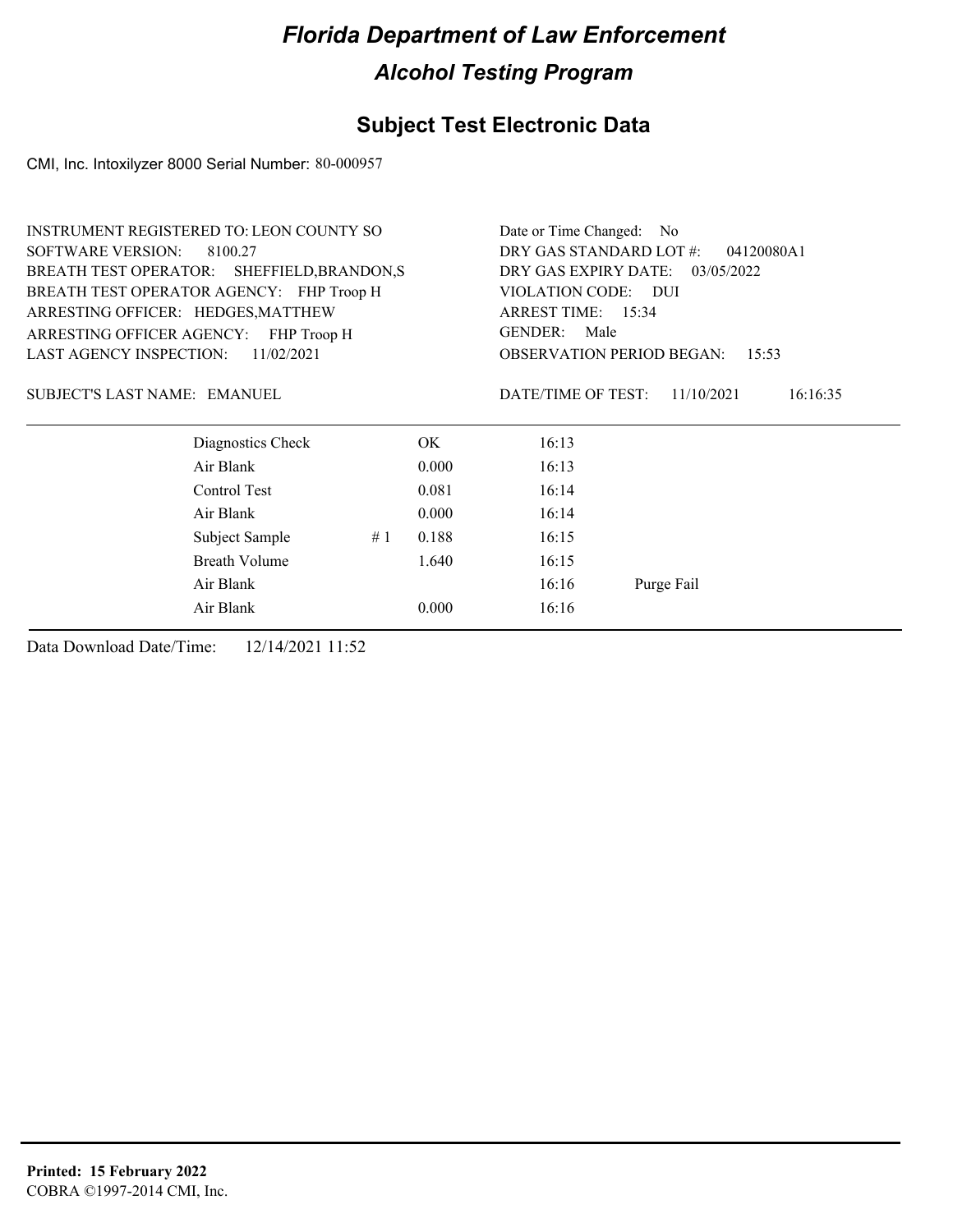### **Subject Test Electronic Data**

CMI, Inc. Intoxilyzer 8000 Serial Number: 80-000957

ARRESTING OFFICER AGENCY: FHP Troop H GENDER: BREATH TEST OPERATOR AGENCY: FHP Troop H VIOLATION CODE: SOFTWARE VERSION: ARRESTING OFFICER: HEDGES, MATTHEW BREATH TEST OPERATOR: SHEFFIELD,BRANDON,S LAST AGENCY INSPECTION: 11/02/2021 8100.27 INSTRUMENT REGISTERED TO: LEON COUNTY SO

OBSERVATION PERIOD BEGAN: 15:53 VIOLATION CODE: DUI 15:34 ARREST TIME: DRY GAS EXPIRY DATE: 03/05/2022 04120080A1 DRY GAS STANDARD LOT #: Date or Time Changed: No GENDER: Male

SUBJECT'S LAST NAME: EMANUEL **EXAMUEL** DATE/TIME OF TEST:

DATE/TIME OF TEST: 11/10/2021 16:28:35

| Diagnostics Check    |     | OK    | 16:19 |
|----------------------|-----|-------|-------|
| Air Blank            |     | 0.000 | 16:19 |
| Control Test         |     | 0.080 | 16:19 |
| Air Blank            |     | 0.000 | 16:20 |
| Subject Sample       | #1  | 0.176 | 16:20 |
| <b>Breath Volume</b> |     | 1.589 | 16:20 |
| Air Blank            |     | 0.000 | 16:21 |
| Air Blank            |     | 0.000 | 16:23 |
| Subject Sample       | # 2 | 0.197 | 16:24 |
| <b>Breath Volume</b> |     | 2.269 | 16:24 |
| Air Blank            |     | 0.000 | 16:24 |
| Air Blank            |     | 0.000 | 16:26 |
| Subject Sample       | #3  | 0.194 | 16:27 |
| <b>Breath Volume</b> |     | 2.148 | 16:27 |
| Air Blank            |     | 0.000 | 16:27 |
| Control Test         |     | 0.082 | 16:27 |
| Air Blank            |     | 0.000 | 16:28 |
| Diagnostics Check    |     | OK    | 16:28 |
|                      |     |       |       |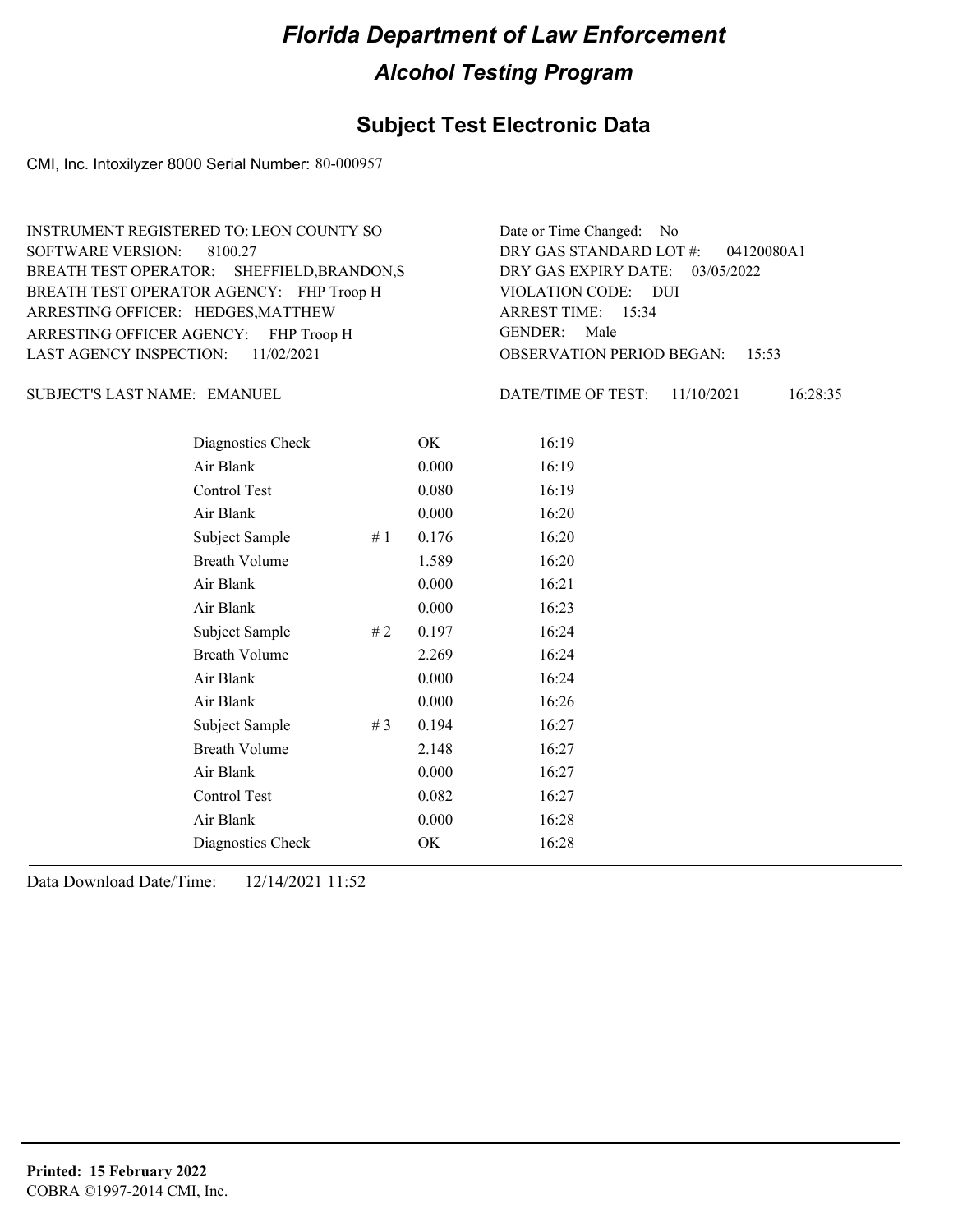### **Subject Test Electronic Data**

CMI, Inc. Intoxilyzer 8000 Serial Number: 80-000957

ARRESTING OFFICER AGENCY: Tallahassee PD GENDER: BREATH TEST OPERATOR AGENCY: Tallahassee PD VIOLATION CODE: SOFTWARE VERSION: 8100.27 ARRESTING OFFICER: HANSFORD,C BREATH TEST OPERATOR: HANSFORD,C,B LAST AGENCY INSPECTION: 11/02/2021 INSTRUMENT REGISTERED TO: LEON COUNTY SO

OBSERVATION PERIOD BEGAN: 03:29 VIOLATION CODE: DUI 02:59 ARREST TIME: DRY GAS EXPIRY DATE: 03/05/2022 04120080A1 DRY GAS STANDARD LOT #: Date or Time Changed: No GENDER: Male

SUBJECT'S LAST NAME: MILLION DATE/TIME OF TEST:

DATE/TIME OF TEST: 11/14/2021 03:56:47

| Diagnostics Check    | OK    | 03:50 |
|----------------------|-------|-------|
| Air Blank            | 0.000 | 03:51 |
| Control Test         | 0.082 | 03:51 |
| Air Blank            | 0.000 | 03:52 |
| Subject Sample<br>#1 | 0.244 | 03:52 |
| <b>Breath Volume</b> | 2.035 | 03:52 |
| Air Blank            | 0.000 | 03:53 |
| Air Blank            | 0.000 | 03:54 |
| Subject Sample<br>#2 | 0.238 | 03:55 |
| <b>Breath Volume</b> | 1.554 | 03:55 |
| Air Blank            | 0.000 | 03:55 |
| Control Test         | 0.083 | 03:56 |
| Air Blank            | 0.000 | 03:56 |
| Diagnostics Check    | OK    | 03:56 |
|                      |       |       |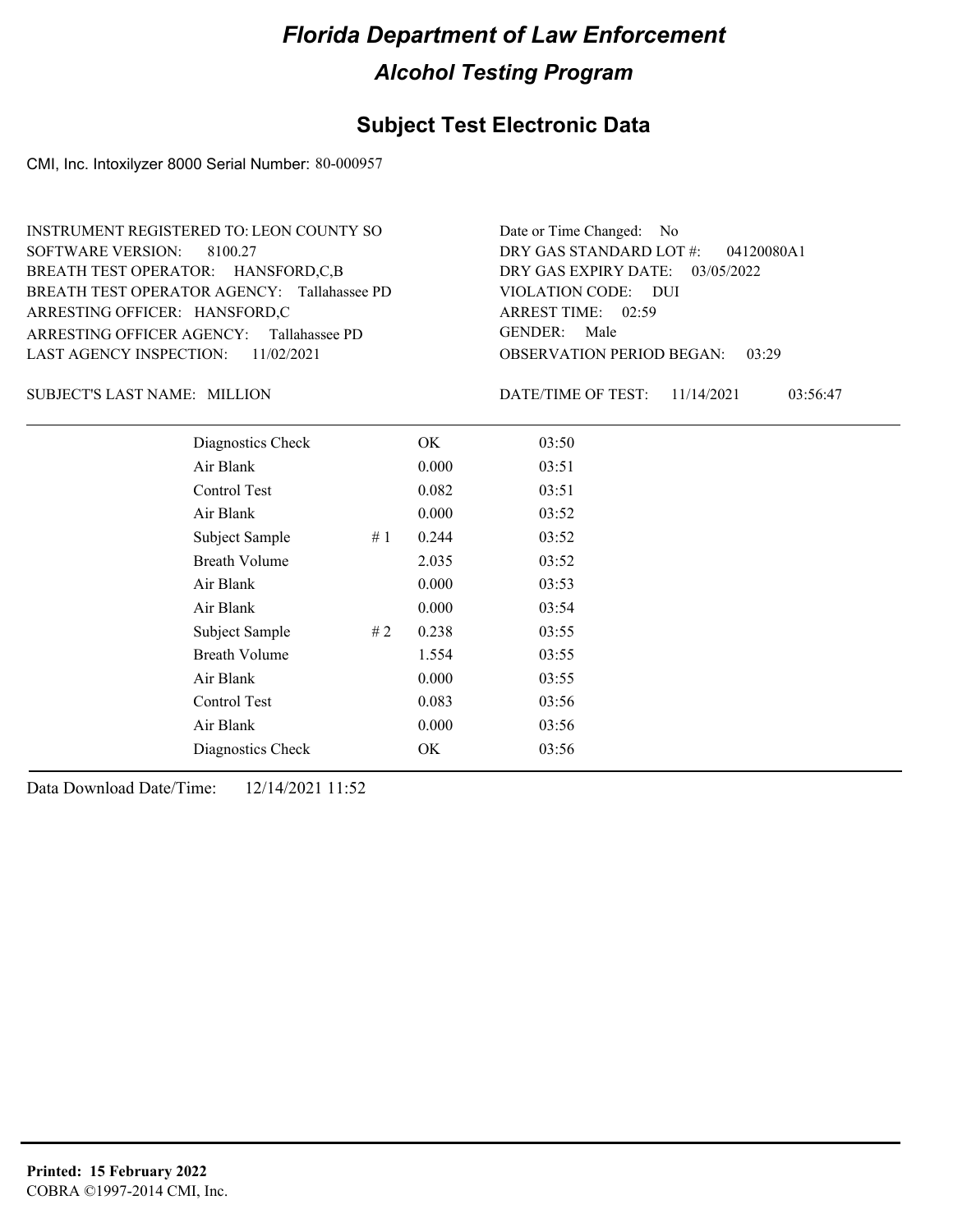### **Subject Test Electronic Data**

CMI, Inc. Intoxilyzer 8000 Serial Number: 80-000957

| INSTRUMENT REGISTERED TO: LEON COUNTY SO    | Date or Time Changed: No               |
|---------------------------------------------|----------------------------------------|
| SOFTWARE VERSION: 8100.27                   | DRY GAS STANDARD LOT #: 04120080A1     |
| BREATH TEST OPERATOR: HANSFORD,C,B          | DRY GAS EXPIRY DATE: 03/05/2022        |
| BREATH TEST OPERATOR AGENCY: Tallahassee PD | VIOLATION CODE: DUI                    |
| ARRESTING OFFICER: HINDS,L                  | ARREST TIME: 06:27                     |
| ARRESTING OFFICER AGENCY: Tallahassee PD    | GENDER: Male                           |
| LAST AGENCY INSPECTION: $11/02/2021$        | <b>OBSERVATION PERIOD BEGAN: 07:29</b> |

#### SUBJECT'S LAST NAME: CARTER DATE/TIME OF TEST:

DATE/TIME OF TEST: 11/19/2021 08:05:26

| Diagnostics Check    |    | OK    | 07:59 |
|----------------------|----|-------|-------|
| Air Blank            |    | 0.000 | 07:59 |
| Control Test         |    | 0.082 | 07:59 |
| Air Blank            |    | 0.000 | 08:00 |
| Subject Sample       | #1 | 0.153 | 08:00 |
| <b>Breath Volume</b> |    | 2.468 | 08:00 |
| Air Blank            |    | 0.000 | 08:01 |
| Air Blank            |    | 0.000 | 08:03 |
| Subject Sample       | #2 | 0.149 | 08:03 |
| <b>Breath Volume</b> |    | 1.847 | 08:03 |
| Air Blank            |    | 0.000 | 08:04 |
| <b>Control Test</b>  |    | 0.082 | 08:04 |
| Air Blank            |    | 0.000 | 08:05 |
| Diagnostics Check    |    | OK    | 08:05 |
|                      |    |       |       |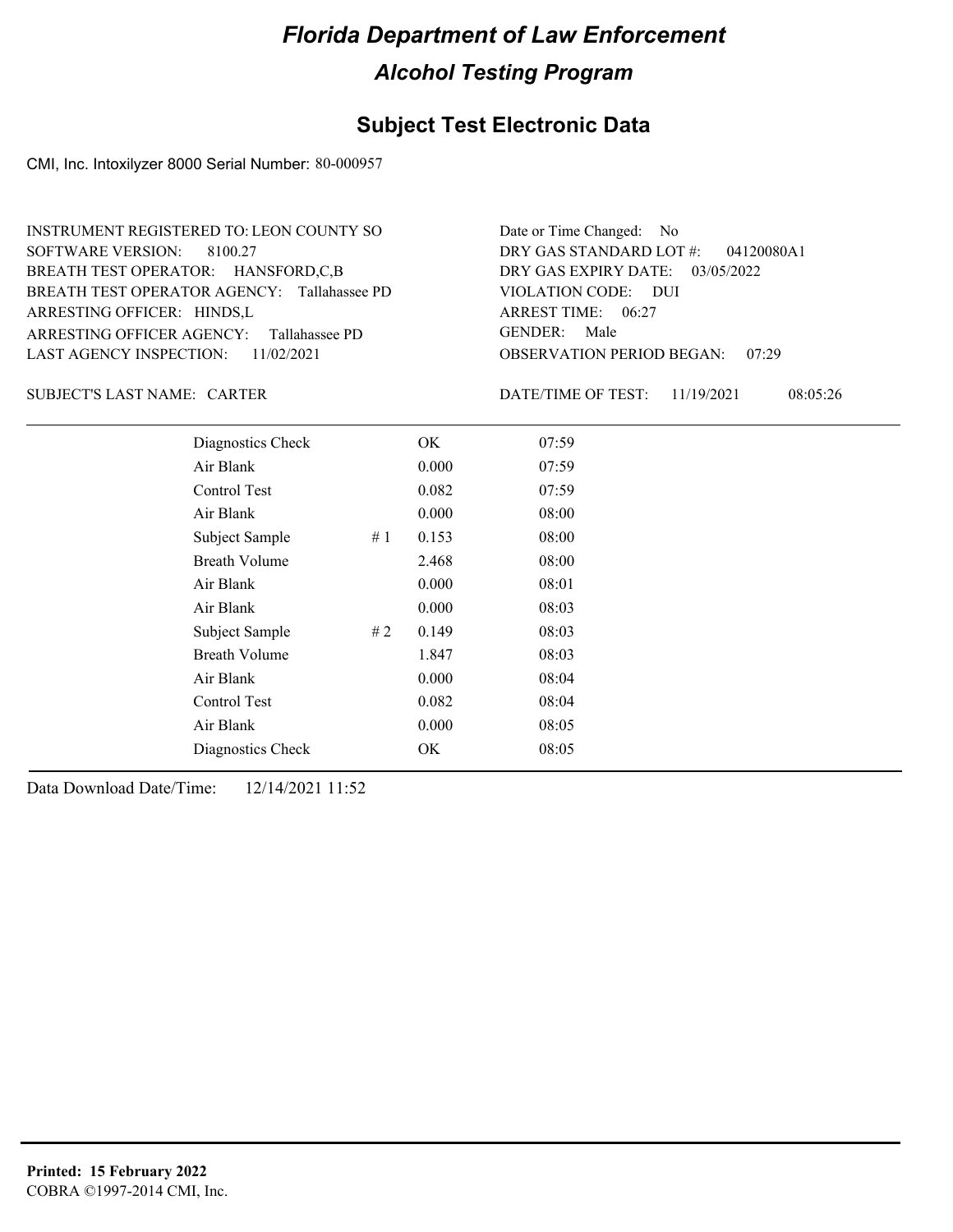### **Subject Test Electronic Data**

CMI, Inc. Intoxilyzer 8000 Serial Number: 80-000957

ARRESTING OFFICER AGENCY: FHP Troop H GENDER: BREATH TEST OPERATOR AGENCY: FHP Troop H VIOLATION CODE: SOFTWARE VERSION: 8100.27 ARRESTING OFFICER: GRUEBEL,KARL BREATH TEST OPERATOR: REVELL, DENNIS, E LAST AGENCY INSPECTION: 11/02/2021 INSTRUMENT REGISTERED TO: LEON COUNTY SO

OBSERVATION PERIOD BEGAN: 02:57 VIOLATION CODE: DUI 01:40 ARREST TIME: DRY GAS EXPIRY DATE: 03/05/2022 04120080A1 DRY GAS STANDARD LOT #: Date or Time Changed: No GENDER: Male

TRAXLER SUBJECT'S LAST NAME: DATE/TIME OF TEST:

DATE/TIME OF TEST: 11/21/2021 03:32:18

| Diagnostics Check    |    | OK    | 03:25 |
|----------------------|----|-------|-------|
| Air Blank            |    | 0.000 | 03:26 |
| Control Test         |    | 0.082 | 03:26 |
| Air Blank            |    | 0.000 | 03:27 |
| Subject Sample       | #1 | 0.320 | 03:27 |
| <b>Breath Volume</b> |    | 4.046 | 03:27 |
| Air Blank            |    | 0.000 | 03:28 |
| Air Blank            |    | 0.000 | 03:30 |
| Subject Sample       | #2 | 0.323 | 03:30 |
| <b>Breath Volume</b> |    | 4.136 | 03:30 |
| Air Blank            |    | 0.000 | 03:31 |
| Control Test         |    | 0.081 | 03:31 |
| Air Blank            |    | 0.000 | 03:32 |
| Diagnostics Check    |    | OK    | 03:32 |
|                      |    |       |       |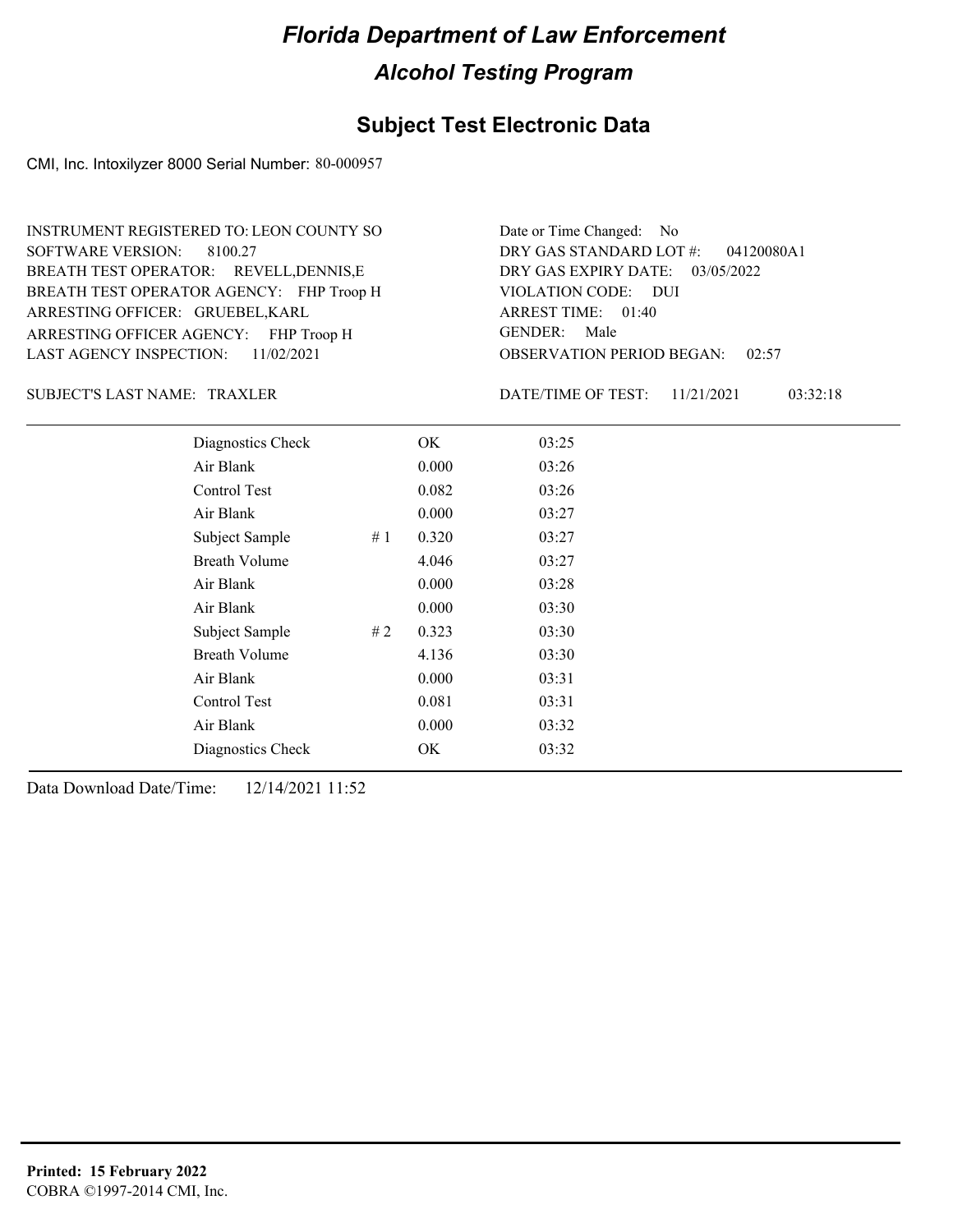### **Subject Test Electronic Data**

CMI, Inc. Intoxilyzer 8000 Serial Number: 80-000962

|                                   | <b>INSTRUMENT REGISTERED TO: WAKULLA COUNTY SO</b> |       | Date or Time Changed: No                                                           |                             |  |  |
|-----------------------------------|----------------------------------------------------|-------|------------------------------------------------------------------------------------|-----------------------------|--|--|
| <b>SOFTWARE VERSION:</b>          | 8100.27                                            |       | DRY GAS STANDARD LOT #:<br>34520080A1                                              |                             |  |  |
|                                   | BREATH TEST OPERATOR: SCHILLING, JOHN, R           |       | DRY GAS EXPIRY DATE:<br>02/05/2023                                                 |                             |  |  |
|                                   | BREATH TEST OPERATOR AGENCY: FHP Troop H           |       | VIOLATION CODE: DUI                                                                |                             |  |  |
|                                   | ARRESTING OFFICER: CAUSSEAUX, DYLAN                |       | ARREST TIME: 11:12<br>GENDER:<br>Male<br><b>OBSERVATION PERIOD BEGAN:</b><br>12:11 |                             |  |  |
|                                   | ARRESTING OFFICER AGENCY: Wakulla County SO        |       |                                                                                    |                             |  |  |
| <b>LAST AGENCY INSPECTION:</b>    | 10/11/2021                                         |       |                                                                                    |                             |  |  |
| <b>SUBJECT'S LAST NAME: PRICE</b> |                                                    |       | DATE/TIME OF TEST:                                                                 | 11/20/2021<br>12:43:54      |  |  |
|                                   | Diagnostics Check                                  | OK.   | 12:40                                                                              |                             |  |  |
|                                   | Air Blank                                          | 0.000 | 12:41                                                                              |                             |  |  |
|                                   | Control Test                                       | 0.079 | 12:41                                                                              |                             |  |  |
|                                   | Air Blank                                          | 0.000 | 12:42                                                                              |                             |  |  |
|                                   | Subject Sample                                     | #1    | 12:42                                                                              | <b>Subject Test Refused</b> |  |  |
|                                   | <b>Breath Volume</b>                               | 0.000 | 12:42                                                                              |                             |  |  |
|                                   | Air Blank                                          | 0.000 | 12:42                                                                              |                             |  |  |
|                                   | Control Test                                       | 0.079 | 12:43                                                                              |                             |  |  |
|                                   | Air Blank                                          | 0.000 | 12:43                                                                              |                             |  |  |
|                                   | Diagnostics Check                                  | OK    | 12:43                                                                              |                             |  |  |
|                                   |                                                    |       |                                                                                    |                             |  |  |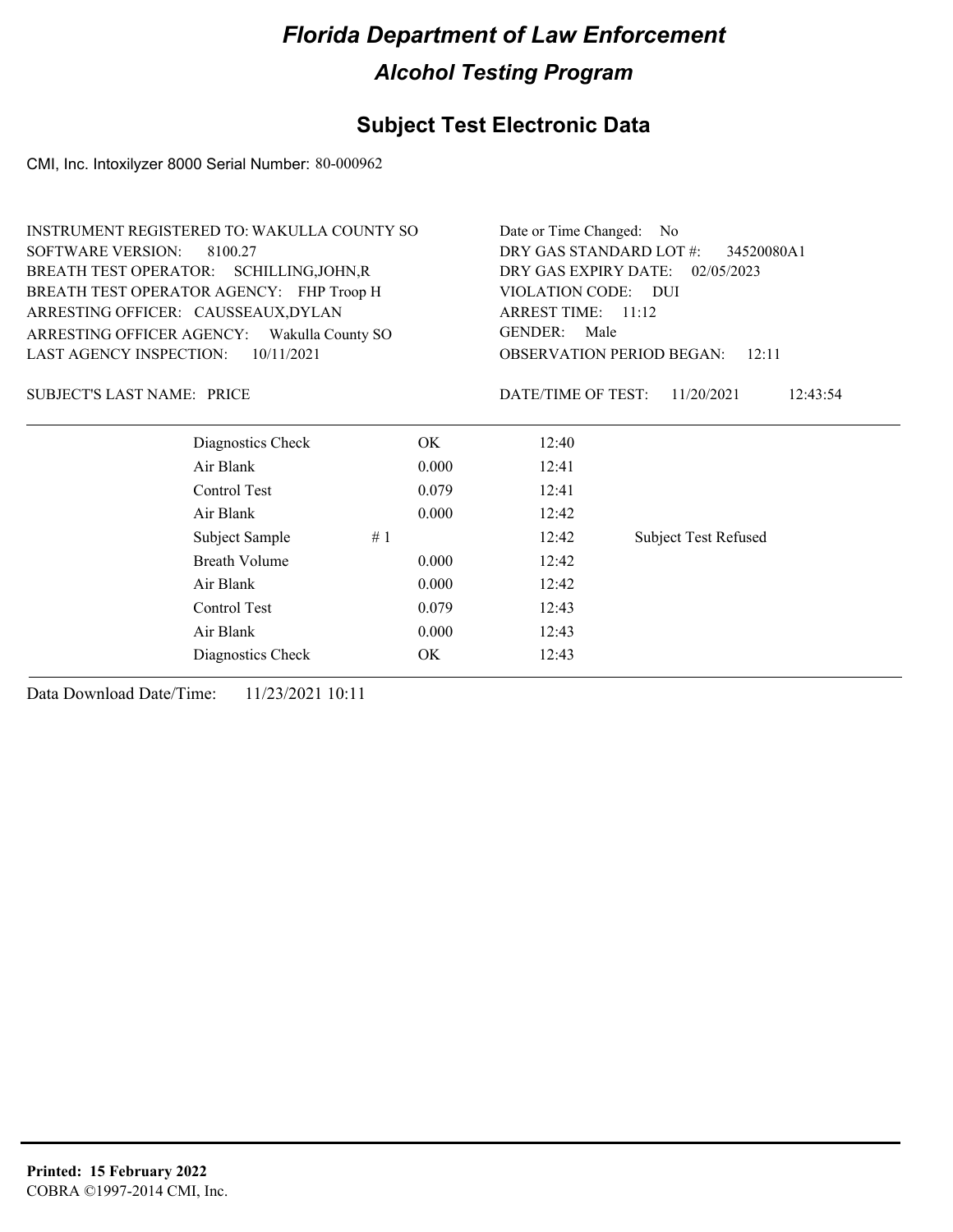### **Subject Test Electronic Data**

CMI, Inc. Intoxilyzer 8000 Serial Number: 80-000962

| INSTRUMENT REGISTERED TO: WAKULLA COUNTY SO | Date or Time Changed: No               |
|---------------------------------------------|----------------------------------------|
| SOFTWARE VERSION: 8100.27                   | DRY GAS STANDARD LOT $\#$ : 34520080A1 |
| BREATH TEST OPERATOR: KAUFFMAN, MITCHELL, P | DRY GAS EXPIRY DATE: 02/05/2023        |
| BREATH TEST OPERATOR AGENCY: FHP Troop H    | VIOLATION CODE: DUI                    |
| ARRESTING OFFICER: KAUFFMAN, MITCHELL       | ARREST TIME: 05:17                     |
| ARRESTING OFFICER AGENCY: FHP Troop H       | GENDER: Male                           |
| LAST AGENCY INSPECTION: $11/23/2021$        | <b>OBSERVATION PERIOD BEGAN: 05:20</b> |

#### SUBJECT'S LAST NAME: LOGSDON DATE/TIME OF TEST:

DATE/TIME OF TEST: 11/26/2021 06:01:04

| Diagnostics Check    |    | OK    | 05:54 |
|----------------------|----|-------|-------|
| Air Blank            |    | 0.000 | 05:55 |
| Control Test         |    | 0.080 | 05:55 |
| Air Blank            |    | 0.000 | 05:56 |
| Subject Sample       | #1 | 0.172 | 05:56 |
| <b>Breath Volume</b> |    | 2.824 | 05:56 |
| Air Blank            |    | 0.000 | 05:57 |
| Air Blank            |    | 0.000 | 05:59 |
| Subject Sample       | #2 | 0.168 | 05:59 |
| <b>Breath Volume</b> |    | 2.589 | 05:59 |
| Air Blank            |    | 0.000 | 06:00 |
| Control Test         |    | 0.080 | 06:00 |
| Air Blank            |    | 0.000 | 06:00 |
| Diagnostics Check    |    | OK    | 06:01 |
|                      |    |       |       |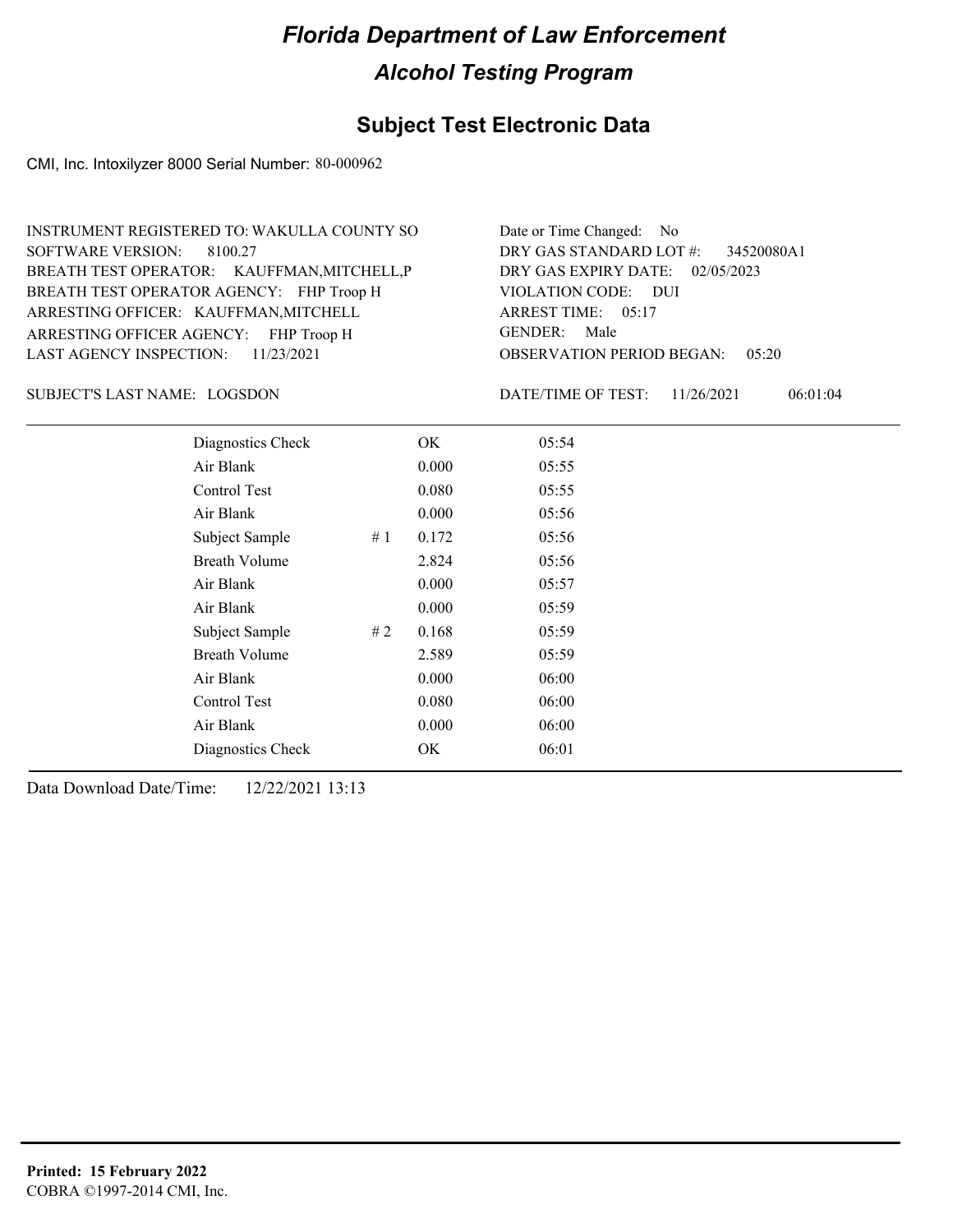### **Subject Test Electronic Data**

CMI, Inc. Intoxilyzer 8000 Serial Number: 80-000962

| INSTRUMENT REGISTERED TO: WAKULLA COUNTY SO | Date or Time Changed: No               |
|---------------------------------------------|----------------------------------------|
| SOFTWARE VERSION: 8100.27                   | DRY GAS STANDARD LOT $\#$ : 34520080A1 |
| BREATH TEST OPERATOR: VOLLERTSEN, CRAIG, W  | DRY GAS EXPIRY DATE: 02/05/2023        |
| BREATH TEST OPERATOR AGENCY: FHP Troop H    | VIOLATION CODE: DUI                    |
| ARRESTING OFFICER: VOLLERTSEN, CRAIG        | ARREST TIME: 07:44                     |
| ARRESTING OFFICER AGENCY: FHP Troop H       | GENDER: Female                         |
| LAST AGENCY INSPECTION: $11/23/2021$        | <b>OBSERVATION PERIOD BEGAN: 08:10</b> |

EPPS SUBJECT'S LAST NAME: DATE/TIME OF TEST:

DATE/TIME OF TEST: 11/27/2021 08:37:20

| Diagnostics Check    |    | OK    | 08:30 |  |
|----------------------|----|-------|-------|--|
| Air Blank            |    | 0.000 | 08:31 |  |
| Control Test         |    | 0.080 | 08:31 |  |
| Air Blank            |    | 0.000 | 08:32 |  |
| Subject Sample       | #1 | 0.229 | 08:32 |  |
| <b>Breath Volume</b> |    | 2.808 | 08:32 |  |
| Air Blank            |    | 0.000 | 08:33 |  |
| Air Blank            |    | 0.000 | 08:35 |  |
| Subject Sample       | #2 | 0.238 | 08:35 |  |
| <b>Breath Volume</b> |    | 3.300 | 08:35 |  |
| Air Blank            |    | 0.000 | 08:36 |  |
| Control Test         |    | 0.082 | 08:36 |  |
| Air Blank            |    | 0.000 | 08:37 |  |
| Diagnostics Check    |    | OK    | 08:37 |  |
|                      |    |       |       |  |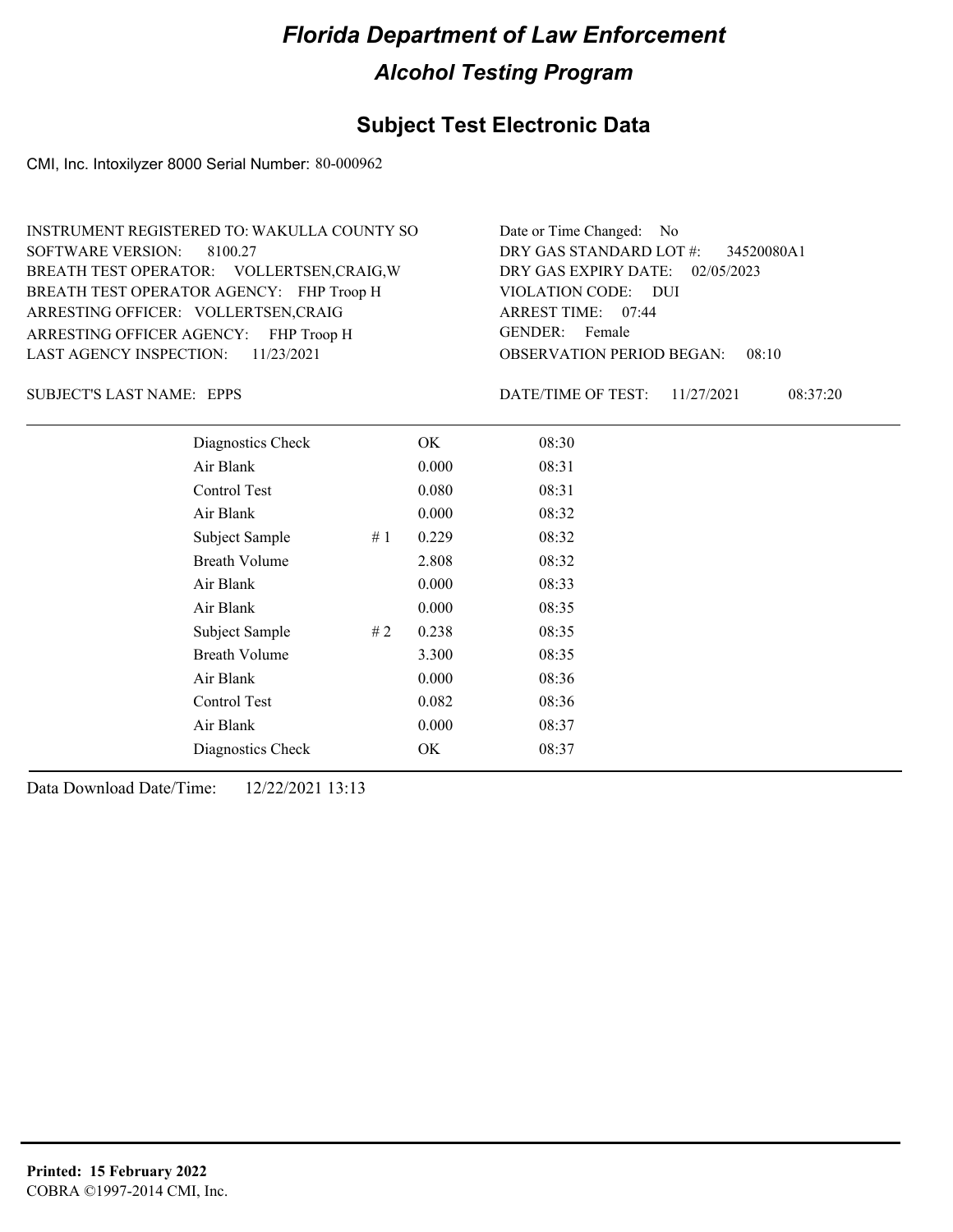### **Subject Test Electronic Data**

CMI, Inc. Intoxilyzer 8000 Serial Number: 80-000962

|                                    | <b>INSTRUMENT REGISTERED TO: WAKULLA COUNTY SO</b> |       | Date or Time Changed: No                                                                                             |                             |  |
|------------------------------------|----------------------------------------------------|-------|----------------------------------------------------------------------------------------------------------------------|-----------------------------|--|
| <b>SOFTWARE VERSION:</b>           | 8100.27                                            |       | DRY GAS STANDARD LOT #:<br>34520080A1                                                                                |                             |  |
|                                    | BREATH TEST OPERATOR: LECKINGER, MICHAEL, E        |       | DRY GAS EXPIRY DATE:<br>02/05/2023                                                                                   |                             |  |
|                                    | BREATH TEST OPERATOR AGENCY: FHP Troop H           |       | <b>VIOLATION CODE:</b><br>- DUI<br>ARREST TIME: 18:33<br>GENDER: Female<br><b>OBSERVATION PERIOD BEGAN:</b><br>19:10 |                             |  |
|                                    | ARRESTING OFFICER: LECKINGER, MICHAEL              |       |                                                                                                                      |                             |  |
| ARRESTING OFFICER AGENCY:          | FHP Troop H                                        |       |                                                                                                                      |                             |  |
| <b>LAST AGENCY INSPECTION:</b>     | 11/23/2021                                         |       |                                                                                                                      |                             |  |
| <b>SUBJECT'S LAST NAME: RUDELL</b> |                                                    |       | DATE/TIME OF TEST:                                                                                                   | 11/27/2021<br>19:33:04      |  |
|                                    | Diagnostics Check                                  | OK.   | 19:30                                                                                                                |                             |  |
|                                    | Air Blank                                          | 0.000 | 19:30                                                                                                                |                             |  |
|                                    | Control Test                                       | 0.081 | 19:31                                                                                                                |                             |  |
|                                    | Air Blank                                          | 0.000 | 19:31                                                                                                                |                             |  |
|                                    | Subject Sample                                     | #1    | 19:31                                                                                                                | <b>Subject Test Refused</b> |  |
|                                    | <b>Breath Volume</b>                               | 0.000 | 19:31                                                                                                                |                             |  |
|                                    | Air Blank<br>0.000                                 |       |                                                                                                                      |                             |  |
|                                    | Control Test                                       | 0.080 | 19:32                                                                                                                |                             |  |
|                                    | Air Blank                                          | 0.000 | 19:32                                                                                                                |                             |  |
|                                    | Diagnostics Check                                  | OK    | 19:33                                                                                                                |                             |  |
|                                    |                                                    |       |                                                                                                                      |                             |  |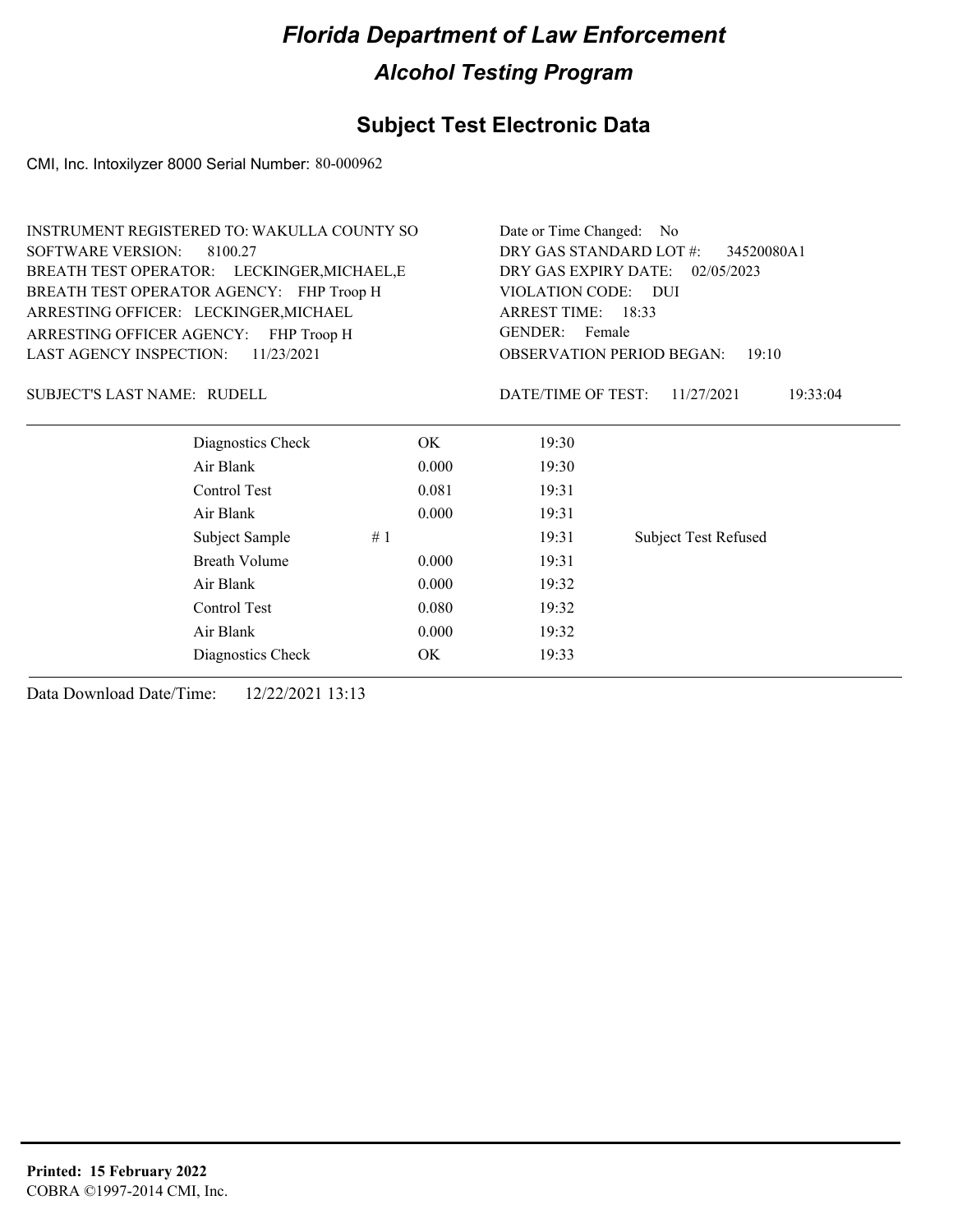### **Subject Test Electronic Data**

CMI, Inc. Intoxilyzer 8000 Serial Number: 80-000962

| INSTRUMENT REGISTERED TO: WAKULLA COUNTY SO | Date or Time Changed: No               |
|---------------------------------------------|----------------------------------------|
| SOFTWARE VERSION: 8100.27                   | DRY GAS STANDARD LOT $\#$ : 34520080A1 |
| BREATH TEST OPERATOR: LECKINGER, MICHAEL, E | DRY GAS EXPIRY DATE: 02/05/2023        |
| BREATH TEST OPERATOR AGENCY: FHP Troop H    | VIOLATION CODE: DUI                    |
| ARRESTING OFFICER: LECKINGER, MICHAEL       | ARREST TIME: 21:01                     |
| ARRESTING OFFICER AGENCY: FHP Troop H       | GENDER: Female                         |
| LAST AGENCY INSPECTION: $11/23/2021$        | <b>OBSERVATION PERIOD BEGAN: 21:35</b> |

#### LAMBRIGHT SUBJECT'S LAST NAME: DATE/TIME OF TEST:

DATE/TIME OF TEST: 11/27/2021 22:01:45

| Diagnostics Check    |    | OK    | 21:55 |
|----------------------|----|-------|-------|
| Air Blank            |    | 0.000 | 21:55 |
| Control Test         |    | 0.081 | 21:55 |
| Air Blank            |    | 0.000 | 21:56 |
| Subject Sample       | #1 | 0.192 | 21:57 |
| <b>Breath Volume</b> |    | 1.667 | 21:57 |
| Air Blank            |    | 0.000 | 21:58 |
| Air Blank            |    | 0.000 | 21:59 |
| Subject Sample       | #2 | 0.192 | 22:00 |
| <b>Breath Volume</b> |    | 1.210 | 22:00 |
| Air Blank            |    | 0.000 | 22:00 |
| Control Test         |    | 0.079 | 22:01 |
| Air Blank            |    | 0.000 | 22:01 |
| Diagnostics Check    |    | OK    | 22:01 |
|                      |    |       |       |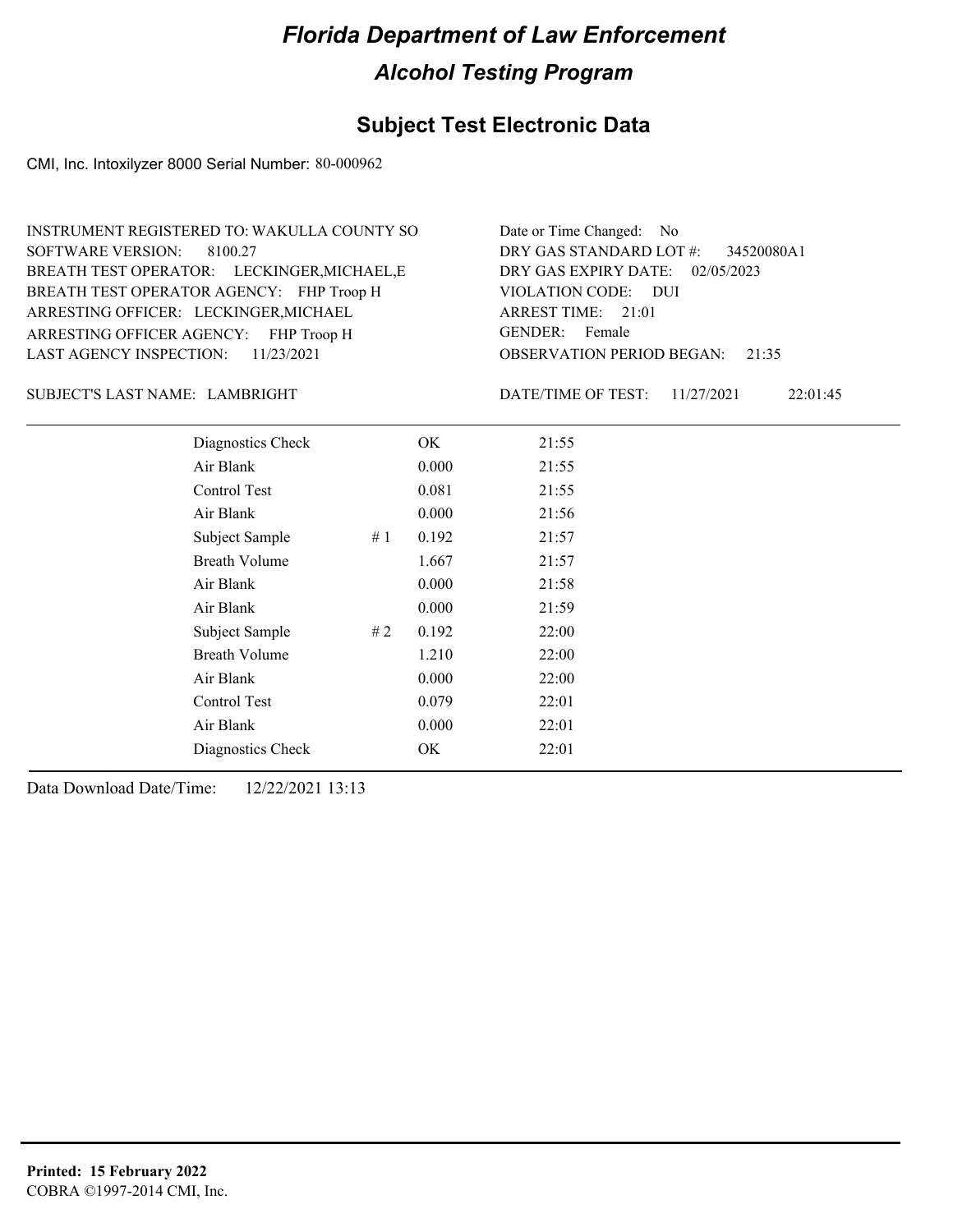### **Subject Test Electronic Data**

CMI, Inc. Intoxilyzer 8000 Serial Number: 80-000963

| INSTRUMENT REGISTERED TO: ORANGE COUNTY S.O.  | Date or Time Changed: No               |
|-----------------------------------------------|----------------------------------------|
| SOFTWARE VERSION: 8100.27                     | DRY GAS STANDARD LOT $\#$ : 07220080A2 |
| BREATH TEST OPERATOR: NERVAIS, TABITHA, J     | DRY GAS EXPIRY DATE: $05/05/2022$      |
| BREATH TEST OPERATOR AGENCY: Orange County SO | VIOLATION CODE: DUI                    |
| ARRESTING OFFICER: RUSSO, ANDREW              | ARREST TIME: 01:40                     |
| ARRESTING OFFICER AGENCY: Orange County SO    | GENDER: Male                           |
| LAST AGENCY INSPECTION: 11/03/2021            | <b>OBSERVATION PERIOD BEGAN: 02:00</b> |

#### COREANORIVERA SUBJECT'S LAST NAME: DATE/TIME OF TEST:

DATE/TIME OF TEST: 11/14/2021 02:38:08

| Diagnostics Check    | OK    | 02:30 |
|----------------------|-------|-------|
| Air Blank            | 0.000 | 02:31 |
| Control Test         | 0.080 | 02:31 |
| Air Blank            | 0.000 | 02:32 |
| Subject Sample<br>#1 | 0.208 | 02:33 |
| <b>Breath Volume</b> | 2.710 | 02:33 |
| Air Blank            | 0.000 | 02:33 |
| Air Blank            | 0.000 | 02:35 |
| Subject Sample<br>#2 | 0.206 | 02:36 |
| <b>Breath Volume</b> | 1.839 | 02:36 |
| Air Blank            | 0.000 | 02:37 |
| Control Test         | 0.079 | 02:37 |
| Air Blank            | 0.000 | 02:38 |
| Diagnostics Check    | OK    | 02:38 |
|                      |       |       |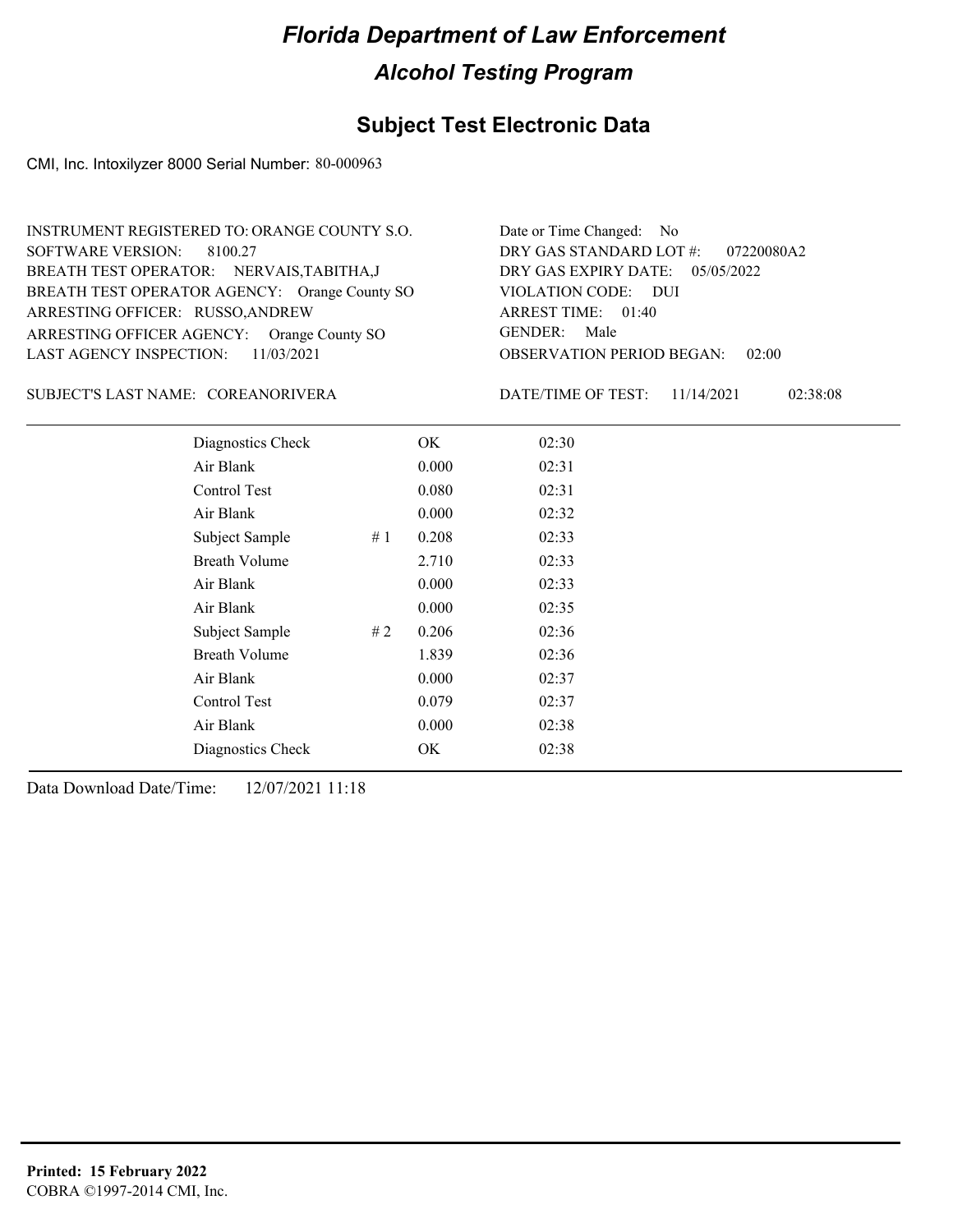### **Subject Test Electronic Data**

CMI, Inc. Intoxilyzer 8000 Serial Number: 80-000963

| INSTRUMENT REGISTERED TO: ORANGE COUNTY S.O.  | Date or Time Changed: No               |
|-----------------------------------------------|----------------------------------------|
| SOFTWARE VERSION: 8100.27                     | DRY GAS STANDARD LOT #: 07220080A2     |
| BREATH TEST OPERATOR: DENSON, TRAVIS, W       | DRY GAS EXPIRY DATE: $05/05/2022$      |
| BREATH TEST OPERATOR AGENCY: Orange County SO | VIOLATION CODE: DUI                    |
| ARRESTING OFFICER: SAUNDERS, HUNTER           | ARREST TIME: 02:47                     |
| ARRESTING OFFICER AGENCY: Maitland PD         | GENDER: Male                           |
| LAST AGENCY INSPECTION: $11/03/2021$          | <b>OBSERVATION PERIOD BEGAN: 03:16</b> |
|                                               |                                        |

SINGH SUBJECT'S LAST NAME: DATE/TIME OF TEST:

DATE/TIME OF TEST: 11/14/2021 03:54:18

| Diagnostics Check    |    | OK    | 03:47 |
|----------------------|----|-------|-------|
| Air Blank            |    | 0.000 | 03:47 |
| Control Test         |    | 0.079 | 03:48 |
| Air Blank            |    | 0.000 | 03:48 |
| Subject Sample       | #1 | 0.096 | 03:49 |
| <b>Breath Volume</b> |    | 2.460 | 03:49 |
| Air Blank            |    | 0.000 | 03:50 |
| Air Blank            |    | 0.000 | 03:52 |
| Subject Sample       | #2 | 0.095 | 03:52 |
| <b>Breath Volume</b> |    | 2.082 | 03:52 |
| Air Blank            |    | 0.000 | 03:53 |
| Control Test         |    | 0.078 | 03:53 |
| Air Blank            |    | 0.000 | 03:54 |
| Diagnostics Check    |    | OK    | 03:54 |
|                      |    |       |       |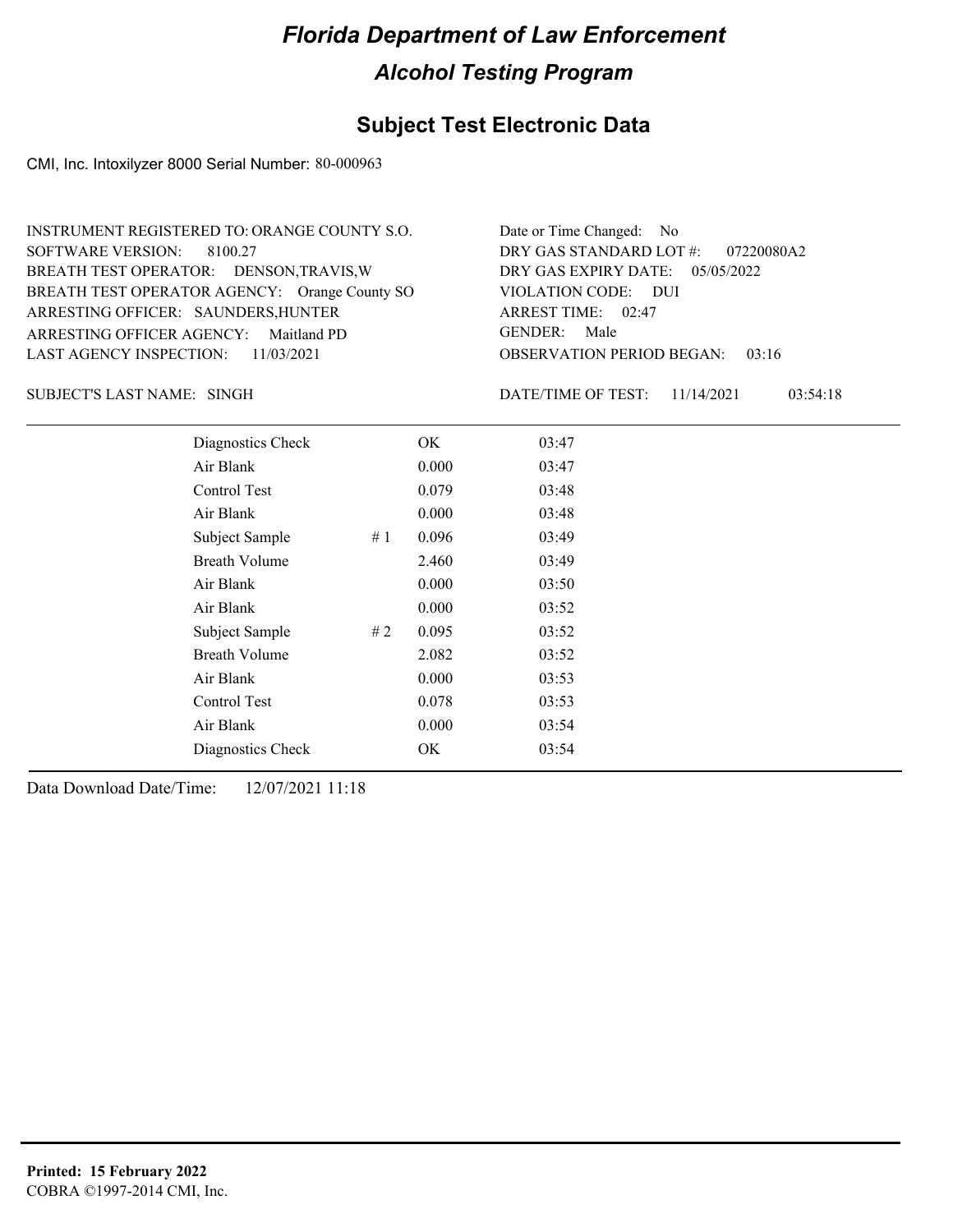### **Subject Test Electronic Data**

CMI, Inc. Intoxilyzer 8000 Serial Number: 80-000963

| INSTRUMENT REGISTERED TO: ORANGE COUNTY S.O.  | Date or Time Changed: No               |
|-----------------------------------------------|----------------------------------------|
| SOFTWARE VERSION: 8100.27                     | DRY GAS STANDARD LOT $\#$ : 07220080A2 |
| BREATH TEST OPERATOR: NERVAIS, TABITHA, J     | DRY GAS EXPIRY DATE: 05/05/2022        |
| BREATH TEST OPERATOR AGENCY: Orange County SO | VIOLATION CODE: DUI                    |
| ARRESTING OFFICER: HUNT, FRANCIS              | ARREST TIME: 03:40                     |
| ARRESTING OFFICER AGENCY: Orange County SO    | GENDER: Male                           |
| LAST AGENCY INSPECTION: $11/03/2021$          | <b>OBSERVATION PERIOD BEGAN: 04:13</b> |

#### BAEZCAMACHO SUBJECT'S LAST NAME: DATE/TIME OF TEST:

DATE/TIME OF TEST: 11/14/2021 05:20:06

| Diagnostics Check    | OK    | 05:12 |
|----------------------|-------|-------|
| Air Blank            | 0.000 | 05:12 |
| Control Test         | 0.080 | 05:13 |
| Air Blank            | 0.000 | 05:13 |
| Subject Sample<br>#1 | 0.171 | 05:15 |
| <b>Breath Volume</b> | 1.324 | 05:15 |
| Air Blank            | 0.000 | 05:15 |
| Air Blank            | 0.000 | 05:17 |
| Subject Sample<br>#2 | 0.171 | 05:18 |
| <b>Breath Volume</b> | 1.445 | 05:18 |
| Air Blank            | 0.000 | 05:19 |
| Control Test         | 0.079 | 05:19 |
| Air Blank            | 0.000 | 05:20 |
| Diagnostics Check    | OK    | 05:20 |
|                      |       |       |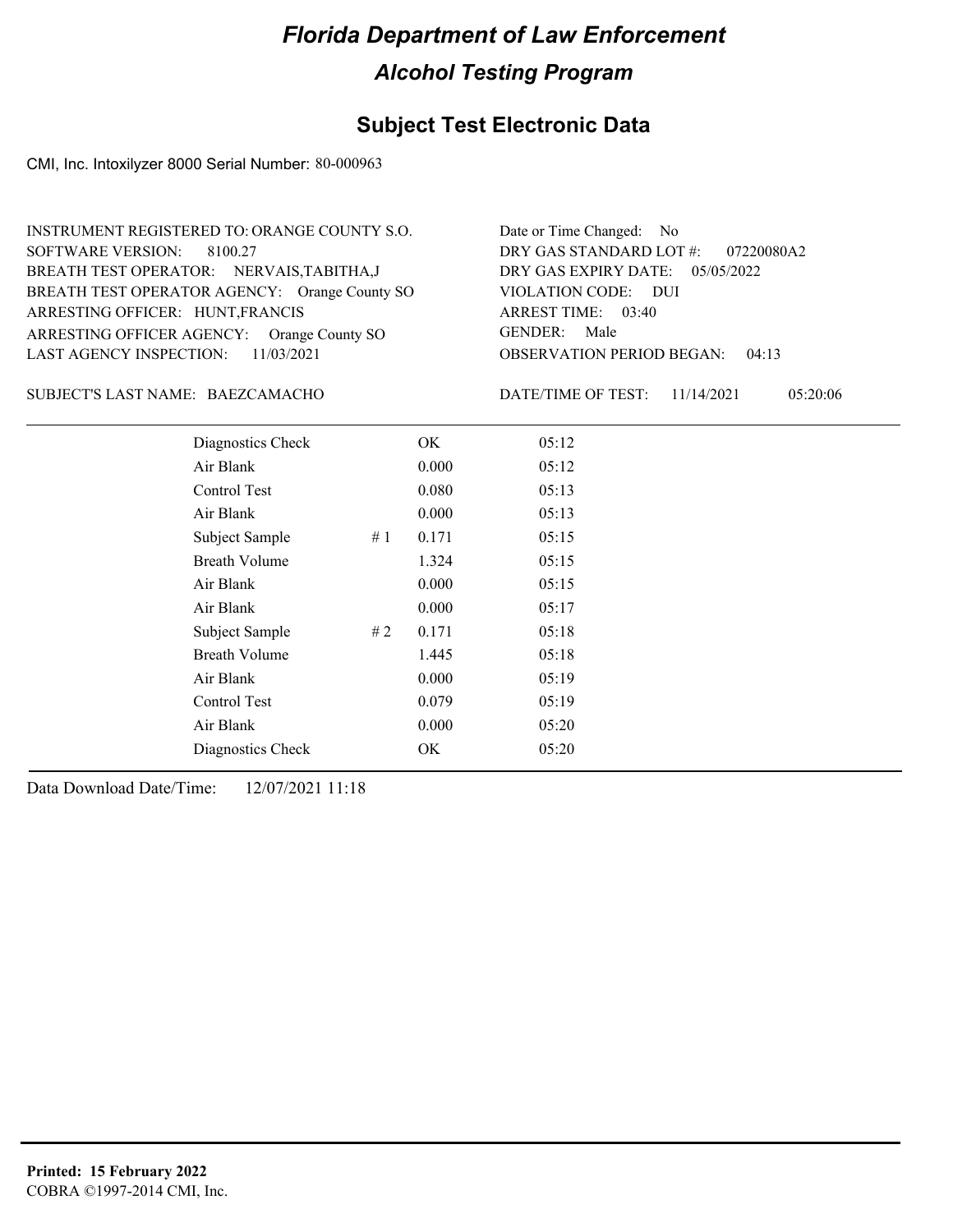### **Subject Test Electronic Data**

CMI, Inc. Intoxilyzer 8000 Serial Number: 80-000963

| INSTRUMENT REGISTERED TO: ORANGE COUNTY S.O.  | Date or Time Changed: No               |
|-----------------------------------------------|----------------------------------------|
| SOFTWARE VERSION: 8100.27                     | DRY GAS STANDARD LOT #: 07220080A2     |
| BREATH TEST OPERATOR: NERVAIS, TABITHA, J     | DRY GAS EXPIRY DATE: 05/05/2022        |
| BREATH TEST OPERATOR AGENCY: Orange County SO | VIOLATION CODE: DUI                    |
| ARRESTING OFFICER: HERNANDEZ, YASSEL          | ARREST TIME: 05:08                     |
| ARRESTING OFFICER AGENCY: FHP Troop D         | GENDER: Female                         |
| LAST AGENCY INSPECTION: 11/03/2021            | <b>OBSERVATION PERIOD BEGAN: 05:34</b> |
|                                               |                                        |

GIMENEZYUKUSHIMA SUBJECT'S LAST NAME: DATE/TIME OF TEST:

DATE/TIME OF TEST: 11/14/2021 06:45:01

| Diagnostics Check    |    | OK    | 06:29 |                |
|----------------------|----|-------|-------|----------------|
| Air Blank            |    | 0.000 | 06:29 |                |
| Control Test         |    | 0.080 | 06:30 |                |
| Air Blank            |    | 0.000 | 06:30 |                |
| Subject Sample       | #1 | 0.078 | 06:33 | Volume Not Met |
| <b>Breath Volume</b> |    | 0.015 | 06:33 |                |
| Air Blank            |    | 0.000 | 06:34 |                |
| Air Blank            |    | 0.000 | 06:36 |                |
| Subject Sample       | #2 | 0.080 | 06:38 |                |
| <b>Breath Volume</b> |    | 1.527 | 06:38 |                |
| Air Blank            |    | 0.000 | 06:39 |                |
| Air Blank            |    | 0.000 | 06:41 |                |
| Subject Sample       | #3 | 0.078 | 06:43 |                |
| <b>Breath Volume</b> |    | 1.140 | 06:43 |                |
| Air Blank            |    | 0.000 | 06:44 |                |
| Control Test         |    | 0.078 | 06:44 |                |
| Air Blank            |    | 0.000 | 06:44 |                |
| Diagnostics Check    |    | OK    | 06:45 |                |
|                      |    |       |       |                |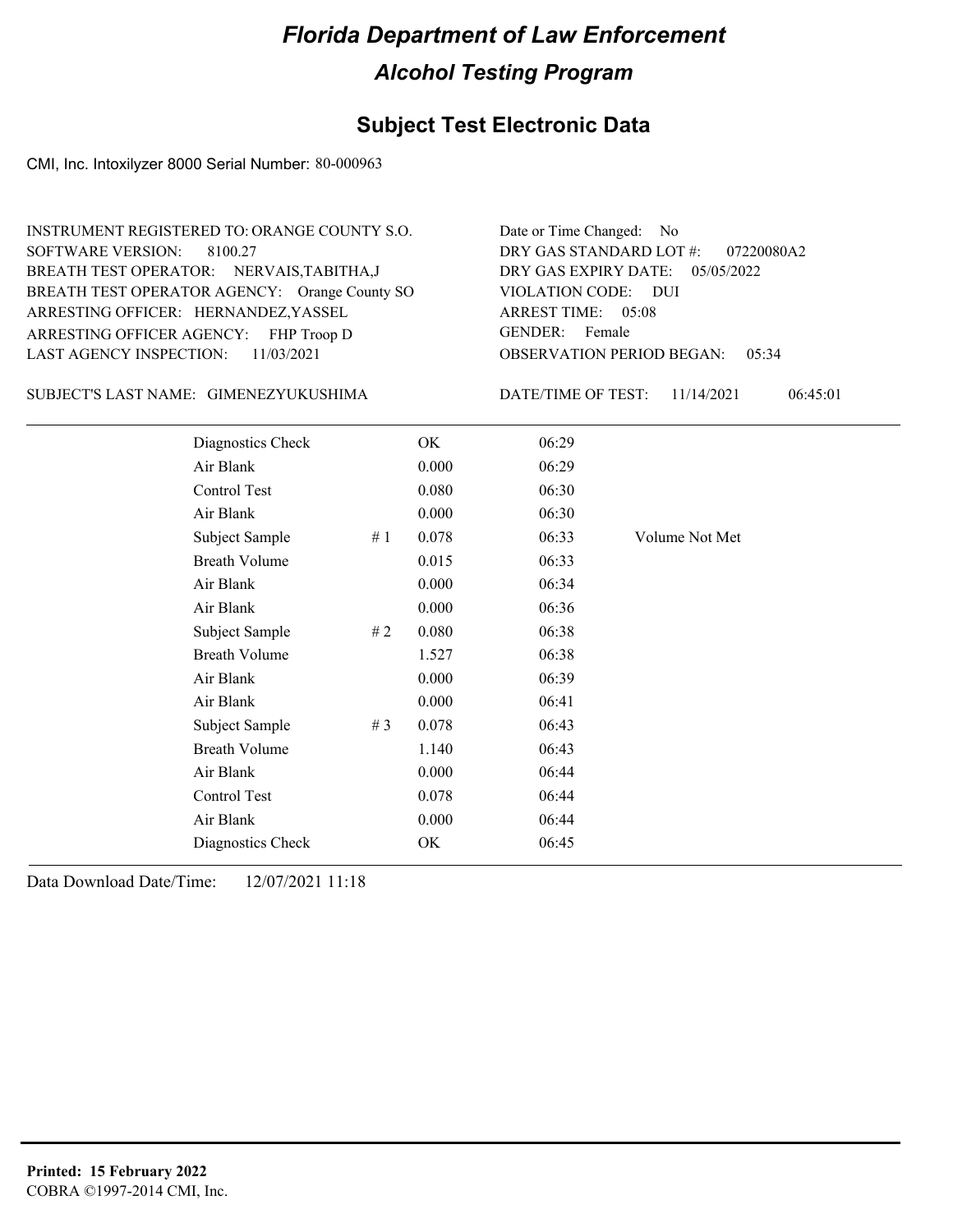### **Subject Test Electronic Data**

CMI, Inc. Intoxilyzer 8000 Serial Number: 80-000963

| INSTRUMENT REGISTERED TO: ORANGE COUNTY S.O.  | Date or Time Changed: No               |
|-----------------------------------------------|----------------------------------------|
| SOFTWARE VERSION: 8100.27                     | DRY GAS STANDARD LOT #: 07220080A2     |
| BREATH TEST OPERATOR: NERVAIS, TABITHA, J     | DRY GAS EXPIRY DATE: 05/05/2022        |
| BREATH TEST OPERATOR AGENCY: Orange County SO | VIOLATION CODE: DUI                    |
| ARRESTING OFFICER: KILLON, JONATHAN           | ARREST TIME: 20:56                     |
| ARRESTING OFFICER AGENCY: Maitland PD         | GENDER: Male                           |
| LAST AGENCY INSPECTION: 11/03/2021            | <b>OBSERVATION PERIOD BEGAN:</b> 21:22 |

GONZALEZ SUBJECT'S LAST NAME: DATE/TIME OF TEST:

DATE/TIME OF TEST: 11/16/2021 21:52:59

| Diagnostics Check    |    | OK    | 21:46 |
|----------------------|----|-------|-------|
| Air Blank            |    | 0.000 | 21:46 |
| Control Test         |    | 0.079 | 21:47 |
| Air Blank            |    | 0.000 | 21:47 |
| Subject Sample       | #1 | 0.102 | 21:48 |
| <b>Breath Volume</b> |    | 3.203 | 21:48 |
| Air Blank            |    | 0.000 | 21:49 |
| Air Blank            |    | 0.000 | 21:50 |
| Subject Sample       | #2 | 0.099 | 21:51 |
| <b>Breath Volume</b> |    | 3.699 | 21:51 |
| Air Blank            |    | 0.000 | 21:52 |
| Control Test         |    | 0.078 | 21:52 |
| Air Blank            |    | 0.000 | 21:52 |
| Diagnostics Check    |    | OK    | 21:52 |
|                      |    |       |       |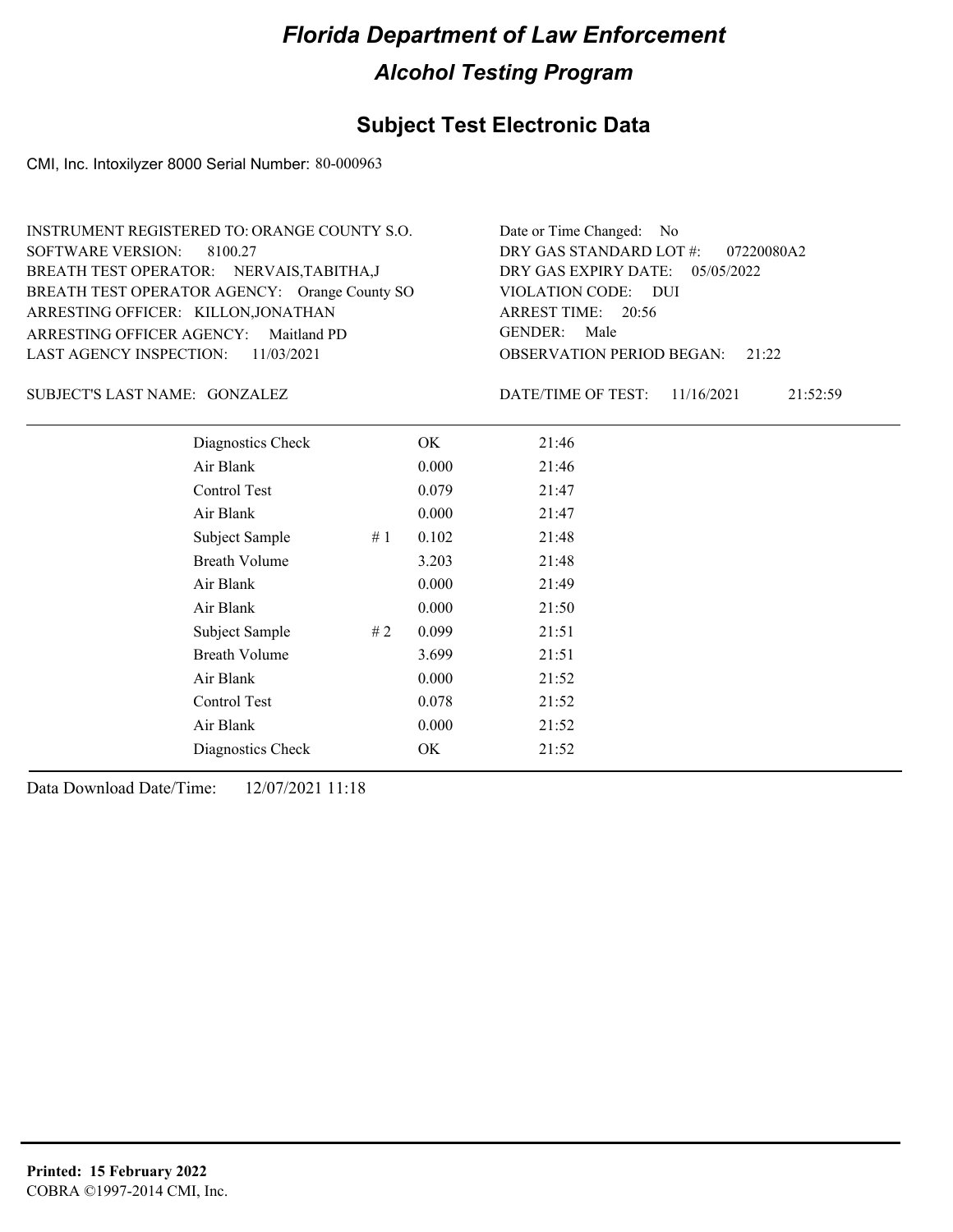### **Subject Test Electronic Data**

CMI, Inc. Intoxilyzer 8000 Serial Number: 80-000963

| INSTRUMENT REGISTERED TO: ORANGE COUNTY S.O.  | Date or Time Changed: No               |
|-----------------------------------------------|----------------------------------------|
| SOFTWARE VERSION: 8100.27                     | DRY GAS STANDARD LOT $\#$ : 07220080A2 |
| BREATH TEST OPERATOR: NERVAIS, TABITHA, J     | DRY GAS EXPIRY DATE: $05/05/2022$      |
| BREATH TEST OPERATOR AGENCY: Orange County SO | VIOLATION CODE: DUI                    |
| ARRESTING OFFICER: STAHL, BRANDON             | ARREST TIME: 05:56                     |
| ARRESTING OFFICER AGENCY: Orlando PD          | GENDER: Male                           |
| LAST AGENCY INSPECTION: 11/03/2021            | <b>OBSERVATION PERIOD BEGAN: 06:10</b> |

#### SALGADOCASTILLO SUBJECT'S LAST NAME: DATE/TIME OF TEST:

DATE/TIME OF TEST: 11/17/2021 06:39:32

| Diagnostics Check    | OK    | 06:33 |
|----------------------|-------|-------|
| Air Blank            | 0.000 | 06:34 |
| Control Test         | 0.080 | 06:34 |
| Air Blank            | 0.000 | 06:34 |
| Subject Sample<br>#1 | 0.102 | 06:35 |
| <b>Breath Volume</b> | 2.730 | 06:35 |
| Air Blank            | 0.000 | 06:35 |
| Air Blank            | 0.000 | 06:37 |
| Subject Sample<br>#2 | 0.105 | 06:38 |
| <b>Breath Volume</b> | 1.203 | 06:38 |
| Air Blank            | 0.000 | 06:38 |
| Control Test         | 0.079 | 06:38 |
| Air Blank            | 0.000 | 06:39 |
| Diagnostics Check    | OK    | 06:39 |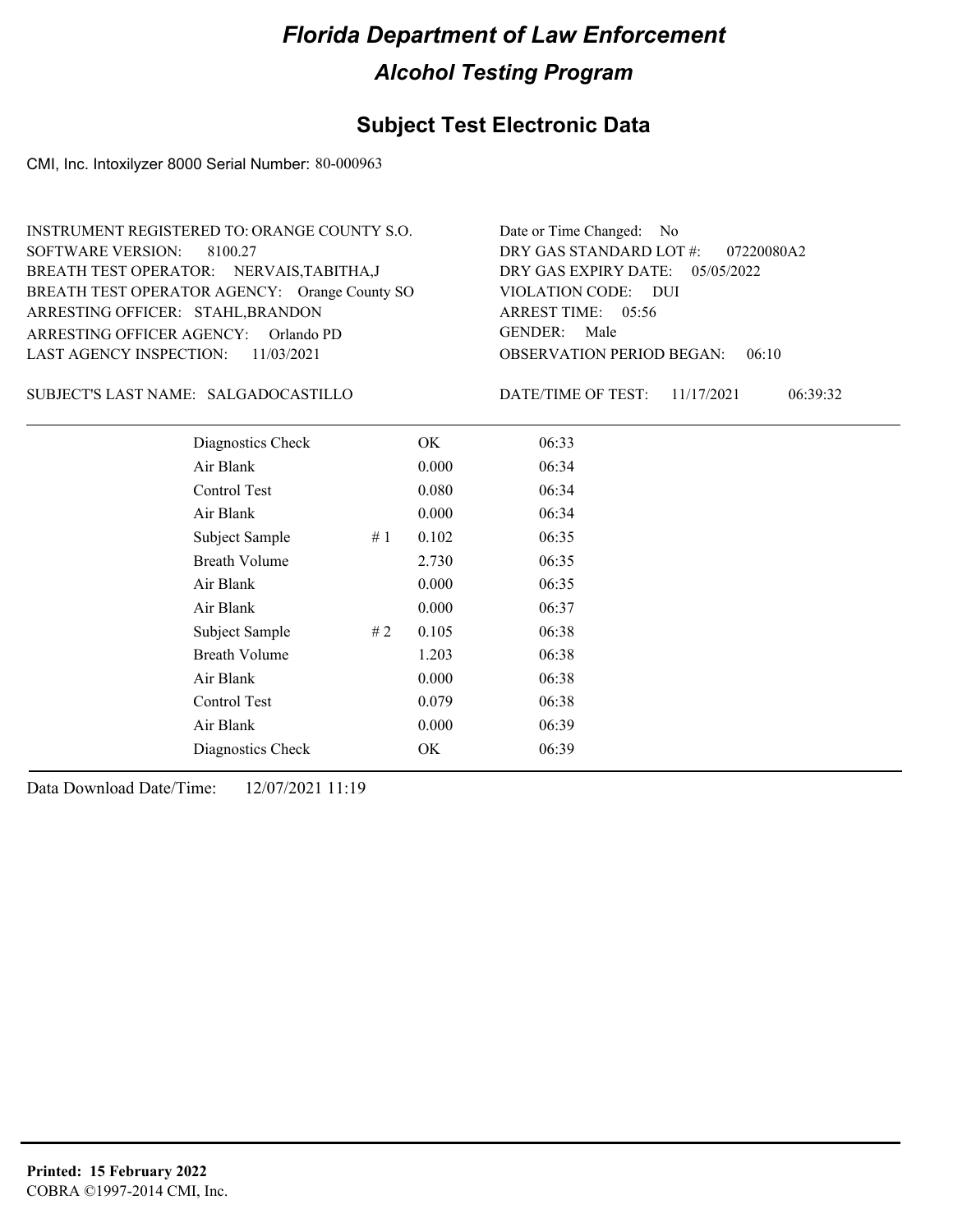### **Subject Test Electronic Data**

CMI, Inc. Intoxilyzer 8000 Serial Number: 80-000963

| INSTRUMENT REGISTERED TO: ORANGE COUNTY S.O.  | Date or Time Changed: No               |
|-----------------------------------------------|----------------------------------------|
| SOFTWARE VERSION: 8100.27                     | DRY GAS STANDARD LOT $\#$ : 07220080A2 |
| BREATH TEST OPERATOR: NERVAIS, TABITHA, J     | DRY GAS EXPIRY DATE: $05/05/2022$      |
| BREATH TEST OPERATOR AGENCY: Orange County SO | VIOLATION CODE: DUI                    |
| ARRESTING OFFICER: MELLA, MELISSA             | ARREST TIME: 22:58                     |
| ARRESTING OFFICER AGENCY: Orange County SO    | GENDER: Male                           |
| LAST AGENCY INSPECTION: $11/03/2021$          | <b>OBSERVATION PERIOD BEGAN:</b> 23:14 |

SUBJECT'S LAST NAME: COLON DATE/TIME OF TEST:

DATE/TIME OF TEST: 11/19/2021 23:46:57

| Diagnostics Check    |    | OK    | 23:39 |
|----------------------|----|-------|-------|
| Air Blank            |    | 0.000 | 23:40 |
| Control Test         |    | 0.079 | 23:40 |
| Air Blank            |    | 0.000 | 23:41 |
| Subject Sample       | #1 | 0.232 | 23:42 |
| <b>Breath Volume</b> |    | 1.761 | 23:42 |
| Air Blank            |    | 0.000 | 23:42 |
| Air Blank            |    | 0.000 | 23:44 |
| Subject Sample       | #2 | 0.214 | 23:45 |
| <b>Breath Volume</b> |    | 1.152 | 23:45 |
| Air Blank            |    | 0.000 | 23:46 |
| Control Test         |    | 0.076 | 23:46 |
| Air Blank            |    | 0.000 | 23:46 |
| Diagnostics Check    |    | OK    | 23:46 |
|                      |    |       |       |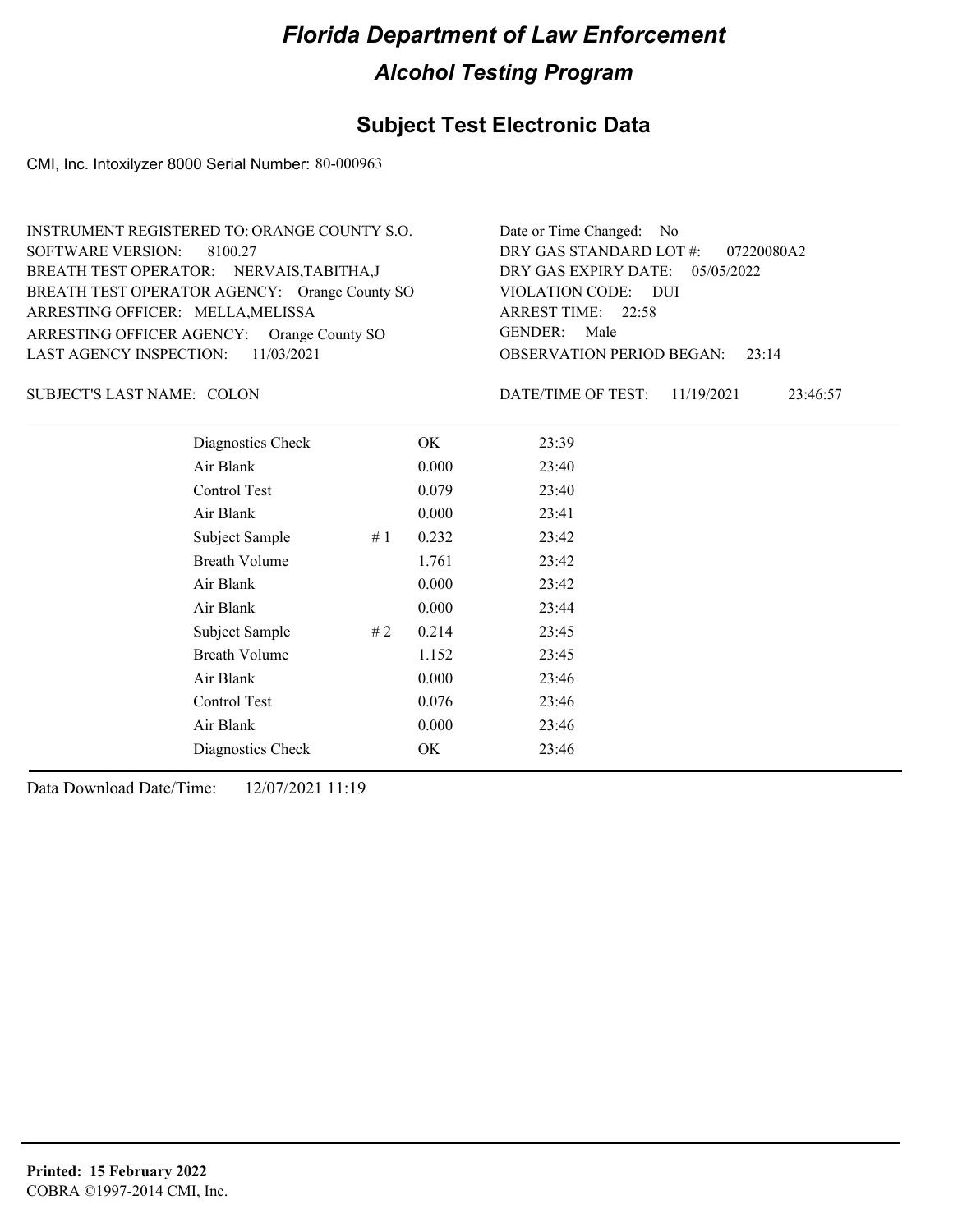### **Subject Test Electronic Data**

CMI, Inc. Intoxilyzer 8000 Serial Number: 80-000963

| <b>INSTRUMENT REGISTERED TO: ORANGE COUNTY S.O.</b><br><b>SOFTWARE VERSION:</b><br>8100.27<br>BREATH TEST OPERATOR: NERVAIS, TABITHA, J<br>BREATH TEST OPERATOR AGENCY: Orange County SO<br>ARRESTING OFFICER: VINER, DENNIS<br>ARRESTING OFFICER AGENCY: Orange County SO<br><b>LAST AGENCY INSPECTION:</b><br>11/03/2021 |                                        |                    |                        | Date or Time Changed: No<br>DRY GAS STANDARD LOT #:<br>07220080A2<br>DRY GAS EXPIRY DATE:<br>05/05/2022<br><b>VIOLATION CODE:</b><br><b>DUI</b><br>ARREST TIME: 01:31<br><b>GENDER:</b><br>Male<br><b>OBSERVATION PERIOD BEGAN:</b><br>02:02 |                |  |
|----------------------------------------------------------------------------------------------------------------------------------------------------------------------------------------------------------------------------------------------------------------------------------------------------------------------------|----------------------------------------|--------------------|------------------------|----------------------------------------------------------------------------------------------------------------------------------------------------------------------------------------------------------------------------------------------|----------------|--|
|                                                                                                                                                                                                                                                                                                                            | SUBJECT'S LAST NAME: VELASQUEZCORONADO | DATE/TIME OF TEST: | 11/20/2021<br>02:45:18 |                                                                                                                                                                                                                                              |                |  |
|                                                                                                                                                                                                                                                                                                                            | Diagnostics Check                      |                    | OK.                    | 02:31                                                                                                                                                                                                                                        |                |  |
|                                                                                                                                                                                                                                                                                                                            | Air Blank                              |                    | 0.000                  | 02:32                                                                                                                                                                                                                                        |                |  |
|                                                                                                                                                                                                                                                                                                                            | Control Test                           |                    | 0.079                  | 02:32                                                                                                                                                                                                                                        |                |  |
|                                                                                                                                                                                                                                                                                                                            | Air Blank                              |                    | 0.000                  | 02:33                                                                                                                                                                                                                                        |                |  |
|                                                                                                                                                                                                                                                                                                                            | Subject Sample                         | #1                 | 0.168                  | 02:36                                                                                                                                                                                                                                        | Volume Not Met |  |
|                                                                                                                                                                                                                                                                                                                            | <b>Breath Volume</b>                   |                    | 0.597                  | 02:36                                                                                                                                                                                                                                        |                |  |
|                                                                                                                                                                                                                                                                                                                            | Air Blank                              |                    | 0.000                  | 02:37                                                                                                                                                                                                                                        |                |  |
|                                                                                                                                                                                                                                                                                                                            | Air Blank                              |                    | 0.000                  | 02:38                                                                                                                                                                                                                                        |                |  |
|                                                                                                                                                                                                                                                                                                                            | Subject Sample                         | #2                 | 0.164                  | 02:40                                                                                                                                                                                                                                        |                |  |
|                                                                                                                                                                                                                                                                                                                            | <b>Breath Volume</b>                   |                    | 1.757                  | 02:40                                                                                                                                                                                                                                        |                |  |
|                                                                                                                                                                                                                                                                                                                            | Air Blank                              |                    | 0.000                  | 02:41                                                                                                                                                                                                                                        |                |  |
|                                                                                                                                                                                                                                                                                                                            | Air Blank                              |                    | 0.000                  | 02:43                                                                                                                                                                                                                                        |                |  |
|                                                                                                                                                                                                                                                                                                                            |                                        |                    |                        |                                                                                                                                                                                                                                              |                |  |

Control Test 0.074 02:44 Control Outside Tolerance

Subject Sample # 3 0.161 02:43 Breath Volume 1.253 02:43 Air Blank 0.000 02:44

Air Blank 0.000 02:45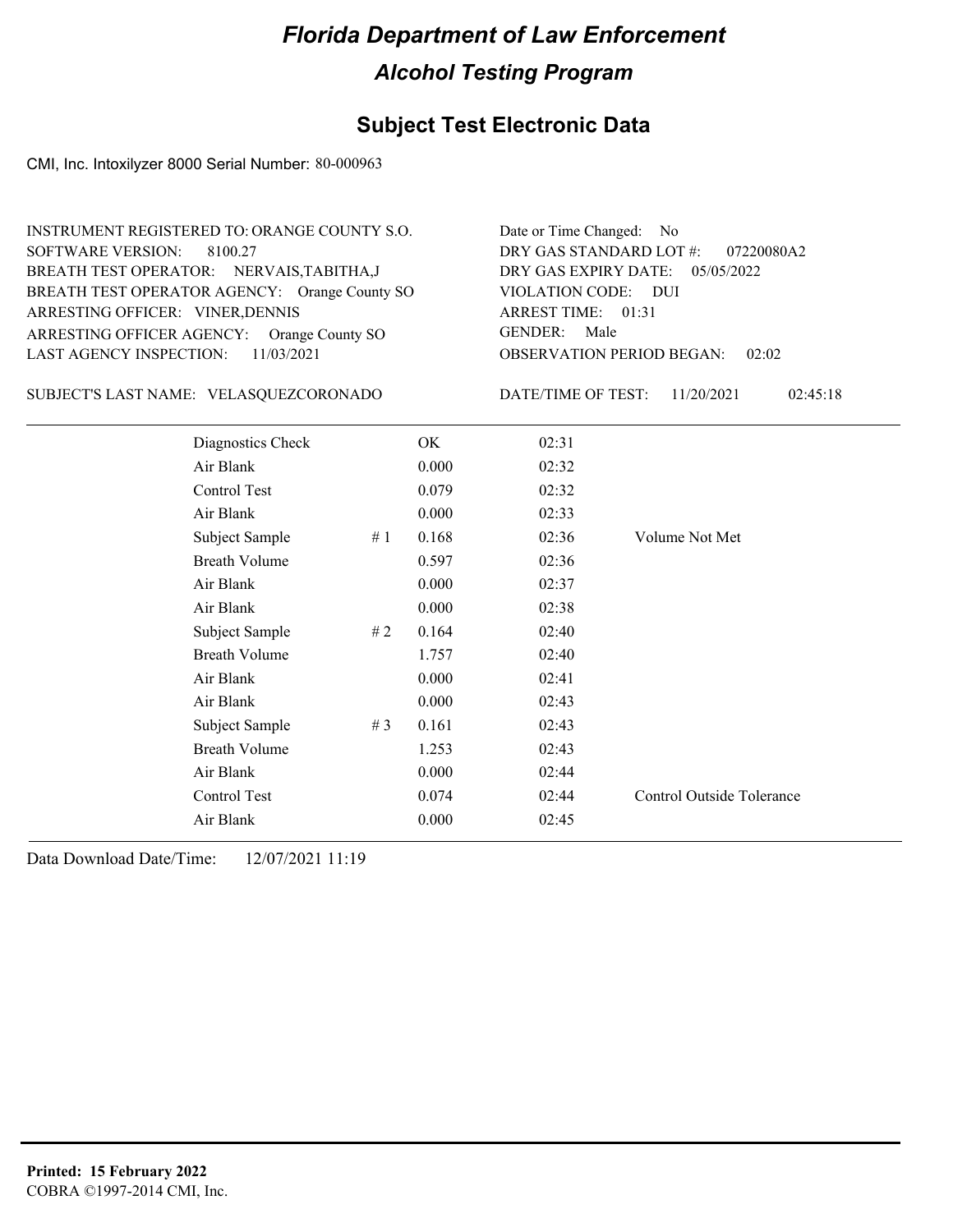## **Subject Test Electronic Data**

CMI, Inc. Intoxilyzer 8000 Serial Number: 80-000963

| INSTRUMENT REGISTERED TO: ORANGE COUNTY S.O.  | Date or Time Changed: No               |
|-----------------------------------------------|----------------------------------------|
| SOFTWARE VERSION: 8100.27                     | DRY GAS STANDARD LOT $\#$ : 07220080A2 |
| BREATH TEST OPERATOR: NERVAIS, TABITHA, J     | DRY GAS EXPIRY DATE: $05/05/2022$      |
| BREATH TEST OPERATOR AGENCY: Orange County SO | VIOLATION CODE: DUI                    |
| ARRESTING OFFICER: VINER, DENNIS              | ARREST TIME: 01:31                     |
| ARRESTING OFFICER AGENCY: Orange County SO    | GENDER: Male                           |
| LAST AGENCY INSPECTION: 11/03/2021            | <b>OBSERVATION PERIOD BEGAN: 02:02</b> |

VELASQUEZCORONADO SUBJECT'S LAST NAME: DATE/TIME OF TEST:

DATE/TIME OF TEST: 11/20/2021 02:54:16

| Diagnostics Check    | OK    | 02:47 |
|----------------------|-------|-------|
| Air Blank            | 0.000 | 02:48 |
| Control Test         | 0.077 | 02:48 |
| Air Blank            | 0.000 | 02:48 |
| Subject Sample<br>#1 | 0.173 | 02:49 |
| <b>Breath Volume</b> | 1.351 | 02:49 |
| Air Blank            | 0.000 | 02:50 |
| Air Blank            | 0.000 | 02:52 |
| Subject Sample<br>#2 | 0.174 | 02:52 |
| Breath Volume        | 1.738 | 02:52 |
| Air Blank            | 0.000 | 02:53 |
| Control Test         | 0.077 | 02:53 |
| Air Blank            | 0.000 | 02:54 |
| Diagnostics Check    | OK    | 02:54 |
|                      |       |       |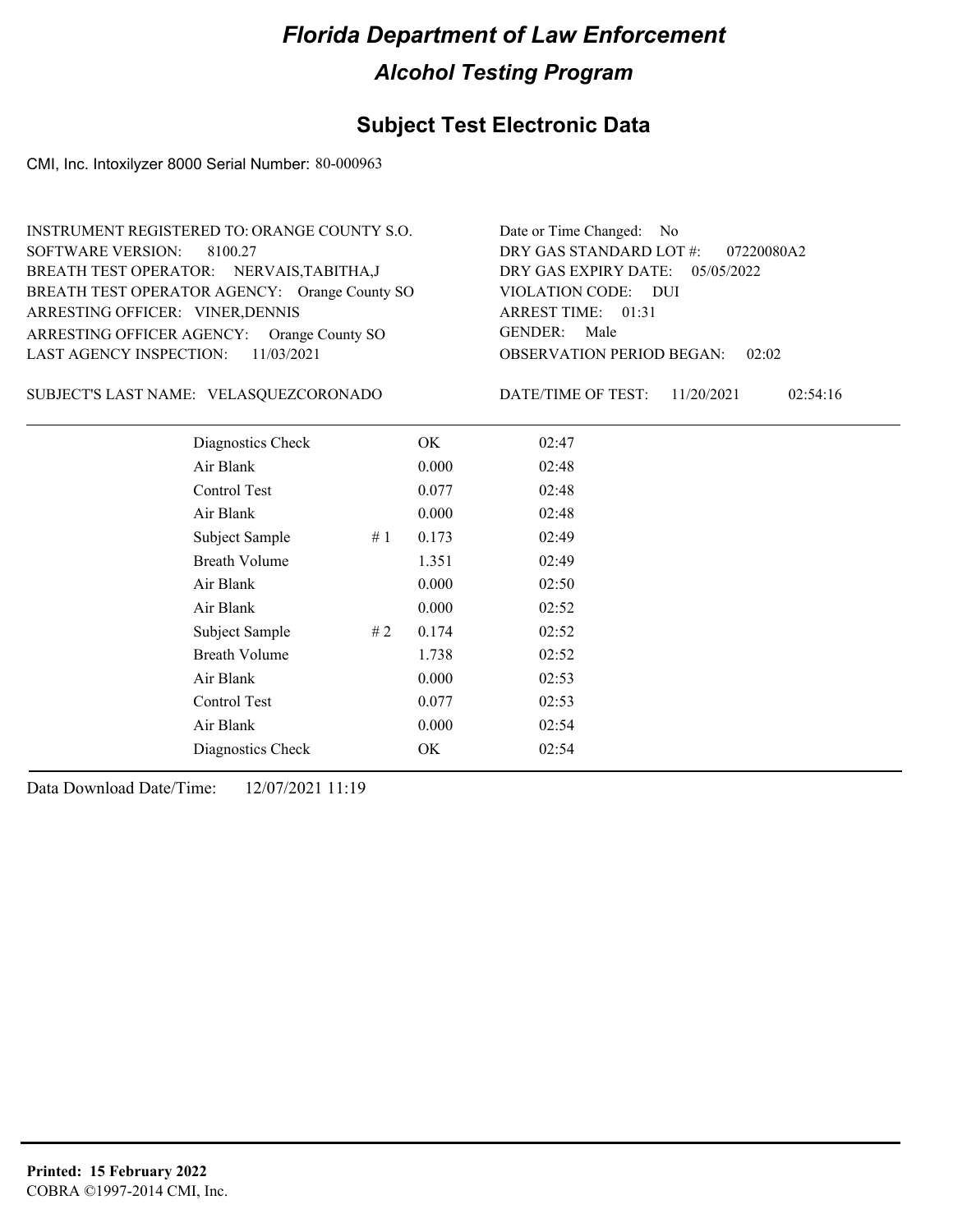## **Subject Test Electronic Data**

CMI, Inc. Intoxilyzer 8000 Serial Number: 80-000963

| INSTRUMENT REGISTERED TO: ORANGE COUNTY S.O.  | Date or Time Changed: No               |
|-----------------------------------------------|----------------------------------------|
| SOFTWARE VERSION: 8100.27                     | DRY GAS STANDARD LOT $\#$ : 07220080A2 |
| BREATH TEST OPERATOR: DENSON, TRAVIS, W       | DRY GAS EXPIRY DATE: 05/05/2022        |
| BREATH TEST OPERATOR AGENCY: Orange County SO | VIOLATION CODE: DUI                    |
| ARRESTING OFFICER: KISSANE, BRIAN             | ARREST TIME: 02:41                     |
| ARRESTING OFFICER AGENCY: Orlando PD          | GENDER: Male                           |
| LAST AGENCY INSPECTION: 11/03/2021            | <b>OBSERVATION PERIOD BEGAN: 03:08</b> |

SUBJECT'S LAST NAME: AUSTIN **Example 20** DATE/TIME OF TEST:

DATE/TIME OF TEST: 11/20/2021 03:40:53

| Diagnostics Check    |    | OK    | 03:34 |
|----------------------|----|-------|-------|
| Air Blank            |    | 0.000 | 03:35 |
| Control Test         |    | 0.079 | 03:35 |
| Air Blank            |    | 0.000 | 03:35 |
| Subject Sample       | #1 | 0.028 | 03:36 |
| <b>Breath Volume</b> |    | 1.585 | 03:36 |
| Air Blank            |    | 0.000 | 03:37 |
| Air Blank            |    | 0.000 | 03:39 |
| Subject Sample       | #2 | 0.029 | 03:39 |
| <b>Breath Volume</b> |    | 2.113 | 03:39 |
| Air Blank            |    | 0.000 | 03:39 |
| Control Test         |    | 0.078 | 03:40 |
| Air Blank            |    | 0.000 | 03:40 |
| Diagnostics Check    |    | OK    | 03:40 |
|                      |    |       |       |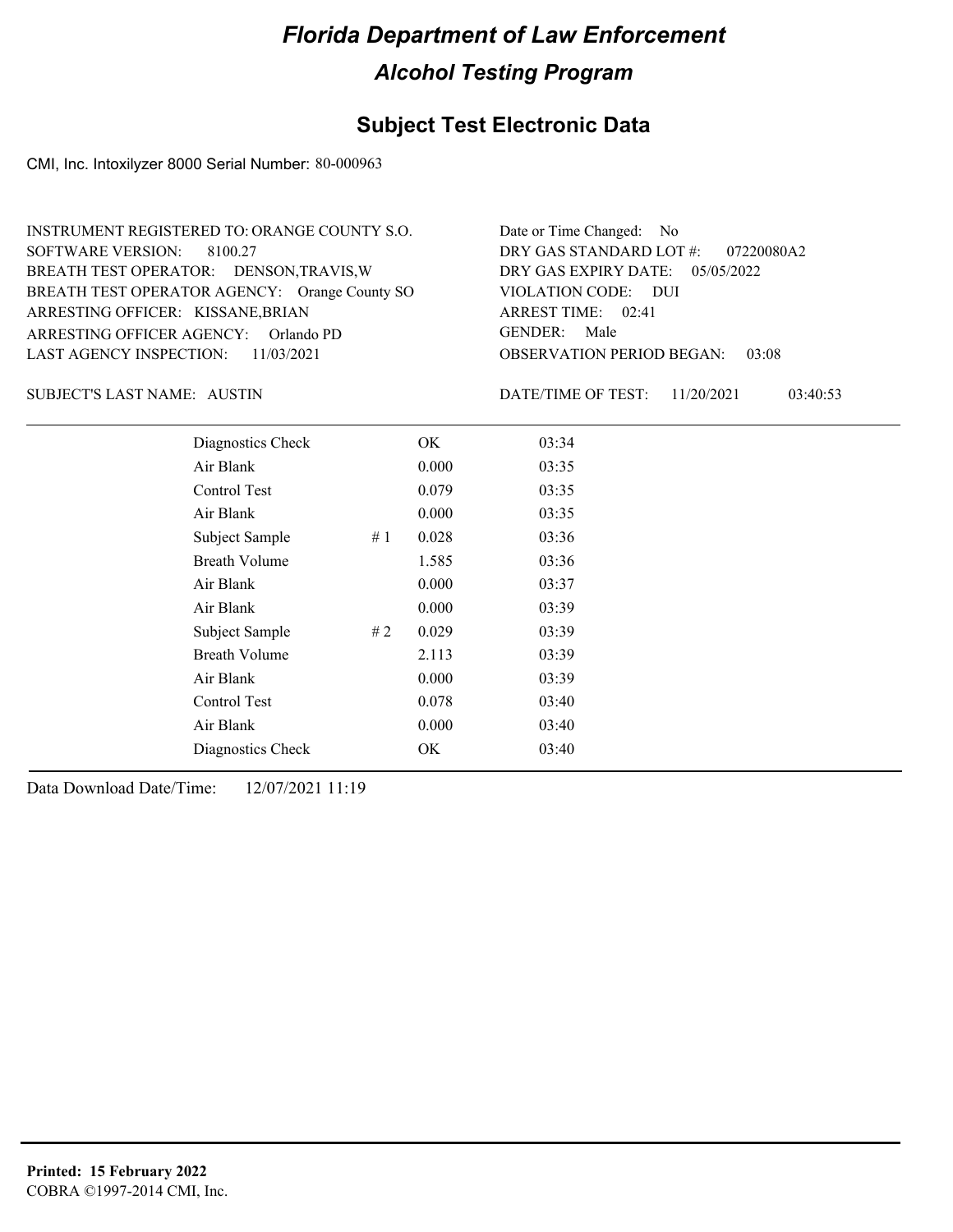## **Subject Test Electronic Data**

CMI, Inc. Intoxilyzer 8000 Serial Number: 80-000963

| INSTRUMENT REGISTERED TO: ORANGE COUNTY S.O.  | Date or Time Changed: No               |
|-----------------------------------------------|----------------------------------------|
| SOFTWARE VERSION: 8100.27                     | DRY GAS STANDARD LOT #: 07220080A2     |
| BREATH TEST OPERATOR: DAVIS, COURTNEY, L      | DRY GAS EXPIRY DATE: 05/05/2022        |
| BREATH TEST OPERATOR AGENCY: Orange County SO | VIOLATION CODE: DUI                    |
| ARRESTING OFFICER: HAMMOND, DANIEL            | ARREST TIME: 02:53                     |
| ARRESTING OFFICER AGENCY: Orange County SO    | GENDER: Male                           |
| LAST AGENCY INSPECTION: $11/03/2021$          | <b>OBSERVATION PERIOD BEGAN: 03:18</b> |

VEGA SUBJECT'S LAST NAME: DATE/TIME OF TEST:

DATE/TIME OF TEST: 11/21/2021 03:55:52

| Diagnostics Check    |    | OK    | 03:49 |
|----------------------|----|-------|-------|
| Air Blank            |    | 0.000 | 03:49 |
| Control Test         |    | 0.080 | 03:50 |
| Air Blank            |    | 0.000 | 03:50 |
| Subject Sample       | #1 | 0.169 | 03:51 |
| <b>Breath Volume</b> |    | 1.113 | 03:51 |
| Air Blank            |    | 0.000 | 03:51 |
| Air Blank            |    | 0.000 | 03:53 |
| Subject Sample       | #2 | 0.173 | 03:54 |
| <b>Breath Volume</b> |    | 2.019 | 03:54 |
| Air Blank            |    | 0.000 | 03:54 |
| Control Test         |    | 0.078 | 03:55 |
| Air Blank            |    | 0.000 | 03:55 |
| Diagnostics Check    |    | OK    | 03:55 |
|                      |    |       |       |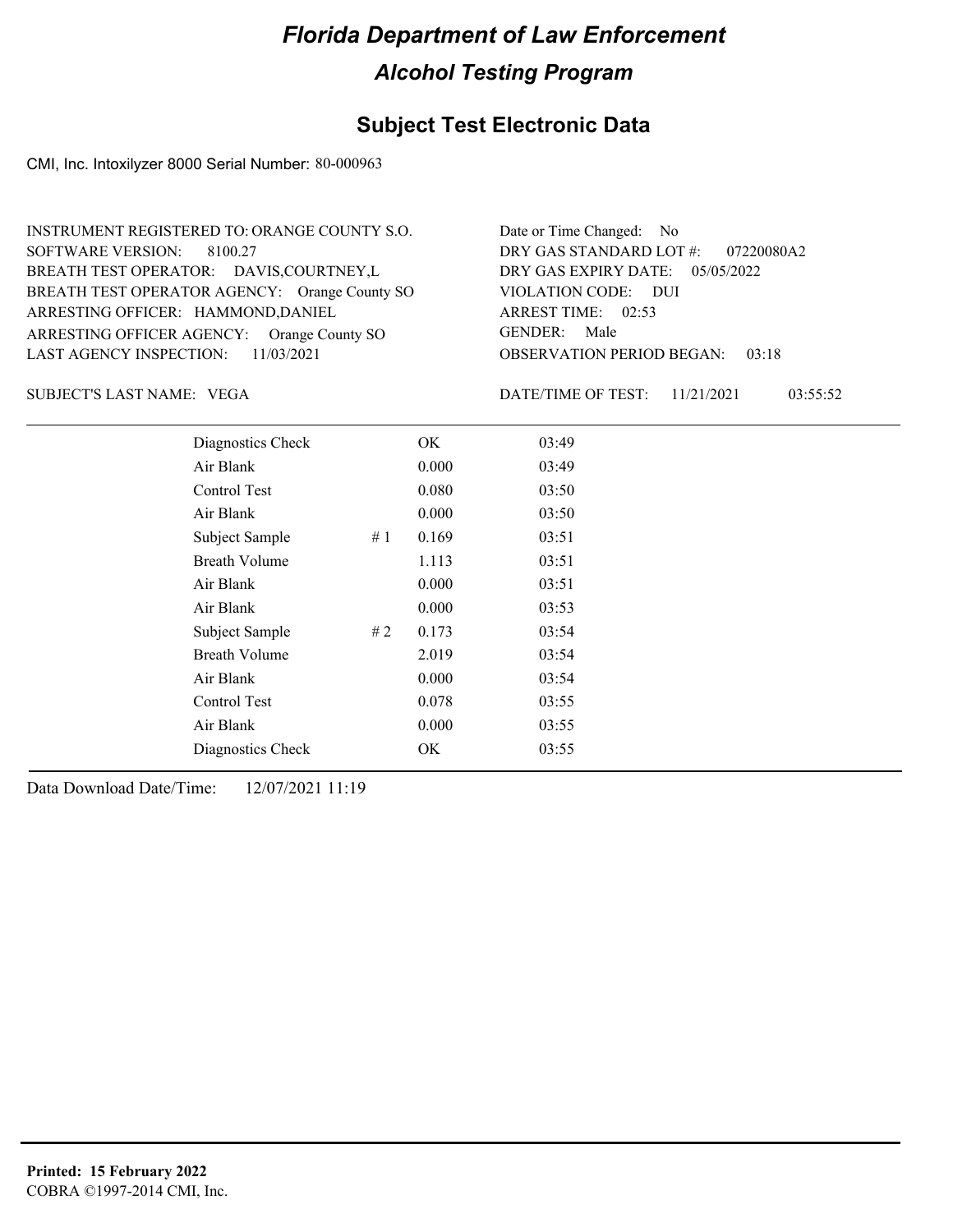## **Subject Test Electronic Data**

CMI, Inc. Intoxilyzer 8000 Serial Number: 80-000963

| INSTRUMENT REGISTERED TO: ORANGE COUNTY S.O.  | Date or Time Changed: No               |
|-----------------------------------------------|----------------------------------------|
| SOFTWARE VERSION: 8100.27                     | DRY GAS STANDARD LOT #: 07220080A2     |
| BREATH TEST OPERATOR: NERVAIS, TABITHA, J     | DRY GAS EXPIRY DATE: $05/05/2022$      |
| BREATH TEST OPERATOR AGENCY: Orange County SO | VIOLATION CODE: DUI                    |
| ARRESTING OFFICER: BRULE, JASON               | ARREST TIME: 23:27                     |
| ARRESTING OFFICER AGENCY: FHP Troop D         | GENDER: Male                           |
| LAST AGENCY INSPECTION: $11/03/2021$          | <b>OBSERVATION PERIOD BEGAN: 23:54</b> |

SUBJECT'S LAST NAME: SCOTT DATE/TIME OF TEST:

DATE/TIME OF TEST: 11/25/2021 00:39:16

| Diagnostics Check    |       | OK    | 00:25 |
|----------------------|-------|-------|-------|
| Air Blank            |       | 0.000 | 00:26 |
| Control Test         |       | 0.080 | 00:26 |
| Air Blank            |       | 0.000 | 00:27 |
| Subject Sample       | #1    | 0.170 | 00:29 |
| <b>Breath Volume</b> |       | 2.636 | 00:29 |
| Air Blank            |       | 0.000 | 00:30 |
| Air Blank            |       | 0.000 | 00:32 |
| Subject Sample       | #2    | 0.140 | 00:34 |
| <b>Breath Volume</b> |       | 1.273 | 00:34 |
| Air Blank            |       | 0.000 | 00:35 |
| Air Blank            |       | 0.000 | 00:37 |
| Subject Sample       | # $3$ | 0.149 | 00:37 |
| <b>Breath Volume</b> |       | 1.351 | 00:37 |
| Air Blank            |       | 0.000 | 00:38 |
| Control Test         |       | 0.077 | 00:38 |
| Air Blank            |       | 0.000 | 00:39 |
| Diagnostics Check    |       | OK    | 00:39 |
|                      |       |       |       |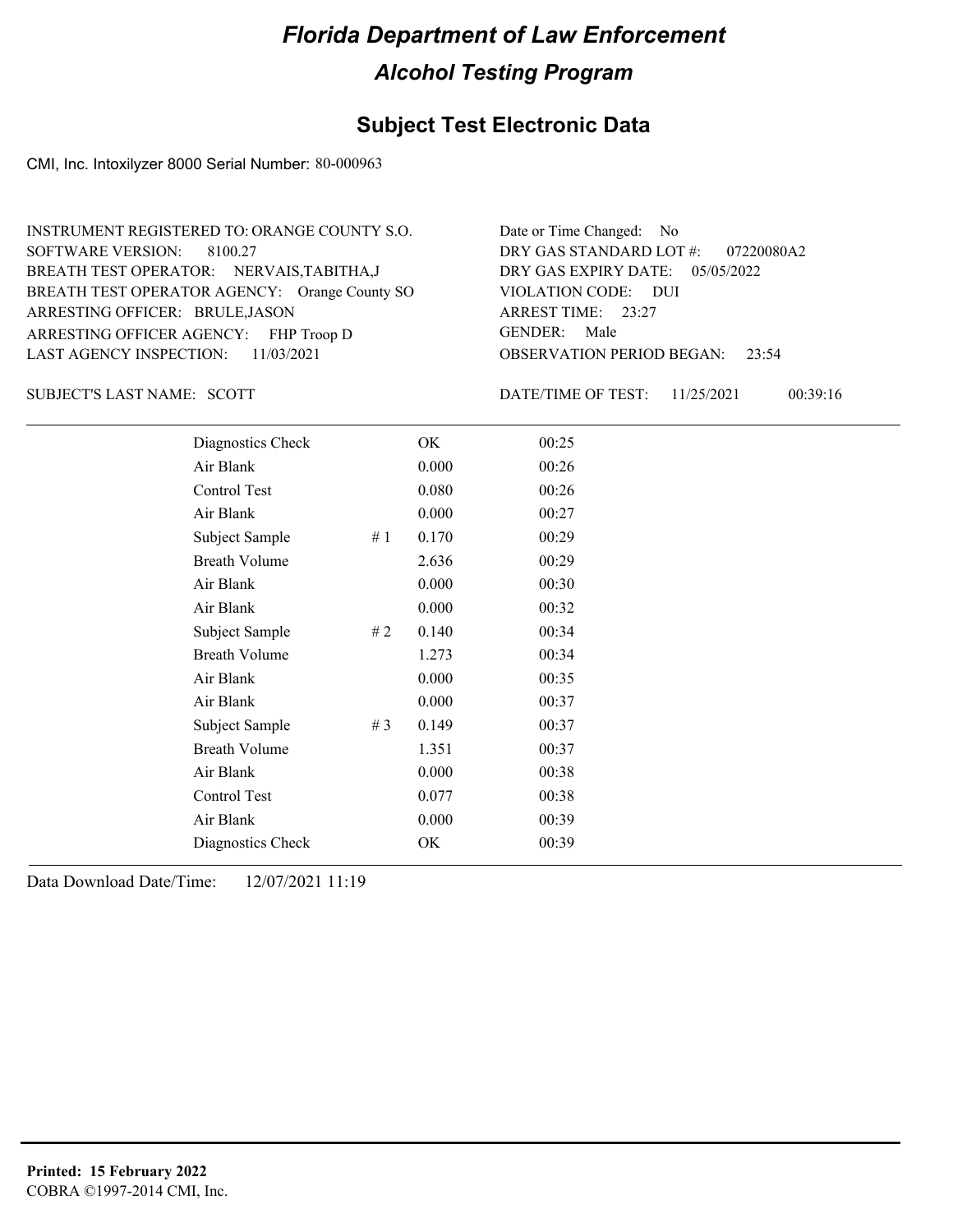## **Subject Test Electronic Data**

CMI, Inc. Intoxilyzer 8000 Serial Number: 80-000963

| INSTRUMENT REGISTERED TO: ORANGE COUNTY S.O.  | Date or Time Changed: No               |
|-----------------------------------------------|----------------------------------------|
| SOFTWARE VERSION: 8100.27                     | DRY GAS STANDARD LOT #: 07220080A2     |
| BREATH TEST OPERATOR: DENSON, TRAVIS, W       | DRY GAS EXPIRY DATE: $05/05/2022$      |
| BREATH TEST OPERATOR AGENCY: Orange County SO | VIOLATION CODE: DUI                    |
| ARRESTING OFFICER: HECTOR, JEFFREY            | ARREST TIME: 02:37                     |
| ARRESTING OFFICER AGENCY: Central FL Univ PD  | GENDER: Male                           |
| LAST AGENCY INSPECTION: $11/03/2021$          | <b>OBSERVATION PERIOD BEGAN: 03:13</b> |

SUBJECT'S LAST NAME: RANDELL DATE/TIME OF TEST:

DATE/TIME OF TEST: 11/25/2021 03:43:55

| Diagnostics Check    |    | OK    | 03:37 |  |  |
|----------------------|----|-------|-------|--|--|
| Air Blank            |    | 0.000 | 03:38 |  |  |
| Control Test         |    | 0.079 | 03:38 |  |  |
| Air Blank            |    | 0.000 | 03:38 |  |  |
| Subject Sample       | #1 | 0.109 | 03:39 |  |  |
| <b>Breath Volume</b> |    | 1.757 | 03:39 |  |  |
| Air Blank            |    | 0.000 | 03:40 |  |  |
| Air Blank            |    | 0.000 | 03:42 |  |  |
| Subject Sample       | #2 | 0.113 | 03:42 |  |  |
| <b>Breath Volume</b> |    | 1.996 | 03:42 |  |  |
| Air Blank            |    | 0.000 | 03:43 |  |  |
| <b>Control Test</b>  |    | 0.079 | 03:43 |  |  |
| Air Blank            |    | 0.000 | 03:43 |  |  |
| Diagnostics Check    |    | OK    | 03:43 |  |  |
|                      |    |       |       |  |  |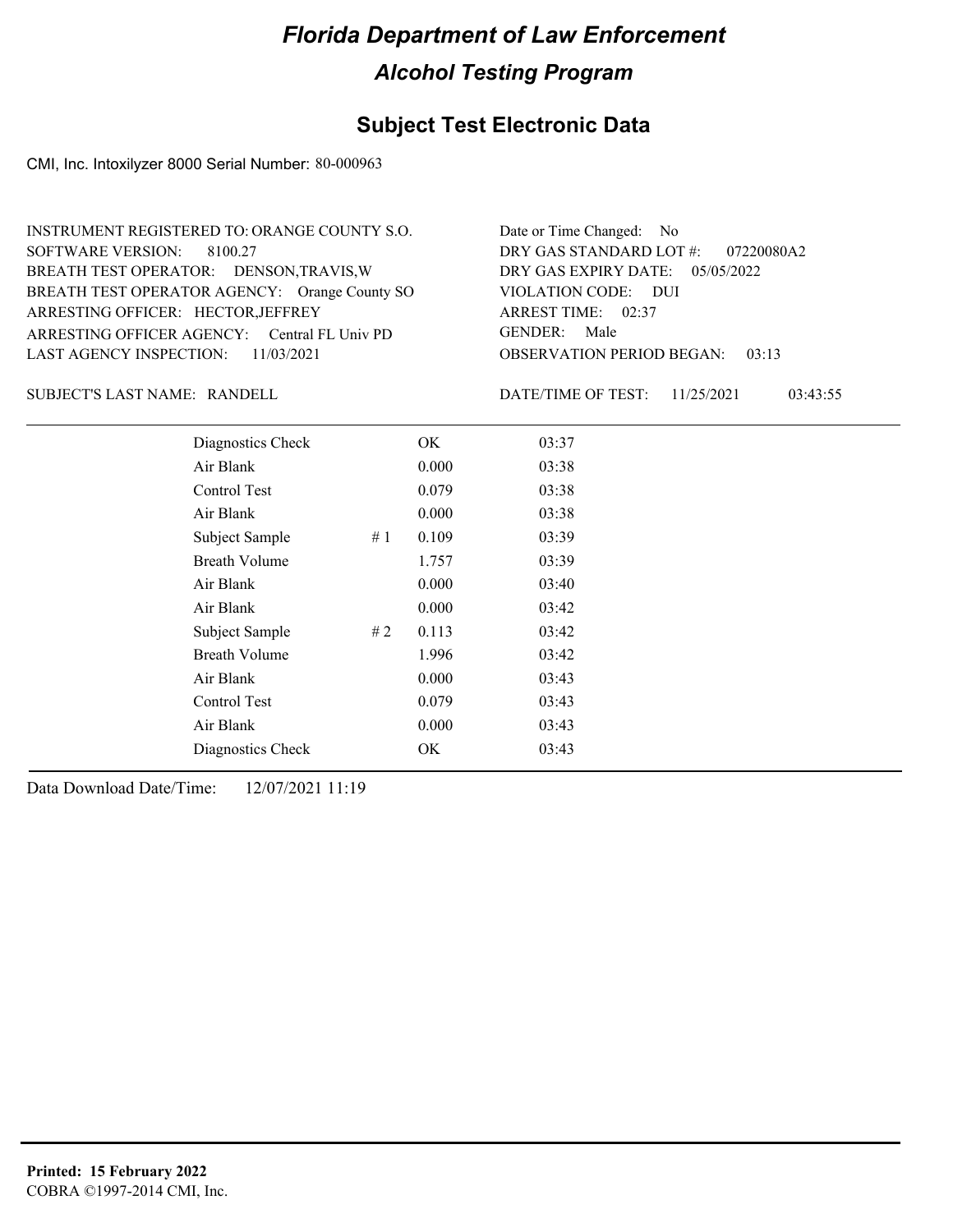## **Subject Test Electronic Data**

CMI, Inc. Intoxilyzer 8000 Serial Number: 80-000963

| INSTRUMENT REGISTERED TO: ORANGE COUNTY S.O.  | Date or Time Changed: No               |
|-----------------------------------------------|----------------------------------------|
| SOFTWARE VERSION: 8100.27                     | DRY GAS STANDARD LOT $\#$ : 07220080A2 |
| BREATH TEST OPERATOR: NERVAIS, TABITHA, J     | DRY GAS EXPIRY DATE: $05/05/2022$      |
| BREATH TEST OPERATOR AGENCY: Orange County SO | VIOLATION CODE: DUI                    |
| ARRESTING OFFICER: TORRES, JOSUE              | ARREST TIME: 03:36                     |
| ARRESTING OFFICER AGENCY: Orlando PD          | GENDER: Male                           |
| LAST AGENCY INSPECTION: 11/03/2021            | <b>OBSERVATION PERIOD BEGAN: 04:12</b> |

SUBJECT'S LAST NAME: WHALEY **Example 20** DATE/TIME OF TEST:

DATE/TIME OF TEST: 11/25/2021 04:42:45

| Diagnostics Check    |    | OK    | 04:36 |
|----------------------|----|-------|-------|
| Air Blank            |    | 0.000 | 04:37 |
| Control Test         |    | 0.079 | 04:37 |
| Air Blank            |    | 0.000 | 04:38 |
| Subject Sample       | #1 | 0.066 | 04:38 |
| <b>Breath Volume</b> |    | 1.996 | 04:38 |
| Air Blank            |    | 0.000 | 04:39 |
| Air Blank            |    | 0.000 | 04:40 |
| Subject Sample       | #2 | 0.064 | 04:41 |
| <b>Breath Volume</b> |    | 1.464 | 04:41 |
| Air Blank            |    | 0.000 | 04:41 |
| Control Test         |    | 0.079 | 04:42 |
| Air Blank            |    | 0.000 | 04:42 |
| Diagnostics Check    |    | OK    | 04:42 |
|                      |    |       |       |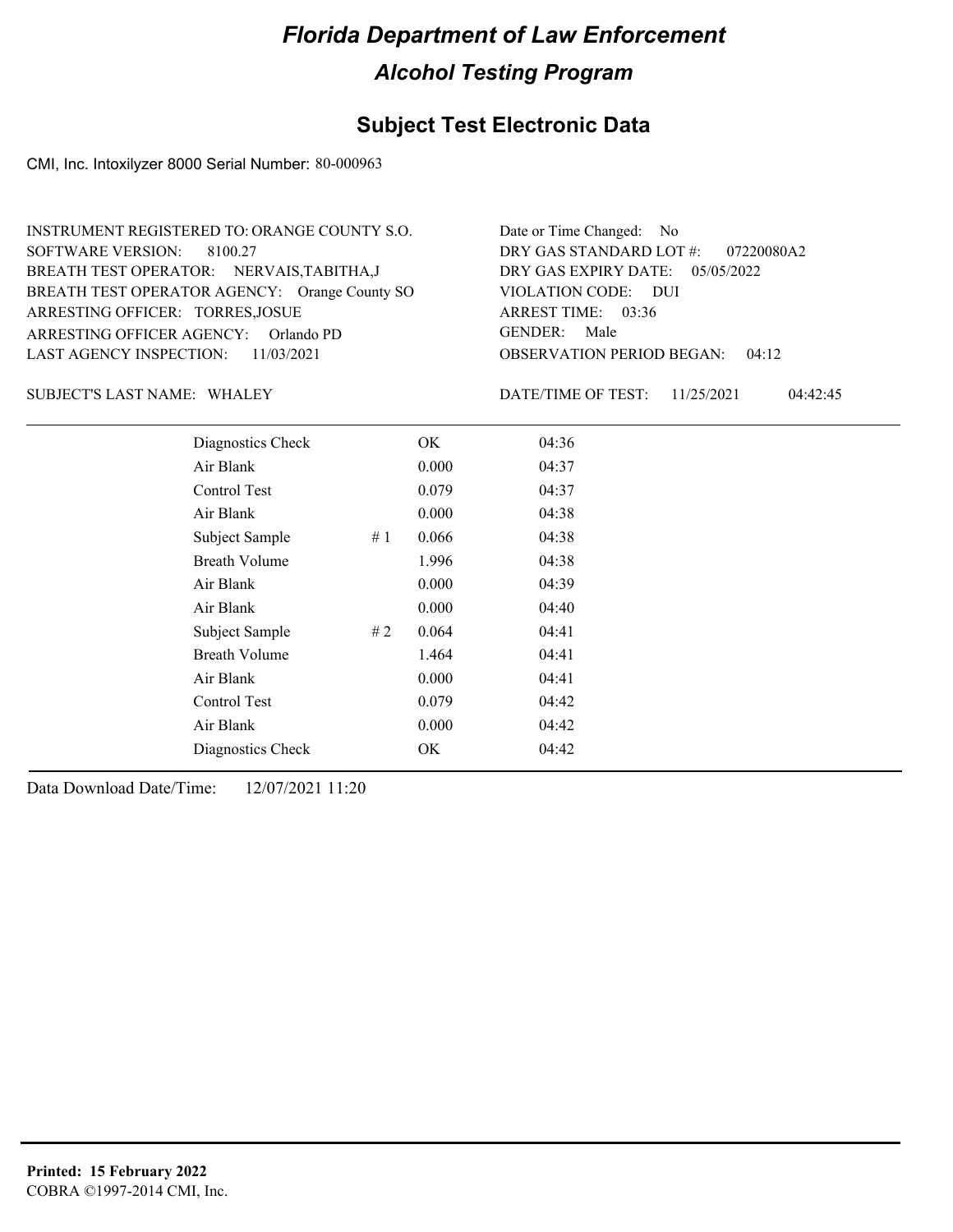## **Subject Test Electronic Data**

CMI, Inc. Intoxilyzer 8000 Serial Number: 80-000963

| INSTRUMENT REGISTERED TO: ORANGE COUNTY S.O.  | Date or Time Changed: No               |
|-----------------------------------------------|----------------------------------------|
| SOFTWARE VERSION: 8100.27                     | DRY GAS STANDARD LOT $\#$ : 07220080A2 |
| BREATH TEST OPERATOR: NERVAIS, TABITHA, J     | DRY GAS EXPIRY DATE: 05/05/2022        |
| BREATH TEST OPERATOR AGENCY: Orange County SO | VIOLATION CODE: DUI                    |
| ARRESTING OFFICER: ZAMBALA, JOSE              | ARREST TIME: 21:37                     |
| ARRESTING OFFICER AGENCY: Orlando PD          | GENDER: Male                           |
| LAST AGENCY INSPECTION: 11/03/2021            | <b>OBSERVATION PERIOD BEGAN: 22:00</b> |

SUBJECT'S LAST NAME: ALLEN DATE/TIME OF TEST:

DATE/TIME OF TEST: 11/25/2021 22:35:34

| Diagnostics Check    |    | OK    | 22:29 |
|----------------------|----|-------|-------|
| Air Blank            |    | 0.000 | 22:29 |
| Control Test         |    | 0.078 | 22:30 |
| Air Blank            |    | 0.000 | 22:30 |
| Subject Sample       | #1 | 0.125 | 22:31 |
| <b>Breath Volume</b> |    | 2.367 | 22:31 |
| Air Blank            |    | 0.000 | 22:31 |
| Air Blank            |    | 0.000 | 22:33 |
| Subject Sample       | #2 | 0.128 | 22:34 |
| <b>Breath Volume</b> |    | 2.453 | 22:34 |
| Air Blank            |    | 0.000 | 22:34 |
| Control Test         |    | 0.079 | 22:34 |
| Air Blank            |    | 0.000 | 22:35 |
| Diagnostics Check    |    | OK    | 22:35 |
|                      |    |       |       |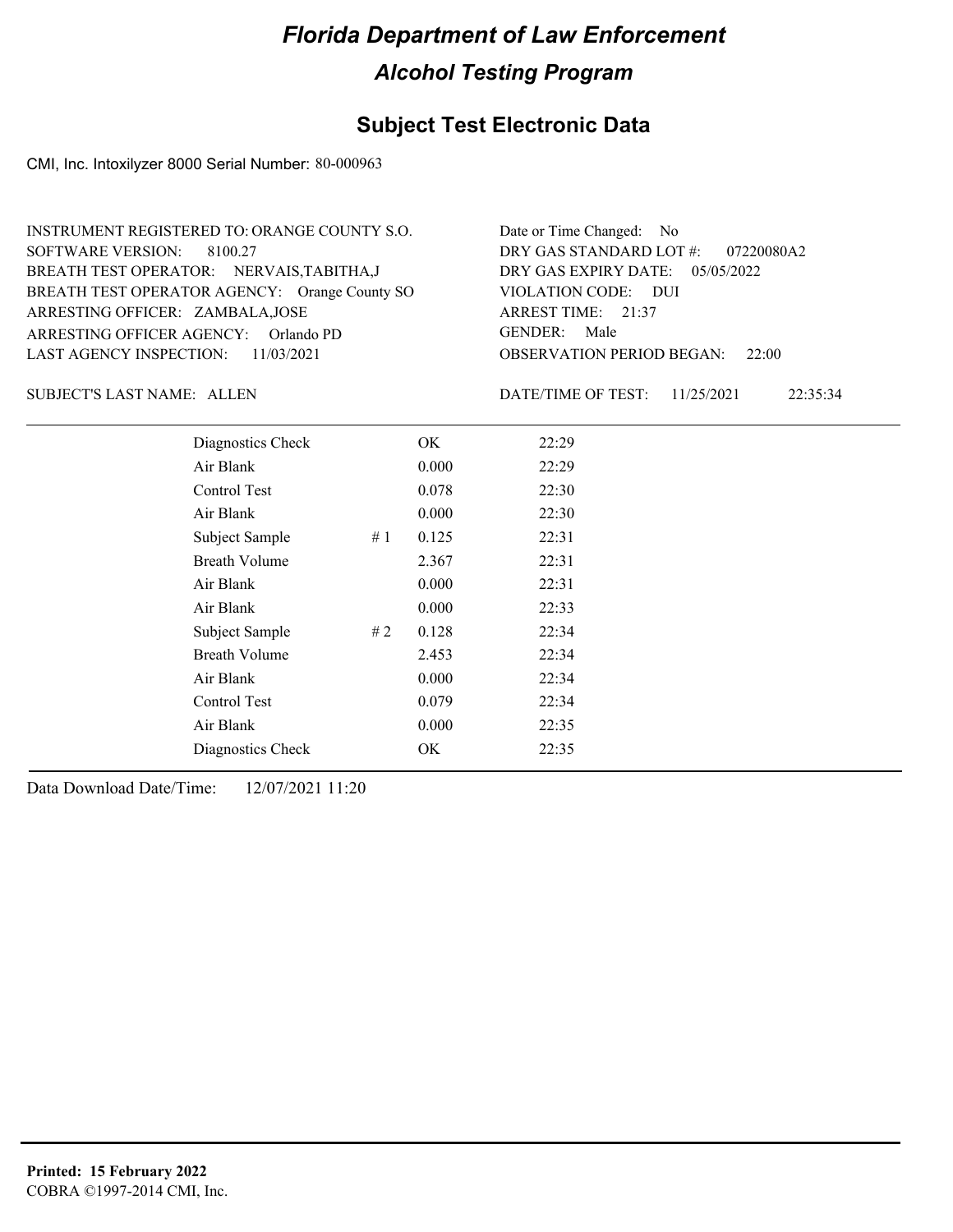## **Subject Test Electronic Data**

CMI, Inc. Intoxilyzer 8000 Serial Number: 80-000963

| INSTRUMENT REGISTERED TO: ORANGE COUNTY S.O.  | Date or Time Changed: No               |
|-----------------------------------------------|----------------------------------------|
| SOFTWARE VERSION: 8100.27                     | DRY GAS STANDARD LOT $\#$ : 07220080A2 |
| BREATH TEST OPERATOR: NERVAIS, TABITHA, J     | DRY GAS EXPIRY DATE: 05/05/2022        |
| BREATH TEST OPERATOR AGENCY: Orange County SO | VIOLATION CODE: DUI                    |
| ARRESTING OFFICER: KISSANE, BRIAN             | ARREST TIME: 02:41                     |
| ARRESTING OFFICER AGENCY: Orlando PD          | GENDER: Male                           |
| LAST AGENCY INSPECTION: 11/03/2021            | <b>OBSERVATION PERIOD BEGAN: 02:59</b> |

### SUBJECT'S LAST NAME: SAUNDERS DATE/TIME OF TEST:

DATE/TIME OF TEST: 11/27/2021 03:40:35

| Diagnostics Check    |    | OK    | 03:33 |
|----------------------|----|-------|-------|
| Air Blank            |    | 0.000 | 03:33 |
| Control Test         |    | 0.080 | 03:34 |
| Air Blank            |    | 0.000 | 03:34 |
| Subject Sample       | #1 | 0.209 | 03:36 |
| <b>Breath Volume</b> |    | 4.601 | 03:36 |
| Air Blank            |    | 0.000 | 03:36 |
| Air Blank            |    | 0.000 | 03:38 |
| Subject Sample       | #2 | 0.223 | 03:39 |
| <b>Breath Volume</b> |    | 3.726 | 03:39 |
| Air Blank            |    | 0.000 | 03:39 |
| Control Test         |    | 0.078 | 03:39 |
| Air Blank            |    | 0.000 | 03:40 |
| Diagnostics Check    |    | OK    | 03:40 |
|                      |    |       |       |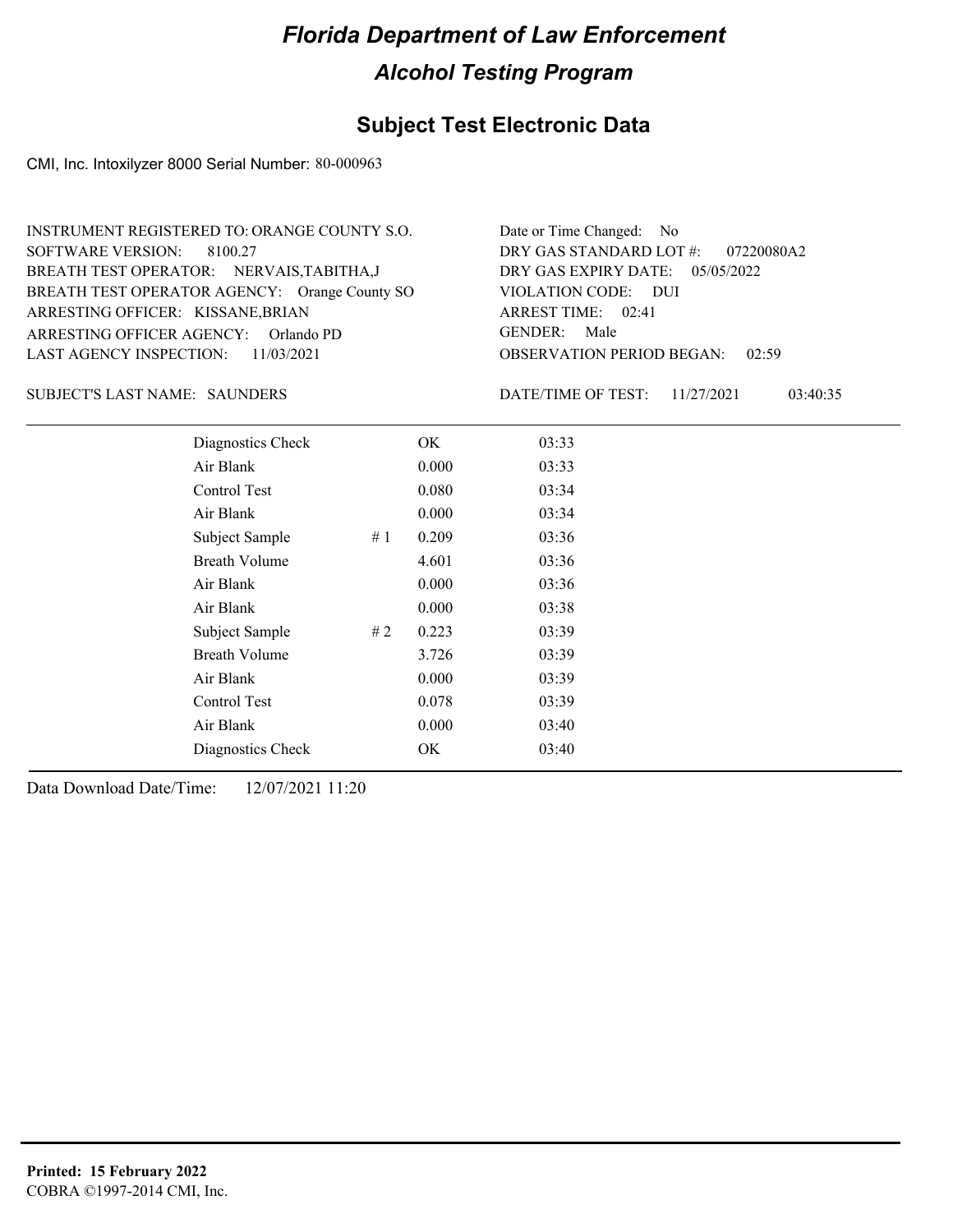## **Subject Test Electronic Data**

CMI, Inc. Intoxilyzer 8000 Serial Number: 80-000963

| INSTRUMENT REGISTERED TO: ORANGE COUNTY S.O.  | Date or Time Changed: No               |
|-----------------------------------------------|----------------------------------------|
| SOFTWARE VERSION: 8100.27                     | DRY GAS STANDARD LOT $\#$ : 07220080A2 |
| BREATH TEST OPERATOR: SKOWRONSKI, JEFFREY, J  | DRY GAS EXPIRY DATE: 05/05/2022        |
| BREATH TEST OPERATOR AGENCY: Orange County SO | VIOLATION CODE: DUI                    |
| ARRESTING OFFICER: CERVELLERA, MATTHEW        | ARREST TIME: 03:11                     |
| ARRESTING OFFICER AGENCY: FHP Troop D         | GENDER: Female                         |
| LAST AGENCY INSPECTION: $11/03/2021$          | <b>OBSERVATION PERIOD BEGAN: 04:04</b> |

SINGH SUBJECT'S LAST NAME: DATE/TIME OF TEST:

DATE/TIME OF TEST: 11/27/2021 04:38:14

| Diagnostics Check    |    | OK    | 04:31 |
|----------------------|----|-------|-------|
| Air Blank            |    | 0.000 | 04:32 |
| <b>Control Test</b>  |    | 0.080 | 04:32 |
| Air Blank            |    | 0.000 | 04:32 |
| Subject Sample       | #1 | 0.233 | 04:33 |
| <b>Breath Volume</b> |    | 1.429 | 04:33 |
| Air Blank            |    | 0.000 | 04:34 |
| Air Blank            |    | 0.000 | 04:36 |
| Subject Sample       | #2 | 0.228 | 04:36 |
| <b>Breath Volume</b> |    | 1.312 | 04:36 |
| Air Blank            |    | 0.000 | 04:37 |
| <b>Control Test</b>  |    | 0.079 | 04:37 |
| Air Blank            |    | 0.000 | 04:38 |
| Diagnostics Check    |    | OK    | 04:38 |
|                      |    |       |       |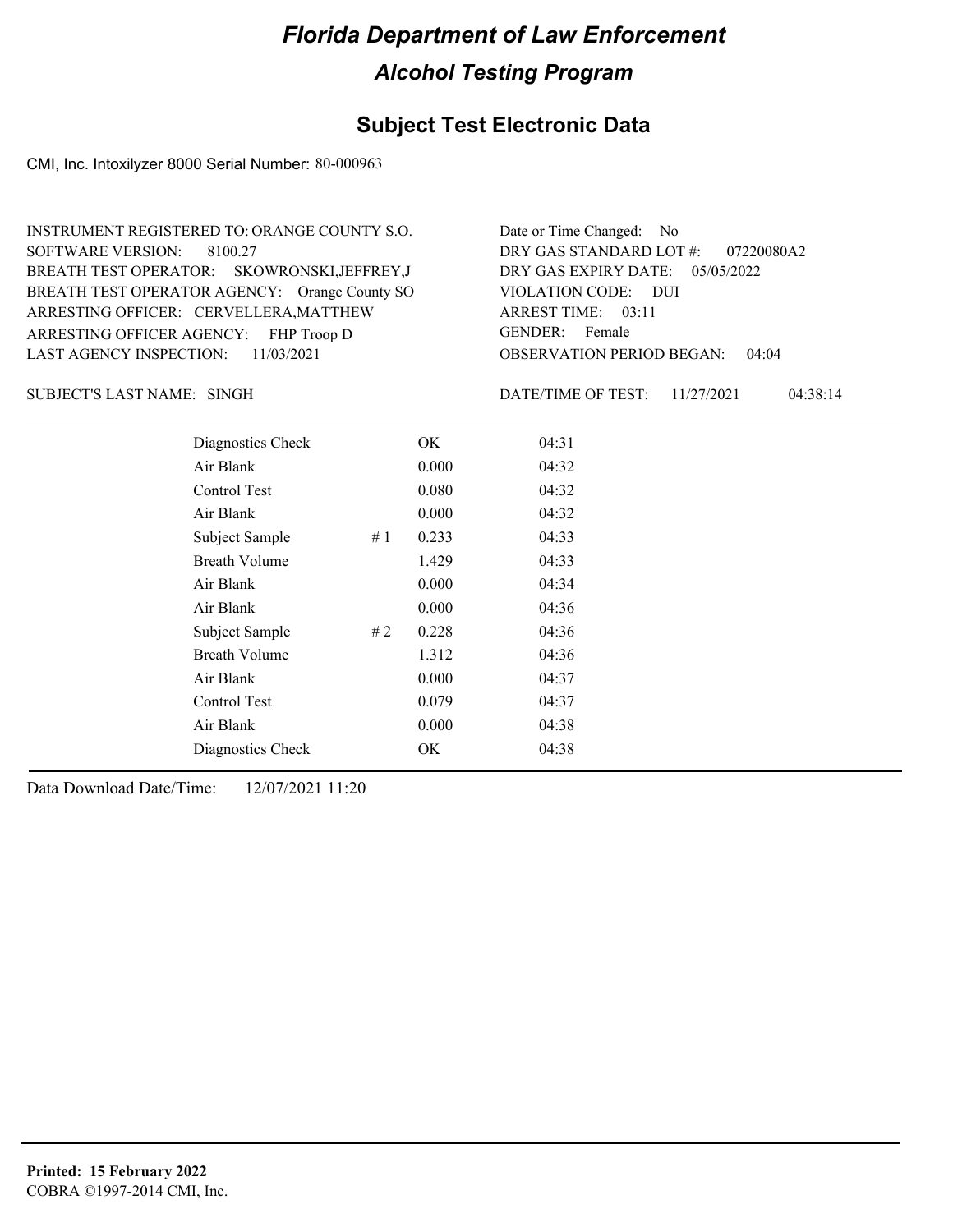## **Subject Test Electronic Data**

CMI, Inc. Intoxilyzer 8000 Serial Number: 80-000963

| INSTRUMENT REGISTERED TO: ORANGE COUNTY S.O.                               | Date or Time Changed: No                                              |
|----------------------------------------------------------------------------|-----------------------------------------------------------------------|
| SOFTWARE VERSION: 8100.27<br>BREATH TEST OPERATOR: NERVAIS, TABITHA, J     | DRY GAS STANDARD LOT #: 07220080A2<br>DRY GAS EXPIRY DATE: 05/05/2022 |
| BREATH TEST OPERATOR AGENCY: Orange County SO                              | VIOLATION CODE: DUI                                                   |
| ARRESTING OFFICER: RIVERA, VICTOR<br>ARRESTING OFFICER AGENCY: FHP Troop D | ARREST TIME: 04:39<br>GENDER: Male                                    |
| LAST AGENCY INSPECTION: $11/03/2021$                                       | <b>OBSERVATION PERIOD BEGAN: 05:30</b>                                |

### JIMENEZGUACARI SUBJECT'S LAST NAME: DATE/TIME OF TEST:

DATE/TIME OF TEST: 11/27/2021 06:05:33

| Diagnostics Check    |    | OK    | 05:59 |
|----------------------|----|-------|-------|
| Air Blank            |    | 0.000 | 05:59 |
| Control Test         |    | 0.079 | 05:59 |
| Air Blank            |    | 0.000 | 06:00 |
| Subject Sample       | #1 | 0.144 | 06:01 |
| <b>Breath Volume</b> |    | 2.515 | 06:01 |
| Air Blank            |    | 0.000 | 06:01 |
| Air Blank            |    | 0.000 | 06:03 |
| Subject Sample       | #2 | 0.142 | 06:04 |
| <b>Breath Volume</b> |    | 2.285 | 06:04 |
| Air Blank            |    | 0.000 | 06:04 |
| Control Test         |    | 0.079 | 06:04 |
| Air Blank            |    | 0.000 | 06:05 |
| Diagnostics Check    |    | OK    | 06:05 |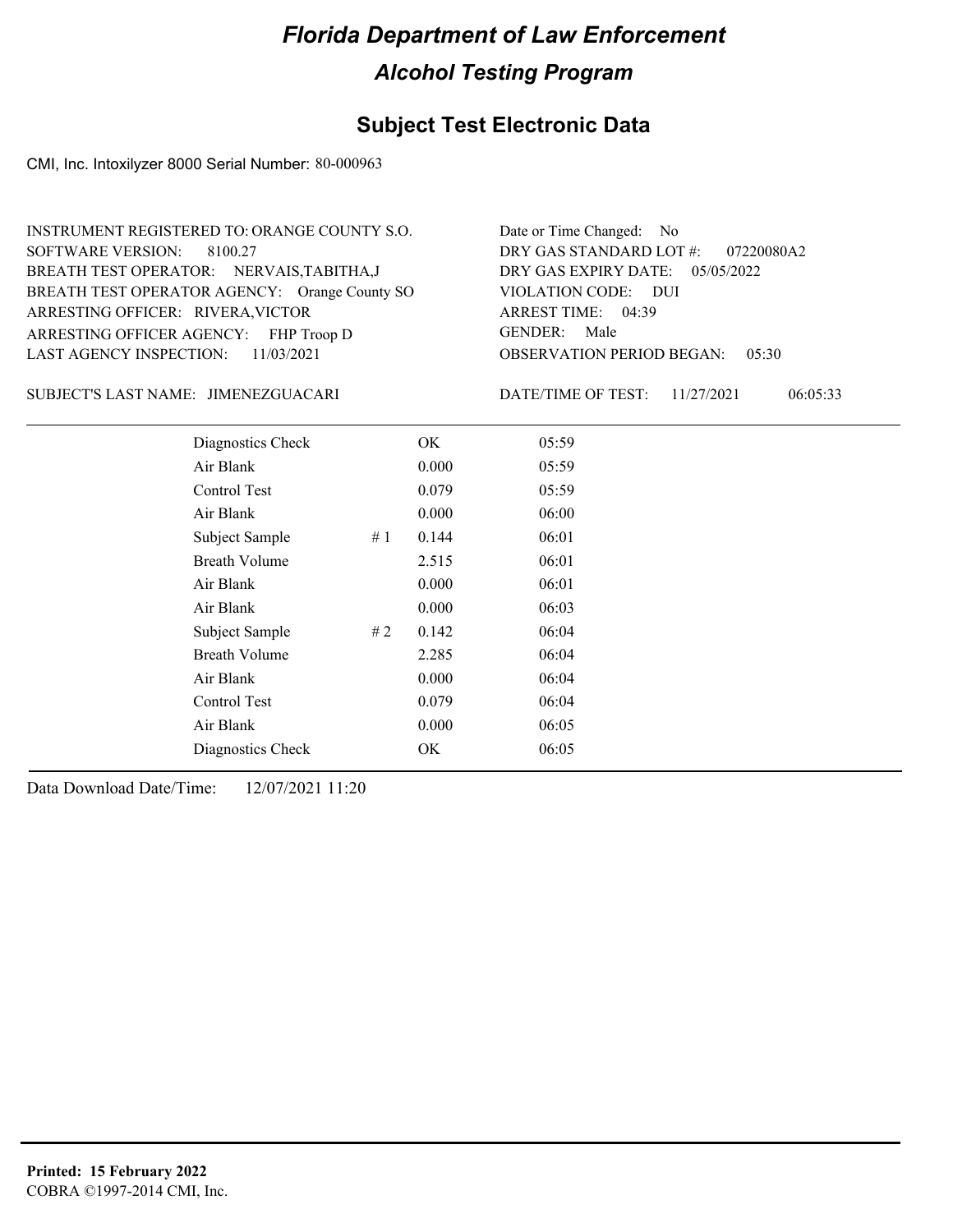## **Subject Test Electronic Data**

CMI, Inc. Intoxilyzer 8000 Serial Number: 80-000963

| INSTRUMENT REGISTERED TO: ORANGE COUNTY S.O.  | Date or Time Changed: No               |
|-----------------------------------------------|----------------------------------------|
| SOFTWARE VERSION: 8100.27                     | DRY GAS STANDARD LOT #: 07220080A2     |
| BREATH TEST OPERATOR: PADRON, MARCIE, L       | DRY GAS EXPIRY DATE: 05/05/2022        |
| BREATH TEST OPERATOR AGENCY: Orange County SO | VIOLATION CODE: DUI                    |
| ARRESTING OFFICER: LUCIANOMONTES, NICOLAS     | ARREST TIME: 06:06                     |
| ARRESTING OFFICER AGENCY: Orlando PD          | GENDER: Female                         |
| LAST AGENCY INSPECTION: 11/03/2021            | <b>OBSERVATION PERIOD BEGAN: 06:37</b> |

### SANCHEZ SUBJECT'S LAST NAME: DATE/TIME OF TEST:

DATE/TIME OF TEST: 11/29/2021 07:13:59

| Diagnostics Check    |    | OK    | 07:07 |
|----------------------|----|-------|-------|
| Air Blank            |    | 0.000 | 07:08 |
| Control Test         |    | 0.080 | 07:08 |
| Air Blank            |    | 0.000 | 07:08 |
| Subject Sample       | #1 | 0.226 | 07:09 |
| <b>Breath Volume</b> |    | 2.261 | 07:09 |
| Air Blank            |    | 0.000 | 07:10 |
| Air Blank            |    | 0.000 | 07:11 |
| Subject Sample       | #2 | 0.221 | 07:12 |
| <b>Breath Volume</b> |    | 1.558 | 07:12 |
| Air Blank            |    | 0.000 | 07:13 |
| Control Test         |    | 0.078 | 07:13 |
| Air Blank            |    | 0.000 | 07:13 |
| Diagnostics Check    |    | OK    | 07:13 |
|                      |    |       |       |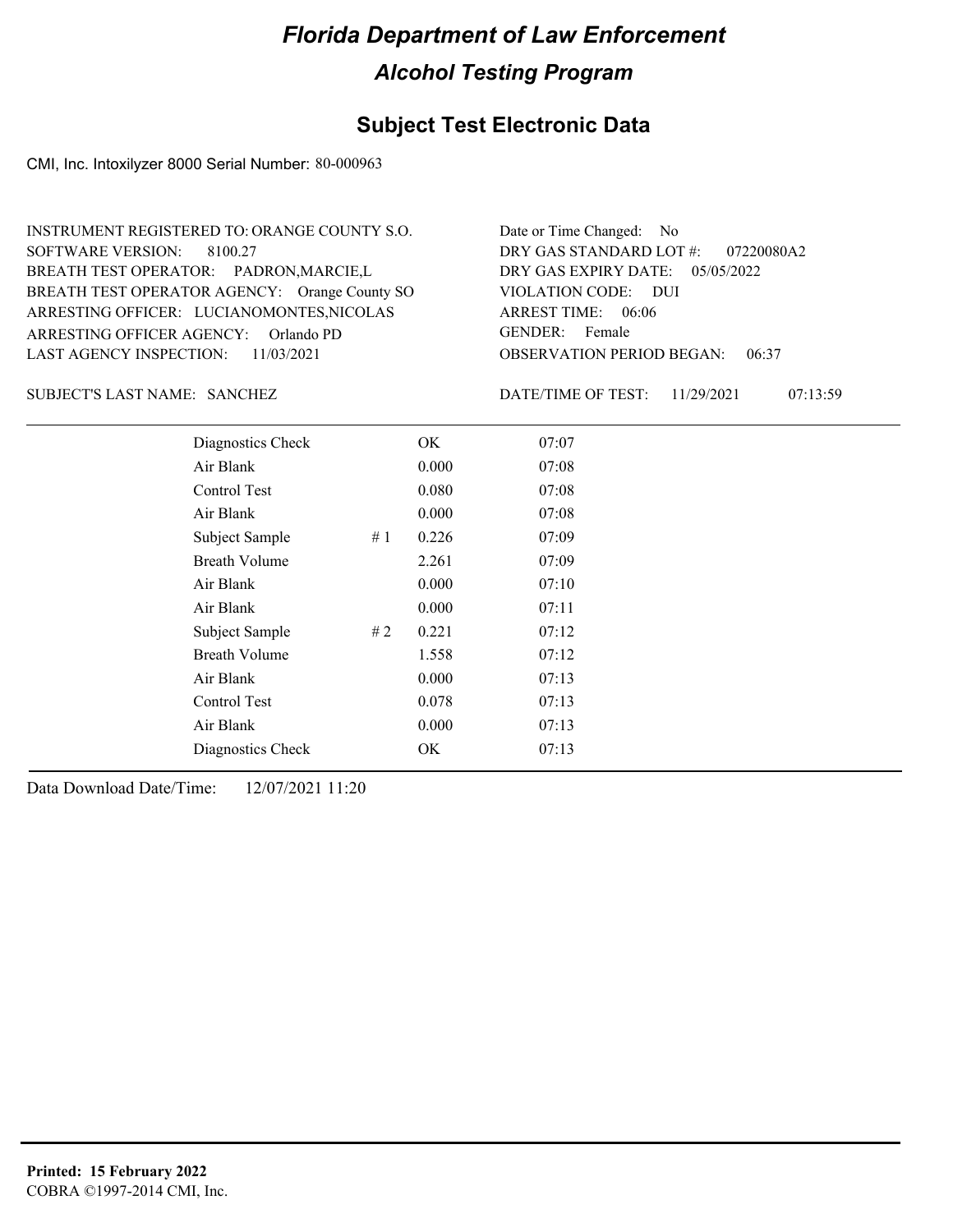## **Subject Test Electronic Data**

CMI, Inc. Intoxilyzer 8000 Serial Number: 80-000964

| INSTRUMENT REGISTERED TO: ORANGE COUNTY SO    | Date or Time Changed: No               |
|-----------------------------------------------|----------------------------------------|
| SOFTWARE VERSION: 8100.27                     | DRY GAS STANDARD LOT $\#$ : 07220080A2 |
| BREATH TEST OPERATOR: PADRON, MARCIE, L       | DRY GAS EXPIRY DATE: 05/05/2022        |
| BREATH TEST OPERATOR AGENCY: Orange County SO | VIOLATION CODE: DUI                    |
| ARRESTING OFFICER: MARRERO, EDWIN             | ARREST TIME: 07:37                     |
| ARRESTING OFFICER AGENCY: Orlando PD          | GENDER: Male                           |
| LAST AGENCY INSPECTION: 10/13/2021            | <b>OBSERVATION PERIOD BEGAN: 07:54</b> |

### SALINASCEVEDA SUBJECT'S LAST NAME: DATE/TIME OF TEST:

DATE/TIME OF TEST: 11/01/2021 08:44:03

| Diagnostics Check    |    | OK    | 08:37 |  |
|----------------------|----|-------|-------|--|
| Air Blank            |    | 0.000 | 08:38 |  |
| Control Test         |    | 0.079 | 08:38 |  |
| Air Blank            |    | 0.000 | 08:38 |  |
| Subject Sample       | #1 | 0.170 | 08:39 |  |
| <b>Breath Volume</b> |    | 1.773 | 08:39 |  |
| Air Blank            |    | 0.000 | 08:40 |  |
| Air Blank            |    | 0.000 | 08:42 |  |
| Subject Sample       | #2 | 0.170 | 08:42 |  |
| <b>Breath Volume</b> |    | 1.136 | 08:42 |  |
| Air Blank            |    | 0.000 | 08:43 |  |
| Control Test         |    | 0.079 | 08:43 |  |
| Air Blank            |    | 0.000 | 08:43 |  |
| Diagnostics Check    |    | OK    | 08:44 |  |
|                      |    |       |       |  |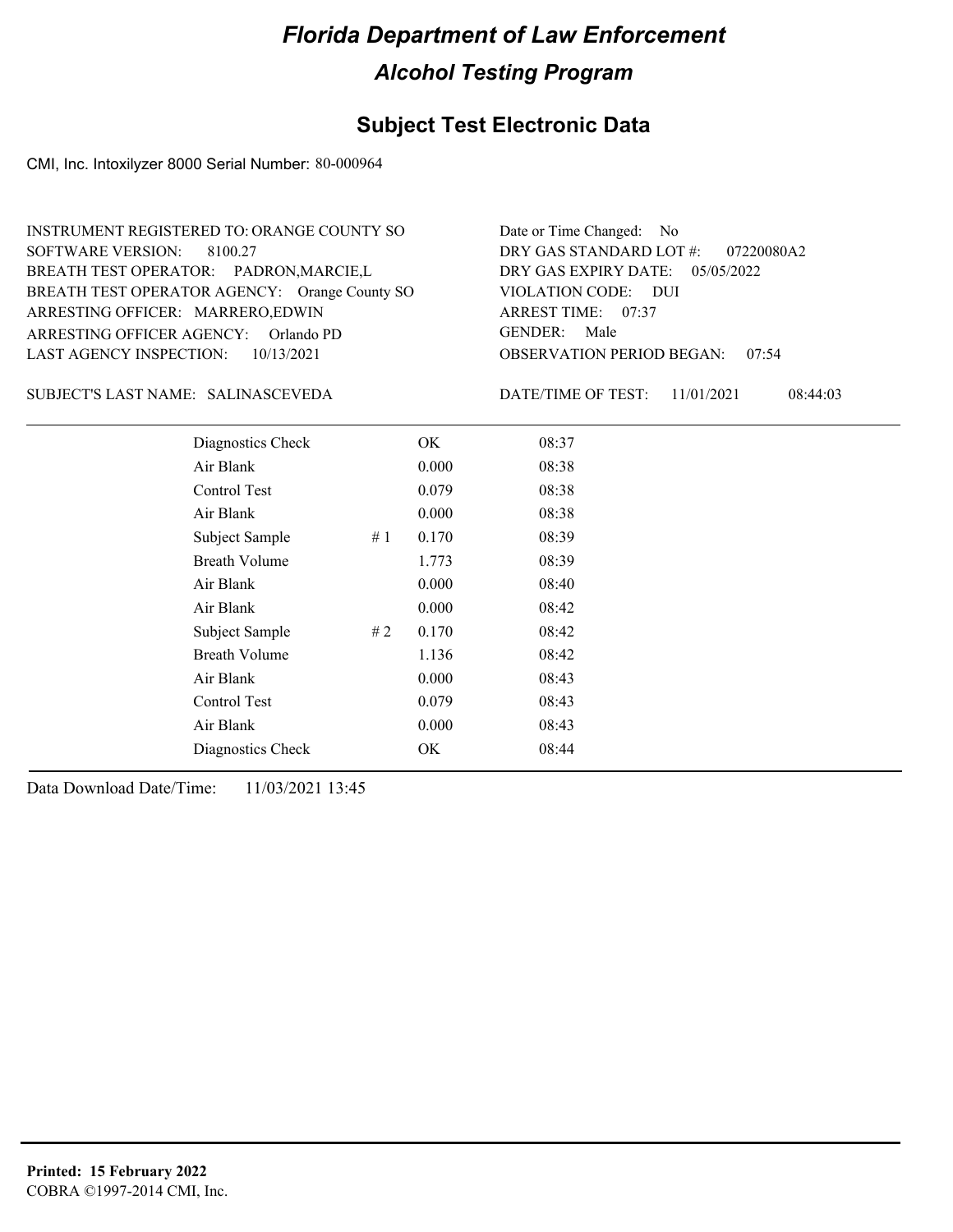### **Subject Test Electronic Data**

CMI, Inc. Intoxilyzer 8000 Serial Number: 80-000965

ARRESTING OFFICER AGENCY: FHP Troop H GENDER: BREATH TEST OPERATOR AGENCY: FHP Troop H VIOLATION CODE: SOFTWARE VERSION: ARRESTING OFFICER: FORAN,ETHAN BREATH TEST OPERATOR: FORAN,ETHAN,L LAST AGENCY INSPECTION: 11/03/2021 8100.27 INSTRUMENT REGISTERED TO: QUINCY PD

OBSERVATION PERIOD BEGAN: 22:07 VIOLATION CODE: DUI ARREST TIME: 21:39 DRY GAS EXPIRY DATE: 03/05/2022 04120080A1 DRY GAS STANDARD LOT #: Date or Time Changed: No GENDER: Male

RIOS VILLATORO SUBJECT'S LAST NAME: DATE/TIME OF TEST:

DATE/TIME OF TEST: 11/11/2021 22:34:20

| Diagnostics Check    | OK    | 22:28 |
|----------------------|-------|-------|
| Air Blank            | 0.000 | 22:28 |
| Control Test         | 0.079 | 22:28 |
| Air Blank            | 0.000 | 22:29 |
| Subject Sample<br>#1 | 0.214 | 22:29 |
| <b>Breath Volume</b> | 1.335 | 22:29 |
| Air Blank            | 0.000 | 22:30 |
| Air Blank            | 0.000 | 22:32 |
| Subject Sample<br>#2 | 0.213 | 22:32 |
| <b>Breath Volume</b> | 2.097 | 22:32 |
| Air Blank            | 0.000 | 22:33 |
| Control Test         | 0.079 | 22:33 |
| Air Blank            | 0.000 | 22:34 |
| Diagnostics Check    | OK    | 22:34 |
|                      |       |       |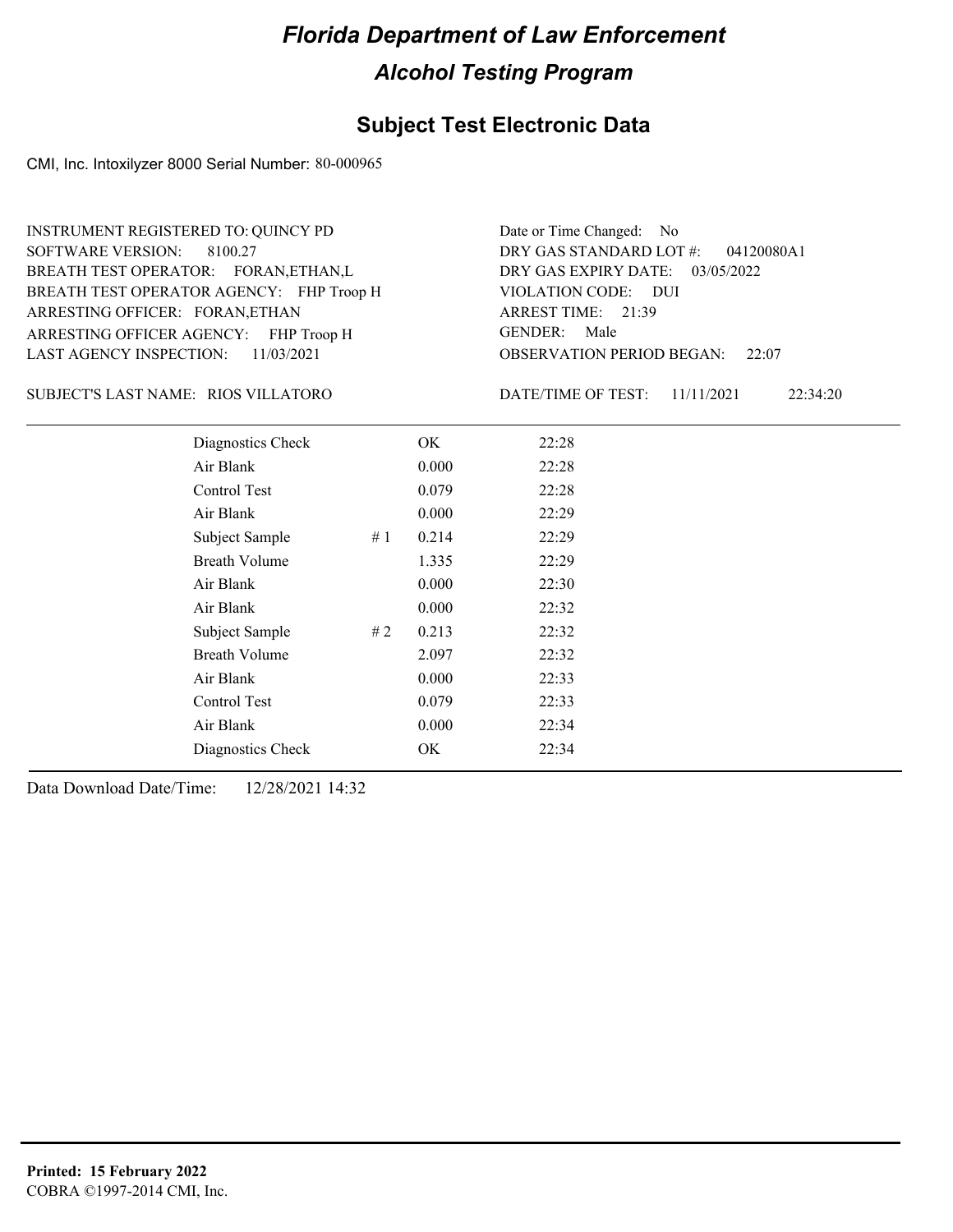## **Subject Test Electronic Data**

CMI, Inc. Intoxilyzer 8000 Serial Number: 80-000968

| INSTRUMENT REGISTERED TO: OSCEOLA CORRECTIONS  | Date or Time Changed: No               |
|------------------------------------------------|----------------------------------------|
| SOFTWARE VERSION: 8100.27                      | DRY GAS STANDARD LOT $\#$ : 1190213    |
| BREATH TEST OPERATOR: WHOBREY, SPENCER, E      | DRY GAS EXPIRY DATE: 08/28/2022        |
| BREATH TEST OPERATOR AGENCY: Osceola County SO | VIOLATION CODE: DUI                    |
| ARRESTING OFFICER: WHOBREY, SPENCER            | ARREST TIME: 00:20                     |
| ARRESTING OFFICER AGENCY: Osceola County SO    | GENDER: Male                           |
| LAST AGENCY INSPECTION: 10/06/2021             | <b>OBSERVATION PERIOD BEGAN: 00:02</b> |

SUBJECT'S LAST NAME: MANUEL **Example 20 SUBJECT'S LAST NAME:** MANUEL

DATE/TIME OF TEST: 11/04/2021 00:35:21

| Diagnostics Check    |    | OK    | 00:28 |
|----------------------|----|-------|-------|
| Air Blank            |    | 0.000 | 00:28 |
| Control Test         |    | 0.080 | 00:28 |
| Air Blank            |    | 0.000 | 00:29 |
| Subject Sample       | #1 | 0.000 | 00:30 |
| <b>Breath Volume</b> |    | 1.453 | 00:30 |
| Air Blank            |    | 0.000 | 00:30 |
| Air Blank            |    | 0.000 | 00:32 |
| Subject Sample       | #2 | 0.000 | 00:33 |
| <b>Breath Volume</b> |    | 1.125 | 00:33 |
| Air Blank            |    | 0.000 | 00:34 |
| Control Test         |    | 0.080 | 00:34 |
| Air Blank            |    | 0.000 | 00:35 |
| Diagnostics Check    |    | OK    | 00:35 |
|                      |    |       |       |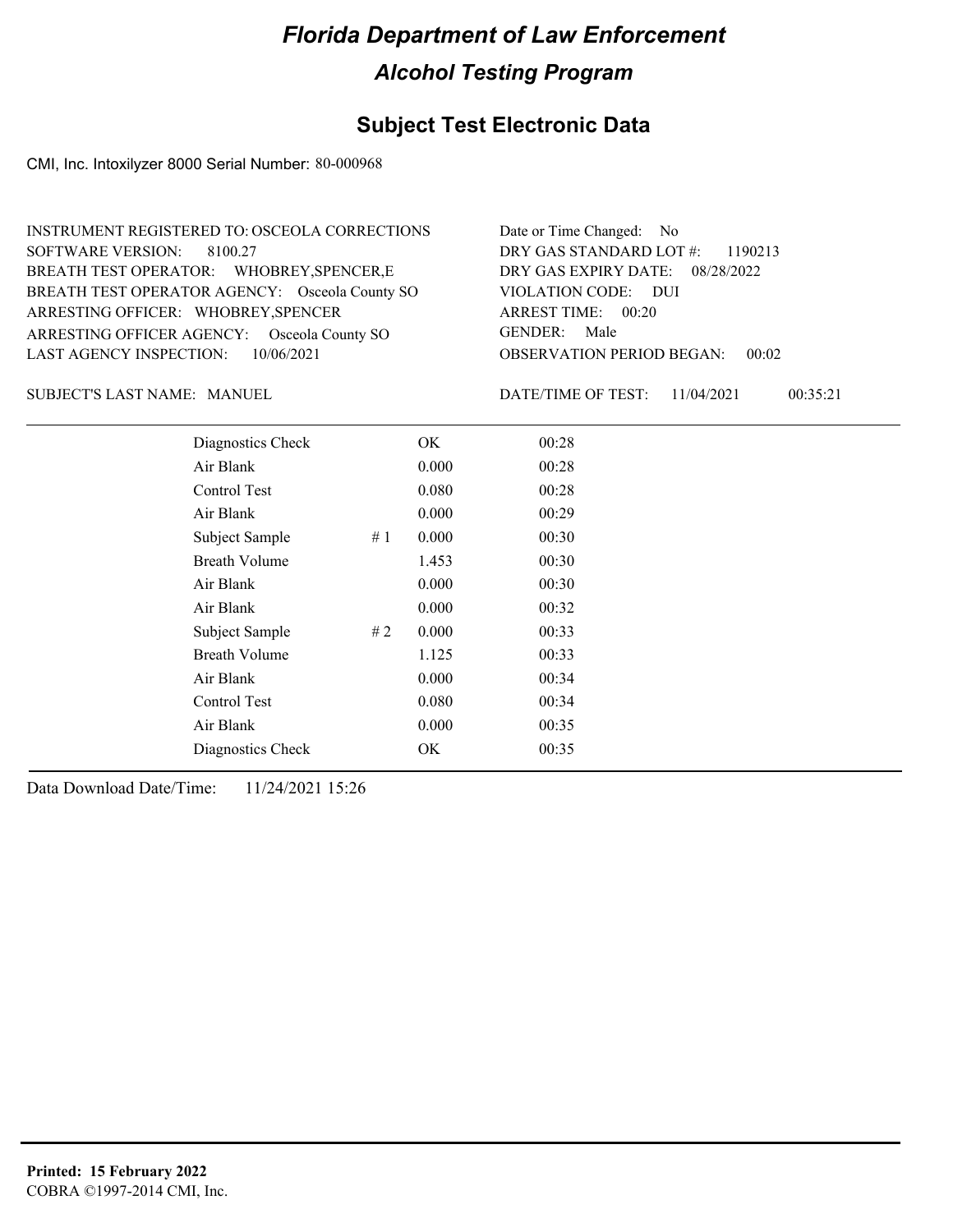## **Subject Test Electronic Data**

CMI, Inc. Intoxilyzer 8000 Serial Number: 80-000968

| INSTRUMENT REGISTERED TO: OSCEOLA CORRECTIONS | Date or Time Changed: No               |
|-----------------------------------------------|----------------------------------------|
| SOFTWARE VERSION: 8100.27                     | DRY GAS STANDARD LOT $\#$ : 1190213    |
| BREATH TEST OPERATOR: MILAN, VICTOR,          | DRY GAS EXPIRY DATE: 08/28/2022        |
| BREATH TEST OPERATOR AGENCY: FHP Troop D      | VIOLATION CODE: DUI                    |
| ARRESTING OFFICER: MILAN, VICTOR              | ARREST TIME: 14:49                     |
| ARRESTING OFFICER AGENCY: FHP Troop D         | GENDER: Male                           |
| LAST AGENCY INSPECTION: 10/06/2021            | <b>OBSERVATION PERIOD BEGAN: 17:44</b> |

GUALBANCE SUBJECT'S LAST NAME: DATE/TIME OF TEST:

DATE/TIME OF TEST: 11/12/2021 18:24:38

| Diagnostics Check    | OK    | 18:16 |
|----------------------|-------|-------|
| Air Blank            | 0.000 | 18:17 |
| Control Test         | 0.079 | 18:17 |
| Air Blank            | 0.000 | 18:17 |
| Subject Sample<br>#1 | 0.166 | 18:19 |
| <b>Breath Volume</b> | 1.480 | 18:19 |
| Air Blank            | 0.000 | 18:19 |
| Air Blank            | 0.000 | 18:21 |
| Subject Sample<br>#2 | 0.155 | 18:23 |
| <b>Breath Volume</b> | 1.597 | 18:23 |
| Air Blank            | 0.000 | 18:23 |
| <b>Control Test</b>  | 0.077 | 18:24 |
| Air Blank            | 0.000 | 18:24 |
| Diagnostics Check    | OK    | 18:24 |
|                      |       |       |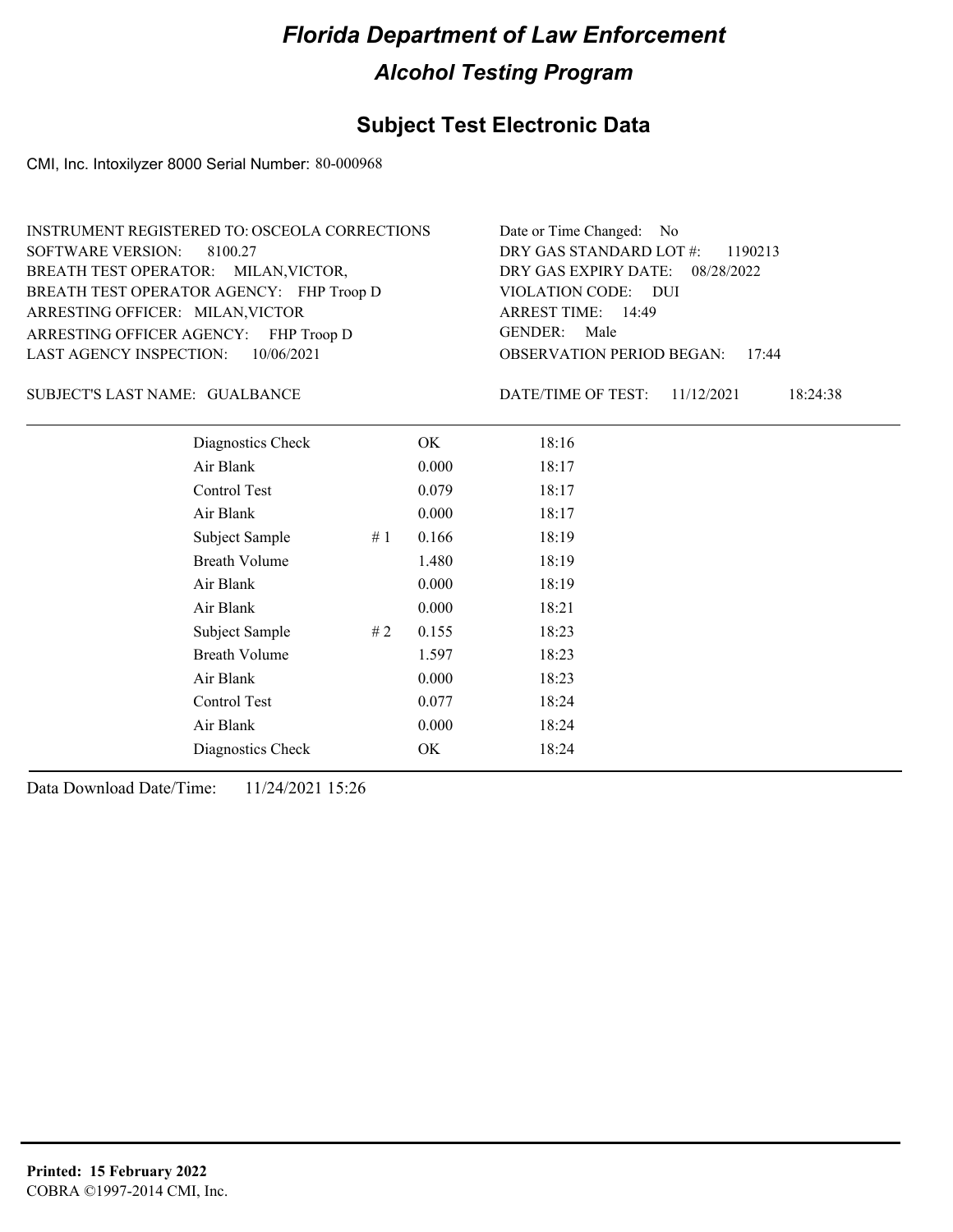## **Subject Test Electronic Data**

CMI, Inc. Intoxilyzer 8000 Serial Number: 80-000968

| INSTRUMENT REGISTERED TO: OSCEOLA CORRECTIONS  | Date or Time Changed: No               |
|------------------------------------------------|----------------------------------------|
| SOFTWARE VERSION: 8100.27                      | DRY GAS STANDARD LOT $\#$ : 1190213    |
| BREATH TEST OPERATOR: WHOBREY, SPENCER, E      | DRY GAS EXPIRY DATE: 08/28/2022        |
| BREATH TEST OPERATOR AGENCY: Osceola County SO | VIOLATION CODE: DUI                    |
| ARRESTING OFFICER: ROSARIO, ORLANDO            | ARREST TIME: 00:52                     |
| ARRESTING OFFICER AGENCY: Osceola County SO    | GENDER: Male                           |
| LAST AGENCY INSPECTION: $10/06/2021$           | <b>OBSERVATION PERIOD BEGAN: 01:28</b> |

### RODRIGUEZ SUBJECT'S LAST NAME: DATE/TIME OF TEST:

DATE/TIME OF TEST: 11/13/2021 01:56:05

| Diagnostics Check    |    | OK    | 01:49 |
|----------------------|----|-------|-------|
| Air Blank            |    | 0.000 | 01:49 |
| Control Test         |    | 0.079 | 01:49 |
| Air Blank            |    | 0.000 | 01:50 |
| Subject Sample       | #1 | 0.093 | 01:50 |
| <b>Breath Volume</b> |    | 2.230 | 01:50 |
| Air Blank            |    | 0.000 | 01:51 |
| Air Blank            |    | 0.000 | 01:53 |
| Subject Sample       | #2 | 0.094 | 01:54 |
| <b>Breath Volume</b> |    | 1.457 | 01:54 |
| Air Blank            |    | 0.000 | 01:55 |
| Control Test         |    | 0.080 | 01:55 |
| Air Blank            |    | 0.000 | 01:56 |
| Diagnostics Check    |    | OK    | 01:56 |
|                      |    |       |       |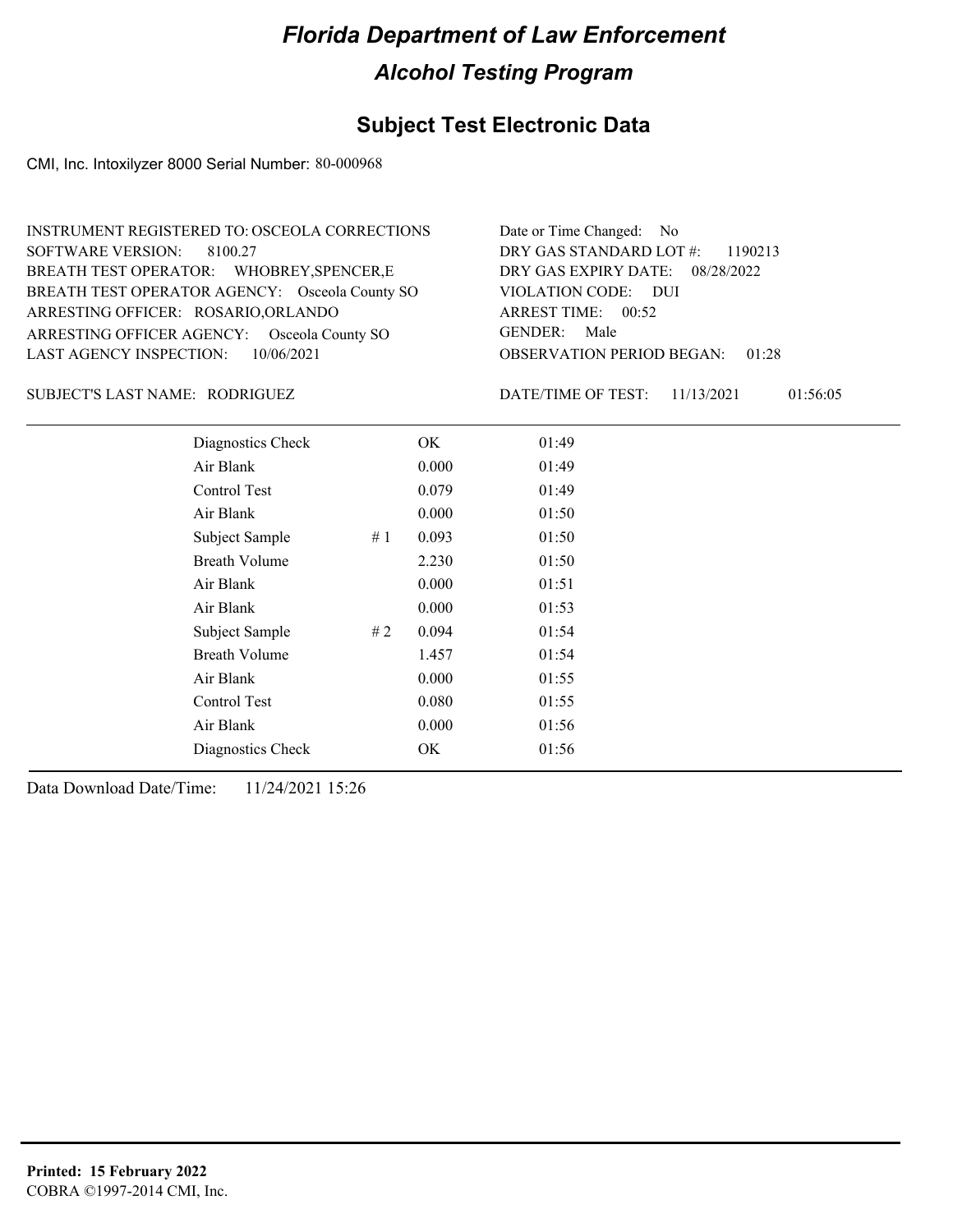## **Subject Test Electronic Data**

CMI, Inc. Intoxilyzer 8000 Serial Number: 80-000968

| INSTRUMENT REGISTERED TO: OSCEOLA CORRECTIONS  | Date or Time Changed: No               |
|------------------------------------------------|----------------------------------------|
| SOFTWARE VERSION: 8100.27                      | DRY GAS STANDARD LOT $\#$ : 1190213    |
| BREATH TEST OPERATOR: CRAWFORD, DAVID, T       | DRY GAS EXPIRY DATE: 08/28/2022        |
| BREATH TEST OPERATOR AGENCY: Osceola County SO | VIOLATION CODE: DUI                    |
| ARRESTING OFFICER: CRAWFORD, DAVID             | ARREST TIME: $21:11$                   |
| ARRESTING OFFICER AGENCY: Osceola County SO    | GENDER: Male                           |
| LAST AGENCY INSPECTION: $10/06/2021$           | <b>OBSERVATION PERIOD BEGAN: 20:47</b> |

### CUNNINGHAM SUBJECT'S LAST NAME: DATE/TIME OF TEST:

DATE/TIME OF TEST: 11/19/2021 21:21:53

| Diagnostics Check    |    | OK    | 21:15 |
|----------------------|----|-------|-------|
| Air Blank            |    | 0.000 | 21:15 |
| Control Test         |    | 0.079 | 21:16 |
| Air Blank            |    | 0.000 | 21:16 |
| Subject Sample       | #1 | 0.209 | 21:17 |
| <b>Breath Volume</b> |    | 1.628 | 21:17 |
| Air Blank            |    | 0.000 | 21:17 |
| Air Blank            |    | 0.000 | 21:19 |
| Subject Sample       | #2 | 0.202 | 21:20 |
| <b>Breath Volume</b> |    | 2.769 | 21:20 |
| Air Blank            |    | 0.000 | 21:20 |
| Control Test         |    | 0.079 | 21:21 |
| Air Blank            |    | 0.000 | 21:21 |
| Diagnostics Check    |    | OK    | 21:21 |
|                      |    |       |       |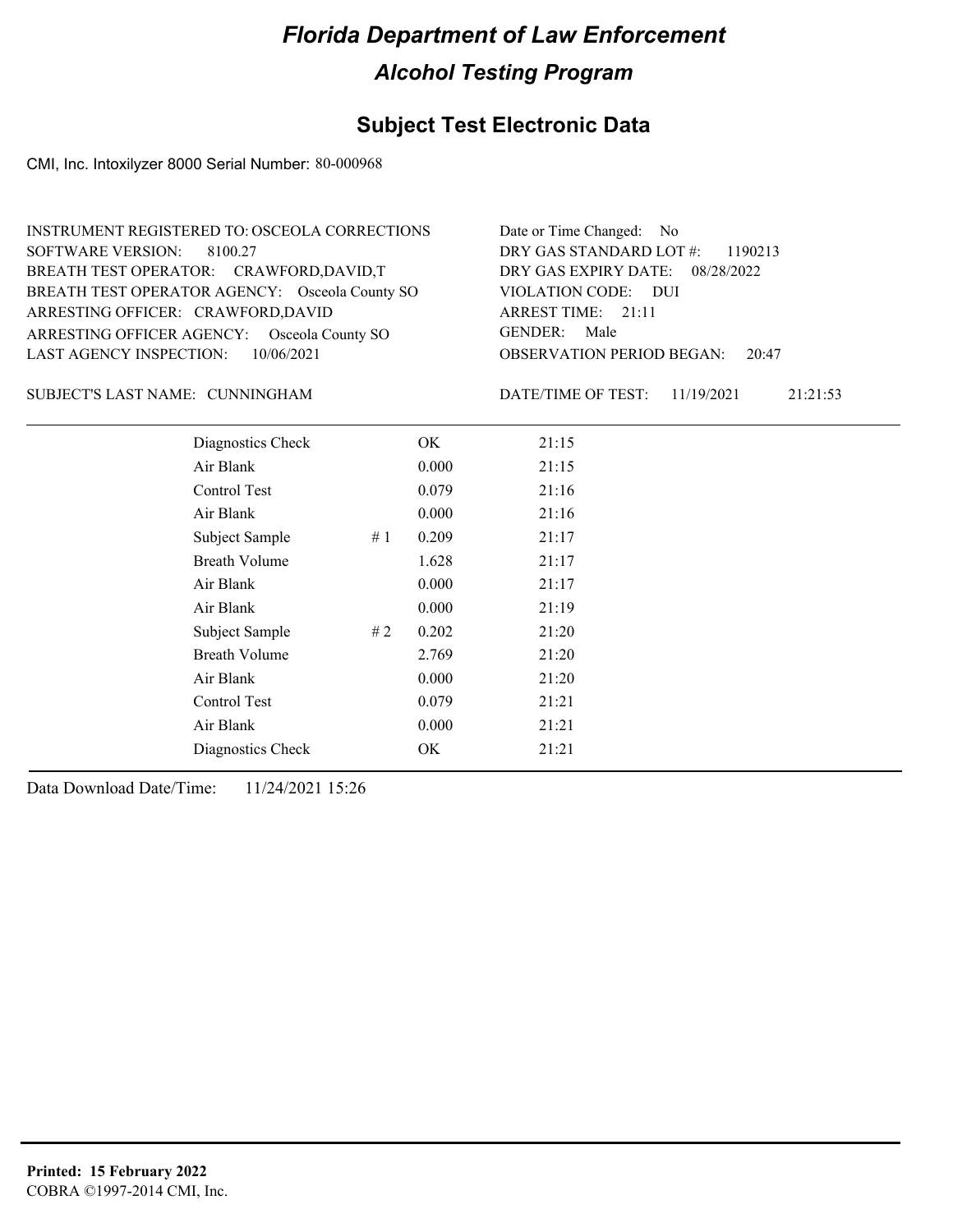## **Subject Test Electronic Data**

CMI, Inc. Intoxilyzer 8000 Serial Number: 80-000968

| <b>INSTRUMENT REGISTERED TO: OSCEOLA CORRECTIONS</b> |                      | Date or Time Changed: No                  |                                                                                   |                             |  |
|------------------------------------------------------|----------------------|-------------------------------------------|-----------------------------------------------------------------------------------|-----------------------------|--|
| <b>SOFTWARE VERSION:</b><br>8100.27                  |                      | DRY GAS STANDARD LOT #:<br>1190213        |                                                                                   |                             |  |
| BREATH TEST OPERATOR: WHOBREY, SPENCER, E            |                      | DRY GAS EXPIRY DATE:                      | 08/28/2022                                                                        |                             |  |
| BREATH TEST OPERATOR AGENCY: Osceola County SO       |                      |                                           | VIOLATION CODE:<br>$\overline{D}$<br>ARREST TIME: 00:33<br><b>GENDER:</b><br>Male |                             |  |
| ARRESTING OFFICER: WHOBREY, SPENCER                  |                      |                                           |                                                                                   |                             |  |
| ARRESTING OFFICER AGENCY: Osceola County SO          |                      |                                           |                                                                                   |                             |  |
| LAST AGENCY INSPECTION:                              | 11/24/2021           | <b>OBSERVATION PERIOD BEGAN:</b><br>00:33 |                                                                                   |                             |  |
| <b>SUBJECT'S LAST NAME: DOE</b>                      |                      |                                           | DATE/TIME OF TEST:                                                                | 01:08:30<br>11/28/2021      |  |
|                                                      | Diagnostics Check    | OK                                        | 01:05                                                                             |                             |  |
| Air Blank                                            |                      | 0.000                                     | 01:06                                                                             |                             |  |
| Control Test                                         |                      | 0.080                                     | 01:06                                                                             |                             |  |
| Air Blank                                            |                      | 0.000                                     | 01:06                                                                             |                             |  |
|                                                      | Subject Sample<br>#1 |                                           | 01:07                                                                             | <b>Subject Test Refused</b> |  |
|                                                      | <b>Breath Volume</b> | 0.000                                     | 01:07                                                                             |                             |  |
| Air Blank                                            |                      | 0.000                                     | 01:07                                                                             |                             |  |
| Control Test                                         |                      | 0.080                                     | 01:07                                                                             |                             |  |
| Air Blank                                            |                      | 01:08                                     |                                                                                   |                             |  |
|                                                      | Diagnostics Check    | ОK                                        | 01:08                                                                             |                             |  |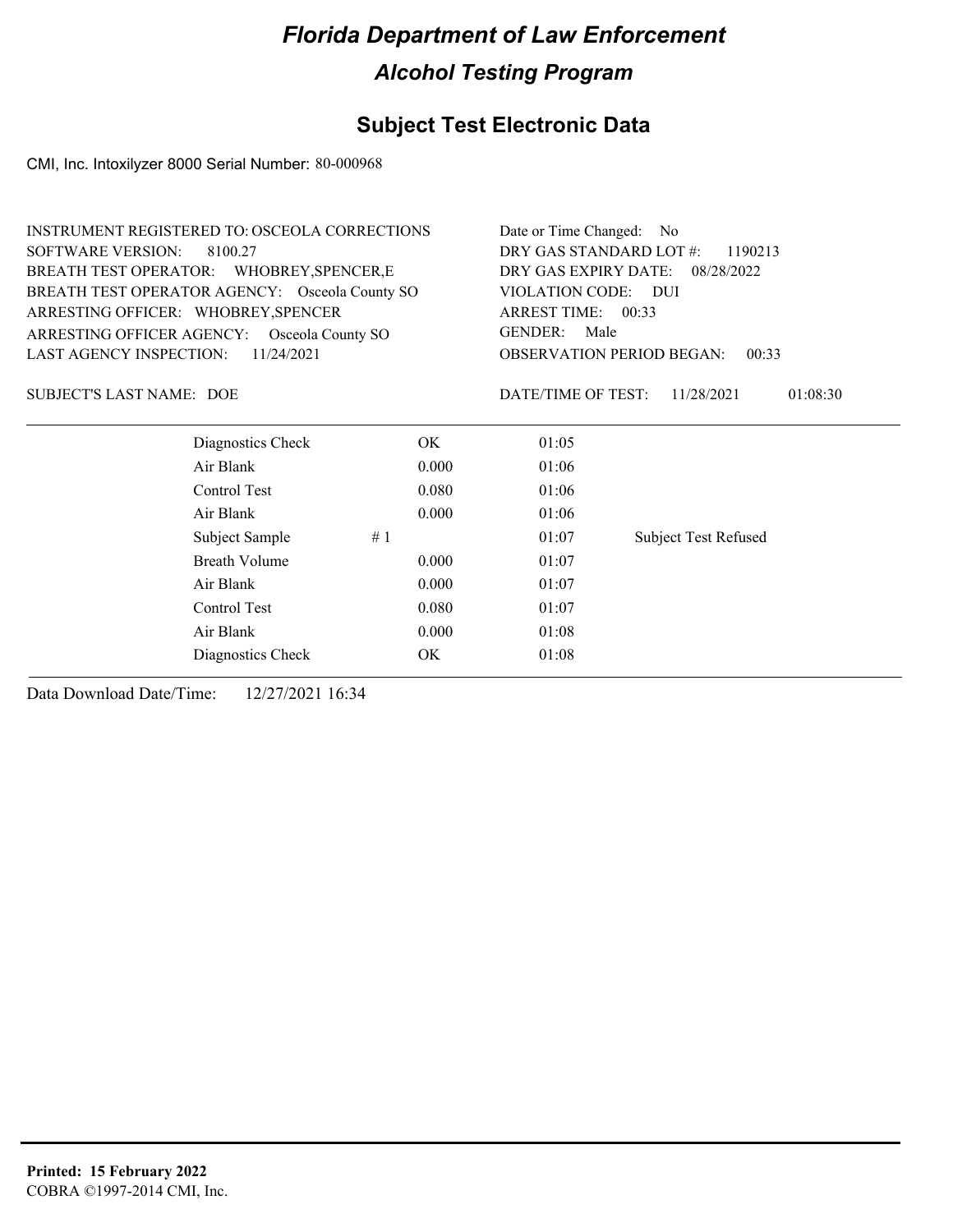## **Subject Test Electronic Data**

CMI, Inc. Intoxilyzer 8000 Serial Number: 80-000968

| INSTRUMENT REGISTERED TO: OSCEOLA CORRECTIONS  | Date or Time Changed: No               |
|------------------------------------------------|----------------------------------------|
| SOFTWARE VERSION: 8100.27                      | DRY GAS STANDARD LOT $\#$ : 1190213    |
| BREATH TEST OPERATOR: WHOBREY, SPENCER, E      | DRY GAS EXPIRY DATE: 08/28/2022        |
| BREATH TEST OPERATOR AGENCY: Osceola County SO | VIOLATION CODE: DUI                    |
| ARRESTING OFFICER: ROSARIO, ORLANDO            | ARREST TIME: 01:48                     |
| ARRESTING OFFICER AGENCY: Osceola County SO    | GENDER: Male                           |
| LAST AGENCY INSPECTION: $11/24/2021$           | <b>OBSERVATION PERIOD BEGAN: 03:23</b> |

SUBJECT'S LAST NAME: PERRY DATE/TIME OF TEST:

DATE/TIME OF TEST: 11/28/2021 03:49:42

| Diagnostics Check    |    | OK    | 03:43 |
|----------------------|----|-------|-------|
| Air Blank            |    | 0.000 | 03:43 |
| Control Test         |    | 0.080 | 03:44 |
| Air Blank            |    | 0.000 | 03:44 |
| Subject Sample       | #1 | 0.191 | 03:45 |
| <b>Breath Volume</b> |    | 2.035 | 03:45 |
| Air Blank            |    | 0.000 | 03:45 |
| Air Blank            |    | 0.000 | 03:47 |
| Subject Sample       | #2 | 0.188 | 03:48 |
| <b>Breath Volume</b> |    | 1.453 | 03:48 |
| Air Blank            |    | 0.000 | 03:48 |
| Control Test         |    | 0.081 | 03:49 |
| Air Blank            |    | 0.000 | 03:49 |
| Diagnostics Check    |    | OK    | 03:49 |
|                      |    |       |       |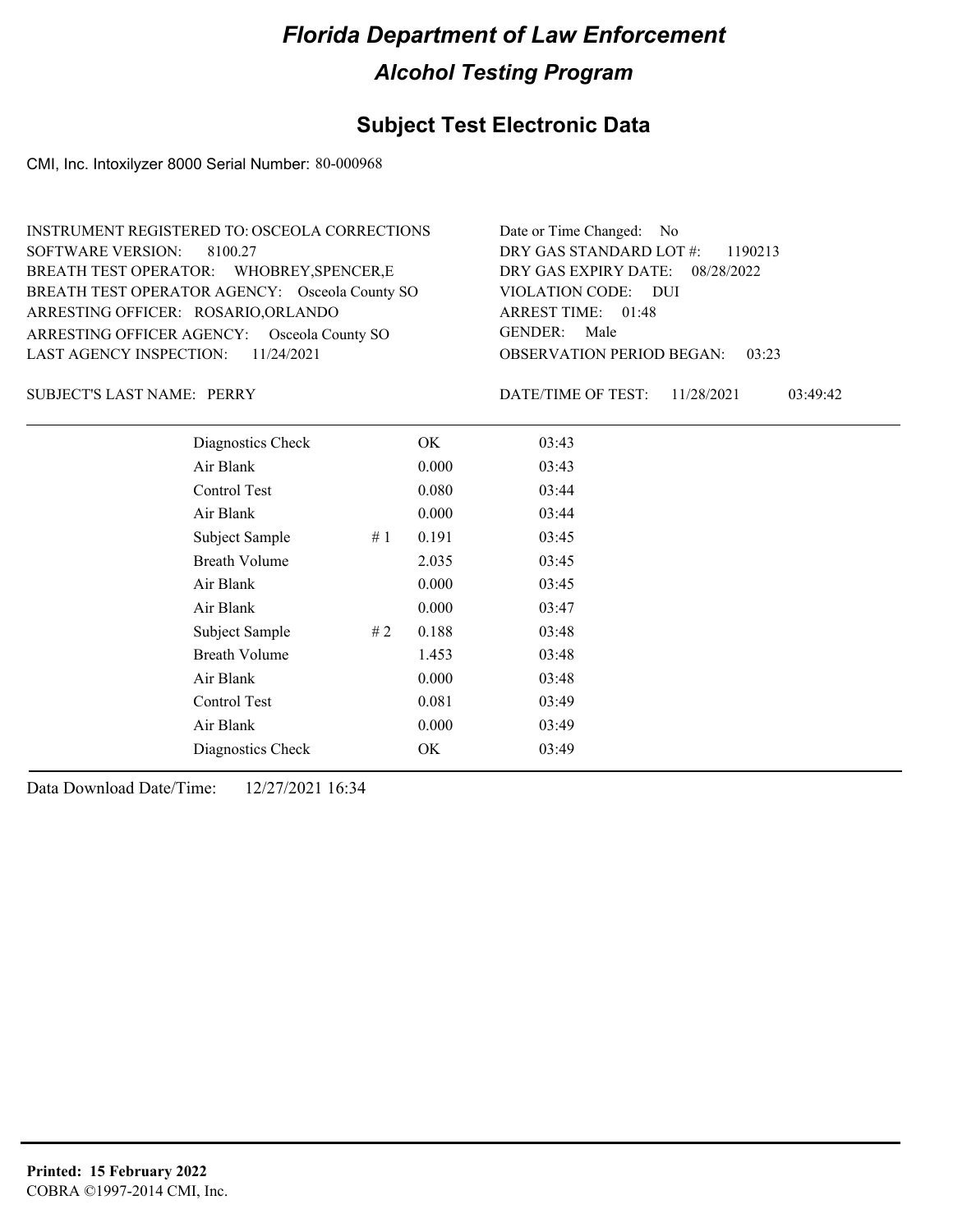## **Subject Test Electronic Data**

CMI, Inc. Intoxilyzer 8000 Serial Number: 80-000995

| <b>SOFTWARE VERSION:</b>       | <b>INSTRUMENT REGISTERED TO: COCOA BEACH P.D.</b><br>8100.27<br>BREATH TEST OPERATOR: INGERSOLL, NICHOLAS, F<br>BREATH TEST OPERATOR AGENCY: Cocoa Beach PD<br>ARRESTING OFFICER: INGERSOLL, NICHOLAS<br>ARRESTING OFFICER AGENCY: Cocoa Beach PD | Date or Time Changed: No<br>DRY GAS STANDARD LOT #:<br>14020080A2<br>DRY GAS EXPIRY DATE:<br>07/05/2022<br><b>VIOLATION CODE:</b><br><b>DUI</b><br><b>ARREST TIME:</b><br>20:29<br><b>GENDER:</b><br>Female |       |       |                    |
|--------------------------------|---------------------------------------------------------------------------------------------------------------------------------------------------------------------------------------------------------------------------------------------------|-------------------------------------------------------------------------------------------------------------------------------------------------------------------------------------------------------------|-------|-------|--------------------|
| <b>LAST AGENCY INSPECTION:</b> | 10/28/2021                                                                                                                                                                                                                                        | <b>OBSERVATION PERIOD BEGAN:</b><br>20:29                                                                                                                                                                   |       |       |                    |
| SUBJECT'S LAST NAME: YOUNG     |                                                                                                                                                                                                                                                   | DATE/TIME OF TEST:<br>11/07/2021<br>21:09:45                                                                                                                                                                |       |       |                    |
|                                | Diagnostics Check                                                                                                                                                                                                                                 |                                                                                                                                                                                                             | OK    | 20:58 |                    |
|                                | Air Blank                                                                                                                                                                                                                                         |                                                                                                                                                                                                             | 0.000 | 20:58 |                    |
|                                | Control Test                                                                                                                                                                                                                                      |                                                                                                                                                                                                             | 0.081 | 20:59 |                    |
|                                | Air Blank                                                                                                                                                                                                                                         |                                                                                                                                                                                                             | 0.000 | 20:59 |                    |
|                                | Subject Sample                                                                                                                                                                                                                                    | #1                                                                                                                                                                                                          |       | 21:02 | No Sample Provided |
|                                | <b>Breath Volume</b>                                                                                                                                                                                                                              |                                                                                                                                                                                                             | 0.000 | 21:02 |                    |
|                                | Air Blank                                                                                                                                                                                                                                         |                                                                                                                                                                                                             | 0.000 | 21:03 |                    |
|                                | Air Blank                                                                                                                                                                                                                                         |                                                                                                                                                                                                             | 0.000 | 21:05 |                    |
|                                | Subject Sample                                                                                                                                                                                                                                    | #2                                                                                                                                                                                                          |       | 21:08 | No Sample Provided |
|                                | <b>Breath Volume</b>                                                                                                                                                                                                                              |                                                                                                                                                                                                             | 0.000 | 21:08 |                    |
|                                | Air Blank                                                                                                                                                                                                                                         |                                                                                                                                                                                                             | 0.000 | 21:08 |                    |
|                                | Control Test                                                                                                                                                                                                                                      |                                                                                                                                                                                                             | 0.081 | 21:09 |                    |
|                                | Air Blank                                                                                                                                                                                                                                         |                                                                                                                                                                                                             | 0.000 | 21:09 |                    |
|                                | Diagnostics Check                                                                                                                                                                                                                                 |                                                                                                                                                                                                             | OK    | 21:09 |                    |
|                                |                                                                                                                                                                                                                                                   |                                                                                                                                                                                                             |       |       |                    |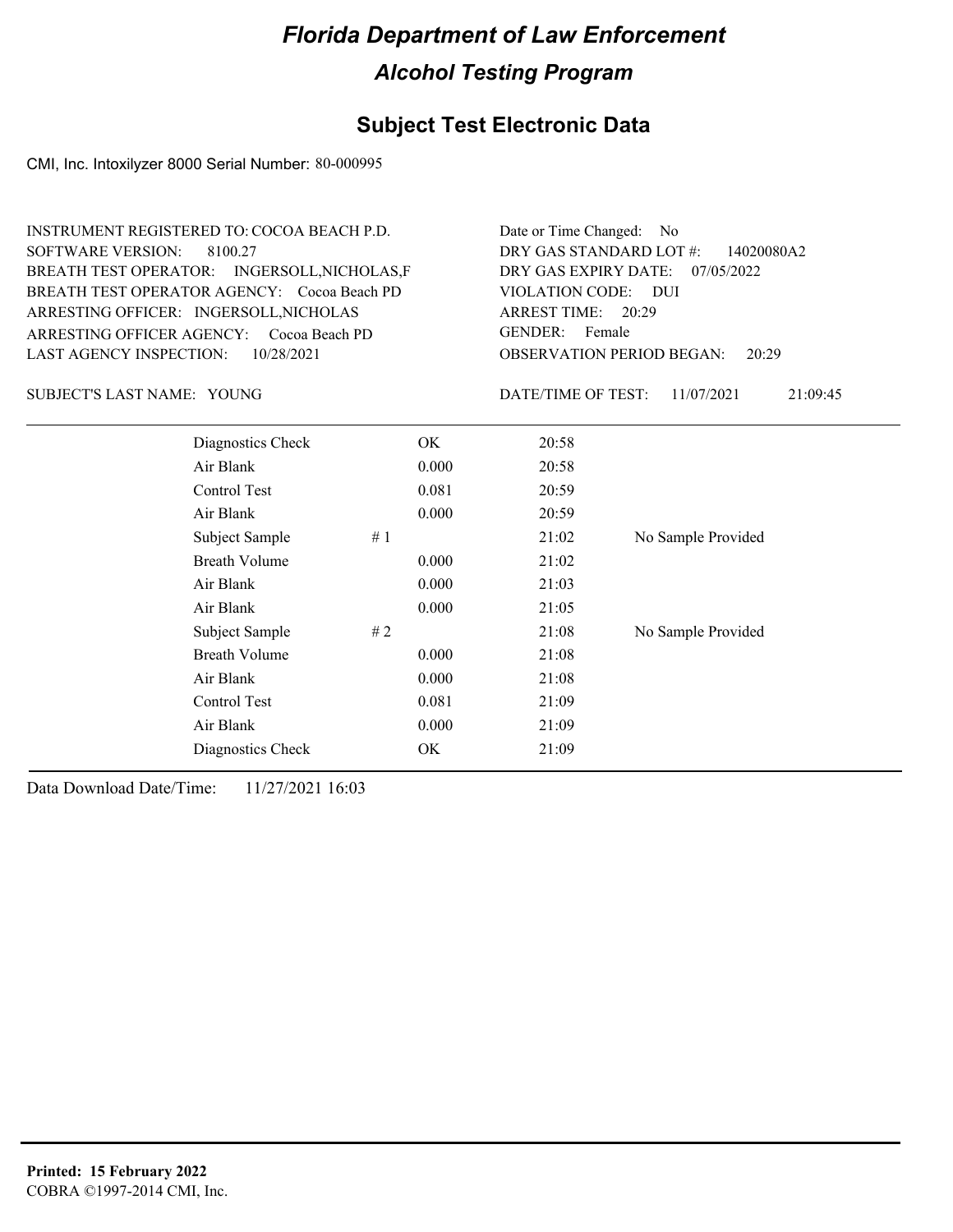## **Subject Test Electronic Data**

CMI, Inc. Intoxilyzer 8000 Serial Number: 80-000995

| INSTRUMENT REGISTERED TO: COCOA BEACH P.D.     | Date or Time Changed: No               |
|------------------------------------------------|----------------------------------------|
| SOFTWARE VERSION: 8100.27                      | DRY GAS STANDARD LOT $\#$ : 14020080A2 |
| BREATH TEST OPERATOR: BIALOBRZESKI,M,          | DRY GAS EXPIRY DATE: 07/05/2022        |
| BREATH TEST OPERATOR AGENCY: Brevard County SO | VIOLATION CODE: DUI                    |
| ARRESTING OFFICER: BATCH, J                    | ARREST TIME: 03:41                     |
| ARRESTING OFFICER AGENCY: Brevard County SO    | GENDER: Male                           |
| LAST AGENCY INSPECTION: 10/28/2021             | <b>OBSERVATION PERIOD BEGAN: 03:41</b> |

### BAUTISTA SUBJECT'S LAST NAME: DATE/TIME OF TEST:

DATE/TIME OF TEST: 11/17/2021 04:20:17

| Diagnostics Check    |    | OK    | 04:13 |  |  |
|----------------------|----|-------|-------|--|--|
| Air Blank            |    | 0.000 | 04:13 |  |  |
| Control Test         |    | 0.080 | 04:13 |  |  |
| Air Blank            |    | 0.000 | 04:14 |  |  |
| Subject Sample       | #1 | 0.097 | 04:15 |  |  |
| <b>Breath Volume</b> |    | 1.343 | 04:15 |  |  |
| Air Blank            |    | 0.000 | 04:16 |  |  |
| Air Blank            |    | 0.000 | 04:18 |  |  |
| Subject Sample       | #2 | 0.102 | 04:18 |  |  |
| <b>Breath Volume</b> |    | 2.832 | 04:18 |  |  |
| Air Blank            |    | 0.000 | 04:19 |  |  |
| <b>Control Test</b>  |    | 0.080 | 04:19 |  |  |
| Air Blank            |    | 0.000 | 04:20 |  |  |
| Diagnostics Check    |    | OK    | 04:20 |  |  |
|                      |    |       |       |  |  |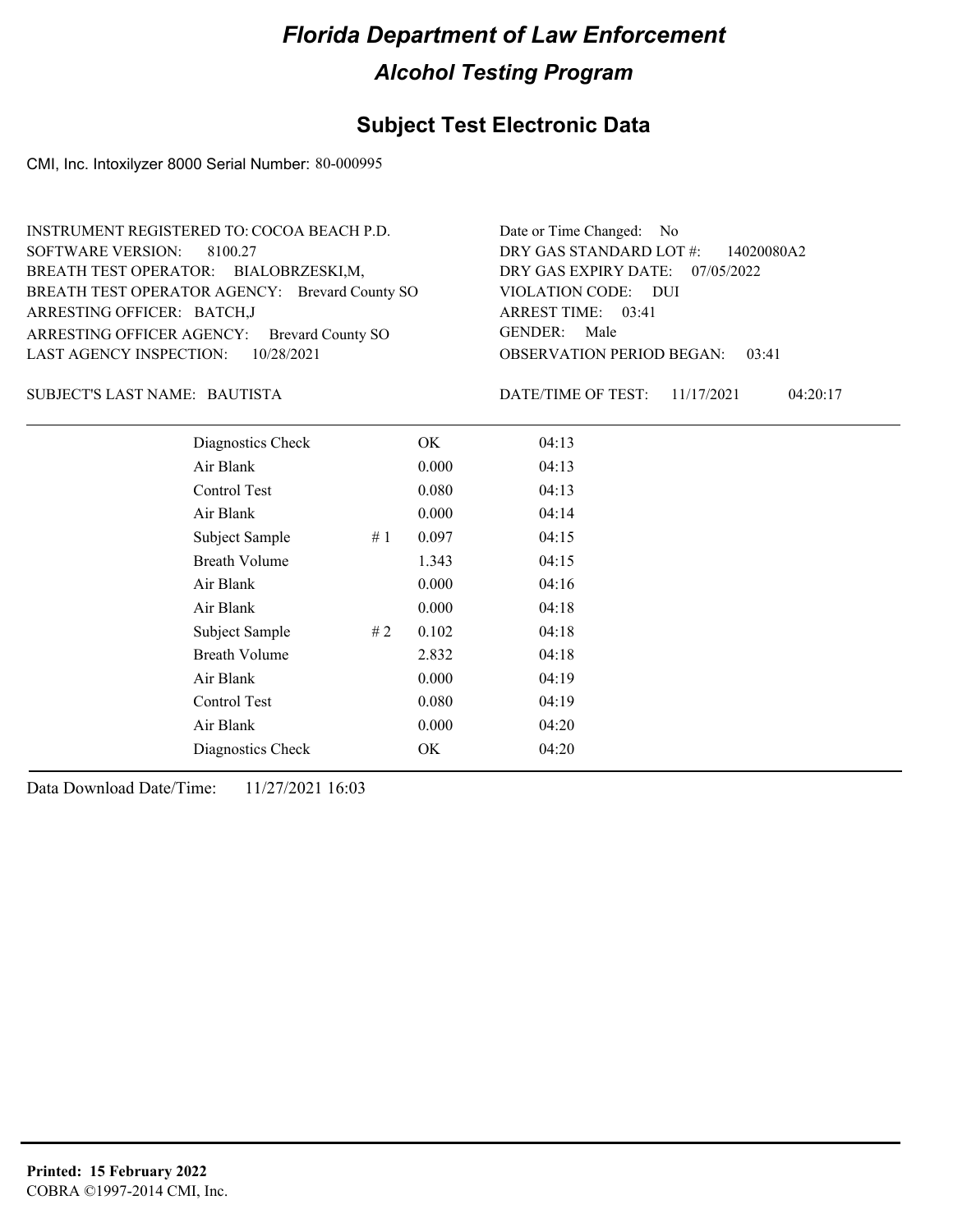## **Subject Test Electronic Data**

CMI, Inc. Intoxilyzer 8000 Serial Number: 80-000995

| INSTRUMENT REGISTERED TO: COCOA BEACH P.D.   | Date or Time Changed: No               |
|----------------------------------------------|----------------------------------------|
| SOFTWARE VERSION: 8100.27                    | DRY GAS STANDARD LOT $\#$ : 14020080A2 |
| BREATH TEST OPERATOR: INGERSOLL, NICHOLAS, F | DRY GAS EXPIRY DATE: $07/05/2022$      |
| BREATH TEST OPERATOR AGENCY: Cocoa Beach PD  | VIOLATION CODE: DUI                    |
| ARRESTING OFFICER: LEACH, BRANDON            | ARREST TIME: $03:32$                   |
| ARRESTING OFFICER AGENCY: Cocoa Beach PD     | GENDER: Male                           |
| LAST AGENCY INSPECTION: $10/28/2021$         | <b>OBSERVATION PERIOD BEGAN: 03:41</b> |

SUBJECT'S LAST NAME: CARRASQUILLO SUAREZ DATE/TIME OF TEST:

DATE/TIME OF TEST: 11/20/2021 04:10:44

| Diagnostics Check    |       | OK    | 04:03 |
|----------------------|-------|-------|-------|
| Air Blank            |       | 0.000 | 04:03 |
| Control Test         |       | 0.081 | 04:03 |
| Air Blank            |       | 0.000 | 04:04 |
| Subject Sample       | #1    | 0.173 | 04:05 |
| <b>Breath Volume</b> |       | 1.429 | 04:05 |
| Air Blank            |       | 0.000 | 04:06 |
| Air Blank            |       | 0.000 | 04:07 |
| Subject Sample       | # $2$ | 0.164 | 04:09 |
| <b>Breath Volume</b> |       | 1.894 | 04:09 |
| Air Blank            |       | 0.000 | 04:09 |
| Control Test         |       | 0.079 | 04:10 |
| Air Blank            |       | 0.000 | 04:10 |
| Diagnostics Check    |       | OK    | 04:10 |
|                      |       |       |       |